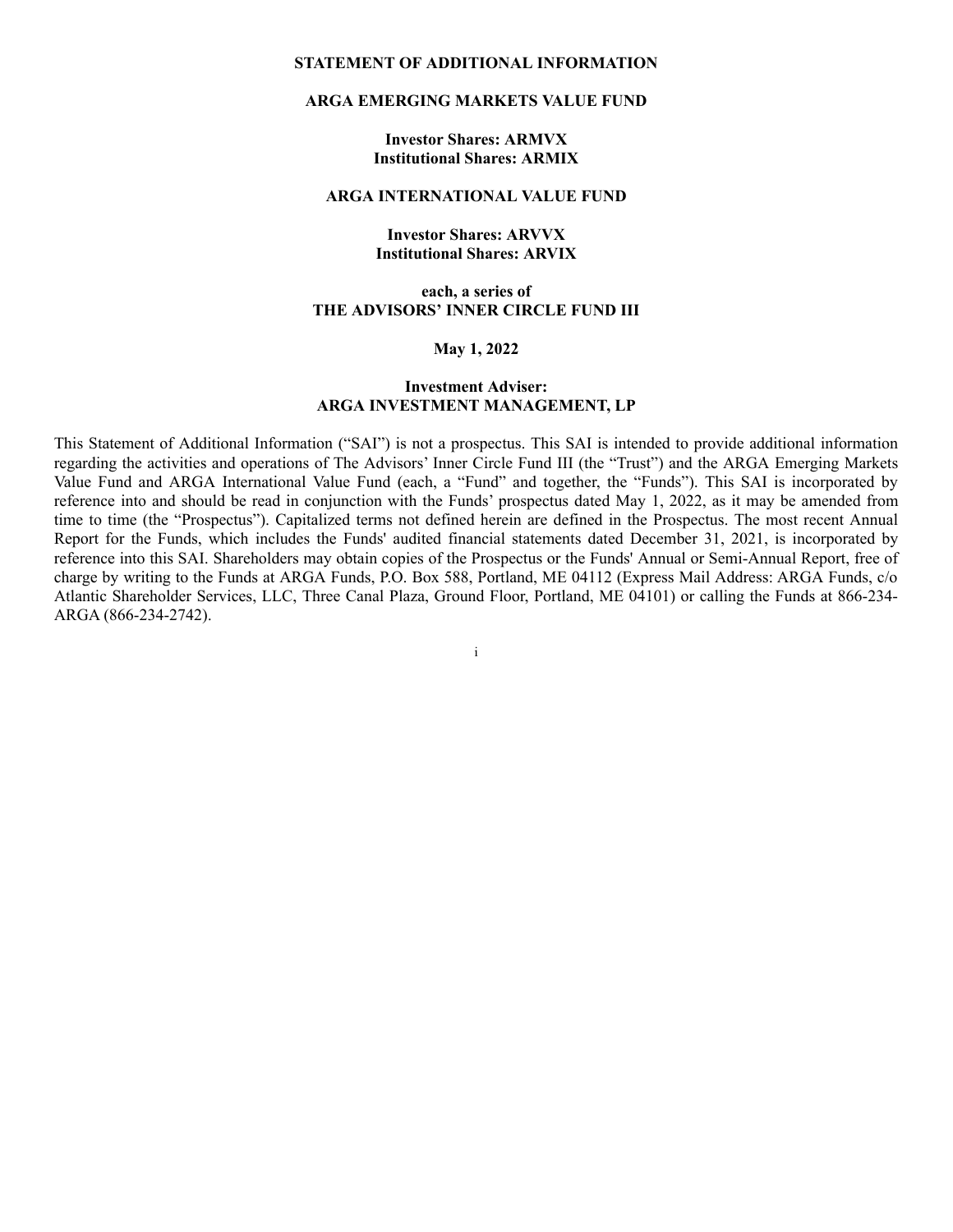# **TABLE OF CONTENTS**

| THE TRUST                                         | $S-1$  |
|---------------------------------------------------|--------|
| DESCRIPTION OF PERMITTED INVESTMENTS              | $S-2$  |
| <b>INVESTMENT LIMITATIONS</b>                     | $S-43$ |
| THE ADVISER                                       | S-45   |
| THE PORTFOLIO MANAGERS                            | $S-46$ |
| THE ADMINISTRATOR                                 | $S-49$ |
| THE DISTRIBUTOR                                   | $S-50$ |
| PAYMENTS TO FINANCIAL INTERMEDIARIES              | $S-50$ |
| THE TRANSFER AGENT                                | $S-52$ |
| THE CUSTODIAN                                     | $S-52$ |
| INDEPENDENT REGISTERED PUBLIC ACCOUNTING FIRM     | $S-52$ |
| <b>LEGAL COUNSEL</b>                              | $S-52$ |
| <b>SECURITIES LENDING</b>                         | $S-52$ |
| TRUSTEES AND OFFICERS OF THE TRUST                | $S-52$ |
| PURCHASING AND REDEEMING SHARES                   | $S-63$ |
| DETERMINATION OF NET ASSET VALUE                  | $S-63$ |
| <b>TAXES</b>                                      | $S-65$ |
| <b>FUND TRANSACTIONS</b>                          | $S-73$ |
| PORTFOLIO HOLDINGS                                | $S-76$ |
| <b>DESCRIPTION OF SHARES</b>                      | $S-77$ |
| <b>LIMITATION OF TRUSTEES' LIABILITY</b>          | $S-78$ |
| PROXY VOTING                                      | $S-78$ |
| <b>CODES OF ETHICS</b>                            | $S-78$ |
| PRINCIPAL SHAREHOLDERS AND CONTROL PERSONS        | $S-78$ |
| APPENDIX A - DESCRIPTION OF RATINGS               | $A-1$  |
| APPENDIX B - PROXY VOTING POLICIES AND PROCEDURES | $B-1$  |

Investor Shares of the Funds are currently not available for purchase.

May 1, 2022 ARG-SX-001-0200

ii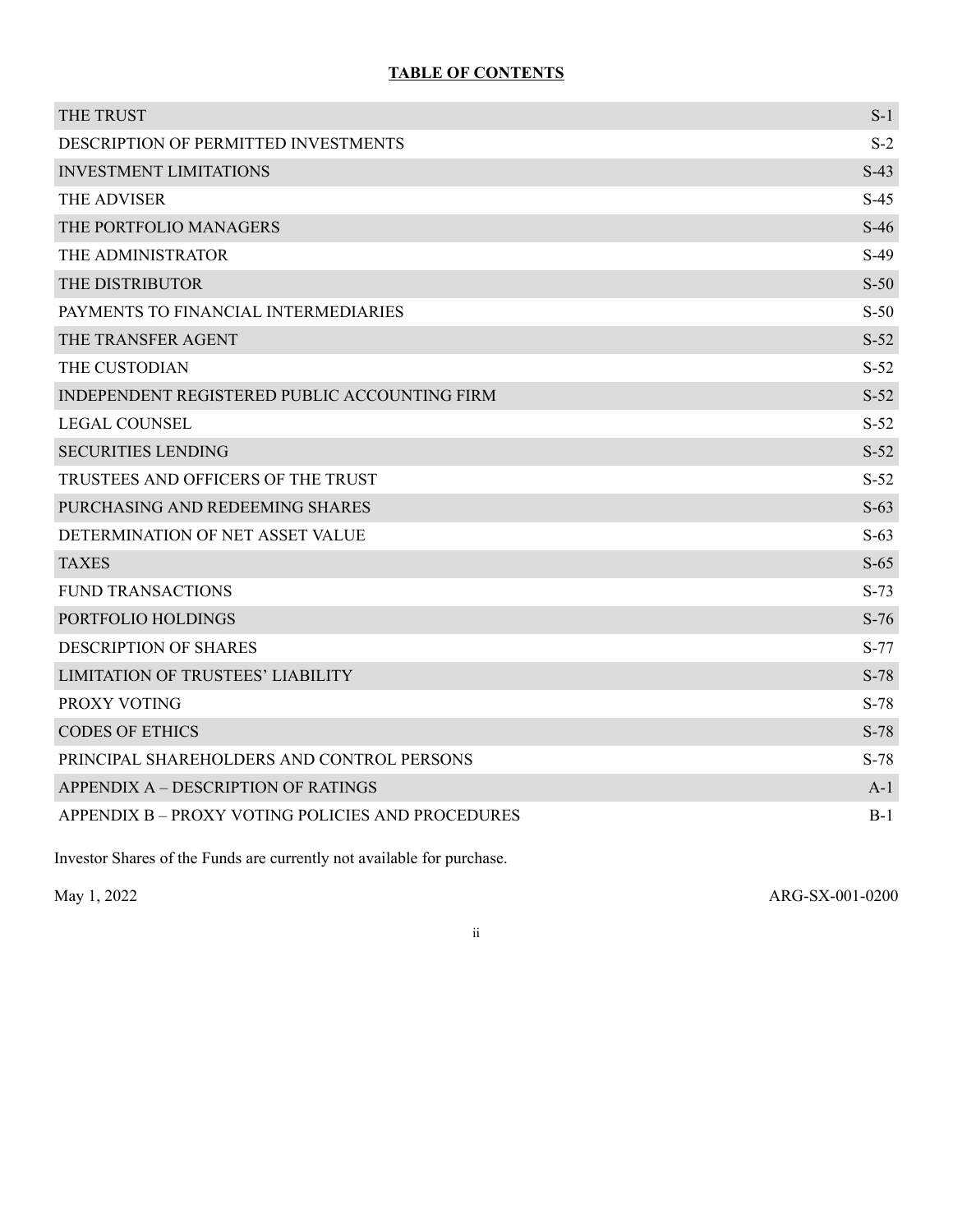## **THE TRUST**

**General.** Each Fund is a separate series of the Trust. The Trust is an open-end investment management company established under Delaware law as a Delaware statutory trust under a Declaration of Trust dated December 4, 2013, as amended September 10, 2020 (the "Declaration of Trust"). The Declaration of Trust permits the Trust to offer separate series ("funds") of shares of beneficial interest ("shares"). The Trust reserves the right to create and issue shares of additional funds. Each fund is a separate mutual fund or exchange traded fund ("ETF"), and each share of each fund represents an equal proportionate interest in that fund. All consideration received by the Trust for shares of any fund, and all assets of such fund, belong solely to that fund and would be subject to any liabilities related thereto. Each fund of the Trust pays its (i) operating expenses, including fees of its service providers, expenses of preparing prospectuses, proxy solicitation material and reports to shareholders, costs of custodial services and registering its shares under federal and state securities laws, pricing and insurance expenses, brokerage costs, interest charges, taxes and organization expenses and (ii) pro rata share of the fund's other expenses, including audit and legal expenses. Expenses attributable to a specific fund shall be payable solely out of the assets of that fund. Expenses not attributable to a specific fund are allocated across all of the funds on the basis of relative net assets. The other funds of the Trust are described in one or more separate statements of additional information.

**Description of Multiple Classes of Shares.** The Trust is authorized to offer shares of the Funds in Investor Shares and Institutional Shares. The different classes provide for variations in distribution expenses, shareholder servicing fees and minimum investment requirements. Minimum investment requirements are described in the Prospectus. For more information on distribution expenses and shareholder servicing fees, see "Payments to Financial Intermediaries" in this SAI. The Trust reserves the right to create and issue additional classes of shares.

**Voting Rights.** Each shareholder of record is entitled to one vote for each share held on the record date for the meeting. Each Fund will vote separately on matters relating solely to it. As a Delaware statutory trust, the Trust is not required, and does not intend, to hold annual meetings of shareholders. Approval of shareholders will be sought, however, for certain changes in the operation of the Trust and for the election of members of the Board of Trustees of the Trust (each, a "Trustee" and collectively, the "Trustees" or the "Board") under certain circumstances. Under the Declaration of Trust, the Trustees have the power to liquidate each Fund without shareholder approval. While the Trustees have no present intention of exercising this power, they may do so if a Fund fails to reach a viable size within a reasonable amount of time or for such other reasons as may be determined by the Board.

In addition, a Trustee may be removed by the remaining Trustees or by shareholders at a special meeting called upon written request of shareholders owning at least 10% of the outstanding shares of the Trust. In the event that such a meeting is requested, the Trust will provide appropriate assistance and information to the shareholders requesting the meeting.

Any series of the Trust may reorganize or merge with one or more other series of the Trust or of another investment company. Any such reorganization or merger shall be pursuant to the terms and conditions specified in an agreement and plan of reorganization authorized and approved by the Trustees and entered into by the relevant series in connection therewith. In addition, such reorganization or merger may be authorized by vote of a majority of the Trustees then in office and, to the extent permitted by applicable law and the Declaration of Trust, without the approval of shareholders of any series.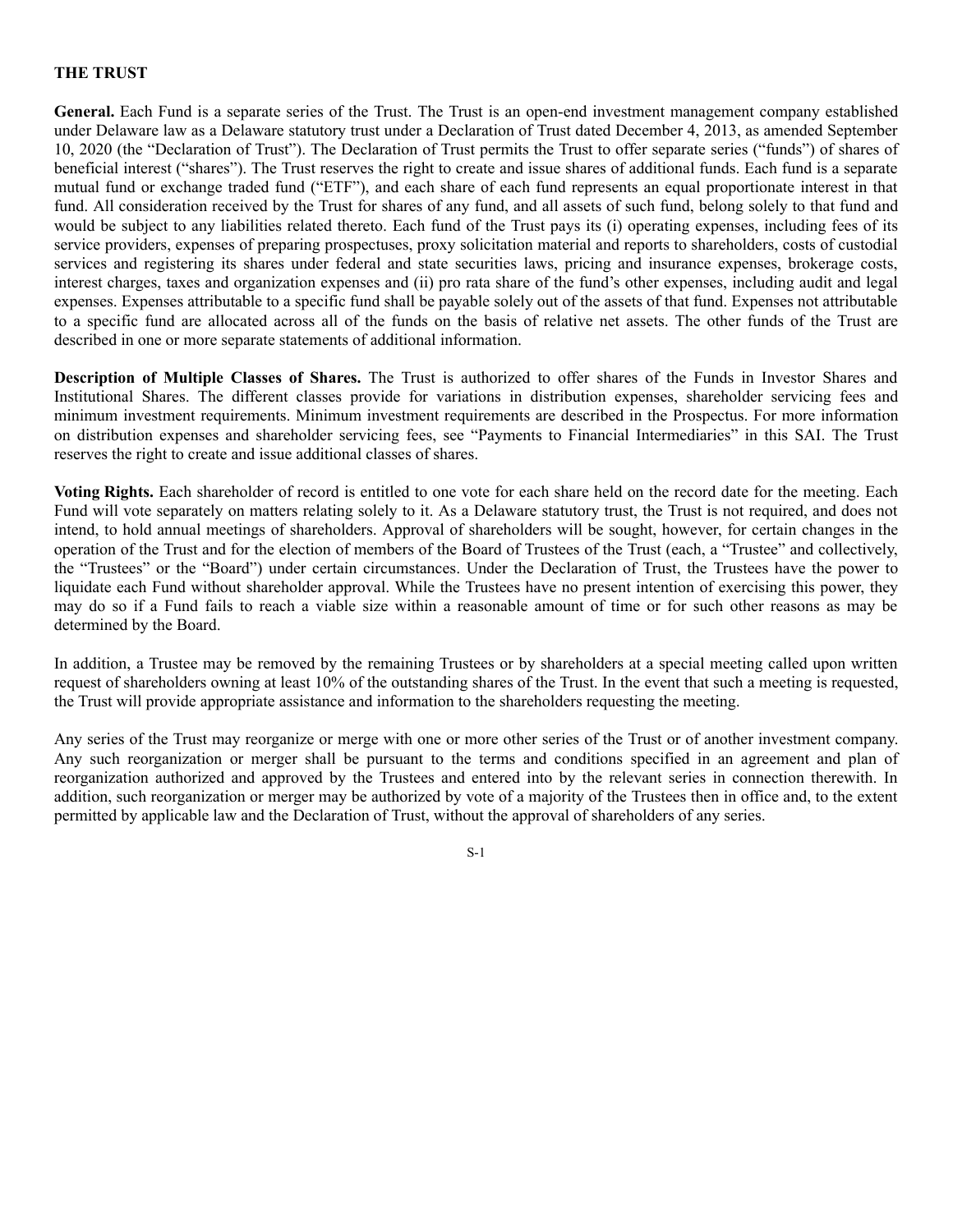### **DESCRIPTION OF PERMITTED INVESTMENTS**

Each Fund's investment objective and principal investment strategies are described in the Prospectus. The following information supplements, and should be read in conjunction with, the Prospectus. Each Fund is classified as a "diversified" investment company under the Investment Company Act of 1940, as amended (the "1940 Act"). This means that with respect to 75% of its total assets, a Fund may not purchase securities of any issuer (other than obligations of, or guaranteed by, the U.S. government or its agencies or instrumentalities, or securities of other investment companies) if, as a result, more than 5% of the Fund's total assets would be invested in the securities of such issuer, or more than 10% of the issuer's voting securities would be held by the Fund. Under applicable federal securities laws, the diversification of a mutual fund's holdings is measured at the time a fund purchases a security. If a Fund holds securities that perform well on a relative basis, the value of those securities could appreciate such that the value of the Fund's securities that constitute more than 5% of the Fund's total assets, in the aggregate, might exceed 25% of the Fund's total assets. In these circumstances, the Adviser might determine that it is in the best interests of the Fund's shareholders not to reduce one or more of the Fund's holdings in securities that constitute more than 5% of the Fund's total assets. If the Adviser makes such a determination, the Fund's holdings in such securities would continue to exceed 25% of the Fund's total assets, and the Fund would not purchase any additional shares of securities that constituted more than 5% of the Fund's total assets. The Fund would continue to qualify as a diversified fund under applicable federal securities laws. If more than 25% of a Fund's assets were invested, in the aggregate, in securities of issuers that individually represented more than 5% of the Fund's total assets, the Fund would be subject to the risk that its performance could be disproportionately affected by the performance of such securities.

The following are descriptions of the permitted investments and investment practices of the Funds and the associated risk factors. Each Fund may invest in any of the following instruments or engage in any of the following investment practices unless such investment or activity is inconsistent with or is not permitted by the Fund's stated investment policies, including those stated below.

# **American Depositary Receipts ("ADRs")**

ADRs, as well as other "hybrid" forms of ADRs, including European Depositary Receipts ("EDRs") and Global Depositary Receipts ("GDRs"), are certificates evidencing ownership of shares of a foreign issuer. Depositary receipts are securities that evidence ownership interests in a security or a pool of securities that have been deposited with a "depository" and may be sponsored or unsponsored. These certificates are issued by depository banks and generally trade on an established market in the United States or elsewhere. The underlying shares are held in trust by a custodian bank or similar financial institution in the issuer's home country. The depository bank may not have physical custody of the underlying securities at all times and may charge fees for various services, including forwarding dividends and interest and corporate actions. ADRs are alternatives to directly purchasing the underlying foreign securities in their national markets and currencies. However, ADRs continue to be subject to many of the risks associated with investing directly in foreign securities.

For ADRs, the depository is typically a U.S. financial institution and the underlying securities are issued by a foreign issuer. For other depositary receipts, the depository may be a foreign or a U.S. entity, and the underlying securities may have a foreign or a U.S. issuer. Depositary receipts will not necessarily be denominated in the same currency as their underlying securities. Generally, ADRs are issued in registered form, denominated in U.S. dollars, and designed for use in the U.S. securities markets. Other depositary receipts, such as GDRs and EDRs, may be issued in bearer form and denominated in other currencies, and are generally designed for use in securities markets outside the U.S. While the two types of depositary receipt facilities (unsponsored or sponsored) are similar, there are differences regarding a holder's rights and obligations and the practices of market participants. A depository may establish an unsponsored facility without participation by (or acquiescence of) the underlying issuer; typically, however, the depository requests a letter of non-objection from the underlying issuer prior to establishing the facility. Holders of unsponsored depositary receipts generally bear all the costs of the facility. The depository usually charges fees upon deposit and withdrawal of the underlying securities, the conversion of dividends into U.S. dollars or other currency, the disposition of non-cash distributions, and the performance of other services.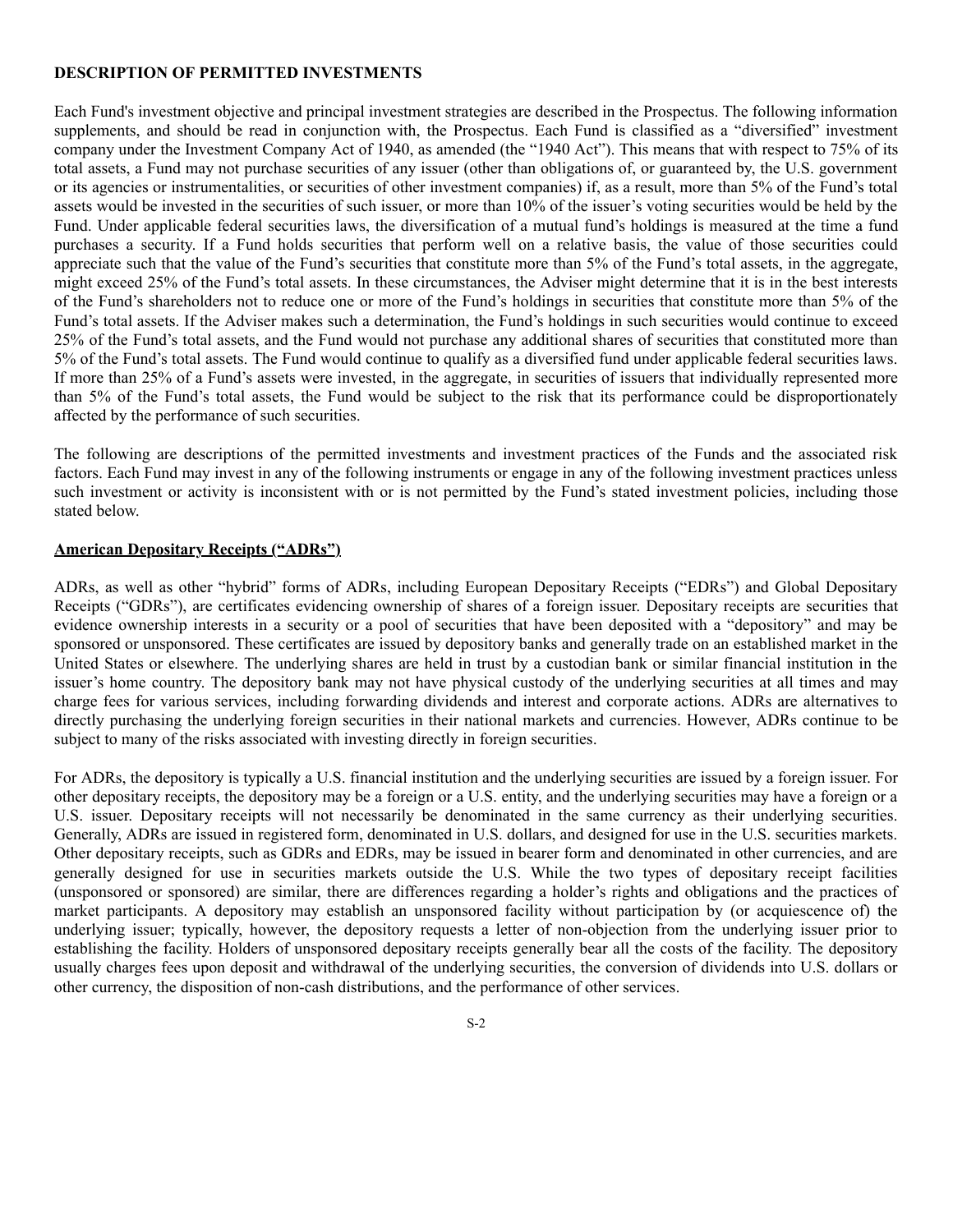Sponsored depositary receipt facilities are created in generally the same manner as unsponsored facilities, except that sponsored depositary receipts are established jointly by a depository and the underlying issuer through a deposit agreement. The deposit agreement sets out the rights and responsibilities of the underlying issuer, the depository, and the depositary receipt holders. With sponsored facilities, the underlying issuer typically bears some of the costs of the depositary receipts (such as dividend payment fees of the depository), although most sponsored depositary receipts agree to distribute notices of shareholders meetings, voting instructions, and other shareholder communications and information to the depositary receipt holders at the underlying issuer's request. The depositary of an unsponsored facility frequently is under no obligation to distribute shareholder communications received from the issuer of the deposited security or to pass through, to the holders of the receipts, voting rights with respect to the deposited securities.

For purposes of a Fund's investment policies, investments in depositary receipts will be deemed to be investments in the underlying securities. Thus, a depositary receipt representing ownership of common stock will be treated as common stock. Depositary receipts do not eliminate all of the risks associated with directly investing in the securities of foreign issuers.

Investments in the securities of foreign issuers may subject a Fund to investment risks that differ in some respects from those related to investments in securities of U.S. issuers. Such risks include future adverse political and economic developments, possible imposition of withholding taxes on income, possible seizure, nationalization or expropriation of foreign deposits, possible establishment of exchange controls or taxation at the source or greater fluctuation in value due to changes in exchange rates. Foreign issuers of securities often engage in business practices different from those of domestic issuers of similar securities, and there may be less information publicly available about foreign issuers. In addition, foreign issuers are, generally speaking, subject to less government supervision and regulation and different accounting treatment than are those in the United States.

# **Convertible Securities**

Convertible securities are bonds, debentures, notes, preferred stocks or other securities that may be converted or exchanged (by the holder or by the issuer) into shares of the underlying common stock (or cash or securities of equivalent value) at a stated exchange ratio. A convertible security may also be called for redemption or conversion by the issuer after a particular date and under certain circumstances (including a specified price) established upon issue. If a convertible security held by a Fund is called for redemption or conversion, that Fund could be required to tender it for redemption, convert it into the underlying common stock, or sell it to a third party.

Convertible securities generally have less potential for gain or loss than common stocks. Convertible securities generally provide yields higher than the underlying common stocks, but generally lower than comparable non-convertible securities. Because of this higher yield, convertible securities generally sell at a price above their "conversion value," which is the current market value of the stock to be received upon conversion. The difference between this conversion value and the price of convertible securities will vary over time depending on changes in the value of the underlying common stocks and interest rates. When the underlying common stocks decline in value, convertible securities will tend not to decline to the same extent because of the interest or dividend payments and the repayment of principal at maturity for certain types of convertible securities. However, securities that are convertible other than at the option of the holder generally do not limit the potential for loss to the same extent as securities convertible at the option of the holder. When the underlying common stocks rise in value, the value of convertible securities may also be expected to increase. At the same time, however, the difference between the market value of convertible securities and their conversion value will narrow, which means that the value of convertible securities will generally not increase to the same extent as the value of the underlying common stocks. Because convertible securities may also be interest-rate sensitive, their value may increase as interest rates fall and decrease as interest rates rise. Convertible securities are also subject to credit risk, and are often lower-quality securities.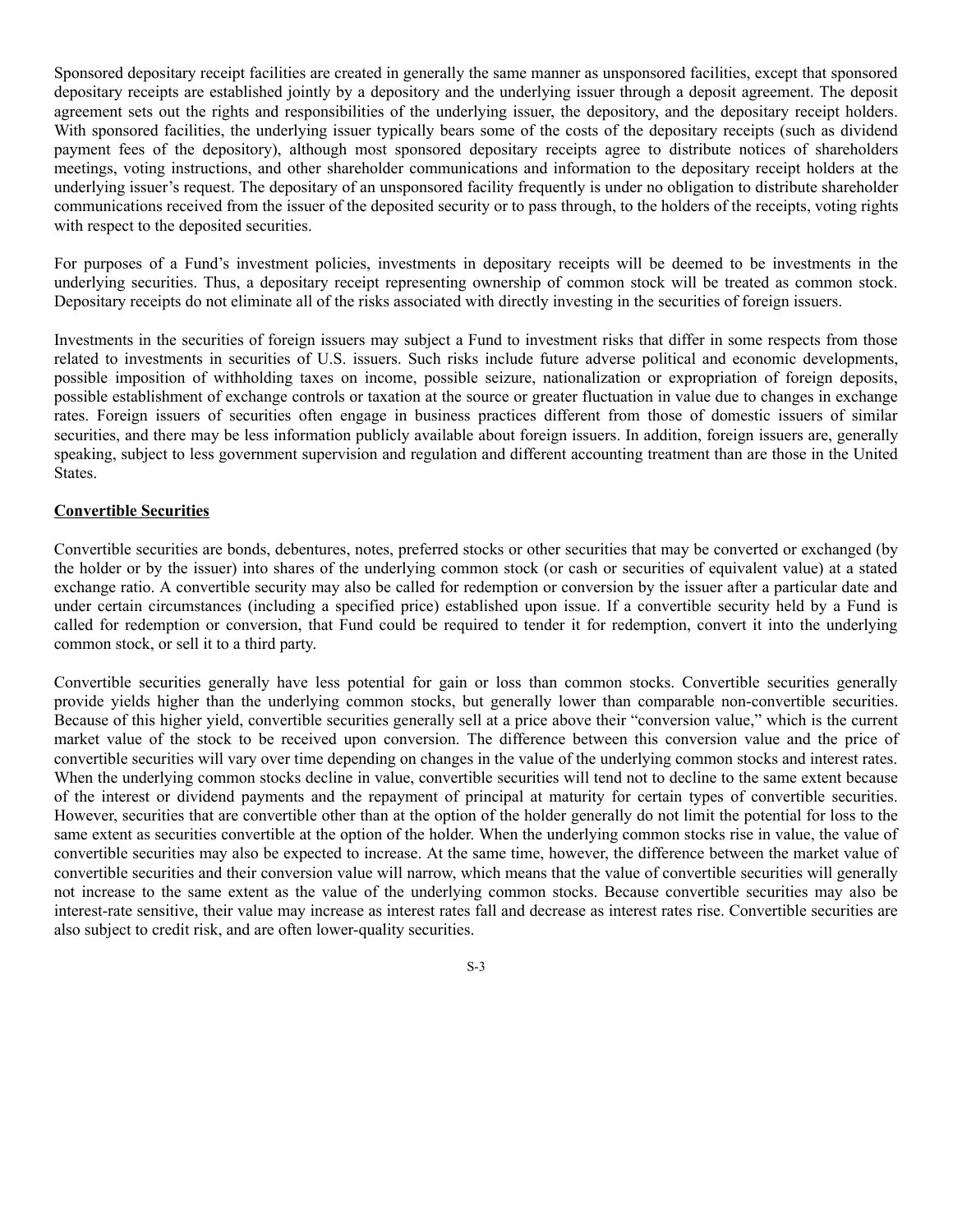# **Equity Securities**

Equity securities represent ownership interests in a company or partnership and consist of common stocks, preferred stocks, warrants and rights to acquire common stock, securities convertible into common stock, and investments in master limited partnerships ("MLPs"). Investments in equity securities in general are subject to market risks that may cause their prices to fluctuate over time. Fluctuations in the value of equity securities in which a Fund invests will cause the net asset value of the Fund to fluctuate. The Funds may purchase equity securities traded on global securities exchanges or the over-the-counter market. Equity securities are described in more detail below:

# **Types of Equity Securities:**

**Common Stock.** Common stock represents an equity or ownership interest in an issuer. In the event an issuer is liquidated or declares bankruptcy, the claims of owners of bonds and preferred stock take precedence over the claims of those who own common stock.

**Preferred Stock.** Preferred stock represents an equity or ownership interest in an issuer that pays dividends at a specified rate and that has precedence over common stock in the payment of dividends. In the event an issuer is liquidated or declares bankruptcy, the claims of owners of bonds take precedence over the claims of those who own preferred and common stock.

**Alternative Entity Securities**. Alternative entity securities are the securities of entities that are formed as limited partnerships, limited liability companies, business trusts or other non-corporate entities that are similar to common or preferred stock of corporations.

**Exchange Traded Funds.** An ETF is a fund whose shares are bought and sold on a securities exchange as if it were a single security. An ETF holds a portfolio of securities designed to track a particular market segment or index. Some examples of ETFs are SPDRs<sup>®</sup>, DIAMONDS<sup>SM</sup>, NASDAQ 100 Index Tracking Stock<sup>SM</sup> ("QQQs<sup>SM,</sup>"), and iShares<sup>®</sup>. A Fund could purchase an ETF to temporarily gain exposure to a portion of the U.S. or foreign market while awaiting an opportunity to purchase securities directly. Similarly, a Fund may establish a short position in an ETF to gain inverse exposure to a portion of the U.S. or foreign markets. The risks of owning an ETF generally reflect the risks of owning the securities in which the ETF invests, although lack of liquidity in an ETF could result in it being more volatile than such securities, and ETFs have management fees that increase their costs versus the costs of owning such securities directly. See also "Securities of Other Investment Companies" below.

**Rights and Warrants.** A right is a privilege granted to existing shareholders of a corporation to subscribe to shares of a new issue of common stock before it is issued. Rights normally have a short life, usually two to four weeks, are freely transferable and entitle the holder to buy the new common stock at a lower price than the public offering price. Warrants are securities that are usually issued together with a debt security or preferred stock and that give the holder the right to buy proportionate amount of common stock at a specified price. Warrants are freely transferable and are traded on major exchanges. Unlike rights, warrants normally have a life that is measured in years and entitles the holder to buy common stock of a company at a price that is usually higher than the market price at the time the warrant is issued. Corporations often issue warrants to make the accompanying debt security more attractive.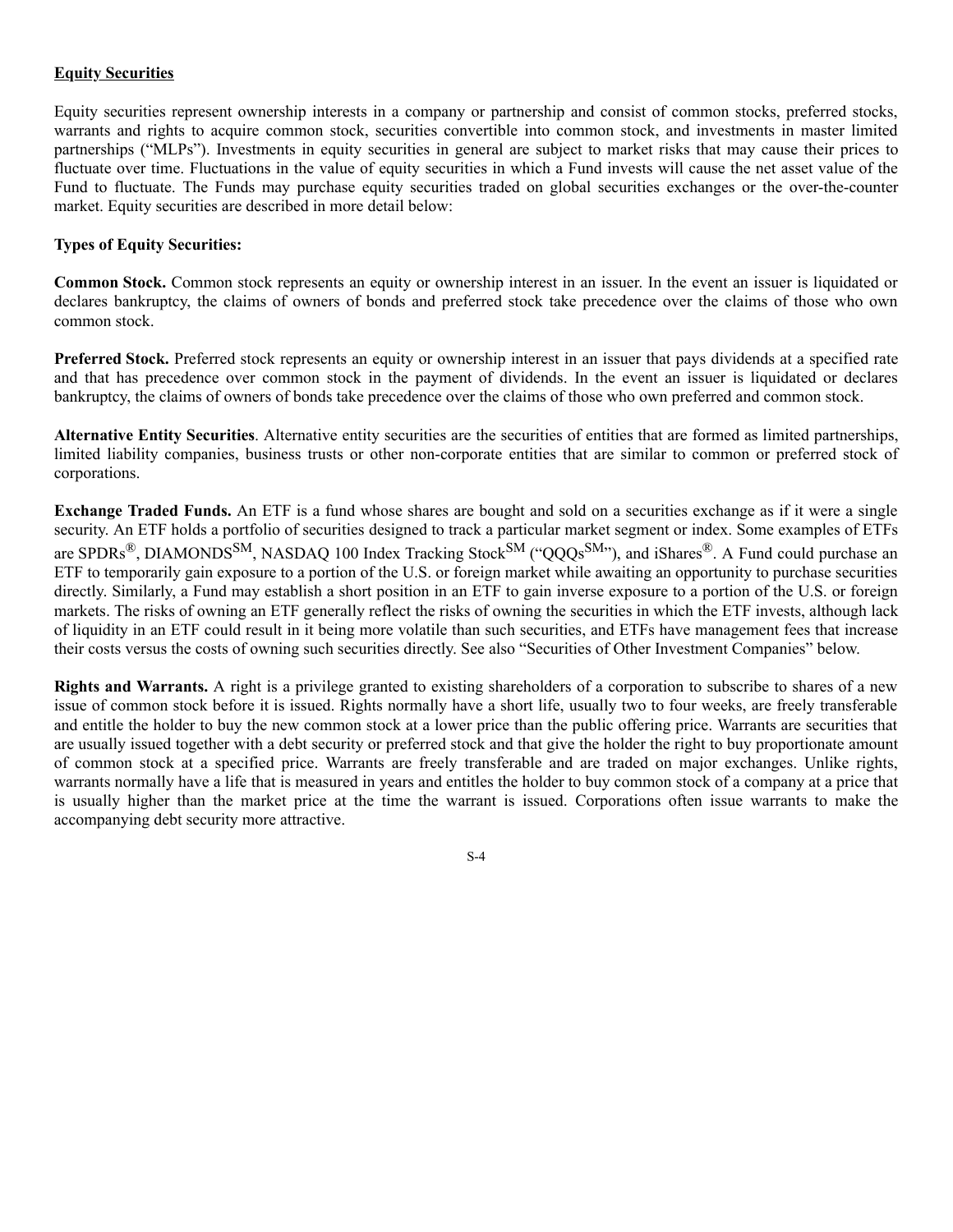An investment in warrants and rights may entail greater risks than certain other types of investments. Generally, rights and warrants do not carry the right to receive dividends or exercise voting rights with respect to the underlying securities, and they do not represent any rights in the assets of the issuer. In addition, their value does not necessarily change with the value of the underlying securities, and they cease to have value if they are not exercised on or before their expiration date. Investing in rights and warrants increases the potential profit or loss to be realized from the investment as compared with investing the same amount in the underlying securities.

**Micro, Small and Medium Capitalization Issuers.** Investing in equity securities of micro, small and medium capitalization companies often involves greater risk than is customarily associated with investments in larger capitalization companies. This increased risk may be due to the greater business risks of smaller size, limited markets and financial resources, narrow product lines and frequent lack of depth of management. The securities of micro and smaller companies are often traded in the over-thecounter market and even if listed on a national securities exchange may not be traded in volumes typical for that exchange. Consequently, the securities of micro and smaller companies are less likely to be liquid, may have limited market stability, and may be subject to more abrupt or erratic market movements than securities of larger, more established growth companies or the market averages in general.

**Initial Public Offerings ("IPOs").** A Fund may invest a portion of its assets in securities of companies offering shares in IPOs. IPOs may have a magnified performance impact on a fund with a small asset base. A Fund may hold IPO shares for a very short period of time, which may increase the turnover of a Fund's portfolio and may lead to increased expenses for the Fund, such as commissions and transaction costs. By selling IPO shares, a Fund may realize taxable gains it will subsequently distribute to shareholders. In addition, the market for IPO shares can be speculative and/or inactive for extended periods of time. The limited number of shares available for trading in some IPOs may make it more difficult for a Fund to buy or sell significant amounts of shares without an unfavorable impact on prevailing prices. Holders of IPO shares can be affected by substantial dilution in the value of their shares, by sales of additional shares and by concentration of control in existing management and principal shareholders.

A Fund's investment in IPO shares may include the securities of unseasoned companies (companies with less than three years of continuous operations), which presents risks considerably greater than common stocks of more established companies. These companies may have limited operating histories and their prospects for profitability may be uncertain. These companies may be involved in new and evolving businesses and may be vulnerable to competition and changes in technology, markets and economic conditions. They may be more dependent on key managers and third parties and may have limited product lines.

#### **General Risks of Investing in Stocks:**

While investing in stocks allows investors to participate in the benefits of owning a company, such investors must accept the risks of ownership. Unlike bondholders, who have preference to a company's earnings and cash flow, preferred stockholders, followed by common stockholders in order of priority, are entitled only to the residual amount after a company meets its other obligations. For this reason, the value of a company's stock will usually react more strongly to actual or perceived changes in the company's financial condition or prospects than its debt obligations. Stockholders of a company that fares poorly can lose money.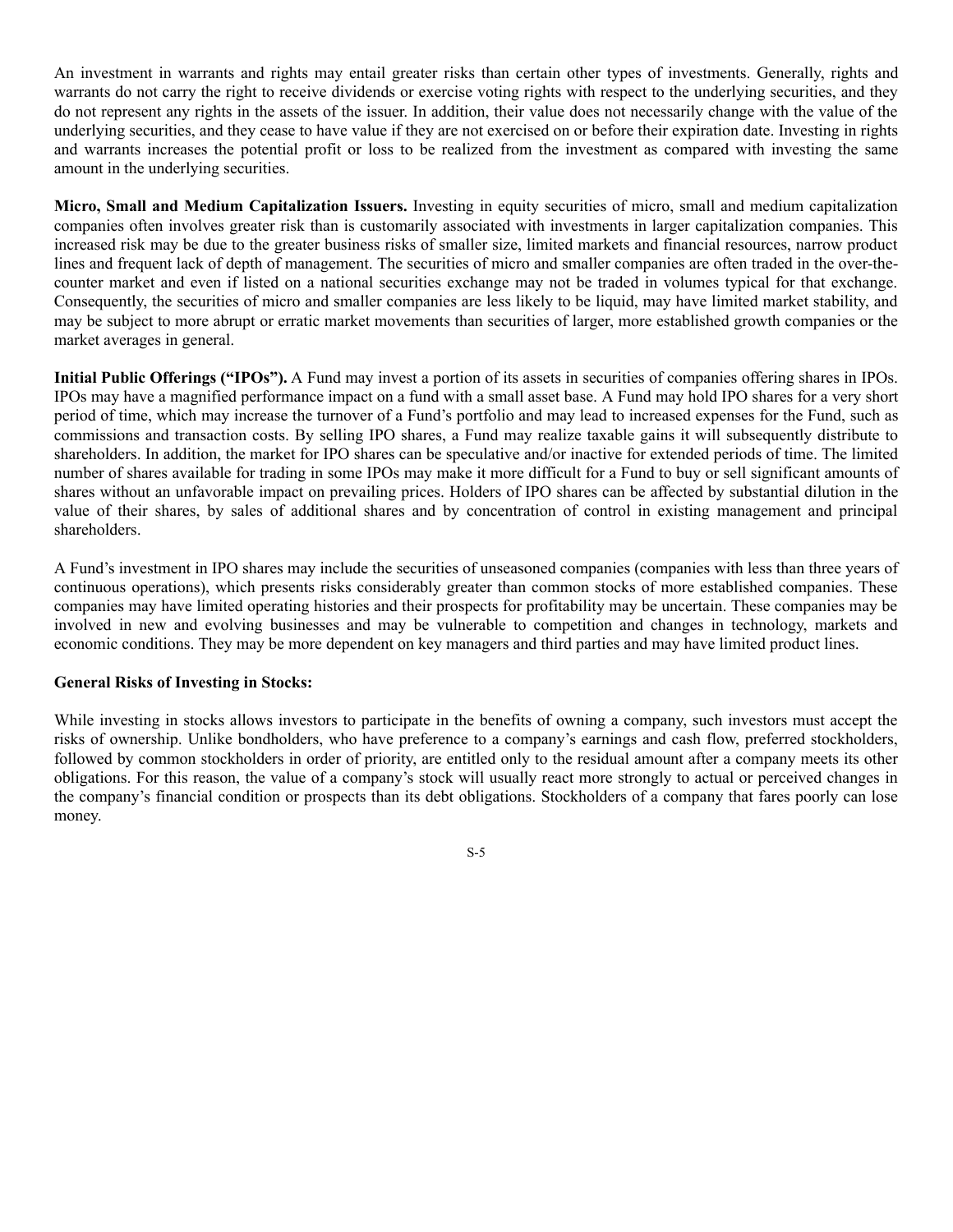Stock markets tend to move in cycles with short or extended periods of rising and falling stock prices. The value of a company's stock may fall because of:

- Factors that directly relate to that company, such as decisions made by its management or lower demand for the company's products or services;
- Factors affecting an entire industry, such as increases in production costs; and
- Changes in general financial market conditions that are relatively unrelated to the company or its industry, such as changes in interest rates, currency exchange rates or inflation rates.

Because preferred stock is generally junior to debt securities and other obligations of the issuer, deterioration in the credit quality of the issuer will cause greater changes in the value of a preferred stock than in a more senior debt security with similar stated yield characteristics.

# **Real Estate Investment Trusts ("REITs")**

A REIT is a corporation or business trust (that would otherwise be taxed as a corporation) which meets the definitional requirements of the Internal Revenue Code of 1986, as amended (the "Code"). The Code permits a qualifying REIT to deduct from taxable income the dividends paid, thereby effectively eliminating corporate level federal income tax. To meet the definitional requirements of the Code, a REIT must, among other things: invest substantially all of its assets in interests in real estate (including mortgages and other REITs), cash and government securities; derive most of its income from rents from real property or interest on loans secured by mortgages on real property; and distribute annually 90% or more of its otherwise taxable income to shareholders.

REITs are sometimes informally characterized as Equity REITs and Mortgage REITs. An Equity REIT invests primarily in the fee ownership or leasehold ownership of land and buildings; a Mortgage REIT invests primarily in mortgages on real property, which may secure construction, development or long-term loans.

REITs may be affected by changes in underlying real estate values, which may have an exaggerated effect to the extent that REITs in which a Fund invests may concentrate investments in particular geographic regions or property types. Certain REITs have relatively small market capitalization, which may tend to increase the volatility of the market price of securities issued by such REITs. Additionally, rising interest rates may cause investors in REITs to demand a higher annual yield from future distributions, which may in turn decrease market prices for equity securities issued by REITs. Rising interest rates also generally increase the costs of obtaining financing, which could cause the value of a Fund's investments to decline. During periods of declining interest rates, certain Mortgage REITs may hold mortgages that the mortgagors elect to prepay, which prepayment may diminish the yield on securities issued by such Mortgage REITs. Equity and Mortgage REITs are also subject to heavy cash flow dependency, defaults by borrowers and self-liquidation. In addition, Mortgage REITs may be affected by the ability of borrowers to repay when due the debt extended by the REIT and Equity REITs may be affected by the ability of tenants to pay rent. The above factors may adversely affect a borrower's or a lessee's ability to meet its obligations to the REIT. In the event of default by a borrower or lessee, the REIT may experience delays in enforcing its rights as a mortgagee or lessor and may incur substantial costs associated with protecting its investments.

Furthermore, REITs are dependent upon specialized management skills, have limited diversification and are, therefore, subject to risks inherent in operating and financing a limited number of projects. By investing in REITs indirectly through a Fund, a shareholder will bear not only his proportionate share of the expenses of the Fund, but also, indirectly, similar expenses of the REITs. REITs depend generally on their ability to generate cash flow to make distributions to shareholders. In addition, REITs could possibly fail to qualify for tax free pass-through of income under the Code or to maintain their exemptions from registration under the 1940 Act.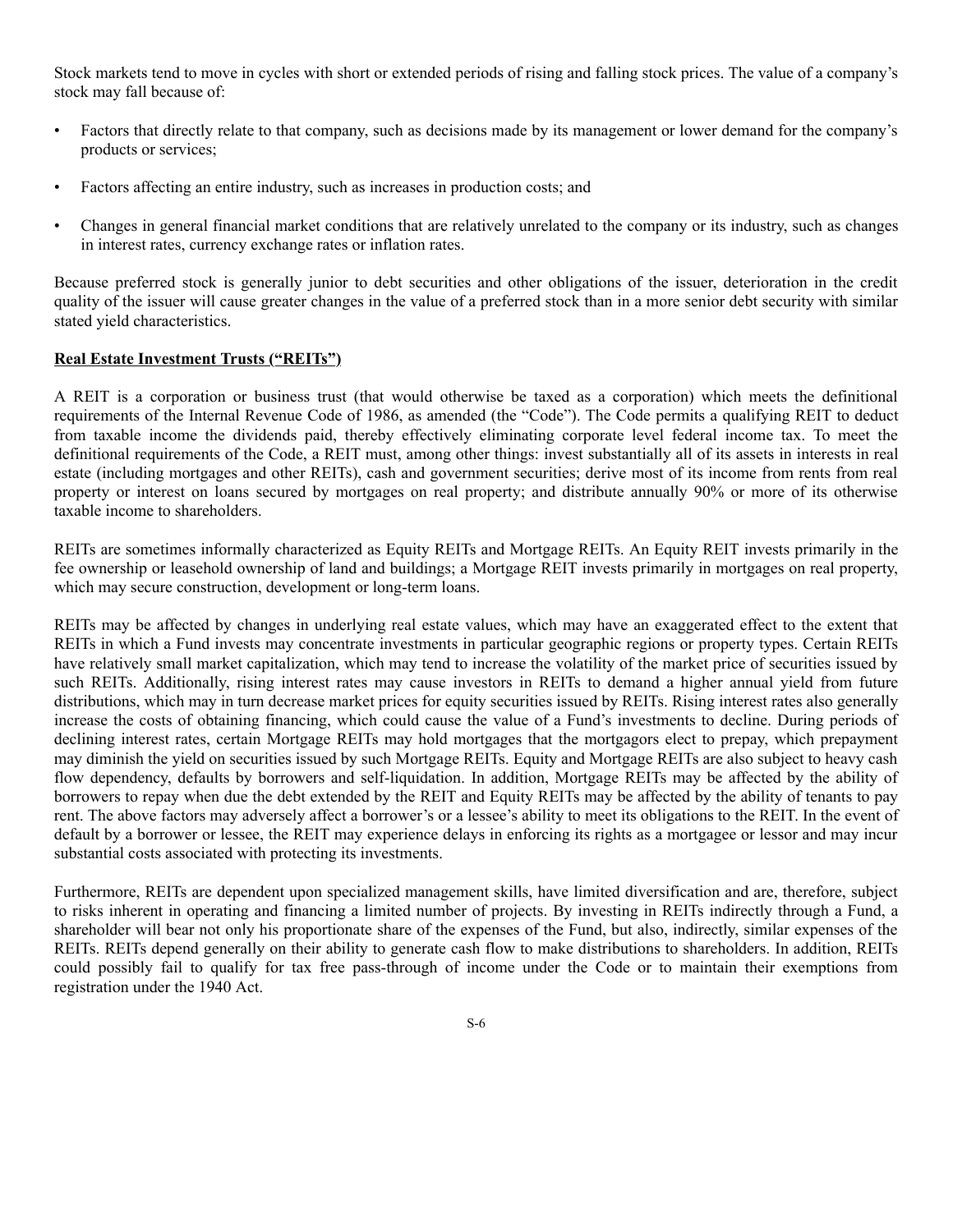## **Master Limited Partnerships**

MLPs are limited partnerships or limited liability companies, whose partnership units or limited liability interests are listed and traded on a U.S. securities exchange, and are treated as publicly traded partnerships for federal income tax purposes. To qualify to be treated as a partnership for tax purposes, an MLP must receive at least 90% of its income from qualifying sources as set forth in section 7704(d) of the Code. These qualifying sources include activities such as the exploration, development, mining, production, processing, refining, transportation, storage and marketing of mineral or natural resources. To the extent that an MLP's interests are concentrated in a particular industry or sector, such as the energy sector, the MLP will be negatively impacted by economic events adversely impacting that industry or sector.

MLPs that are formed as limited partnerships generally have two classes of owners, the general partner and limited partners, while MLPs that are formed as limited liability companies generally have two analogous classes of owners, the managing member and the members. For purposes of this section, references to general partners also apply to managing members and references to limited partners also apply to members.

The general partner is typically owned by a major energy company, an investment fund, the direct management of the MLP or is an entity owned by one or more of such parties. The general partner may be structured as a private or publicly traded corporation or other entity. The general partner typically controls the operations and management of the MLP through an equity interest of as much as 2% in the MLP plus, in many cases, ownership of common units and subordinated units. A holder of general partner interests can be liable under certain circumstances for amounts greater than the amount of the holder's investment in the general partner interest. General partner interests are not publicly traded and generally cannot be converted into common units. The general partner interest can be redeemed by the MLP if the MLP unitholders choose to remove the general partner, typically with a supermajority vote by limited partner unitholders.

Limited partners own the remainder of the MLP through ownership of common units and have a limited role in the MLP's operations and management. Common units are listed and traded on U.S. securities exchanges, with their value fluctuating predominantly based on prevailing market conditions and the success of the MLP. Unlike owners of common stock of a corporation, owners of common units have limited voting rights and have no ability annually to elect directors. In the event of liquidation, common units have preference over subordinated units, but not over debt or preferred units, to the remaining assets of the MLP.

MLPs are typically structured such that common units and general partner interests have first priority to receive quarterly cash distributions up to an established minimum amount ("minimum quarterly distributions" or "MQD"). Common and general partner interests also accrue arrearages in distributions to the extent the MQD is not paid. Once common and general partner interests have been paid, subordinated units receive distributions of up to the MQD; however, subordinated units do not accrue arrearages. Distributable cash in excess of the MQD paid to both common and subordinated units is distributed to both common and subordinated units generally on a pro rata basis. The general partner is also eligible to receive incentive distributions if the general partner operates the business in a manner which results in distributions paid per common unit surpassing specified target levels. As the general partner increases cash distributions to the limited partners, the general partner receives an increasingly higher percentage of the incremental cash distributions. A common arrangement provides that the general partner can reach a tier where it receives 50% of every incremental dollar paid to common and subordinated unit holders. These incentive distributions encourage the general partner to streamline costs, increase capital expenditures and acquire assets in order to increase the partnership's cash flow and raise the quarterly cash distribution in order to reach higher tiers. Such results benefit all security holders of the MLP.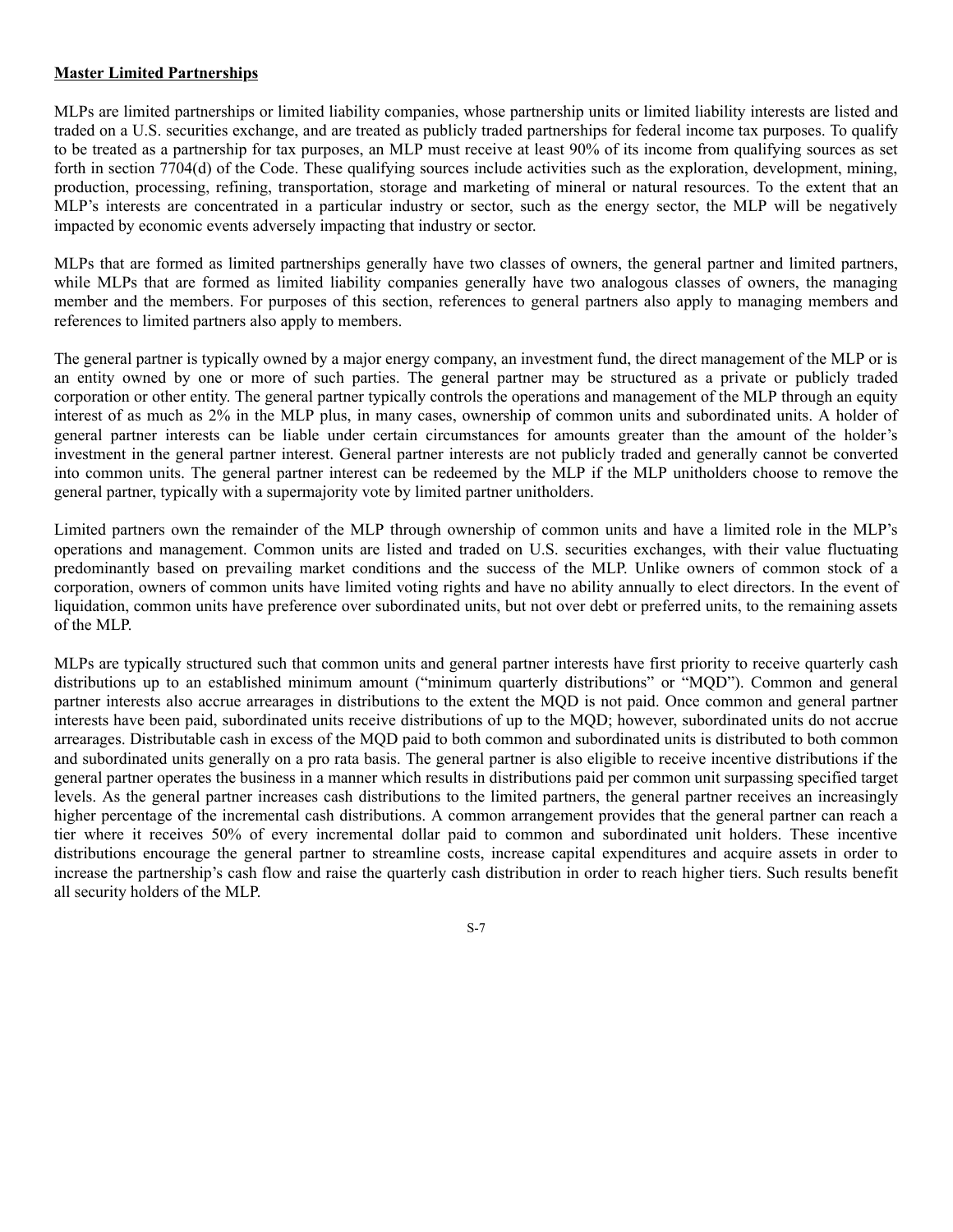# **Exchange-Traded Notes ("ETNs")**

ETNs are generally notes representing debt of the issuer, usually a financial institution. ETNs combine both aspects of bonds and ETFs. An ETN's returns are based on the performance of one or more underlying assets, reference rates or indexes, minus fees and expenses. Similar to ETFs, ETNs are listed on an exchange and traded in the secondary market. However, unlike an ETF, an ETN can be held until the ETN's maturity, at which time the issuer will pay a return linked to the performance of the specific asset, index or rate ("reference instrument") to which the ETN is linked minus certain fees. Unlike regular bonds, ETNs do not make periodic interest payments, and principal is not protected. ETNs are not registered or regulated as investment companies under the 1940 Act.

The value of an ETN may be influenced by, among other things, time to maturity, level of supply and demand for the ETN, volatility and lack of liquidity in underlying markets, changes in the applicable interest rates, the performance of the reference instrument, changes in the issuer's credit rating and economic, legal, political or geographic events that affect the reference instrument. An ETN that is tied to a reference instrument may not replicate the performance of the reference instrument. ETNs also incur certain expenses not incurred by their applicable reference instrument. Some ETNs that use leverage can, at times, be relatively illiquid and, thus, they may be difficult to purchase or sell at a fair price. Levered ETNs are subject to the same risk as other instruments that use leverage in any form. While leverage allows for greater potential return, the potential for loss is also greater. Finally, additional losses may be incurred if the investment loses value because, in addition to the money lost on the investment, the loan still needs to be repaid.

Because the return on the ETN is dependent on the issuer's ability or willingness to meet its obligations, the value of the ETN may change due to a change in the issuer's credit rating, despite no change in the underlying reference instrument. The market value of ETN shares may differ from the value of the reference instrument. This difference in price may be due to the fact that the supply and demand in the market for ETN shares at any point in time is not always identical to the supply and demand in the market for the assets underlying the reference instrument that the ETN seeks to track.

There may be restrictions on a Fund's right to redeem its investment in an ETN, which are generally meant to be held until maturity. A Fund's decision to sell its ETN holdings may be limited by the availability of a secondary market. A Fund could lose some or all of the amount invested in an ETN.

#### **Foreign Securities**

Foreign securities include equity securities of foreign entities, obligations of foreign branches of U.S. banks and of foreign banks, including, without limitation, European Certificates of Deposit, European Time Deposits, European Bankers' Acceptances, Canadian Time Deposits, Europaper and Yankee Certificates of Deposit, and investments in Canadian Commercial Paper and foreign securities. These instruments have investment risks that differ in some respects from those related to investments in obligations of U.S. domestic issuers. Such risks include future adverse political and economic developments, the possible imposition of withholding taxes on interest or other income, possible seizure, nationalization, or expropriation of foreign deposits, the possible establishment of exchange controls or taxation at the source, greater fluctuations in value due to changes in exchange rates, or the adoption of other foreign governmental restrictions which might adversely affect the payment of principal and interest on such obligations. Such investments may also entail higher custodial fees and sales commissions than domestic investments. Foreign issuers of securities or obligations are often subject to accounting treatment and engage in business practices different from those respecting domestic issuers of similar securities or obligations. Foreign branches of U.S. banks and foreign banks may be subject to less stringent reserve requirements than those applicable to domestic branches of U.S. banks.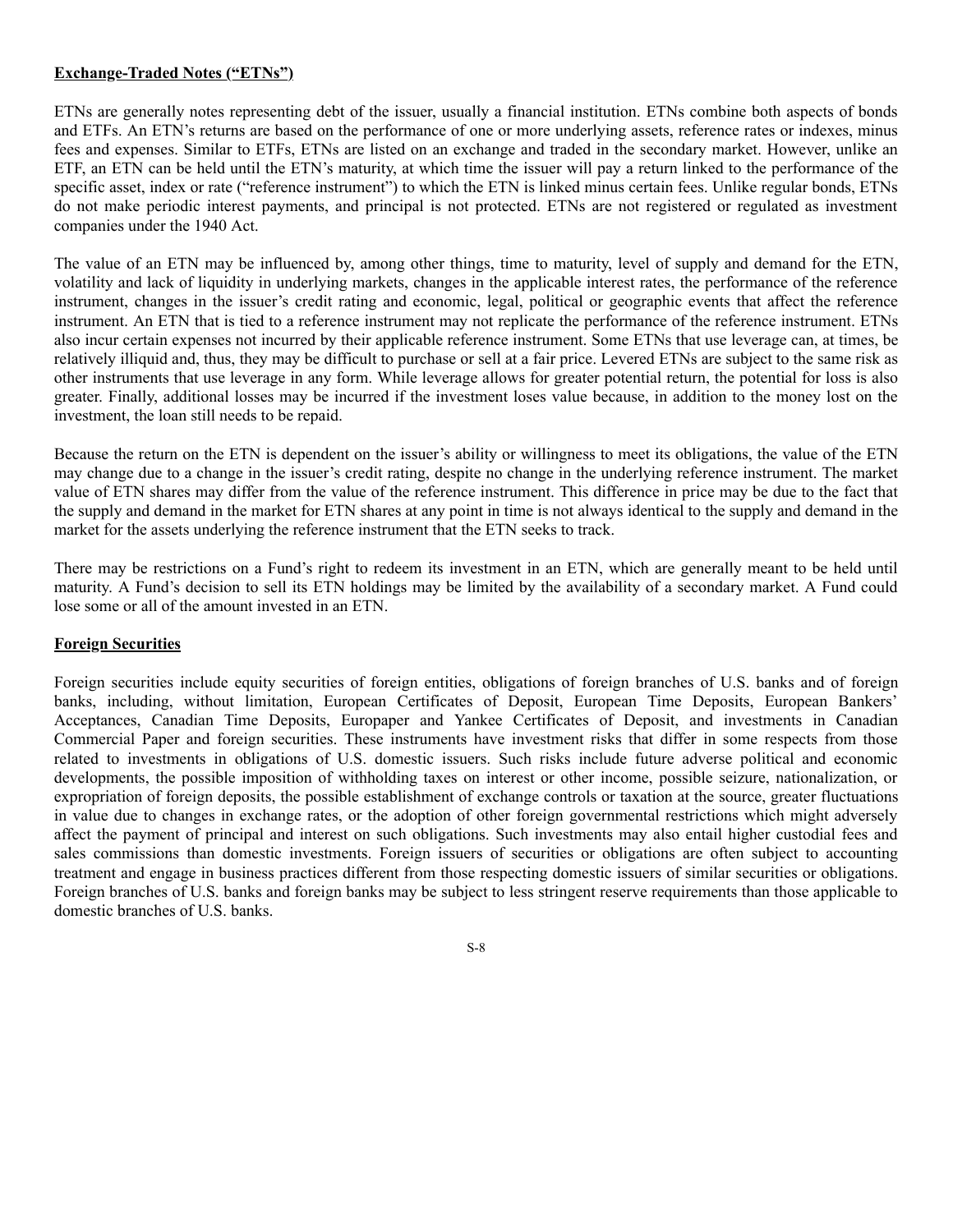**Investments in Emerging Markets.** Investing in emerging markets involves additional risks and special considerations not typically associated with investing in other more established economies or markets. Such risks may include (i) increased risk of nationalization or expropriation of assets or confiscatory taxation; (ii) greater social, economic and political uncertainty, including war; (iii) higher dependence on exports and the corresponding importance of international trade; (iv) greater volatility, less liquidity and smaller capitalization of markets; (v) greater volatility in currency exchange rates; (vi) greater risk of inflation; (vii) greater controls on foreign investment and limitations on realization of investments, repatriation of invested capital and on the ability to exchange local currencies for U.S. dollars; (viii) increased likelihood of governmental involvement in and control over the economy; (ix) governmental decisions to cease support of economic reform programs or to impose centrally planned economies; (x) differences in auditing and financial reporting standards which may result in the unavailability of material information about issuers; (xi) less extensive regulation of the markets; (xii) longer settlement periods for transactions and less reliable clearance and custody arrangements; (xiii) less developed corporate laws regarding fiduciary duties of officers and directors and the protection of investors; (xiv) certain considerations regarding the maintenance of a Fund's securities with local brokers and securities depositories and (xv) the imposition of withholding or other taxes on dividends, interest, capital gains, other income or gross sale or disposition proceeds.

Repatriation of investment income, assets and the proceeds of sales by foreign investors may require governmental registration and/or approval in some emerging market countries. A Fund could be adversely affected by delays in or a refusal to grant any required governmental registration or approval for such repatriation or by withholding taxes imposed by emerging market countries on interest or dividends paid on securities held by the Fund or gains from the disposition of such securities.

In emerging markets, there is often less government supervision and regulation of business and industry practices, stock exchanges, over-the-counter markets, brokers, dealers, counterparties and issuers than in other more established markets. Any regulatory supervision that is in place may be subject to manipulation or control. Some emerging market countries do not have mature legal systems comparable to those of more developed countries. Moreover, the process of legal and regulatory reform may not be proceeding at the same pace as market developments, which could result in investment risk. Legislation to safeguard the rights of private ownership may not yet be in place in certain areas, and there may be the risk of conflict among local, regional and national requirements. In certain cases, the laws and regulations governing investments in securities may not exist or may be subject to inconsistent or arbitrary appreciation or interpretation. Both the independence of judicial systems and their immunity from economic, political or nationalistic influences remain largely untested in many countries. A Fund may also encounter difficulties in pursuing legal remedies or in obtaining and enforcing judgments in local courts.

**Sovereign Debt Obligations.** Sovereign debt obligations are issued or guaranteed by foreign governments or their agencies. Sovereign debt may be in the form of conventional securities or other types of debt instruments such as loans or loan participations. Governmental entities responsible for repayment of the debt may be unable or unwilling to repay principal and pay interest when due, and may require renegotiation or reschedule of debt payments. In addition, prospects for repayment of principal and payment of interest may depend on political as well as economic factors. Although some sovereign debt, such as Brady Bonds, is collateralized by U.S. government securities, repayment of principal and payment of interest is not guaranteed by the U.S. government.

**Foreign Agency Debt Obligations. A** Fund may invest in uncollateralized bonds issued by agencies, subdivisions or instrumentalities of foreign governments. Bonds issued by these foreign government agencies, subdivisions or instrumentalities are generally backed only by the creditworthiness and reputation of the entities issuing the bonds and may not be backed by the full faith and credit of the foreign government. Moreover, a foreign government that explicitly provides its full faith and credit to a particular entity may be, due to changed circumstances, unable or unwilling to provide that support. A foreign agency's operations and financial condition are influenced by the foreign government's economic and other policies. Changes to the financial condition or credit rating of a foreign government may cause the value of debt issued by that particular foreign government's agencies, subdivisions or instrumentalities to decline. During periods of economic uncertainty, the trading of foreign agency bonds may be less liquid while market prices may be more volatile than prices of other bonds. Additional risks associated with foreign agency investing include differences in accounting, auditing and financial reporting standards; adverse changes in investment or exchange control regulations; political instability; and potential restrictions on the flow of international capital.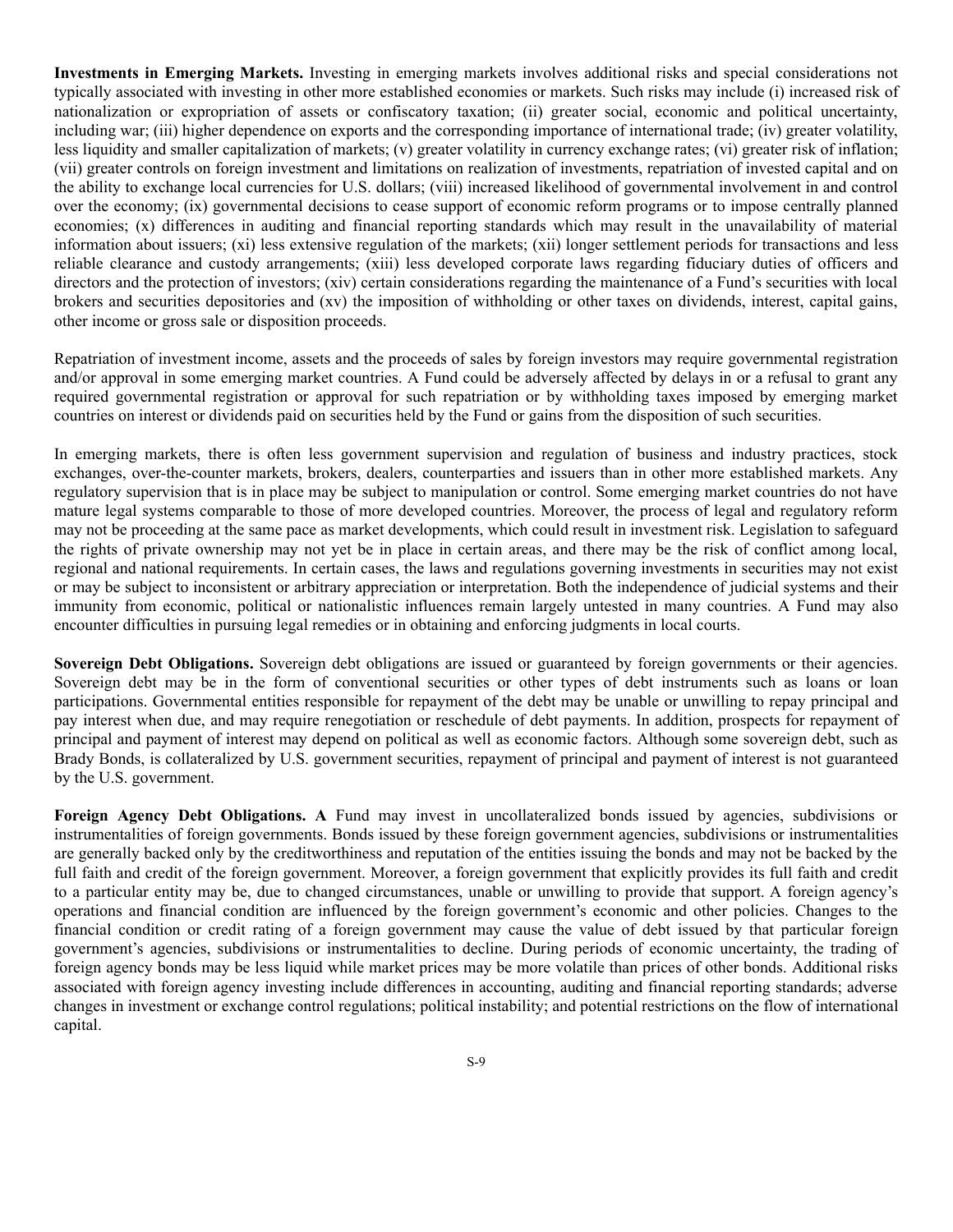**Obligations of Supranational Entities.** Supranational entities are entities established through the joint participation of several governments, and include the Asian Development Bank, World Bank, African Development Bank, European Economic Community, European Investment Bank and the Nordic Investment Bank. The governmental members, or "stockholders," usually make initial capital contributions to the supranational entity and, in many cases, are committed to make additional capital contributions if the supranational entity is unable to repay its borrowings. There is no guarantee that one or more stockholders of a supranational entity will continue to make any necessary additional capital contributions. If such contributions are not made, the entity may be unable to pay interest or repay principal on its debt securities, and a Fund may lose money on such investments.

**Investment Funds.** Some emerging countries currently prohibit direct foreign investment in the securities of their companies. Certain emerging countries, however, permit indirect foreign investment in the securities of companies listed and traded on their stock exchanges through investment funds that they have specifically authorized. Investments in these investment funds are subject to the provisions of the 1940 Act. If a Fund invests in such investment funds, shareholders will bear not only their proportionate share of the expenses (including operating expenses and the fees of the Adviser), but also will indirectly bear similar expenses of the underlying investment funds. In addition, these investment funds may trade at a premium over their net asset value.

# **Risks of Foreign Securities:**

Foreign securities, foreign currencies, and securities issued by U.S. entities with substantial foreign operations may involve significant risks in addition to the risks inherent in U.S. investments.

- **Political and Economic Factors.** Local political, economic, regulatory, or social instability, military action or unrest, or adverse diplomatic developments may affect the value of foreign investments. Listed below are some of the more important political and economic factors that could negatively affect an investment in foreign securities:
	- The economies of foreign countries may differ from the economy of the United States in such areas as growth of gross national product, rate of inflation, capital reinvestment, resource self-sufficiency, budget deficits and national debt;
	- Foreign governments sometimes participate to a significant degree, through ownership interests or regulation, in their respective economies. Actions by these governments could significantly influence the market prices of securities and payment of dividends;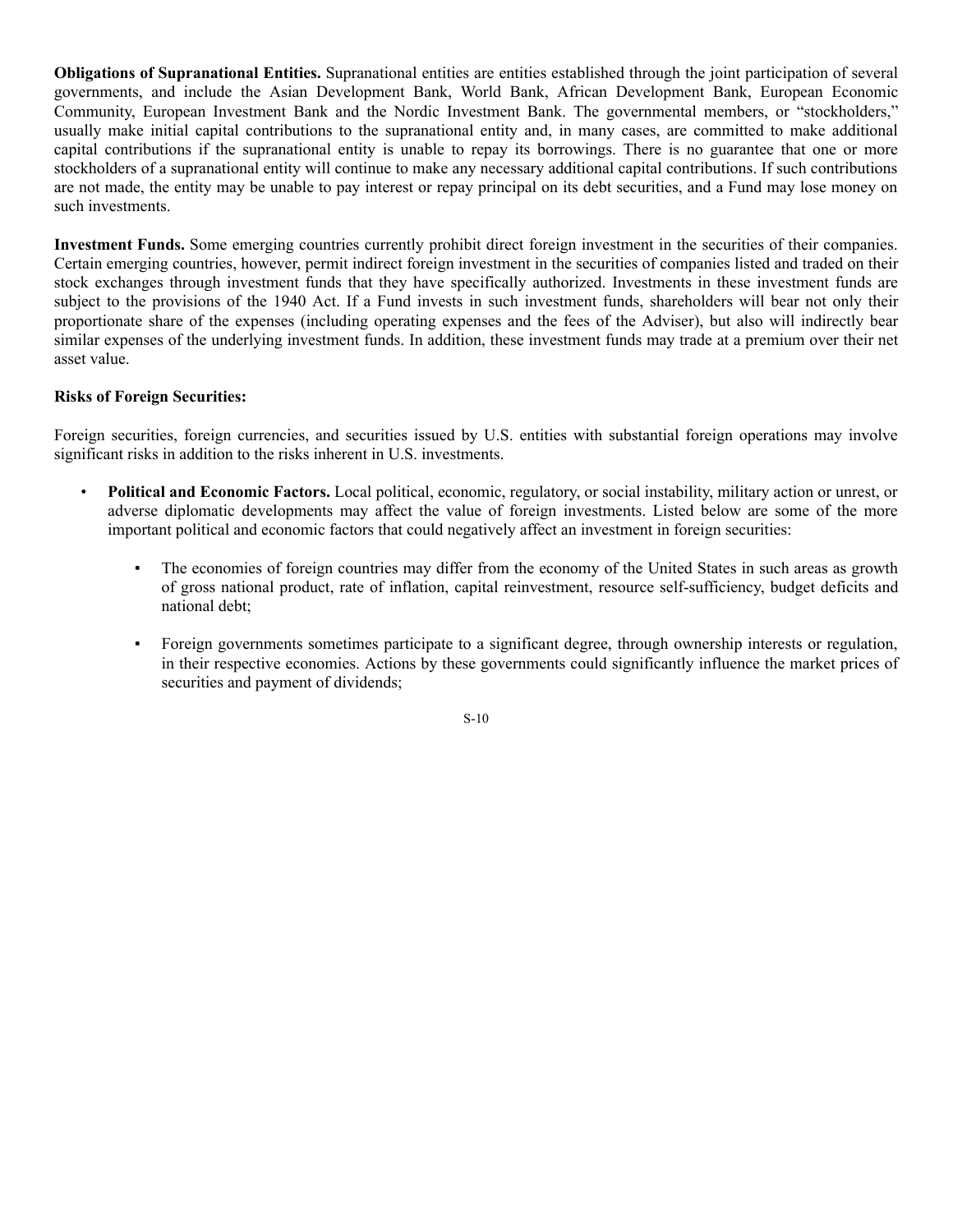- The economies of many foreign countries are dependent on international trade and their trading partners and they could be severely affected if their trading partners were to enact protective trade barriers and economic conditions;
- The internal policies of a particular foreign country may be less stable than in the United States. Other countries face significant external political risks, such as possible claims of sovereignty by other countries or tense and sometimes hostile border clashes;
- A foreign government may act adversely to the interests of U.S. investors, including expropriation or nationalization of assets, confiscatory taxation and other restrictions on U.S. investment. A country may restrict or control foreign investments in its securities markets. These restrictions could limit a Fund's ability to invest in a particular country or make it very expensive for the Fund to invest in that country. Some countries require prior governmental approval or limit the types or amount of securities or companies in which a foreigner can invest. Other countries may restrict the ability of foreign investors to repatriate their investment income and capital gains; and
- Periodic U.S. Government restrictions on investments in issuers from certain foreign countries may result in a Fund having to sell such prohibited securities at inopportune times. Such prohibited securities may have less liquidity as a result of such U.S. Government designation and the market price of such prohibited securities may decline, which may cause the Fund to incur losses.

On January 31, 2020, the United Kingdom (the "UK") formally withdrew from the European Union (the "EU") (commonly referred to as "Brexit") and entered an 11-month transition period during which the UK remained part of the EU single market and customs union, the laws of which governed the economic, trade and security relations between the UK and EU. The transition period concluded on December 31, 2020, and the UK left the EU single market and customs union under the terms of a new trade agreement. The agreement governs the new relationship between the UK and EU with respect to trading goods and services, but critical aspects of the relationship remain unresolved and subject to further negotiation and agreement. The political, regulatory and economic consequences of Brexit are uncertain, and the ultimate ramifications may not be known for some time. The effects of Brexit on the UK and EU economies and the broader global economy could be significant, resulting in negative impacts, such as business and trade disruptions, increased volatility and illiquidity, and potentially lower economic growth of markets in the UK, EU and globally, which could negatively impact the value of a Fund's investments. Brexit could also lead to legal uncertainty and politically divergent national laws and regulations while the new relationship between the UK and EU is further defined and the UK determines which EU laws to replace or replicate. Additionally, depreciation of the British pound sterling and/or the euro in relation to the U.S. dollar following Brexit could adversely affect Fund investments denominated in the British pound sterling and/or the euro, regardless of the performance of the investment. Whether or not a Fund invests in securities of issuers located in Europe or with significant exposure to European issuers or countries, these events could negatively affect the value and liquidity of the Fund's investments due to the interconnected nature of the global economy and capital markets.

• I**nformation and Supervision.** There is generally less publicly available information about foreign companies than companies based in the United States. For example, there are often no reports and ratings published about foreign companies comparable to the ones written about U.S. companies. Foreign companies are typically not subject to uniform accounting, auditing and financial reporting standards, practices and requirements comparable to those applicable to U.S. companies. The lack of comparable information makes investment decisions concerning foreign companies more difficult and less reliable than those concerning domestic companies.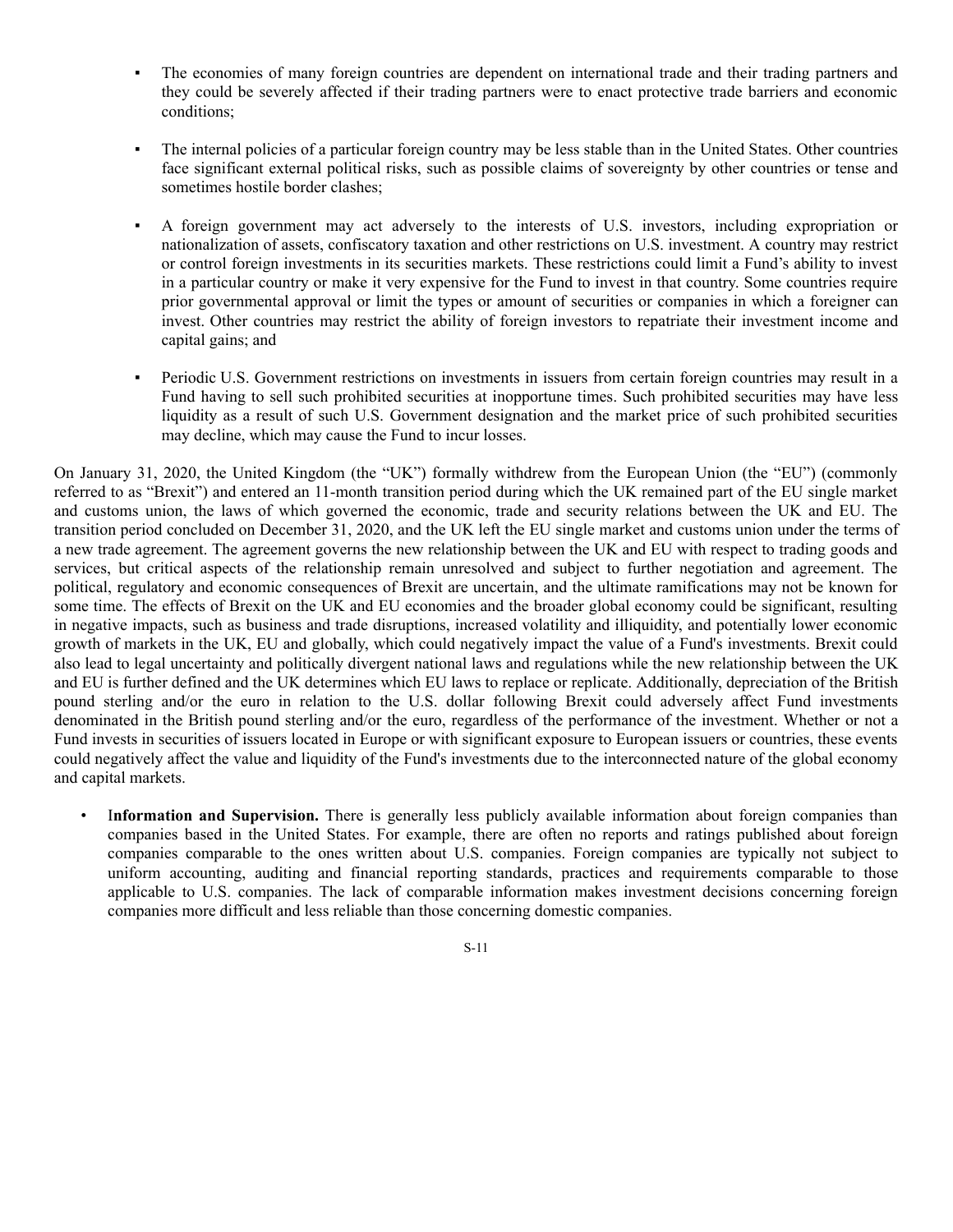• **Stock Exchange and Market Risk.** The Adviser anticipates that in most cases an exchange or over-the-counter market located outside of the United States will be the best available market for foreign securities. Foreign stock markets, while growing in volume and sophistication, are generally not as developed as the markets in the United States. Foreign stock markets tend to differ from those in the United States in a number of ways.

Foreign stock markets:

- Are generally more volatile than, and not as developed or efficient as, those in the United States;
- Have substantially less volume;
- Trade securities that tend to be less liquid and experience rapid and erratic price movements;
- Have generally higher commissions and are subject to set minimum rates, as opposed to negotiated rates;
- Employ trading, settlement and custodial practices less developed than those in U.S. markets; and
- May have different settlement practices, which may cause delays and increase the potential for failed settlements.

Foreign markets may offer less protection to shareholders than U.S. markets because:

- Foreign accounting, auditing, and financial reporting requirements may render a foreign corporate balance sheet more difficult to understand and interpret than one subject to U.S. law and standards;
- Adequate public information on foreign issuers may not be available, and it may be difficult to secure dividends and information regarding corporate actions on a timely basis;
- In general, there is less overall governmental supervision and regulation of securities exchanges, brokers, and listed companies than in the United States;
- Over-the-counter markets tend to be less regulated than stock exchange markets and, in certain countries, may be totally unregulated;
- Economic or political concerns may influence regulatory enforcement and may make it difficult for shareholders to enforce their legal rights; and
- Restrictions on transferring securities within the United States or to U.S. persons may make a particular security less liquid than foreign securities of the same class that are not subject to such restrictions.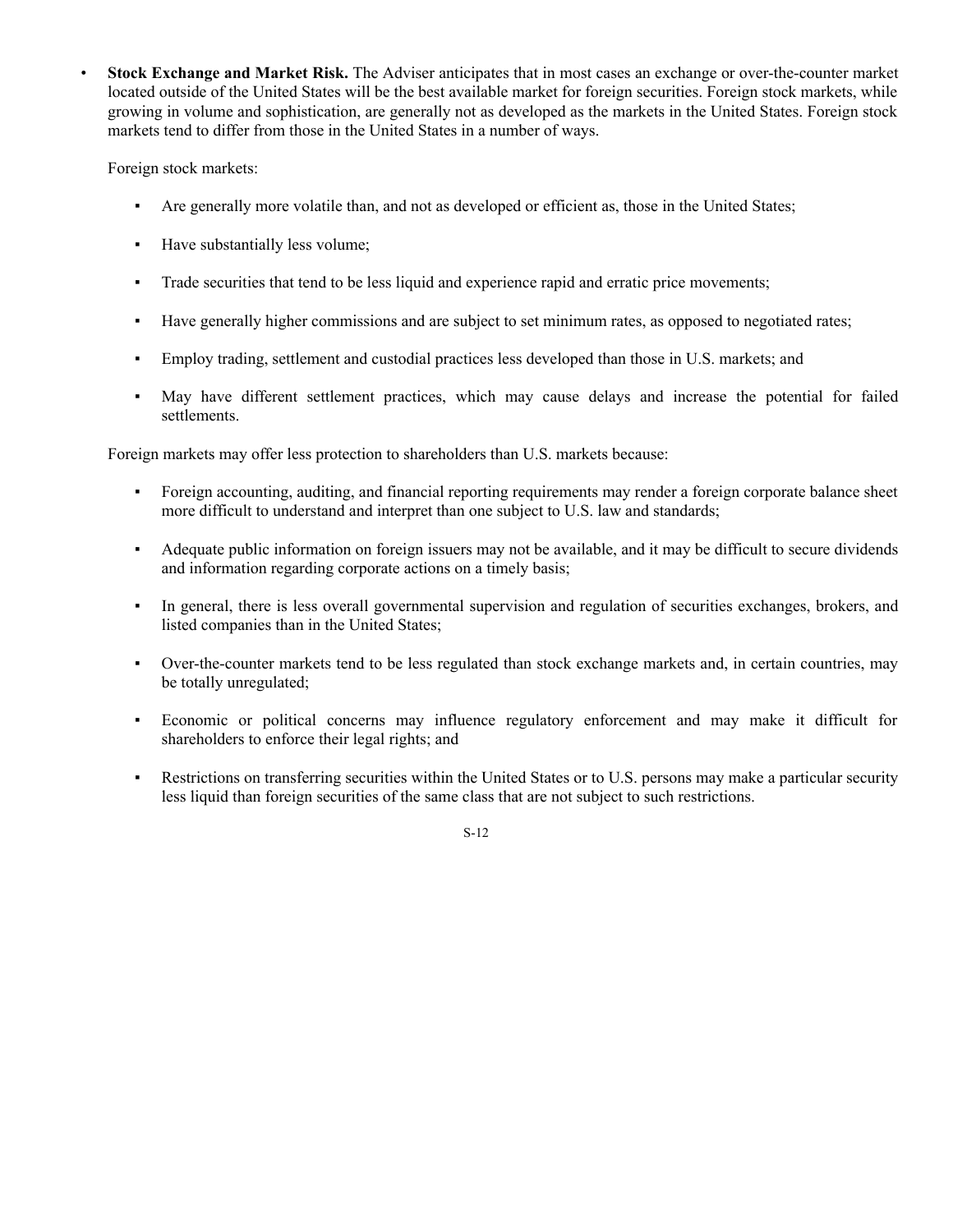- **Foreign Currency Risk.** While the Funds denominate their net asset value in U.S. dollars, the securities of foreign companies are frequently denominated in foreign currencies. Thus, a change in the value of a foreign currency against the U.S. dollar will result in a corresponding change in value of securities denominated in that currency. Some of the factors that may impair the investments denominated in a foreign currency are:
	- It may be expensive to convert foreign currencies into U.S. dollars and vice versa;
	- Complex political and economic factors may significantly affect the values of various currencies, including the U.S. dollar, and their exchange rates;
	- Government intervention may increase risks involved in purchasing or selling foreign currency options, forward contracts and futures contracts, since exchange rates may not be free to fluctuate in response to other market forces;
	- There may be no systematic reporting of last sale information for foreign currencies or regulatory requirement that quotations available through dealers or other market sources be firm or revised on a timely basis;
	- Available quotation information is generally representative of very large round-lot transactions in the inter-bank market and thus may not reflect exchange rates for smaller odd-lot transactions (less than \$1 million) where rates may be less favorable; and
	- The inter-bank market in foreign currencies is a global, around-the-clock market. To the extent that a market is closed while the markets for the underlying currencies remain open, certain markets may not always reflect significant price and rate movements.
- **Taxes.** Certain foreign governments levy withholding taxes on dividend and interest income. Although in some countries it is possible for the Funds to recover a portion of these taxes, the portion that cannot be recovered will reduce the income the Funds receive from their investments.

#### **Investments in the People's Republic of China ("China")**

Investing in China is subject to the risks of investing in emerging markets and additional risks which are specific to the Chinese market.

China is an emerging market, and as a result, investments in securities of companies organized and listed in China may be subject to liquidity constraints and significantly higher volatility, from time to time, than investments in securities of more developed markets. China may be subject to considerable government intervention and varying degrees of economic, political and social instability. These factors may result in, among other things, a greater risk of stock market, interest rate, and currency fluctuations, as well as inflation. Accounting, auditing and financial reporting standards in China are different from U.S. standards and, therefore, disclosure of certain material information may not be made, may be less available, or may be less reliable. It may also be difficult or impossible for a Fund to obtain or enforce a judgment in a Chinese court. In addition, periodically there may be restrictions on investments in Chinese companies. For example, on November 12, 2020, the President of the United States signed an Executive Order prohibiting U.S. persons from purchasing or investing in publicly-traded securities of companies identified by the U.S. Government as "Communist Chinese military companies" or in instruments that are derivative of, or are designed to provide investment exposure to, those companies. The universe of affected securities can change from time to time. As a result of an increase in the number of investors looking to sell such securities, or because of an inability to participate in an investment that the Adviser otherwise believes is attractive, a Fund may incur losses. Certain securities that are or become designated as prohibited securities may have less liquidity as a result of such designation and the market price of such prohibited securities may decline, potentially causing losses to a Fund. In addition, the market for securities of other Chinese-based issuers may also be negatively impacted, resulting in reduced liquidity and price declines.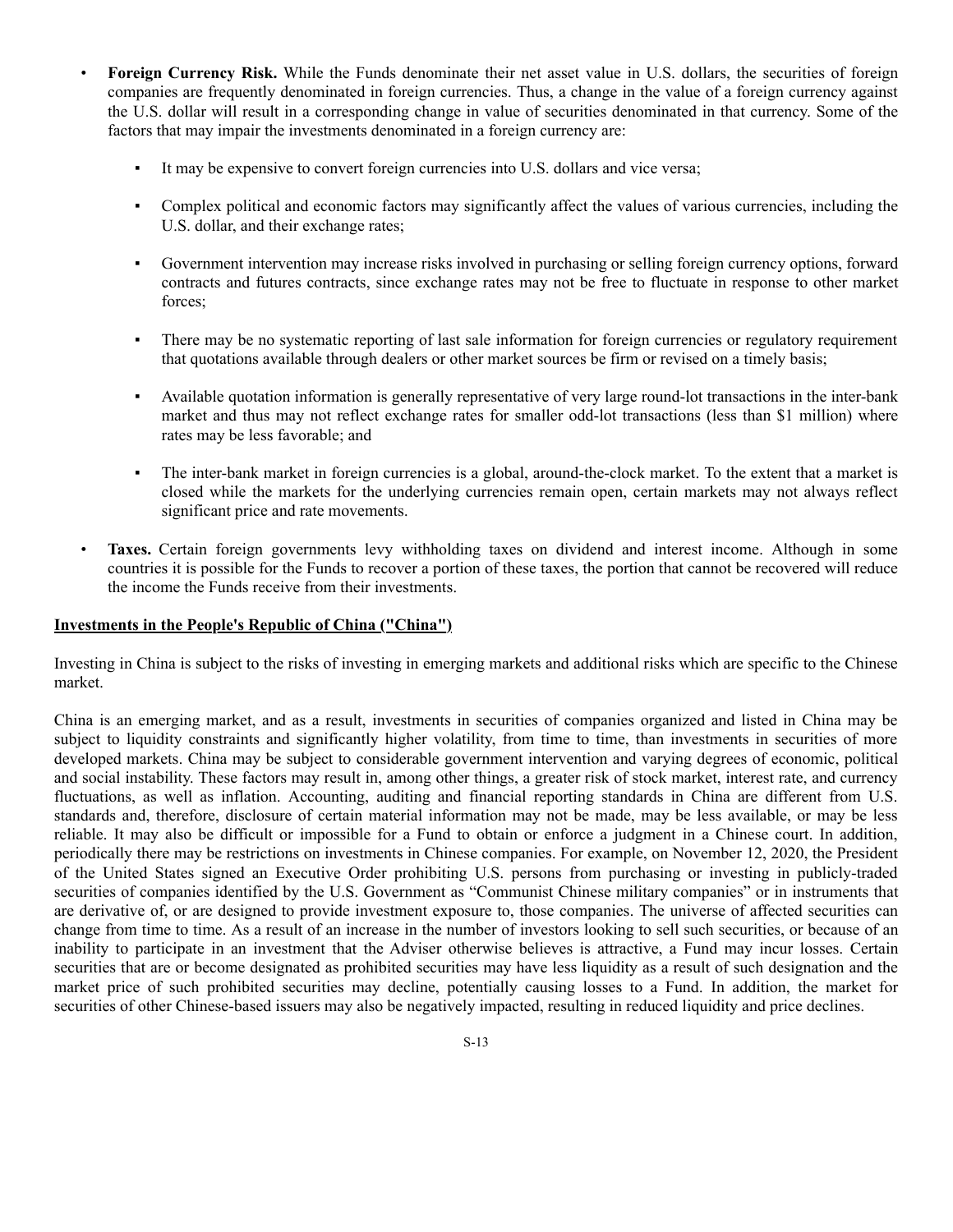A Fund may incur losses due to limited investment capabilities, or may not be able to fully implement or pursue its investment objective or strategy, due to local investment restrictions, illiquidity of the Chinese domestic securities market, and/or delay or disruption in execution and settlement of trades.

**Investments in China A Shares.** A Fund may invest in A Shares of companies based in China through the Shanghai-Hong Kong Stock Connect program or Shenzhen-Hong Kong Stock Connect program (collectively, "Stock Connect") subject to any applicable regulatory limits. Stock Connect is a securities trading and clearing linked program developed by Hong Kong Exchanges and Clearing Limited ("HKEx"), the Hong Kong Securities Clearing Company Limited ("HKSCC"), Shanghai Stock Exchange ("SSE"), Shenzhen Stock Exchange ("SZSE") and China Securities Depository and Clearing Corporation Limited ("ChinaClear") with the aim of achieving mutual stock market access between China and Hong Kong. This program allows foreign investors to trade certain SSE-listed or SZSE-listed China A Shares through their Hong Kong based brokers. All Hong Kong and overseas investors in Stock Connect will trade and settle SSE or SZSE securities in the offshore Renminbi ("CNH") only. A Fund will be exposed to any fluctuation in the exchange rate between the U.S. Dollar and CNH in respect of such investments.

By seeking to invest in the domestic securities markets of China via Stock Connect a Fund is subject to the following additional risks:

**• General Risks.** The relevant regulations are relatively untested and subject to change. There is no certainty as to how they will be applied, which could adversely affect the Fund. The program requires use of new information technology systems which may be subject to operational risk due to the program's cross-border nature. If the relevant systems fail to function properly, trading in both Hong Kong and Chinese markets through the program could be disrupted.

Stock Connect will only operate on days when both the Chinese and Hong Kong markets are open for trading and when banks in both markets are open on the corresponding settlement days. There may be occasions when it is a normal trading day for the Chinese market but Stock Connect is not trading. As a result, the Fund may be subject to the risk of price fluctuations in China A Shares when the Fund cannot carry out any China A Shares trading.

- **• Foreign Shareholding Restrictions.** The trading, acquisition, disposal and holding of securities under Stock Connect are subject at all times to applicable law, which imposes purchasing and holding limits. These limitations and restrictions may have the effect of restricting an investor's ability to purchase, subscribe for or hold any China A Shares or to take up any entitlements in respect of such shares, or requiring an investor to reduce its holding in any securities, whether generally or at a particular point of time, and whether by way of forced sale or otherwise. As such, investors may incur loss arising from such limitations, restrictions and/or forced sale.
- **China A Shares Market Suspension Risk.** China A Shares may only be bought from, or sold to, the Fund at times when the relevant China A Shares may be sold or purchased on the relevant Chinese stock exchange. SSE and SZSE typically have the right to suspend or limit trading in any security traded on the relevant exchange if necessary to ensure an orderly and fair market and that risks are managed prudently. In the event of the suspension, the Fund's ability to access the Chinese market will be adversely affected.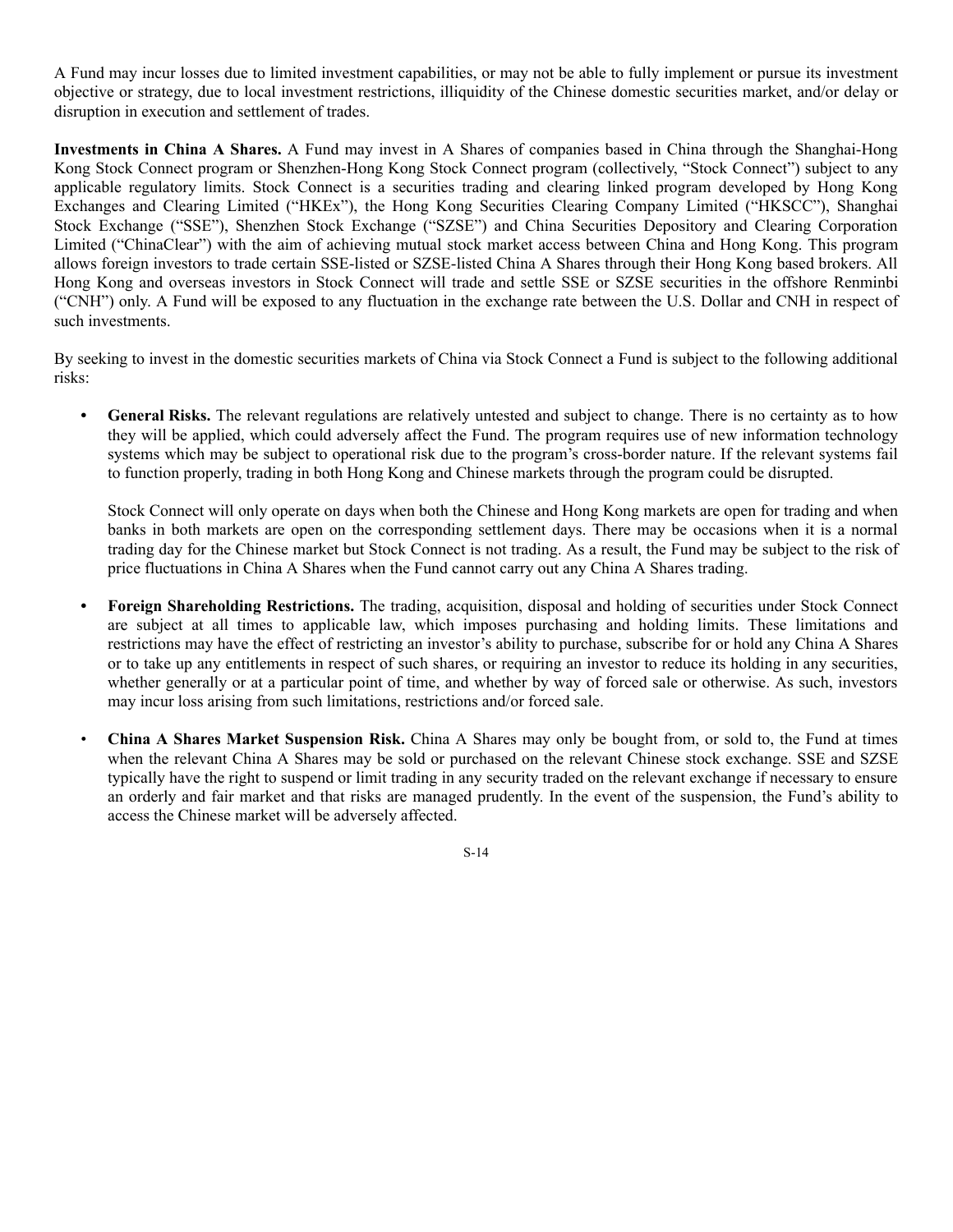**• Clearing and Settlement Risk.** HKSCC and ChinaClear have established the clearing links and each will become a participant of each other to facilitate clearing and settlement of cross-boundary trades. For cross-boundary trades initiated in a market, the clearing house of that market will on one hand clear and settle with its own clearing participants and on the other hand undertake to fulfill the clearing and settlement obligations of its clearing participants with the counterparty clearing house.

In the event ChinaClear defaults, HKSCC's liabilities under its market contracts with clearing participants may be limited to assisting clearing participants with claims. It is anticipated that HKSCC will act in good faith to seek recovery of the outstanding stocks and monies from ChinaClear through available legal channels or the liquidation of ChinaClear. Regardless, the process of recovery could be delayed and a Fund may not fully recover its losses or its Stock Connect securities.

**• Legal/Beneficial Ownership.** Where securities are held in custody on a cross-border basis there are specific legal and beneficial ownership risks linked to the compulsory requirements of the local central securities depositaries, HKSCC and ChinaClear.

As in other emerging markets, the legislative framework is only beginning to develop the concept of legal/formal ownership and of beneficial ownership or interest in securities. In addition, HKSCC, as nominee holder, does not guarantee the title to Stock Connect securities held through it and is under no obligation to enforce title or other rights associated with ownership on behalf of beneficial owners. Consequently, the courts may consider that any nominee or custodian as registered holder of Stock Connect securities would have full ownership thereof, and that those Stock Connect securities would form part of the pool of assets of such entity available for distribution to creditors of such entities and/or that a beneficial owner may have no rights whatsoever in respect thereof. Consequently, neither a Fund nor its custodian can ensure that the Fund's ownership of these securities or title thereto is assured.

To the extent that HKSCC is deemed to be performing safekeeping functions with respect to assets held through it, it should be noted that a Fund and its custodian will have no legal relationship with HKSCC and no direct legal recourse against HKSCC in the event that the Fund suffers losses resulting from the performance or insolvency of HKSCC. In the event that a Fund suffers losses due to the negligence, or willful default, or insolvency of HKSCC, the Fund may not be able to institute legal proceedings, file any proof of claim in any insolvency proceeding or take any similar action. In the event of the insolvency of HKSCC, a Fund may not have any proprietary interest in the China A Shares traded through the Stock Connect program and may be an unsecured general creditor in respect of any claim the Fund may have in respect of them. Consequently, the value of a Fund's investment in China A Shares and the amount of its income and gains could be adversely affected.

**• Operational Risk.** The HKSCC provides clearing, settlement, nominee functions and other related services in respect of trades executed by Hong Kong market participants. Chinese regulations which include certain restrictions on selling and buying will apply to all market participants. Trading via Stock Connect may require pre-delivery or pre-validation of cash or shares to or by a broker. If the cash or shares are not in the broker's possession before the market opens on the day of selling, the sell order will be rejected. As a result, a Fund may not be able to purchase and/or dispose of holdings of China A Shares in a timely manner.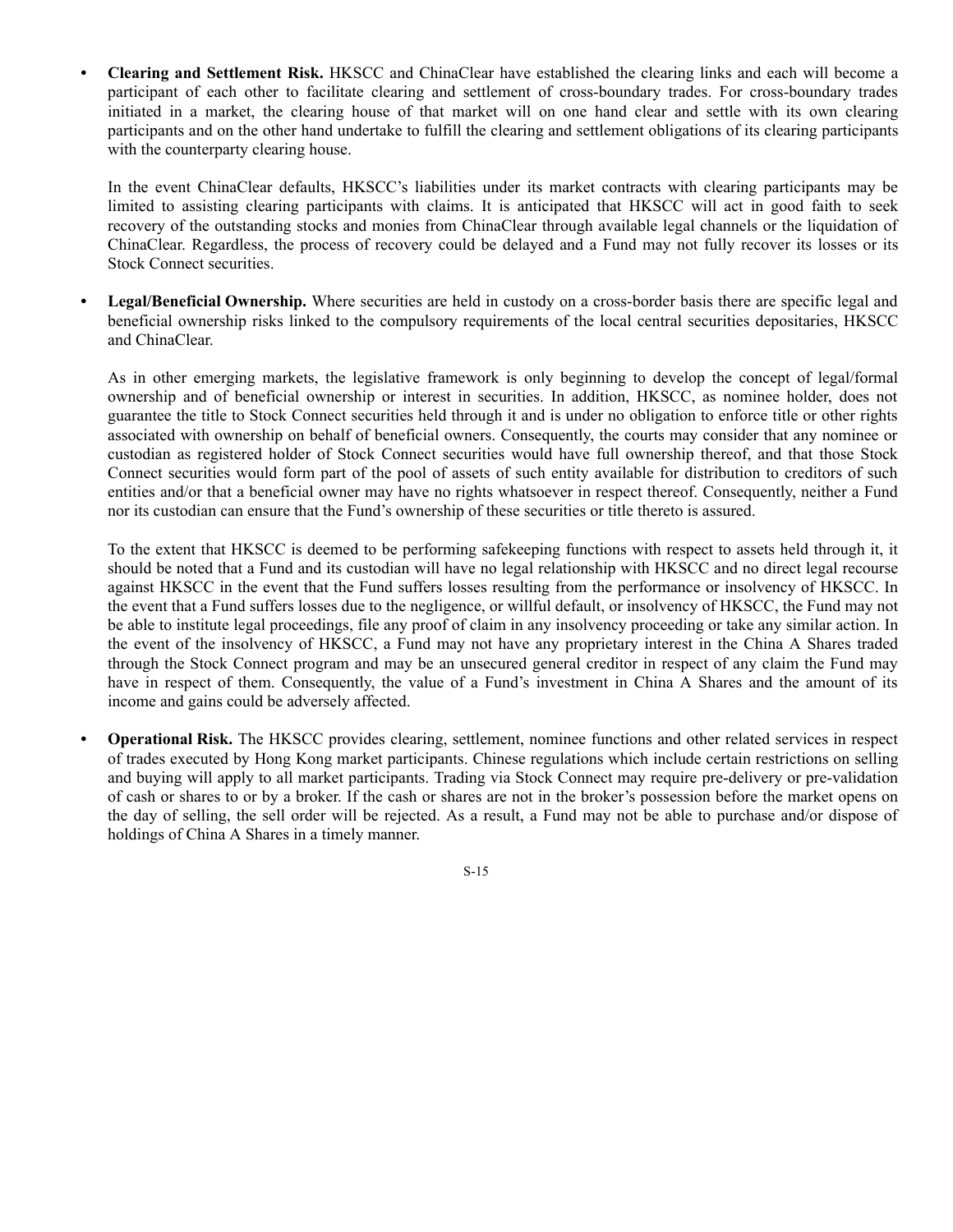- **• Day Trading Restrictions.** Day (turnaround) trading is not permitted through Stock Connect. Investors buying A Shares on day T can only sell the shares on and after day T+1 subject to any Stock Connect rules.
- **• Quota Limitations.** The Stock Connect program is subject to daily quota limitations which may restrict a Fund's ability to invest in China A Shares through the program on a timely basis.
- **Investor Compensation.** A Fund will not benefit from the China Securities Investor Protection Fund in mainland China. The China Securities Investor Protection Fund is established to pay compensation to investors in the event that a securities company in mainland China is subject to compulsory regulatory measures (such as dissolution, closure, bankruptcy, and administrative takeover by the China Securities Regulatory Commission). Since each Fund is carrying out trading of China A Shares through securities brokers in Hong Kong, but not mainland China brokers, therefore, it is not protected by the China Securities Investor Protection Fund.

That said, if a Fund suffers losses due to default matters of its securities brokers in Hong Kong in relation to the investment of China A Shares through the Stock Connect program, it would be compensated by Hong Kong's Investor Compensation Fund.

**Tax within China.** Uncertainties in Chinese tax rules governing taxation of income and gains from investments in A Shares via Stock Connect could result in unexpected tax liabilities for the Funds. A Fund's investments in securities, including A Shares, issued by Chinese companies may cause the Fund to become subject to withholding and other taxes imposed by China.

If a Fund were considered to be a tax resident of China, it would be subject to Chinese corporate income tax at the rate of 25% on its worldwide taxable income. If a Fund were considered to be a non-resident enterprise with a "permanent establishment" in China, it would be subject to Chinese corporate income tax of 25% on the profits attributable to the permanent establishment. The Adviser intends to operate the Funds in a manner that will prevent them from being treated as a tax resident of China and from having a permanent establishment in China. It is possible, however, that China could disagree with that conclusion, or that changes in Chinese tax law could affect the Chinese corporate income tax status of the Funds.

China generally imposes withholding income tax at a rate of 10% on dividends, premiums, interest and capital gains originating in China and paid to a company that is not a resident of China for tax purposes and that has no permanent establishment in China. The withholding is in general made by the relevant Chinese tax resident company making such payments. In the event the relevant Chinese tax resident company fails to withhold the relevant Chinese withholding income tax or otherwise fails to pay the relevant withholding income tax to Chinese tax authorities, the competent tax authorities may, at their sole discretion, impose tax obligations on a Fund.

The Ministry of Finance of China, the State Administration of Taxation of China and the China Securities Regulatory Commission issued Caishui [2014] No. 81 on October 31, 2014 ("Notice 81") and Caishui [2016] No. 127 on November 5, 2016 ("Notice 127"), both of which state that the capital gain from disposal of China A Shares by foreign investors enterprises via Stock Connect will be temporarily exempt from withholding income tax. Notice 81 and Notice 127 also state that the dividends derived from A Shares by foreign investors enterprises is subject to a 10% withholding income tax.

There is no indication of how long the temporary exemption will remain in effect and the Funds may be subject to such withholding income tax in the future. If, in the future, China begins applying tax rules regarding the taxation of income from investments through Stock Connect and/or begins collecting capital gains taxes on such investments, a Fund could be subject to withholding income tax liability if the Fund determines that such liability cannot be reduced or eliminated by applicable tax treaties. The Chinese tax authorities may in the future issue further guidance in this regard and with potential retrospective effect. The negative impact of any such tax liability on a Fund's return could be substantial.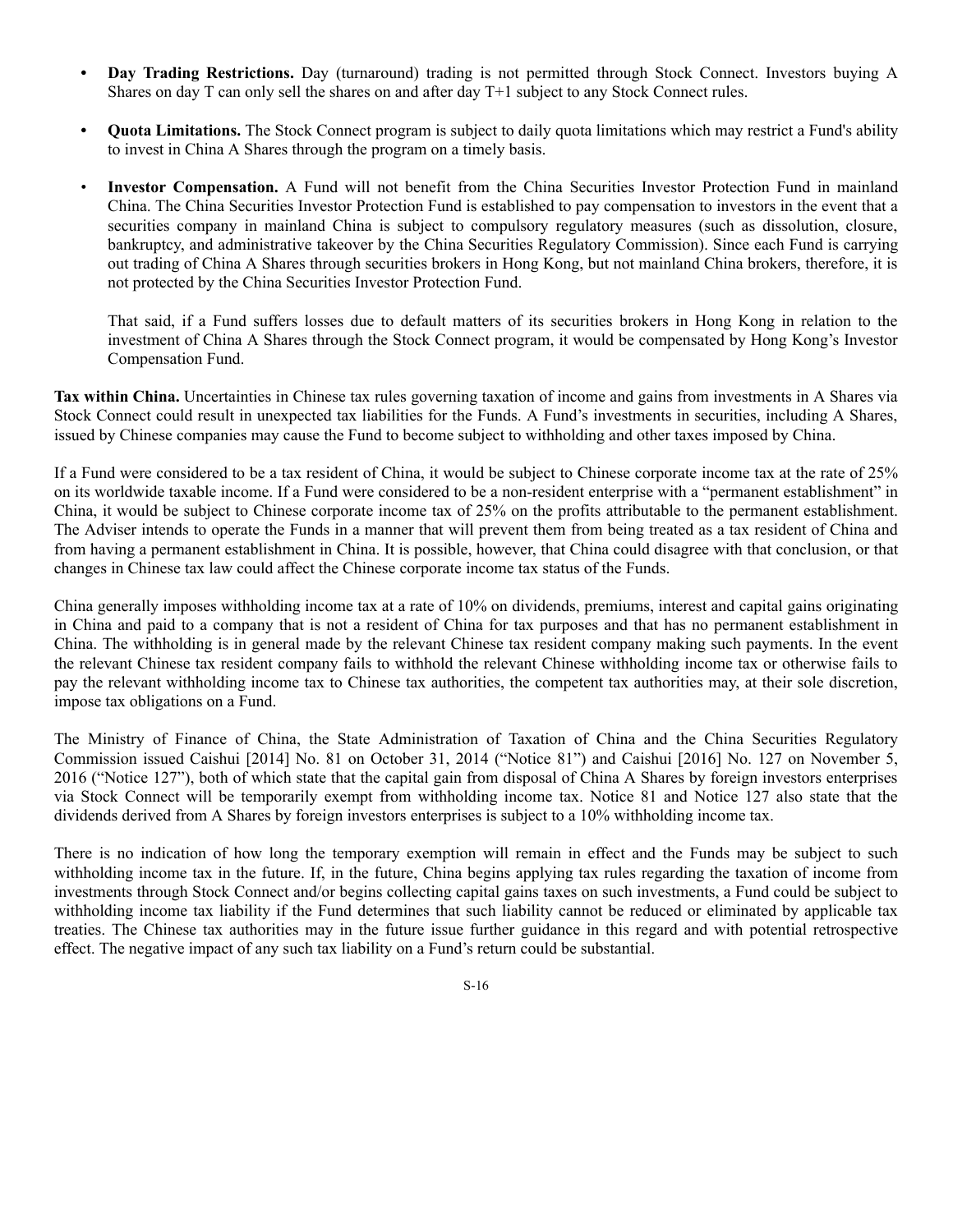In light of the uncertainty as to how gains or income that may be derived from a Fund's investments in China will be taxed, the Fund reserves the right to provide for withholding tax on such gains or income and withhold tax for the account of the Fund. Withholding tax may already be withheld at a broker/custodian level.

Any tax provision, if made, will be reflected in the net asset value of a Fund at the time the provision is used to satisfy tax liabilities. If the actual applicable tax levied by the Chinese tax authorities is greater than that provided for by a Fund so that there is a shortfall in the tax provision amount, the net asset value of the Fund may suffer as the Fund will have to bear additional tax liabilities. In this case, then existing and new shareholders in the Fund will be disadvantaged. If the actual applicable tax levied by Chinese tax authorities is less than that provided for by a Fund so that there is an excess in the tax provision amount, shareholders who redeemed Fund shares before the Chinese tax authorities' ruling, decision or guidance may have been disadvantaged as they would have borne any loss from the Fund's overprovision. In this case, the then existing and new shareholders in the Fund may benefit if the difference between the tax provision and the actual taxation liability can be returned to the account of the Fund as assets thereof. Any excess in the tax provision amount shall be treated as property of the Fund, and shareholders who previously transferred or redeemed their Fund shares will not be entitled or have any right to claim any part of the amount representing the excess.

Stamp duty under the Chinese laws generally applies to the execution and receipt of taxable documents, which include contracts for the sale of A Shares traded on Chinese stock exchanges. In the case of such contracts, the stamp duty is currently imposed on the seller but not on the purchaser, at the rate of 0.1%. The sale or other transfer by the Adviser of A Shares will accordingly be subject to Chinese stamp duty, but a Fund will not be subject to Chinese stamp duty when it acquires A Shares.

The Funds may also potentially be subject to Chinese value added tax at the rate of 6% on capital gains derived from trading of A Shares and interest income (if any). Existing guidance provides a temporary value added tax exemption for Hong Kong and overseas investors in respect of their gains derived from the trading of Chinese securities through Stock Connect. Because there is no indication how long the temporary exemption will remain in effect, the Funds may be subject to such value added tax in the future. In addition, urban maintenance and construction tax (currently at rates ranging from 1% to 7%), educational surcharge (currently at the rate of 3%) and local educational surcharge (currently at the rate of 2%) (collectively, the "surtaxes") are imposed based on value added tax liabilities, so if a Fund were liable for value added tax it would also be required to pay the applicable surtaxes.

The Chinese rules for taxation of Stock Connect are evolving, and certain of the tax regulations to be issued by the State Administration of Taxation of China and/or Ministry of Finance of China to clarify the subject matter may apply retrospectively, even if such rules are adverse to the Funds and their shareholders. The imposition of taxes, particularly on a retrospective basis, could have a material adverse effect on a Fund's returns. Before further guidance is issued and is well established in the administrative practice of the Chinese tax authorities, the practices of the Chinese tax authorities that collect Chinese taxes relevant to a Fund may differ from, or be applied in a manner inconsistent with, the practices with respect to the analogous investments described herein or any further guidance that may be issued. The value of a Fund's investment in China and the amount of its income and gains could be adversely affected by an increase in tax rates or change in the taxation basis.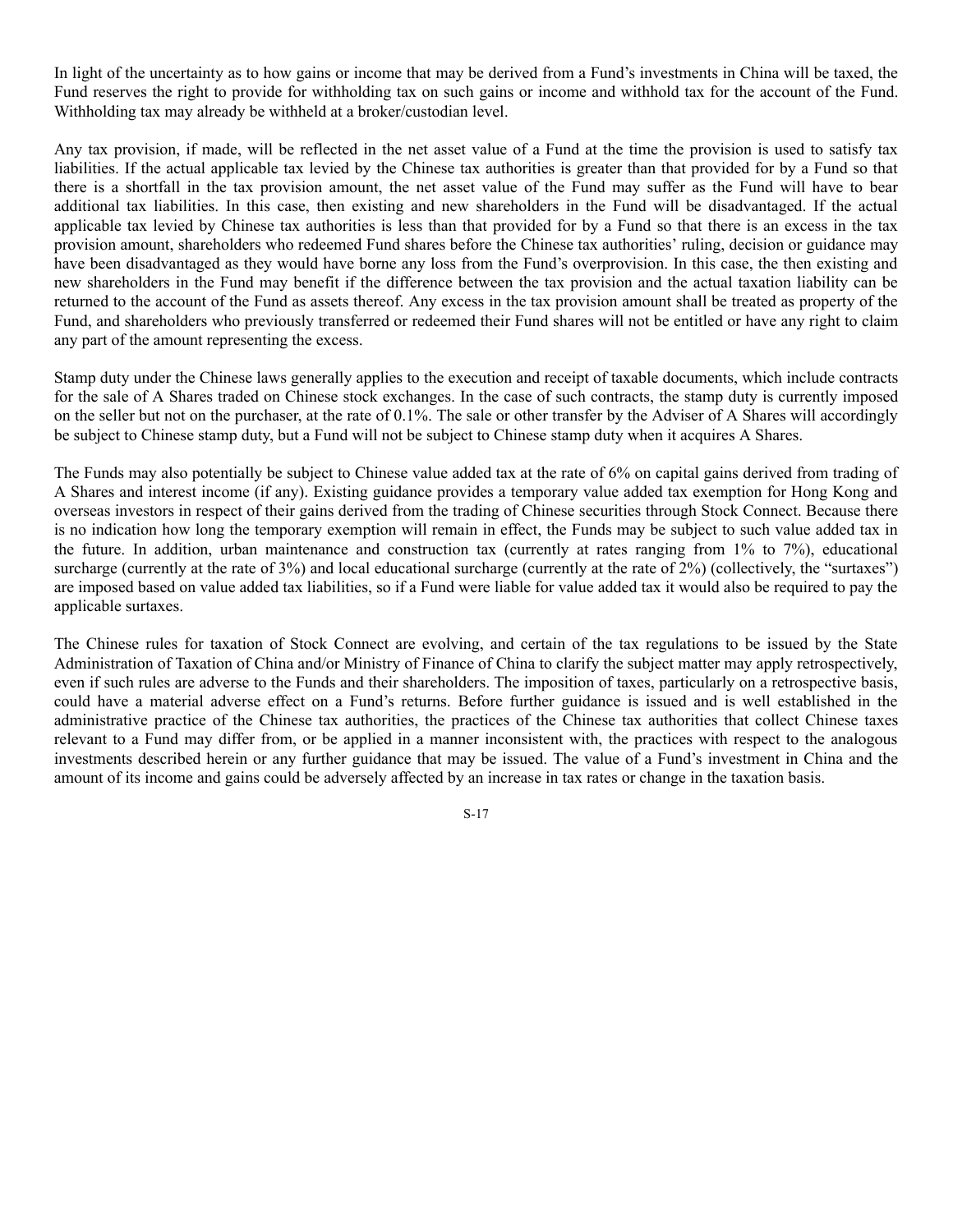The above information is only a general summary of the potential Chinese tax consequences that may be imposed on the Funds and their shareholders either directly or indirectly and should not be taken as a definitive, authoritative or comprehensive statement of the relevant matter. Shareholders should seek their own tax advice on their tax position with regard to their investment in the Funds.

The Chinese government has implemented a number of tax reform policies in recent years. The current tax laws and regulations may be revised or amended in the future. Any revision or amendment in tax laws and regulations may affect the after-taxation profit of Chinese companies and foreign investors in such companies, such as the Funds.

# **De-Globalization Risk**

Each Fund's investments leave the Fund potentially susceptible to acute headline risk associated with Sino-U.S. trade tensions and the broader trend of de-globalization across the globe. Nationalism in the U.S. and abroad is on the rise, which presents risks to global commerce and the companies engaged in such commerce. For example, nationalistic trade policies that favor domestic companies as opposed to foreign competitors may become more likely. Such policies may lead to global supply chain and market disruptions, which could have an adverse effect on the companies in which a Fund is invested and the performance of the Fund.

#### **Money Market Securities**

Money market securities include short-term U.S. government securities; custodial receipts evidencing separately traded interest and principal components of securities issued by the U.S. Treasury; commercial paper rated in the highest short-term rating category by a nationally recognized statistical ratings organization ("NRSRO"), such as S&P Global Ratings ("S&P") or Moody's Investor Services, Inc. ("Moody's"), or determined by the Adviser to be of comparable quality at the time of purchase; short-term bank obligations (certificates of deposit, time deposits and bankers' acceptances) of U.S. commercial banks with assets of at least \$1 billion as of the end of their most recent fiscal year; and repurchase agreements involving such securities. Each of these money market securities are described below. For a description of ratings, see "Appendix A – Description of Ratings" to this SAI.

#### **U.S. Government Securities**

The Funds may invest in U.S. government securities. Securities issued or guaranteed by the U.S. government or its agencies or instrumentalities include U.S. Treasury securities, which are backed by the full faith and credit of the U.S. Treasury and which differ only in their interest rates, maturities, and times of issuance. U.S. Treasury bills have initial maturities of one-year or less; U.S. Treasury notes have initial maturities of one to ten years; and U.S. Treasury bonds generally have initial maturities of greater than ten years. U.S. Treasury notes and bonds typically pay coupon interest semi-annually and repay the principal at maturity. Certain U.S. government securities are issued or guaranteed by agencies or instrumentalities of the U.S. government including, but not limited to, obligations of U.S. government agencies or instrumentalities such as the Federal National Mortgage Association ("Fannie Mae"), the Government National Mortgage Association ("Ginnie Mae"), the Small Business Administration, the Federal Farm Credit Administration, the Federal Home Loan Banks, Banks for Cooperatives (including the Central Bank for Cooperatives), the Federal Land Banks, the Federal Intermediate Credit Banks, the Tennessee Valley Authority, the Export-Import Bank of the United States, the Commodity Credit Corporation, the Federal Financing Bank, the Student Loan Marketing Association, the National Credit Union Administration and the Federal Agricultural Mortgage Corporation ("Farmer Mac").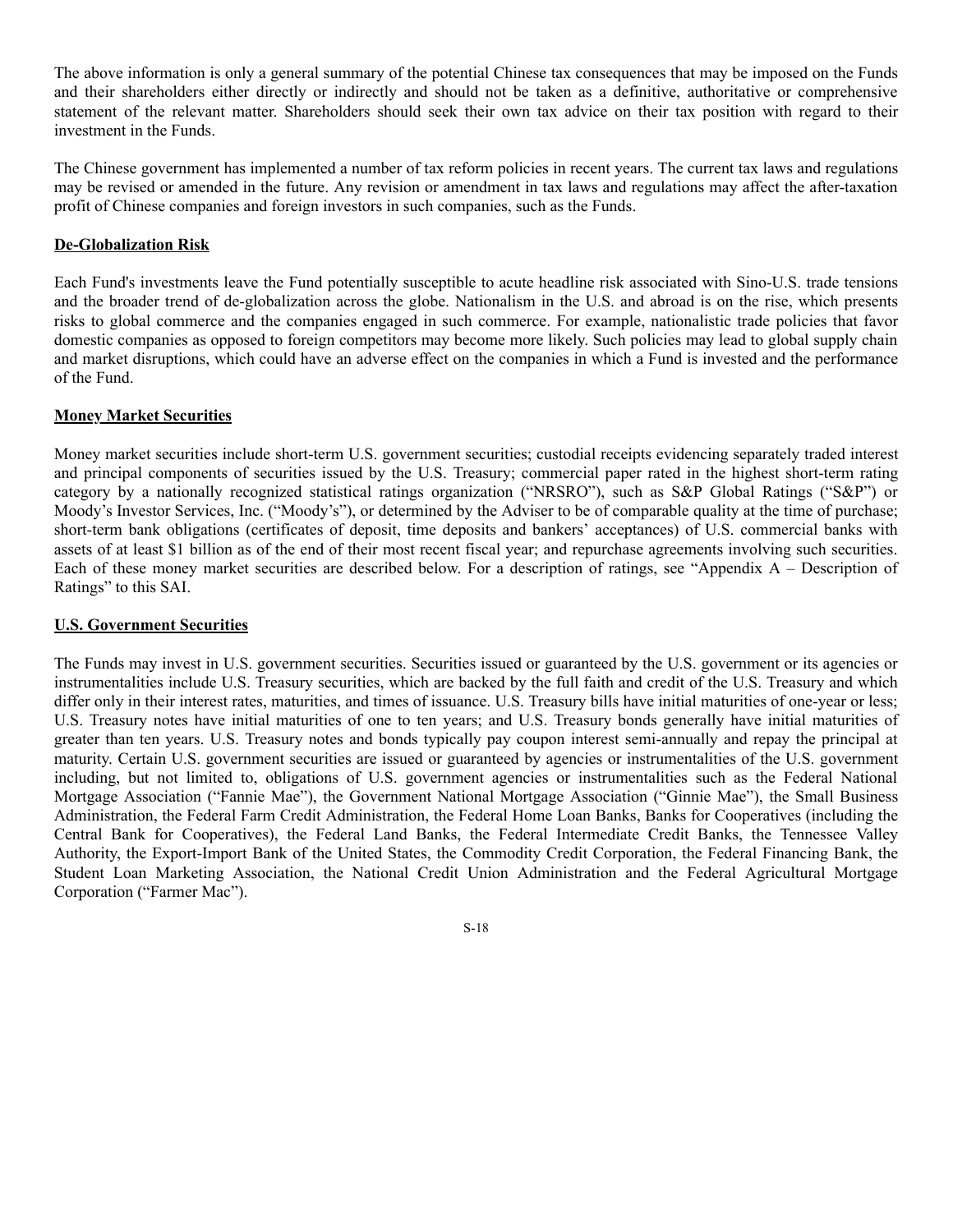Some obligations issued or guaranteed by U.S. government agencies and instrumentalities, including, for example, Ginnie Mae pass-through certificates, are supported by the full faith and credit of the U.S. Treasury. Other obligations issued by or guaranteed by federal agencies, such as those securities issued by Fannie Mae, are supported by the discretionary authority of the U.S. government to purchase certain obligations of the federal agency. Additionally, some obligations are issued by or guaranteed by federal agencies, such as those of the Federal Home Loan Banks, which are supported by the right of the issuer to borrow from the U.S. Treasury. While the U.S. government provides financial support to such U.S. government-sponsored federal agencies, no assurance can be given that the U.S. government will always do so, since the U.S. government is not so obligated by law. Guarantees of principal by U.S. government agencies or instrumentalities may be a guarantee of payment at the maturity of the obligation so that in the event of a default prior to maturity there might not be a market and thus no means of realizing on the obligation prior to maturity. Guarantees as to the timely payment of principal and interest do not extend to the value or yield of these securities nor to the value of the Funds' shares.

On September 7, 2008, the U.S. Treasury announced a federal takeover of Fannie Mae and the Federal Home Loan Mortgage Corporation ("Freddie Mac"), placing the two federal instrumentalities in conservatorship. Under the takeover, the U.S. Treasury agreed to acquire \$1 billion of senior preferred stock of each instrumentality and obtained warrants for the purchase of common stock of each instrumentality (the "Senior Preferred Stock Purchase Agreement" or "Agreement"). Under the Agreement, the U.S. Treasury pledged to provide up to \$200 billion per instrumentality as needed, including the contribution of cash capital to the instrumentalities in the event their liabilities exceed their assets. This was intended to ensure that the instrumentalities maintain a positive net worth and meet their financial obligations, preventing mandatory triggering of receivership. On December 24, 2009, the U.S. Treasury announced that it was amending the Agreement to allow the \$200 billion cap on the U.S. Treasury's funding commitment to increase as necessary to accommodate any cumulative reduction in net worth through the end of 2012. The unlimited support the U.S. Treasury extended to the two companies expired at the beginning of 2013 – Fannie Mae's support is now capped at \$125 billion and Freddie Mac has a limit of \$149 billion.

On August 17, 2012, the U.S. Treasury announced that it was again amending the Agreement to terminate the requirement that Fannie Mae and Freddie Mac each pay a 10% annual dividend. Instead, the companies will transfer to the U.S. Treasury on a quarterly basis all profits earned during a quarter that exceed a capital reserve amount. The capital reserve amount was \$3 billion in 2013, and decreased by \$600 million in each subsequent year through 2017. It is believed that this amendment put Fannie Mae and Freddie Mac in a better position to service their debt because it eliminated the need for the companies to have to borrow from the U.S. Treasury to make fixed dividend payments. As part of the new terms, Fannie Mae and Freddie Mac also will be required to reduce their investment portfolios over time. On December 21, 2017, the U.S. Treasury announced that it was again amending the Agreement to reinstate the \$3 billion capital reserve amount. On September 30, 2019, the U.S. Treasury announced that it was further amending the Agreement, now permitting Fannie Mae and Freddie Mac to retain earnings beyond the \$3 billion capital reserves previously allowed through the 2017 amendment. Fannie Mae and Freddie Mac are now permitted to maintain capital reserves of \$25 billion and \$20 billion, respectively.

Fannie Mae and Freddie Mac are the subject of several continuing class action lawsuits and investigations by federal regulators over certain accounting, disclosure or corporate governance matters, which (along with any resulting financial restatements) may adversely affect the guaranteeing entities. Importantly, the future of the entities is in serious question as the U.S. government reportedly is considering multiple options, ranging from nationalization, privatization, consolidation, or abolishment of the entities.

• **U.S. Treasury Obligations.** U.S. Treasury obligations consist of direct obligations of the U.S. Treasury, including Treasury bills, notes and bonds, and separately traded interest and principal component parts of such obligations, including those transferable through the Federal book-entry system known as Separate Trading of Registered Interest and Principal of Securities ("STRIPS"). The STRIPS program lets investors hold and trade the individual interest and principal components of eligible Treasury notes and bonds as separate securities. Under the STRIPS program, the principal and interest components are separately issued by the U.S. Treasury at the request of depository financial institutions, which then trade the component parts separately.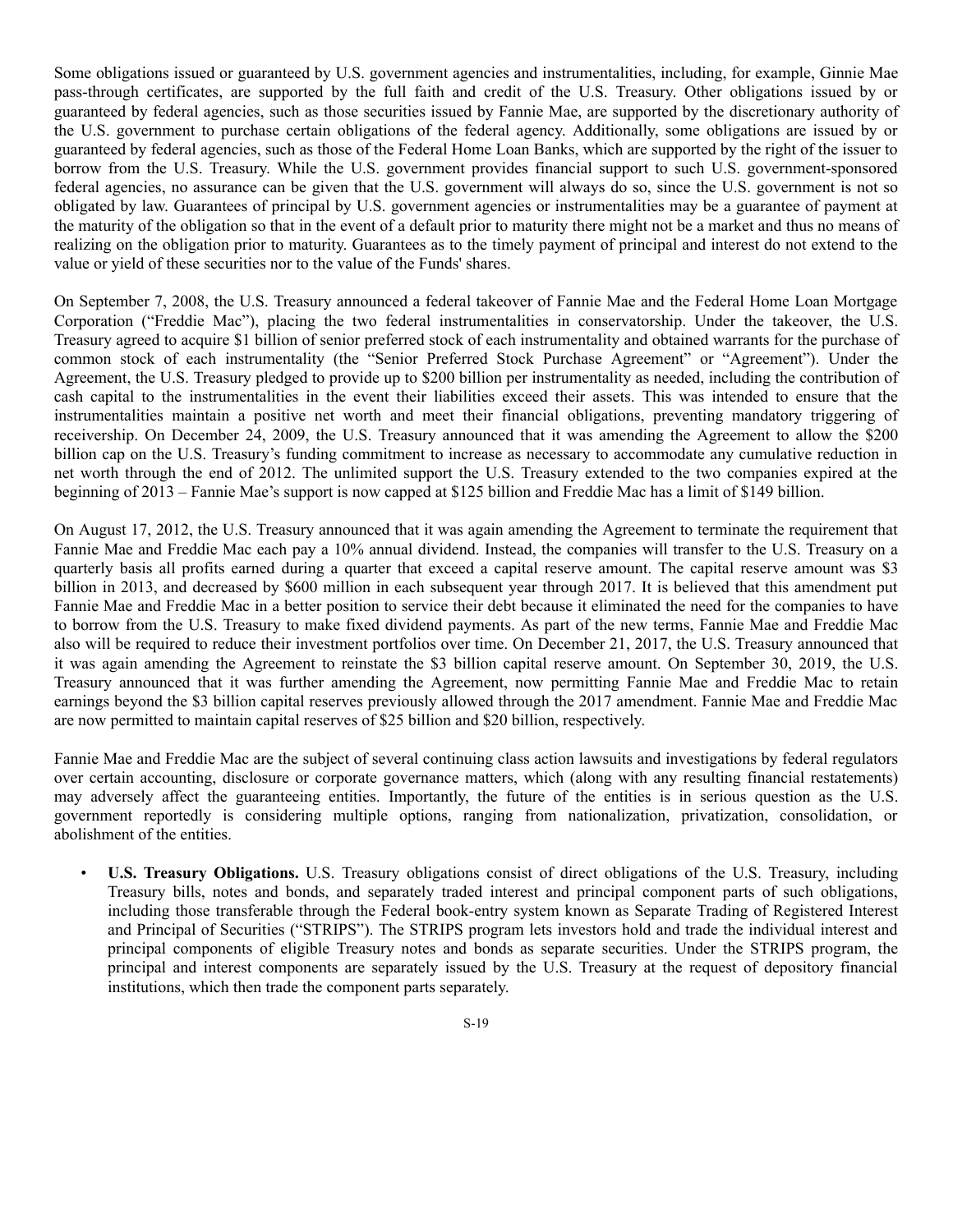# **Municipal Securities**

Municipal securities, including municipal bonds and municipal notes, consist of: (i) debt obligations issued by or on behalf of public authorities to obtain funds to be used for various public facilities, for refunding outstanding obligations, for general operating expenses and for lending such funds to other public institutions and facilities, and (ii) certain private activity and industrial development bonds issued by or on behalf of public authorities to obtain funds to provide for the construction, equipment, repair or improvement of privately operated facilities.

Municipal bonds are debt obligations issued to obtain funds for various public purposes. Municipal bonds include general obligation bonds, revenue or special obligation bonds, private activity and industrial development bonds, moral obligation bonds and participation interests in municipal bonds. General obligation bonds are backed by the taxing power of the issuing municipality. Revenue or special obligation bonds are backed by the revenues of a project or facility, such as tolls from a toll bridge. Private activity or industrial development bonds are issued by or on behalf of public authorities to raise money to finance various privately-owned or -operated facilities for business and manufacturing, housing, sports and pollution control. These bonds are also used to finance public facilities such as airports, mass transit systems, ports, parking or sewage or solid waste disposal facilities and certain other facilities. The payment of the principal and interest on such bonds is dependent solely on the ability of the facility's user to meet its financial obligations and the pledge, if any, of real and personal property financed as security for such payment. Moral obligation bonds are normally issued by special purpose authorities. Moral obligation bonds are not backed by the full faith and credit of the issuing municipality, but are generally backed by the agreement of the issuing authority to request appropriations from the municipality's legislative body. Certificates of participation represent an interest in an underlying obligation or commitment, such as an obligation issued in connection with a leasing arrangement.

Municipal notes consist of general obligation notes, tax anticipation notes (notes sold to finance working capital needs of the issuer in anticipation of receiving taxes on a future date), revenue anticipation notes (notes sold to provide needed cash prior to receipt of expected non-tax revenues from a specific source), bond anticipation notes, tax and revenue anticipation notes, certificates of indebtedness, demand notes and construction loan notes. The maturities of the instruments at the time of issue will generally range from three months to one year.

# **Commercial Paper**

Commercial paper is the term used to designate unsecured short-term promissory notes issued by corporations and other entities. Maturities on these issues vary from a few to 270 days.

#### **Obligations of Domestic Banks, Foreign Banks and Foreign Branches of U.S. Banks**

The Funds may invest in obligations issued by banks and other savings institutions. Investments in bank obligations include obligations of domestic branches of foreign banks and foreign branches of domestic banks. Such investments in domestic branches of foreign banks and foreign branches of domestic banks may involve risks that are different from investments in securities of domestic branches of U.S. banks. These risks may include future unfavorable political and economic developments, possible withholding taxes on interest income, seizure or nationalization of foreign deposits, currency controls, interest limitations, or other governmental restrictions which might affect the payment of principal or interest on the securities held by the Funds. Additionally, these institutions may be subject to less stringent reserve requirements and to different accounting, auditing, reporting and recordkeeping requirements than those applicable to domestic branches of U.S. banks. Bank obligations include the following: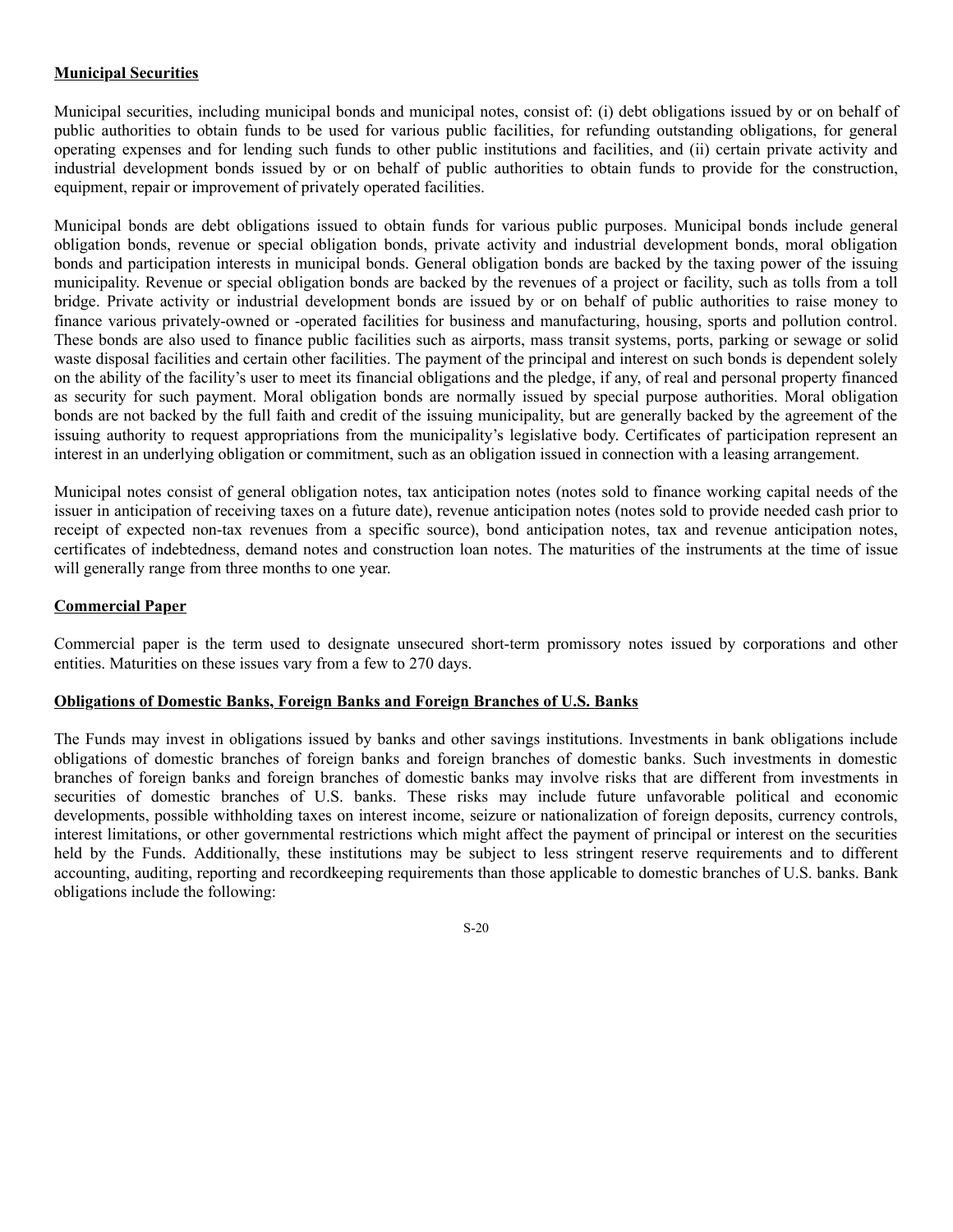- **• Time Deposits.** Time deposits are non-negotiable receipts issued by a bank in exchange for the deposit of funds. Like a certificate of deposit, it earns a specified rate of interest over a definite period of time; however, it cannot be traded in the secondary market. Time deposits with a withdrawal penalty or that mature in more than seven days are considered to be illiquid investments.
- **• Unsecured Bank Promissory Notes.** Promissory notes are generally debt obligations of the issuing entity and are subject to the risks of investing in the banking industry.

# **Investment Grade Fixed Income Securities**

Fixed income securities are considered investment grade if they are rated in one of the four highest rating categories by an NRSRO, or, if not rated, are determined to be of comparable quality by the Adviser. See "Appendix A - Description of Ratings" for a description of the bond rating categories of several NRSROs. Ratings of each NRSRO represent its opinion of the safety of principal and interest payments (and not the market risk) of bonds and other fixed income securities it undertakes to rate at the time of issuance. Ratings are not absolute standards of quality and may not reflect changes in an issuer's creditworthiness. Fixed income securities rated BBB- or Baa3 lack outstanding investment characteristics, and have speculative characteristics as well. Securities rated Baa3 by Moody's or BBB- by S&P or higher are considered by those rating agencies to be "investment grade" securities, although Moody's considers securities rated in the Baa category to have speculative characteristics. While issuers of bonds rated BBB by S&P are considered to have adequate capacity to meet their financial commitments, adverse economic conditions or changing circumstances are more likely to lead to a weakened capacity to pay interest and principal for debt in this category than debt in higher rated categories. In the event a security owned by a Fund is downgraded below investment grade, the Adviser will review the situation and take appropriate action with regard to the security, including the actions discussed below.

# **Debt Securities**

Corporations and governments use debt securities to borrow money from investors. Most debt securities promise a variable or fixed rate of return and repayment of the amount borrowed at maturity. Some debt securities, such as zero coupon bonds, do not pay current interest and are purchased at a discount from their face value.

**Corporate Bonds.** Corporations issue bonds and notes to raise money for working capital or for capital expenditures such as plant construction, equipment purchases and expansion. In return for the money loaned to the corporation by investors, the corporation promises to pay investors interest, and repay the principal amount of the bond or note.

**Mortgage-Backed Securities.** Mortgage-backed securities are interests in pools of mortgage loans that various governmental, government-related and private organizations assemble as securities for sale to investors. Unlike most debt securities, which pay interest periodically and repay principal at maturity or on specified call dates, mortgage-backed securities make monthly payments that consist of both interest and principal payments. In effect, these payments are a "pass-through" of the monthly payments made by the individual borrowers on their mortgage loans, net of any fees paid to the issuer or guarantor of such securities. Since homeowners usually have the option of paying either part or all of the loan balance before maturity, the effective maturity of a mortgage-backed security is often shorter than is stated.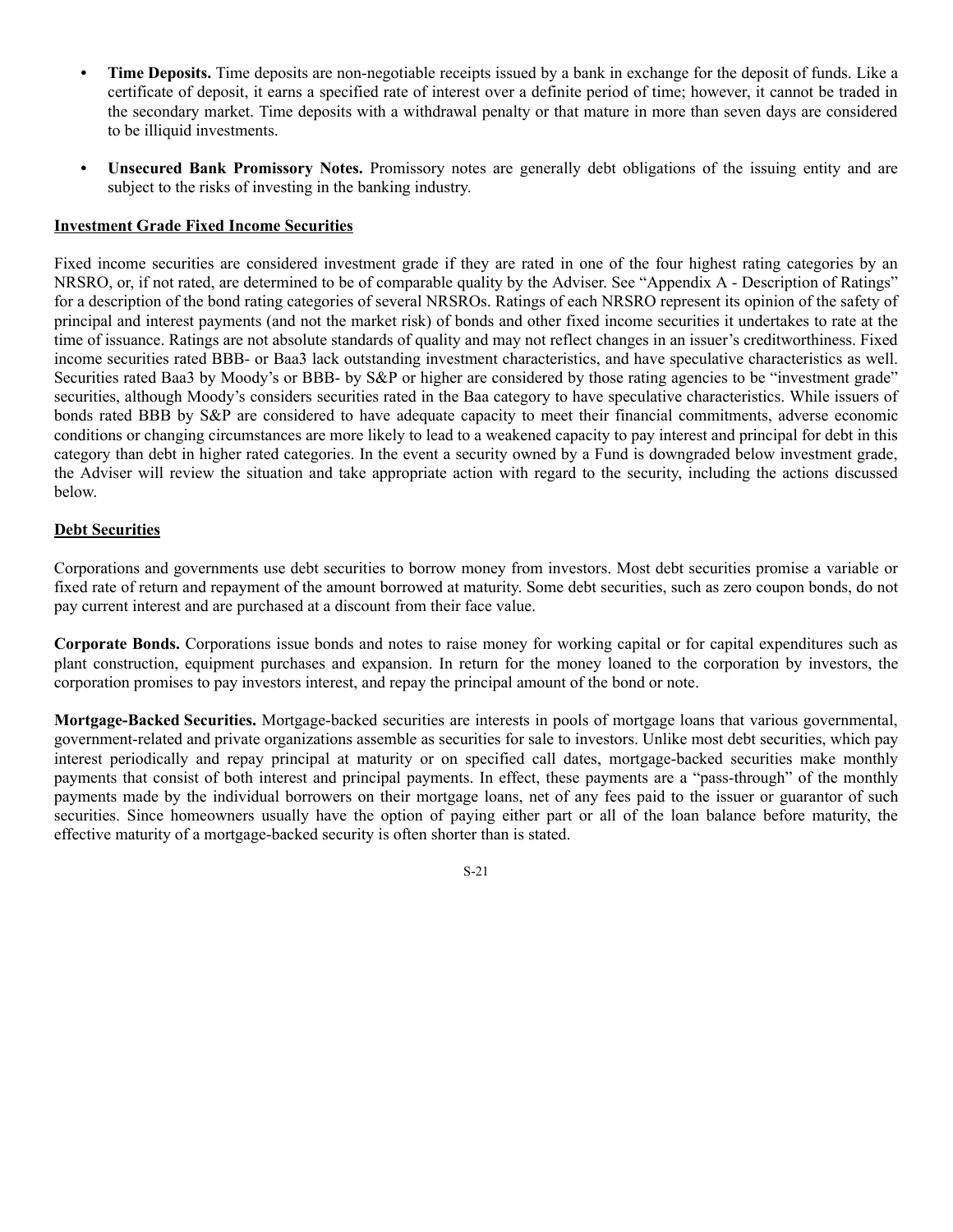Governmental entities, private insurers and mortgage poolers may insure or guarantee the timely payment of interest and principal of these pools through various forms of insurance or guarantees, including individual loan, title, pool and hazard insurance and letters of credit. The Adviser will consider such insurance and guarantees and the creditworthiness of the issuers thereof in determining whether a mortgage-related security meets its investment quality standards. It is possible that the private insurers or guarantors will not meet their obligations under the insurance policies or guarantee arrangements.

Although the market for such securities is becoming increasingly liquid, securities issued by certain private organizations may not be readily marketable.

**Risks of Mortgage-Backed Securities.** Yield characteristics of mortgage-backed securities differ from those of traditional debt securities in a variety of ways. The most significant differences of mortgage-backed securities are: 1) payments of interest and principal are more frequent (usually monthly) and 2) falling interest rates generally cause individual borrowers to pay off their mortgage earlier than expected, which results in prepayments of principal on the securities, thus forcing a Fund to reinvest the money at a lower interest rate. In addition to risks associated with changes in interest rates, a variety of economic, geographic, social and other factors, such as the sale of the underlying property, refinancing or foreclosure, can cause investors to repay the loans underlying a mortgage-backed security sooner than expected. When prepayment occurs, a Fund may have to reinvest its principal at a rate of interest that is lower than the rate on existing mortgage-backed securities.

**Commercial Banks, Savings and Loan Institutions, Private Mortgage Insurance Companies, Mortgage Bankers and other Secondary Market Issuers.** Commercial banks, savings and loan institutions, private mortgage insurance companies, mortgage bankers and other secondary market issuers also create pass-through pools of conventional mortgage loans. In addition to guaranteeing the mortgage-related security, such issuers may service and/or have originated the underlying mortgage loans. Pools created by these issuers generally offer a higher rate of interest than pools created by Ginnie Mae, Fannie Mae and Freddie Mac because they are not guaranteed by a government agency.

**Other Asset-Backed Securities.** These securities are interests in pools of a broad range of assets other than mortgages, such as automobile loans, computer leases and credit card receivables. Like mortgage-backed securities, these securities are passthrough. In general, the collateral supporting these securities is of shorter maturity than mortgage loans and is less likely to experience substantial prepayments with interest rate fluctuations, but may still be subject to prepayment risk.

Asset-backed securities present certain risks that are not presented by mortgage-backed securities. Primarily, these securities may not have the benefit of any security interest in the related assets, which raises the possibility that recoveries on repossessed collateral may not be available to support payments on these securities. For example, credit card receivables are generally unsecured and the debtors are entitled to the protection of a number of state and federal consumer credit laws, many of which allow debtors to reduce their balances by offsetting certain amounts owed on the credit cards. Most issuers of asset-backed securities backed by automobile receivables permit the servicers of such receivables to retain possession of the underlying obligations. If the servicer were to sell these obligations to another party, there is a risk that the purchaser would acquire an interest superior to that of the holders of the related asset-backed securities. Due to the quantity of vehicles involved and requirements under state laws, asset-backed securities backed by automobile receivables may not have a proper security interest in all of the obligations backing such receivables.

To lessen the effect of failures by obligors on underlying assets to make payments, the entity administering the pool of assets may agree to ensure that the receipt of payments on the underlying pool occurs in a timely fashion ("liquidity protection"). In addition, asset-backed securities may obtain insurance, such as guarantees, policies or letters of credit obtained by the issuer or sponsor from third parties, for some or all of the assets in the pool ("credit support"). Delinquency or loss more than that anticipated or failure of the credit support could adversely affect the return on an investment in such a security.

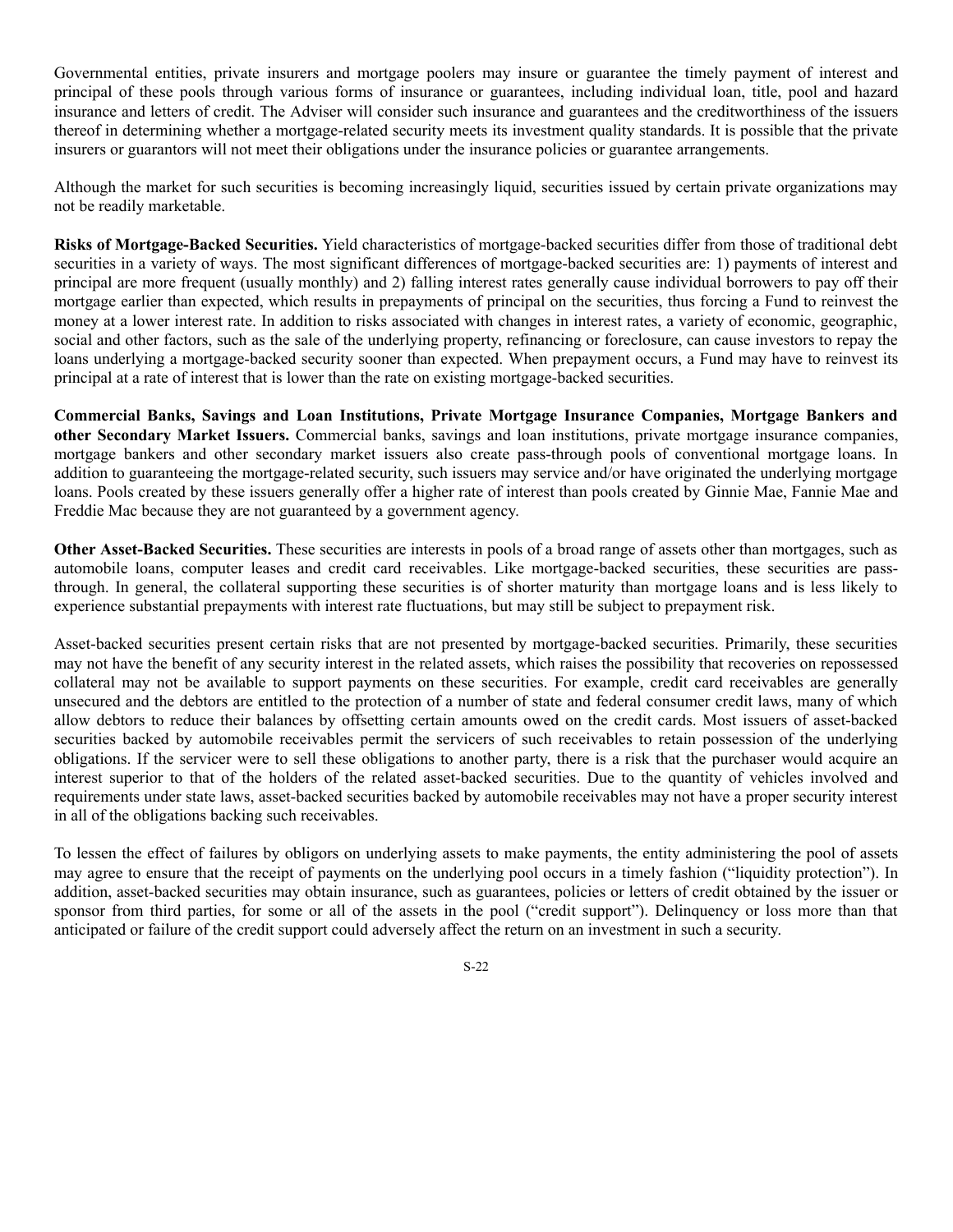The Funds may also invest in residual interests in asset-backed securities, which consist of the excess cash flow remaining after making required payments on the securities and paying related administrative expenses. The amount of residual cash flow resulting from a particular issue of asset-backed securities depends in part on the characteristics of the underlying assets, the coupon rates on the securities, prevailing interest rates, the amount of administrative expenses and the actual prepayment experience on the underlying assets.

**Bank Loans.** Bank loans typically are arranged through private negotiations between a borrower and several financial institutions or a group of lenders which are represented by one or more lenders acting as agent. The agent is often a commercial bank that originates the loan and invites other parties to join the lending syndicate. The agent will be primarily responsible for negotiating the loan agreement and will have responsibility for the documentation and ongoing administration of the loan on behalf of the lenders after completion of the loan transaction. A Fund can invest in a bank loan either as a direct lender or through an assignment or participation.

When a Fund acts as a direct lender, it will have a direct contractual relationship with the borrower and may participate in structuring the loan, may enforce compliance by the borrower with the terms of the loan agreement and may have voting, consent and set-off rights under the loan agreement.

Loan assignments are investments in all or a portion of certain bank loans purchased from the lenders or from other third parties. The purchaser of an assignment typically will acquire direct rights against the borrower under the loan. While the purchaser of an assignment typically succeeds to all the rights and obligations of the assigning lender under the loan agreement, because assignments are arranged through private negotiations between potential assignees and assignors, or other third parties whose interests are being assigned, the rights and obligations acquired by a Fund may differ from and be more limited than those held by the assigning lender.

A holder of a loan participation typically has only a contractual right with the seller of the participation and not with the borrower or any other entities interpositioned between the seller of the participation and the borrower. As such, the purchaser of a loan participation assumes the credit risk of the seller of the participation, and any intermediary entities between the seller and the borrower, in addition to the credit risk of the borrower. When a Fund holds a loan participation, it will have the right to receive payments of principal, interest and fees to which it may be entitled only from the seller of the participation and only upon receipt of the seller of such payments from the borrower or from any intermediary parties between the seller and the borrower. Additionally, the Fund generally will have no right to enforce compliance by the borrower with the terms of the loan agreement, will have no voting, consent or set-off rights under the loan agreement and may not directly benefit from the collateral supporting the loan although lenders that sell participations generally are required to distribute liquidation proceeds received by them pro rata among the holders of such participations. In the event of the bankruptcy or insolvency of the borrower, a loan participation may be subject to certain defenses that can be asserted by the borrower as a result of improper conduct by the seller or intermediary. If the borrower fails to pay principal and interest when due, the Fund may be subject to greater delays, expenses and risks than those that would have been involved if the Fund had purchased a direct obligation of such borrower.

Direct loans, assignments and loan participations may be considered liquid, as determined by the Adviser based on criteria approved by the Board.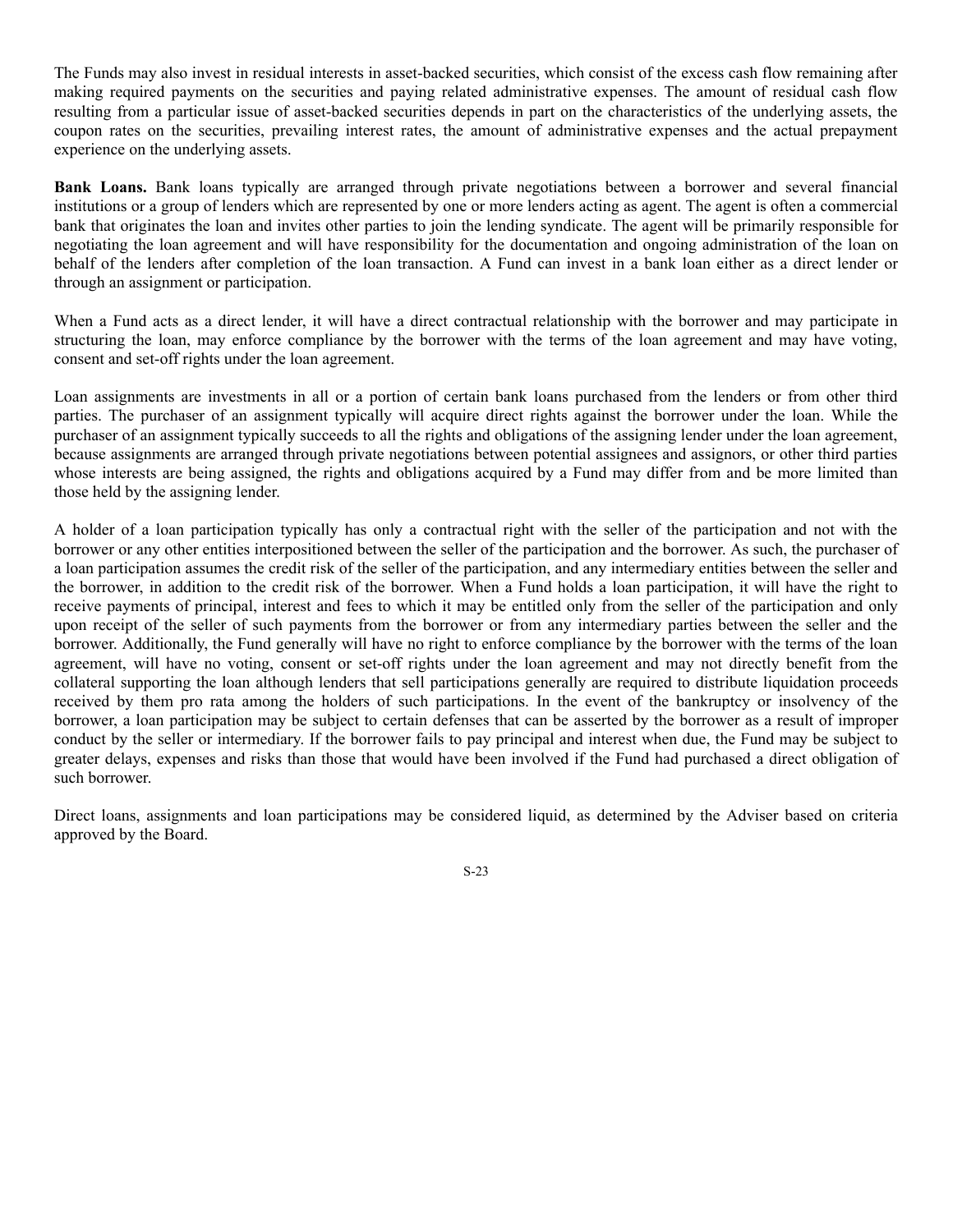The Funds may have difficulty disposing of bank loans because, in certain cases, the market for such instruments is not highly liquid. The lack of a highly liquid secondary market may have an adverse impact on the value of such instruments and on a Fund's ability to dispose of the bank loan in response to a specific economic event, such as deterioration in the creditworthiness of the borrower. Furthermore, transactions in many loans settle on a delayed basis, and a Fund may not receive the proceeds from the sale of a loan for a substantial period of time after the sale. As a result, those proceeds will not be available to make additional investments or to meet the Fund's redemption obligations. To the extent that extended settlement creates short-term liquidity needs, a Fund may satisfy these needs by holding additional cash or selling other investments (potentially at an inopportune time, which could result in losses to the Fund).

Bank loans may not be considered "securities," and purchasers, such as the Funds, therefore may not be entitled to rely on the anti-fraud protections of the federal securities laws.

The Adviser may from time to time have the opportunity to receive material, non-public information ("Confidential Information") about the borrower, including financial information and related documentation regarding the borrower that is not publicly available. Pursuant to applicable policies and procedures, the Adviser may (but is not required to) seek to avoid receipt of Confidential Information from the borrower so as to avoid possible restrictions on its ability to purchase and sell investments on behalf of a Fund and other clients to which such Confidential Information relates (e.g., publicly traded securities issued by the borrower). In such circumstances, the Fund (and other clients of the Adviser) may be disadvantaged in comparison to other investors, including with respect to the price the Fund pays or receives when it buys or sells a bank loan. Further, the Adviser's ability to assess the desirability of proposed consents, waivers or amendments with respect to certain bank loans may be compromised if it is not privy to available Confidential Information. The Adviser may also determine to receive such Confidential Information in certain circumstances under its applicable policies and procedures. If the Adviser intentionally or unintentionally comes into possession of Confidential Information, it may be unable, potentially for a substantial period of time, to purchase or sell publicly traded securities to which such Confidential Information relates.

#### **Repurchase Agreements**

The Funds may enter into repurchase agreements with financial institutions. A repurchase agreement is an agreement under which a Fund acquires a fixed income security (generally a security issued by the U.S. government or an agency thereof, a banker's acceptance, or a certificate of deposit) from a commercial bank, broker, or dealer, and simultaneously agrees to resell such security to the seller at an agreed upon price and date (normally, the next business day). Because the security purchased constitutes collateral for the repurchase obligation, a repurchase agreement may be considered a loan that is collateralized by the security purchased. The acquisition of a repurchase agreement may be deemed to be an acquisition of the underlying securities as long as the obligation of the seller to repurchase the securities is collateralized fully. The Funds follow certain procedures designed to minimize the risks inherent in such agreements. These procedures include effecting repurchase transactions only with creditworthy financial institutions whose condition will be continually monitored by the Adviser. The repurchase agreements entered into by the Funds will provide that the underlying collateral at all times shall have a value at least equal to 102% of the resale price stated in the agreement and consist only of securities permissible under Section  $101(47)(A)(i)$  of the Bankruptcy Code (the Adviser monitors compliance with this requirement). Under all repurchase agreements entered into by the Funds, the custodian or its agent must take possession of the underlying collateral. In the event of a default or bankruptcy by a selling financial institution, a Fund will seek to liquidate such collateral. However, the exercising of a Fund's right to liquidate such collateral could involve certain costs or delays and, to the extent that proceeds from any sale upon a default of the obligation to repurchase were less than the repurchase price, the Fund could suffer a loss. The Funds may also enter into "triparty" repurchase agreements. In "tri-party" repurchase agreements, an unaffiliated third party custodian maintains accounts to hold collateral for a Fund and its counterparties and, therefore, the Fund may be subject to the credit risk of those custodians. The investments of the Funds in repurchase agreements, at times, may be substantial when, in the view of the Adviser, liquidity or other considerations so warrant.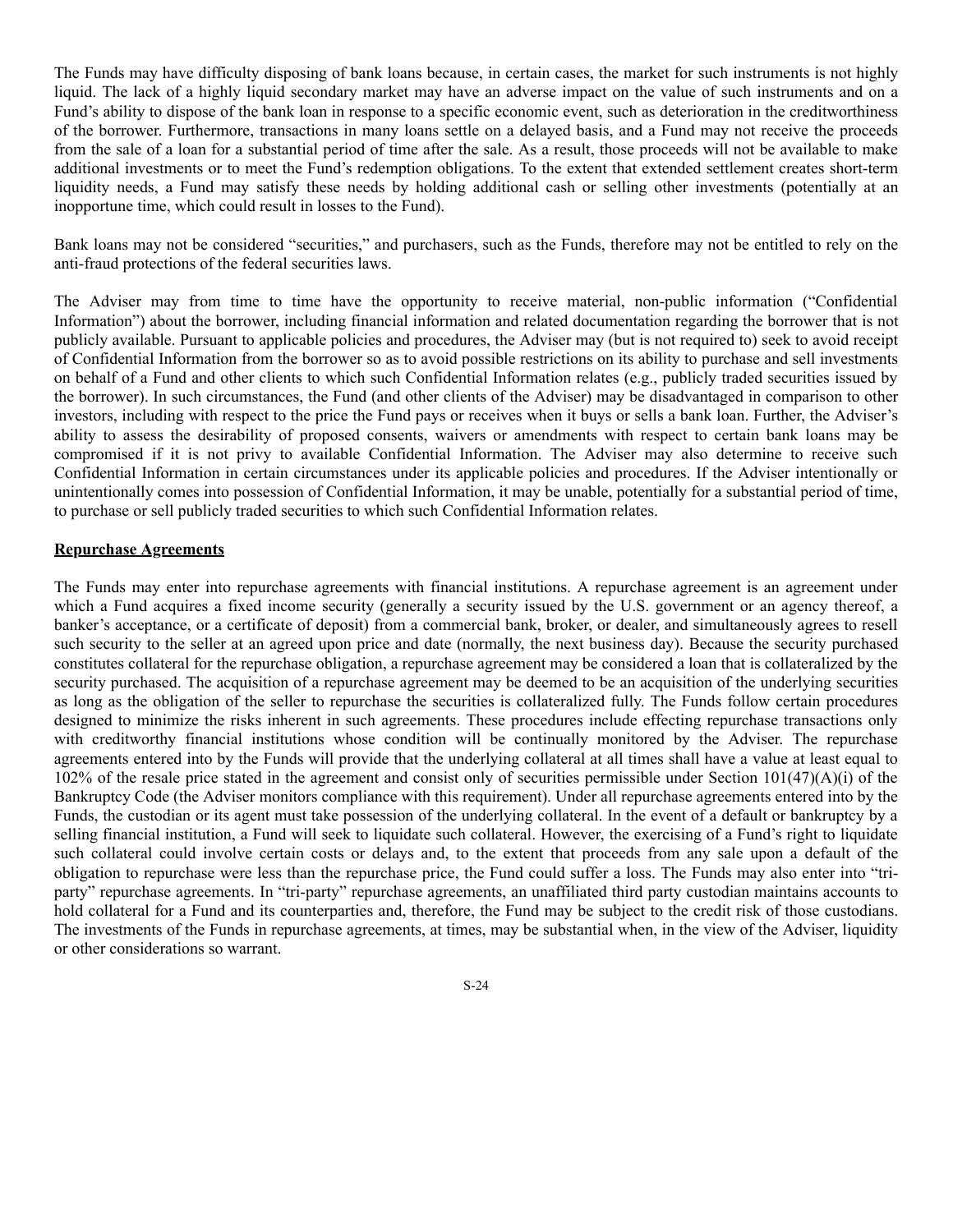## **Reverse Repurchase Agreements**

Reverse repurchase agreements are transactions in which the Funds sell portfolio securities to financial institutions, such as banks and broker-dealers, and agree to repurchase them at a mutually agreed-upon date and price that is higher than the original sale price. Reverse repurchase agreements are similar to a fully collateralized borrowing by the Funds. At the time a Fund enters into a reverse repurchase agreement, it will earmark on the books of the Fund or place in a segregated account cash or liquid securities having a value equal to the repurchase price (including accrued interest) and will subsequently monitor the account to ensure that such equivalent value is maintained.

Reverse repurchase agreements involve risks. Reverse repurchase agreements are a form of leverage, and the use of reverse repurchase agreements by a Fund may increase the Fund's volatility. Reverse repurchase agreements are also subject to the risk that the other party to the reverse repurchase agreement will be unable or unwilling to complete the transaction as scheduled, which may result in losses to a Fund. Reverse repurchase agreements also involve the risk that the market value of the securities sold by a Fund may decline below the price at which it is obligated to repurchase the securities. In addition, when a Fund invests the proceeds it receives in a reverse repurchase transaction, there is a risk that those investments may decline in value. In this circumstance, the Fund could be required to sell other investments in order to meet its obligations to repurchase the securities.

# **Securities of Other Investment Companies**

The Funds may invest in shares of other investment companies, to the extent permitted by applicable law, subject to certain restrictions. These investment companies typically incur fees that are separate from those fees incurred directly by a Fund. A Fund's purchase of such investment company securities results in the layering of expenses, such that shareholders would indirectly bear a proportionate share of the operating expenses of such investment companies, including advisory fees, in addition to paying the Fund's expenses.

Generally, the federal securities laws limit the extent to which a Fund can invest in securities of other investment companies, subject to certain exceptions. For example, Section  $12(d)(1)(A)$  of the 1940 Act prohibits a fund from (i) acquiring more than 3% of the voting shares of any one investment company, (ii) investing more than 5% of its total assets in any one investment company, and (iii) investing more than 10% of its total assets in all investment companies combined, including its ETF investments.

In October 2020, the SEC adopted certain regulatory changes and took other actions related to the ability of an investment company to invest in the securities of another investment company. These changes include, among other things, the rescission of certain SEC exemptive orders permitting investments in excess of the statutory limits and the withdrawal of certain related SEC staff no-action letters, and the adoption of Rule 12d1-4 under the 1940 Act. Rule 12d1-4, which became effective on January 19, 2021, will permit the Funds to invest in other investment companies beyond the statutory limits, subject to certain conditions. The rescission of the applicable exemptive orders and the withdrawal of the applicable no-action letters became effective on January 19, 2022. The impact of these regulatory changes on the Funds is still uncertain.

For hedging or other purposes, a Fund may invest in investment companies that seek to track the composition and/or performance of specific indexes or portions of specific indexes. Certain of these investment companies, known as ETFs, are traded on a securities exchange. (See "Exchange-Traded Funds" above). The market prices of index-based investments will fluctuate in accordance with changes in the underlying portfolio securities of the investment company and also due to supply and demand of the investment company's shares on the exchange upon which the shares are traded. Index-based investments may not replicate or otherwise match the composition or performance of their specified index due to transaction costs, among other things.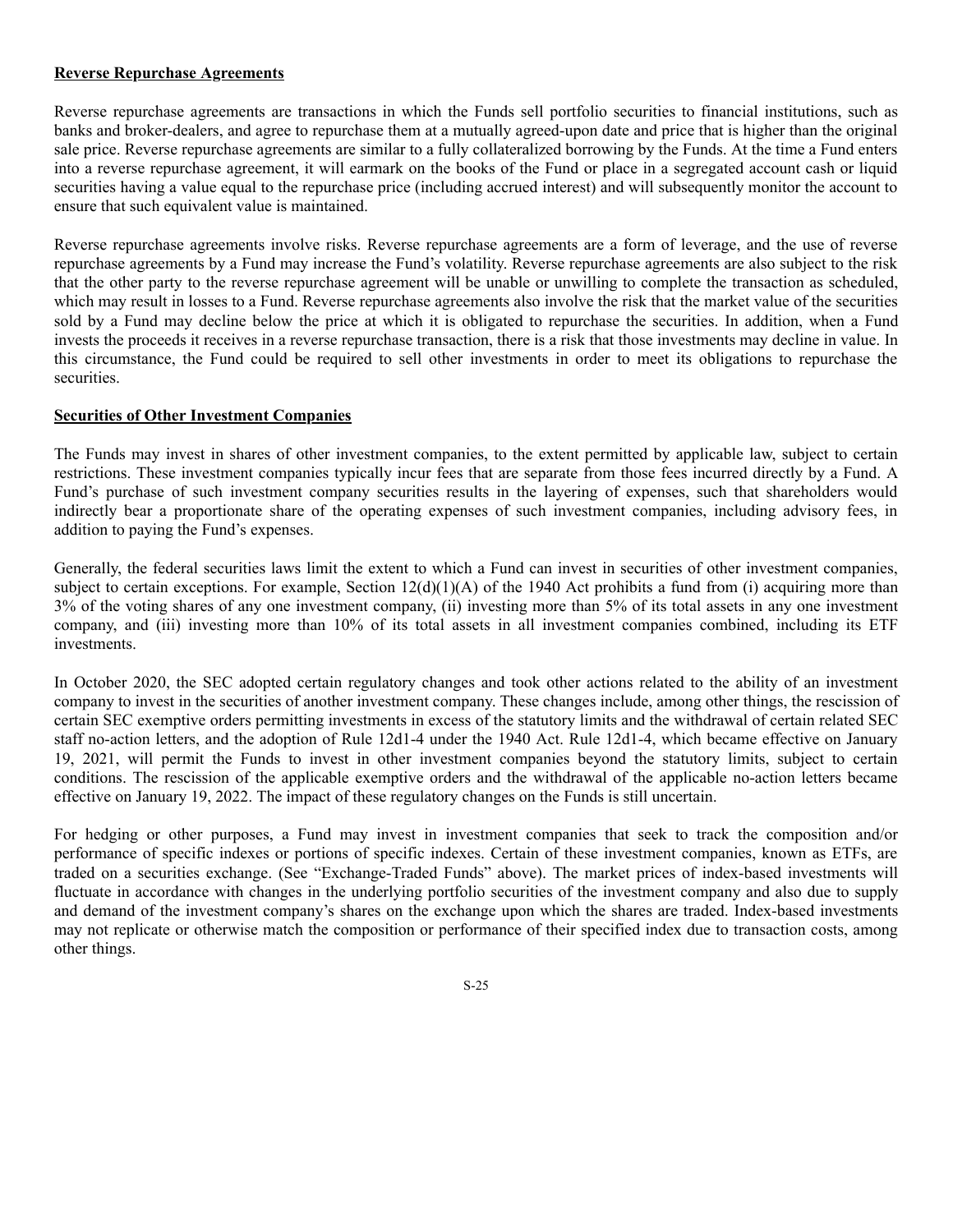The Funds may invest in investment companies that are not registered with the SEC or in privately placed securities of investment companies (which may or may not be registered), such as hedge funds and offshore funds. Unregistered funds are largely exempt from the regulatory requirements that apply to registered investment companies. As a result, unregistered funds may have a greater ability to make investments, or use investment techniques, that offer a higher potential investment return (for example, leveraging), but which may carry high risk. Unregistered funds, while not regulated by the SEC like registered funds, may be indirectly supervised by the financial institutions (e.g., commercial and investment banks) that may provide them with loans or other sources of capital. Investments in unregistered funds may be difficult to sell, which could cause a Fund to lose money when selling an interest in an unregistered fund. For example, many hedge funds require their investors to hold their investments for at least one year.

#### **Derivatives**

Derivatives are financial instruments whose value is based on an underlying asset (such as a stock or a bond), an underlying economic factor (such as an interest rate) or a market benchmark. Unless otherwise stated in the Prospectus, the Funds may use derivatives for a number of purposes including managing risk, gaining exposure to various markets in a cost-efficient manner, reducing transaction costs, remaining fully invested and speculating. The Funds may also invest in derivatives with the goal of protecting themselves from broad fluctuations in market prices, interest rates or foreign currency exchange rates (a practice known as "hedging"). When hedging is successful, a Fund will have offset any depreciation in the value of its portfolio securities by the appreciation in the value of the derivative position. Although techniques other than the sale and purchase of derivatives could be used to control the exposure of the Funds to market fluctuations, the use of derivatives may be a more effective means of hedging this exposure. In the future, to the extent such use is consistent with a Fund's investment objective and is legally permissible, the Fund may use instruments and techniques that are not presently contemplated, but that may be subsequently developed.

There can be no assurance that a derivative strategy, if employed, will be successful. Because many derivatives have a leverage or borrowing component, adverse changes in the value or level of the underlying asset, reference rate or index can result in a loss substantially greater than the amount invested in the derivative itself. Certain derivatives have the potential for unlimited loss, regardless of the size of the initial investment. Accordingly, certain derivative transactions may be considered to constitute borrowing transactions for purposes of the 1940 Act. Such a derivative transaction will not be considered to constitute the issuance of a "senior security" by a Fund, and therefore such transaction will not be subject to the 300% asset coverage requirement otherwise applicable to borrowings by the Fund, if the Fund covers the transaction or segregates sufficient liquid assets (or such assets are "earmarked" on the Fund's books) in accordance with the requirements and interpretations of the SEC and its staff. Futures contracts, forward contracts and other applicable securities and instruments that settle physically, and written options on such contracts, will be treated as cash settled for asset segregation purposes when a Fund has entered into a contractual arrangement with a third-party futures commission merchant or other counterparty to off-set the Fund's exposure under the contract and, failing that, to assign its delivery obligation under the contract to the counterparty.

Pursuant to rules adopted under the Commodity Exchange Act ("CEA") by the Commodity Futures Trading Commission ("CFTC"), a Fund must either operate within certain guidelines and restrictions with respect to the Fund's use of futures, options on such futures, commodity options and certain swaps, or the Adviser will be subject to registration with the CFTC as a "commodity pool operator" ("CPO").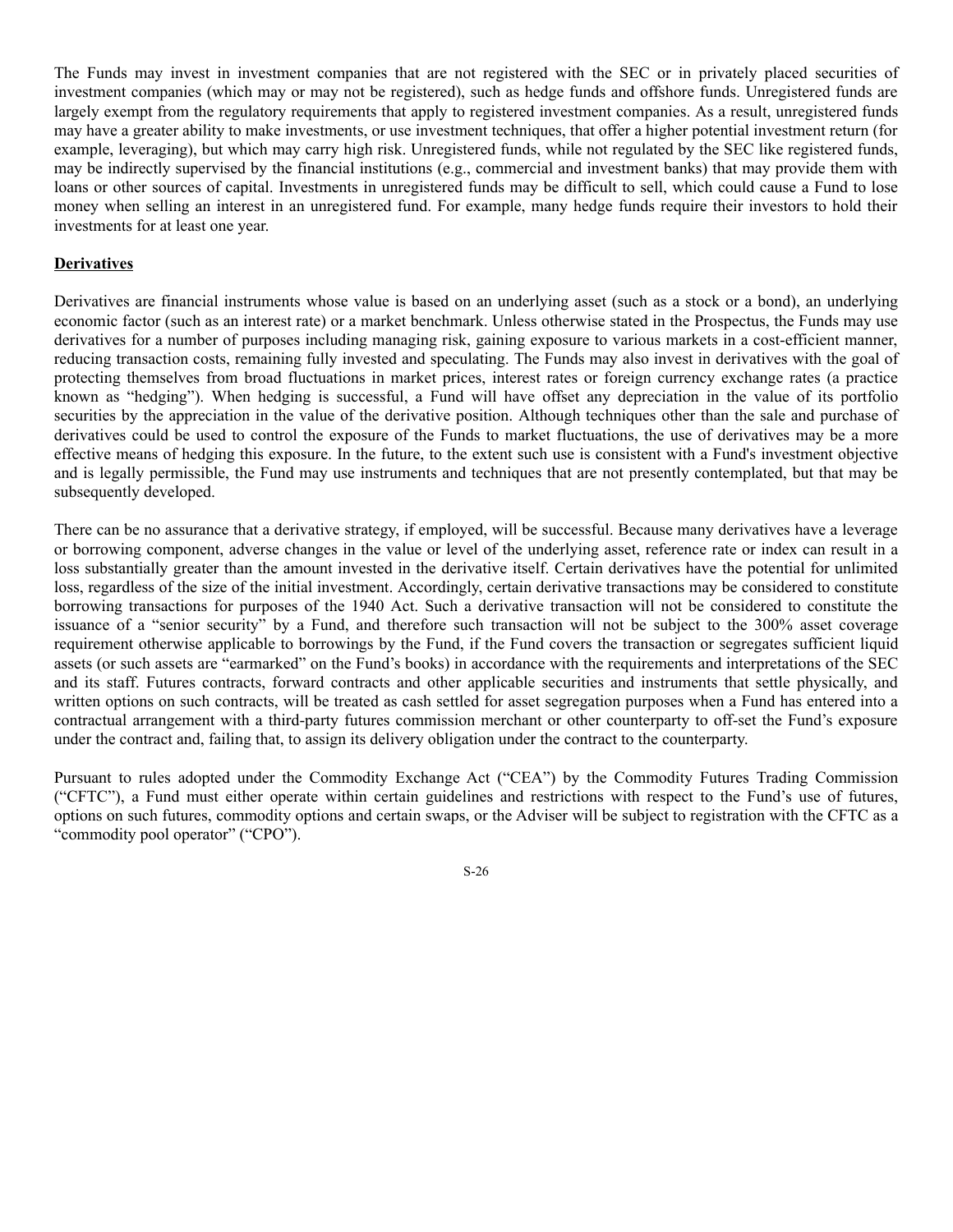Consistent with the CFTC's regulations, the Adviser, on behalf of the Funds, has filed a notice of exclusion from the definition of the term CPO under the CEA pursuant to CFTC Rule 4.5 with respect to the Funds' operation. Therefore, the Funds are not subject to registration or regulation as commodity pools under the CEA and the Adviser is not subject to registration or regulation as a CPO under the CEA with respect to the Funds. As a result, the Funds will be limited in their ability to use futures, options on such futures, commodity options and certain swaps. Complying with the limitations may restrict the Adviser's ability to implement the Funds' investment strategies and may adversely affect the Funds' performance.

## **Types of Derivatives:**

**Futures.** A futures contract is an agreement between two parties whereby one party agrees to sell and the other party agrees to buy a specified amount of a financial instrument at an agreed upon price and time. The financial instrument underlying the contract may be a stock, stock index, bond, bond index, interest rate, foreign exchange rate or other similar instrument. Agreeing to buy the underlying financial instrument is called buying a futures contract or taking a long position in the contract. Likewise, agreeing to sell the underlying financial instrument is called selling a futures contract or taking a short position in the contract.

Futures contracts are traded in the United States on commodity exchanges or boards of trade (known as "contract markets") approved for such trading and regulated by the CFTC. These contract markets standardize the terms, including the maturity date and underlying financial instrument, of all futures contracts.

Unlike other securities, the parties to a futures contract do not have to pay for or deliver the underlying financial instrument until some future date (the "delivery date"). Contract markets require both the purchaser and seller to deposit "initial margin" with a futures broker, known as a futures commission merchant or custodian bank, when they enter into the contract. Initial margin deposits are typically equal to a percentage of the contract's value. Initial margin is similar to a performance bond or good faith deposit on a contract and is returned to the depositing party upon termination of the futures contract if all contractual obligations have been satisfied. After they open a futures contract, the parties to the transaction must compare the purchase price of the contract to its daily market value. If the value of the futures contract changes in such a way that a party's position declines, that party must make additional "variation margin" payments so that the margin payment is adequate. On the other hand, the value of the contract may change in such a way that there is excess margin on deposit, possibly entitling the party that has a gain to receive all or a portion of this amount. This process is known as "marking to the market." Variation margin does not represent a borrowing or loan by a party but is instead a settlement between the party and the futures broker of the amount one party would owe the other if the futures contract terminated. In computing daily net asset value, each party marks to market its open futures positions.

Although the terms of a futures contract call for the actual delivery of and payment for the underlying security, in many cases the parties may close the contract early by taking an opposite position in an identical contract. If the sale price upon closing out the contract is less than the original purchase price, the party closing out the contract will realize a loss. If the sale price upon closing out the contract is more than the original purchase price, the party closing out the contract will realize a gain. Conversely, if the purchase price upon closing out the contract is more than the original sale price, the party closing out the contract will realize a loss. If the purchase price upon closing out the contract is less than the original sale price, the party closing out the contract will realize a gain.

A Fund may incur commission expenses when it opens or closes a futures position.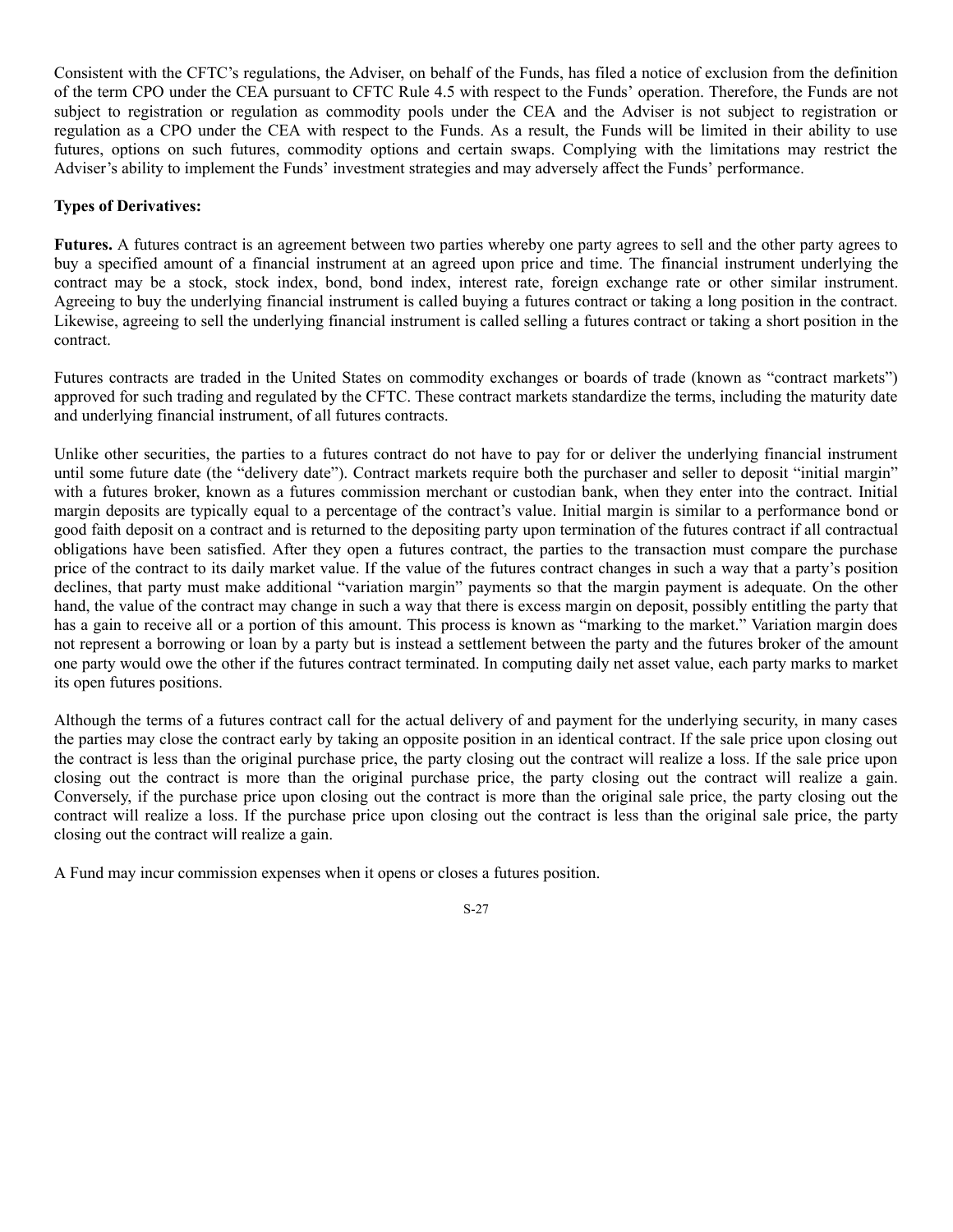**Options.** An option is a contract between two parties for the purchase and sale of a financial instrument for a specified price (known as the "strike price" or "exercise price") at any time during the option period. Unlike a futures contract, an option grants a right (not an obligation) to buy or sell a financial instrument. Generally, a seller of an option can grant a buyer two kinds of rights: a "call" (the right to buy the security) or a "put" (the right to sell the security). Options have various types of underlying instruments, including specific securities, indices of securities prices, foreign currencies, interest rates and futures contracts. Options may be traded on an exchange (exchange-traded options) or may be customized agreements between the parties (overthe-counter or "OTC" options). Like futures, a financial intermediary, known as a clearing corporation, financially backs exchange-traded options. However, OTC options have no such intermediary and are subject to the risk that the counterparty will not fulfill its obligations under the contract. The principal factors affecting the market value of an option include supply and demand, interest rates, the current market value of the underlying instrument relative to the exercise price of the option, the volatility of the underlying instrument, and the time remaining until the option expires.

# **▪ Purchasing Put and Call Options**

When a Fund purchases a put option, it buys the right to sell the instrument underlying the option at a fixed strike price. In return for this right, the Fund pays the current market price for the option (known as the "option premium"). A Fund may purchase put options to offset or hedge against a decline in the market value of its securities ("protective puts") or to benefit from a decline in the price of securities that it does not own. A Fund would ordinarily realize a gain if, during the option period, the value of the underlying securities decreased below the exercise price sufficiently to cover the premium and transaction costs. However, if the price of the underlying instrument does not fall enough to offset the cost of purchasing the option, a put buyer would lose the premium and related transaction costs.

Call options are similar to put options, except that a Fund obtains the right to purchase, rather than sell, the underlying instrument at the option's strike price. A Fund would normally purchase call options in anticipation of an increase in the market value of securities it owns or wants to buy. A Fund would ordinarily realize a gain if, during the option period, the value of the underlying instrument exceeded the exercise price plus the premium paid and related transaction costs. Otherwise, the Fund would realize either no gain or a loss on the purchase of the call option.

The purchaser of an option may terminate its position by:

- Allowing it to expire and losing its entire premium;
- Exercising the option and either selling (in the case of a put option) or buying (in the case of a call option) the underlying instrument at the strike price; or
- Closing it out in the secondary market at its current price.

#### **▪ Selling (Writing) Put and Call Options**

When a Fund writes a call option it assumes an obligation to sell specified securities to the holder of the option at a fixed strike price if the option is exercised at any time before the expiration date. Similarly, when a Fund writes a put option it assumes an obligation to purchase specified securities from the option holder at a fixed strike price if the option is exercised at any time before the expiration date. The Fund may terminate its position in an exchange-traded put option before exercise by buying an option identical to the one it has written. Similarly, the Fund may cancel an OTC option by entering into an offsetting transaction with the counterparty to the option.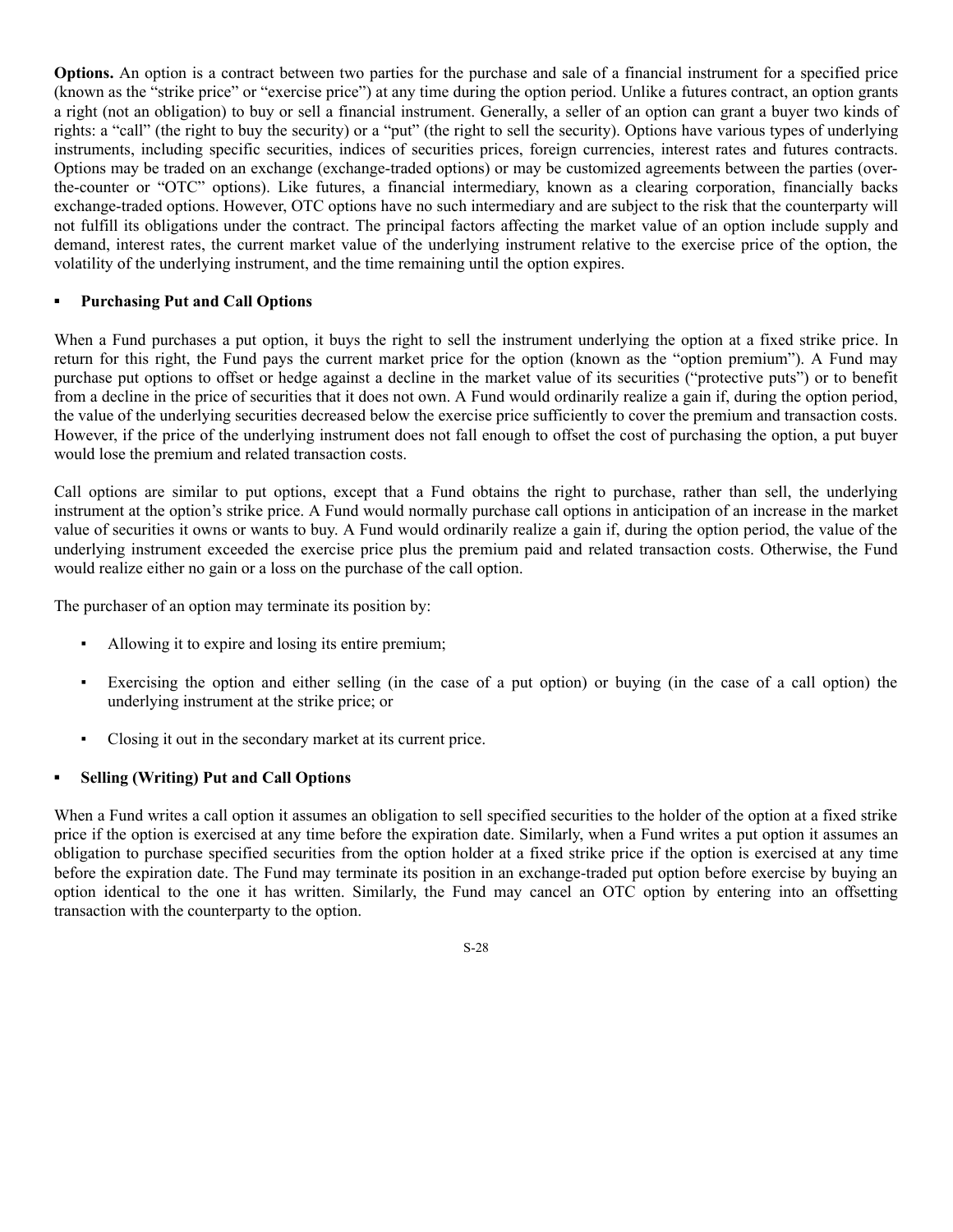A Fund could try to hedge against an increase in the value of securities it would like to acquire by writing a put option on those securities. If security prices rise, the Fund would expect the put option to expire and the premium it received to offset the increase in the security's value. If security prices remain the same over time, the Fund would hope to profit by closing out the put option at a lower price. If security prices fall, the Fund may lose an amount of money equal to the difference between the value of the security and the premium it received. Writing covered put options may deprive a Fund of the opportunity to profit from a decrease in the market price of the securities it would like to acquire.

The characteristics of writing call options are similar to those of writing put options, except that call writers expect to profit if prices remain the same or fall. A Fund could try to hedge against a decline in the value of securities it already owns by writing a call option. If the price of that security falls as expected, the Fund would expect the option to expire and the premium it received to offset the decline of the security's value. However, the Fund must be prepared to deliver the underlying instrument in return for the strike price, which may deprive it of the opportunity to profit from an increase in the market price of the securities it holds.

The Funds are permitted to write only "covered" options. At the time of selling a call option, a Fund may cover the option by owning, among other things:

- The underlying security (or securities convertible into the underlying security without additional consideration), index, interest rate, foreign currency or futures contract;
- A call option on the same security or index with the same or lesser exercise price;
- A call option on the same security or index with a greater exercise price, provided that the Fund also segregates cash or liquid securities in an amount equal to the difference between the exercise prices;
- Cash or liquid securities equal to at least the market value of the optioned securities, interest rate, foreign currency or futures contract; or
- In the case of an index, the portfolio of securities that corresponds to the index.

At the time of selling a put option, a Fund may cover the option by, among other things:

- Entering into a short position in the underlying security;
- Purchasing a put option on the same security, index, interest rate, foreign currency or futures contract with the same or greater exercise price;
- Purchasing a put option on the same security, index, interest rate, foreign currency or futures contract with a lesser exercise price and segregating cash or liquid securities in an amount equal to the difference between the exercise prices; or
- Maintaining the entire exercise price in liquid securities.

#### **▪ Options on Securities Indices**

Options on securities indices are similar to options on securities, except that the exercise of securities index options requires cash settlement payments and does not involve the actual purchase or sale of securities. In addition, securities index options are designed to reflect price fluctuations in a group of securities or segment of the securities market rather than price fluctuations in a single security.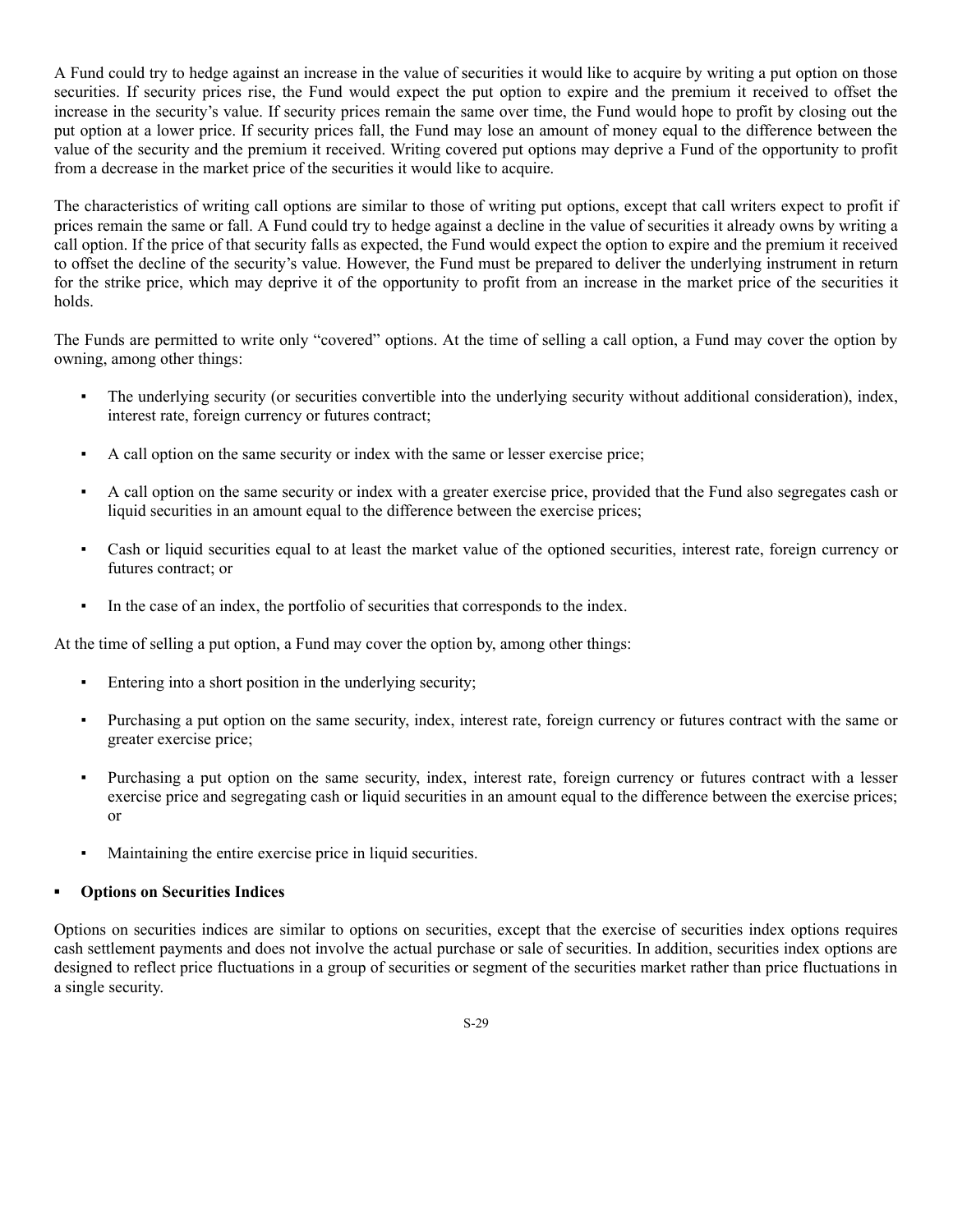## • **Options on Credit Default Swaps**

An option on a credit default swap gives the holder the right to enter into a credit default swap at a specified future date and under specified terms in exchange for a purchase price or premium. The writer of the option bears the risk of any unfavorable move in the value of the credit default swap relative to the market value on the exercise date, while the purchaser may allow the option to expire unexercised.

# **▪ Options on Futures**

An option on a futures contract provides the holder with the right to buy a futures contract (in the case of a call option) or sell a futures contract (in the case of a put option) at a fixed time and price. Upon exercise of the option by the holder, the contract market clearing house establishes a corresponding short position for the writer of the option (in the case of a call option) or a corresponding long position (in the case of a put option). If the option is exercised, the parties will be subject to the futures contracts. In addition, the writer of an option on a futures contract is subject to initial and variation margin requirements on the option position. Options on futures contracts are traded on the same contract market as the underlying futures contract.

The buyer or seller of an option on a futures contract may terminate the option early by purchasing or selling an option of the same series (i.e., the same exercise price and expiration date) as the option previously purchased or sold. The difference between the premiums paid and received represents the trader's profit or loss on the transaction.

A Fund may purchase put and call options on futures contracts instead of selling or buying futures contracts. The Fund may buy a put option on a futures contract for the same reasons it would sell a futures contract. It also may purchase such a put option in order to hedge a long position in the underlying futures contract. A Fund may buy a call option on a futures contract for the same purpose as the actual purchase of a futures contract, such as in anticipation of favorable market conditions.

A Fund may write a call option on a futures contract to hedge against a decline in the prices of the instrument underlying the futures contracts. If the price of the futures contract at expiration were below the exercise price, the Fund would retain the option premium, which would offset, in part, any decline in the value of its portfolio securities.

The writing of a put option on a futures contract is similar to the purchase of the futures contracts, except that, if the market price declines, a Fund would pay more than the market price for the underlying instrument. The premium received on the sale of the put option, less any transaction costs, would reduce the net cost to the Fund.

# **▪ Options on Foreign Currencies**

A put option on a foreign currency gives the purchaser of the option the right to sell a foreign currency at the exercise price until the option expires. A call option on a foreign currency gives the purchaser of the option the right to purchase the currency at the exercise price until the option expires. The Funds may purchase or write put and call options on foreign currencies for the purpose of hedging against changes in future currency exchange rates.

The Funds may use foreign currency options given the same circumstances under which they could use forward foreign currency exchange contracts. For example, a decline in the U.S. dollar value of a foreign currency in which a Fund's securities are denominated would reduce the U.S. dollar value of the securities, even if their value in the foreign currency remained constant. In order to hedge against such a risk, the Fund may purchase a put option on the foreign currency. If the value of the currency then declined, the Fund could sell the currency for a fixed amount in U.S. dollars and thereby offset, at least partially, the negative effect on its securities that otherwise would have resulted. Conversely, if a Fund anticipates a rise in the U.S. dollar value of a currency in which securities to be acquired are denominated, the Fund may purchase call options on the currency in order to offset, at least partially, the effects of negative movements in exchange rates. If currency exchange rates do not move in the direction or to the extent anticipated, the Funds could sustain losses on transactions in foreign currency options.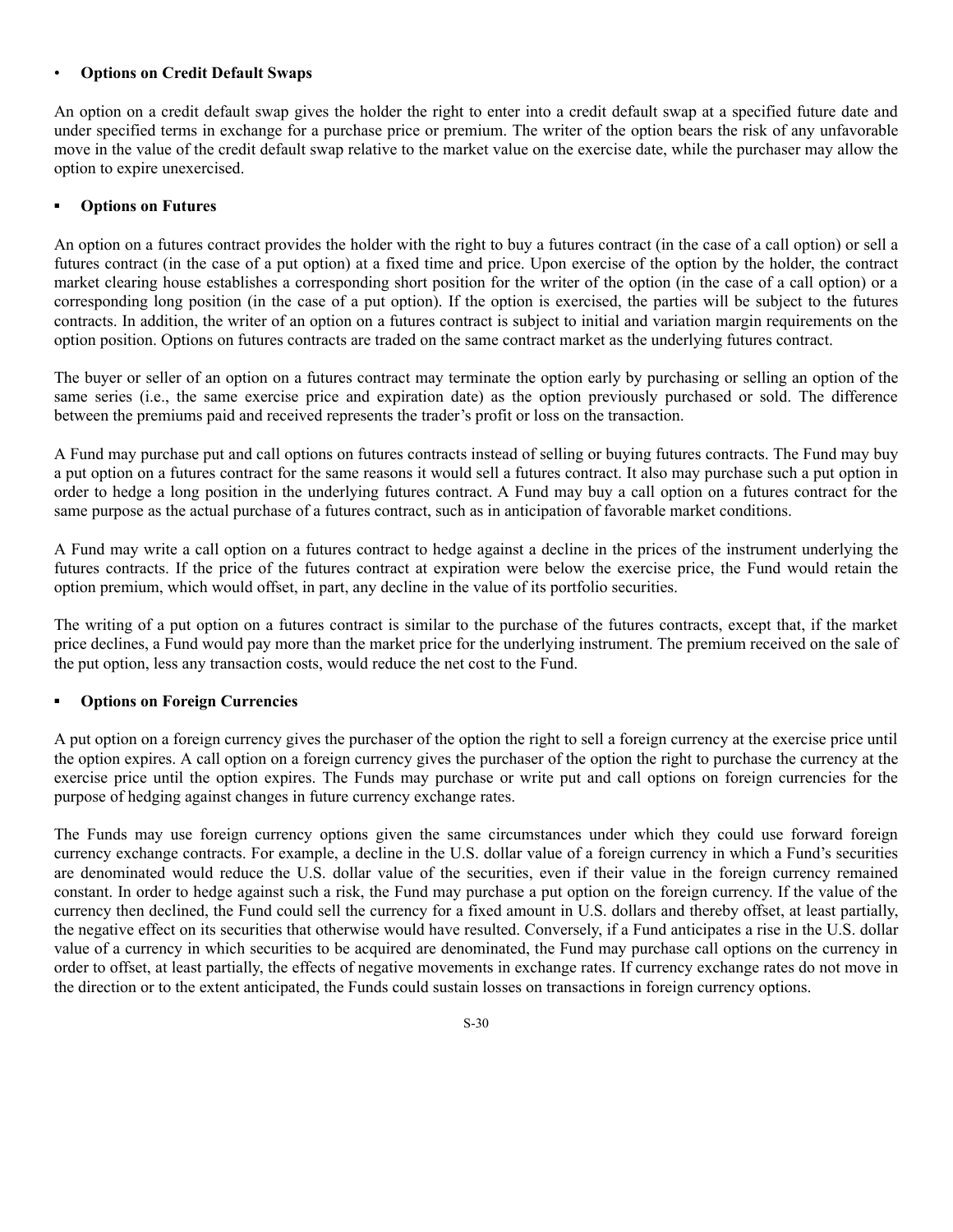# **▪ Combined Positions**

The Funds may purchase and write options in combination with each other, or in combination with futures or forward contracts or swap agreements, to adjust the risk and return characteristics of the overall position. For example, a Fund could construct a combined position whose risk and return characteristics are similar to selling a futures contract by purchasing a put option and writing a call option on the same underlying instrument. Alternatively, a Fund could write a call option at one strike price and buy a call option at a lower price to reduce the risk of the written call option in the event of a substantial price increase. Because combined options positions involve multiple trades, they result in higher transaction costs and may be more difficult to open and close out.

**Forward Foreign Currency Exchange Contracts.** A forward foreign currency contract involves an obligation to purchase or sell a specific amount of currency at a future date or date range at a specific price. In the case of a cancelable forward contract, the holder has the unilateral right to cancel the contract at maturity by paying a specified fee. Forward foreign currency exchange contracts differ from foreign currency futures contracts in certain respects. Unlike futures contracts, forward contracts:

- Do not have standard maturity dates or amounts (i.e., the parties to the contract may fix the maturity date and the amount);
- Are typically traded directly between currency traders (usually large commercial banks) and their customers in the inter-bank markets, as opposed to on exchanges regulated by the CFTC (note, however, that under new definitions adopted by the CFTC and SEC, many non-deliverable foreign currency forwards will be considered swaps for certain purposes, including determination of whether such instruments must be traded on exchanges and centrally cleared);
- Do not require an initial margin deposit; and
- May be closed by entering into a closing transaction with the currency trader who is a party to the original forward contract, as opposed to with a commodities exchange.

# ▪ **Foreign Currency Hedging Strategies**

A "settlement hedge" or "transaction hedge" is designed to protect a Fund against an adverse change in foreign currency values between the date a security is purchased or sold and the date on which payment is made or received. Entering into a forward contract for the purchase or sale of the amount of foreign currency involved in an underlying security transaction for a fixed amount of U.S. dollars "locks in" the U.S. dollar price of the security. A Fund may also use forward contracts to purchase or sell a foreign currency when it anticipates purchasing or selling securities denominated in foreign currency, even if it has not yet selected the specific investments.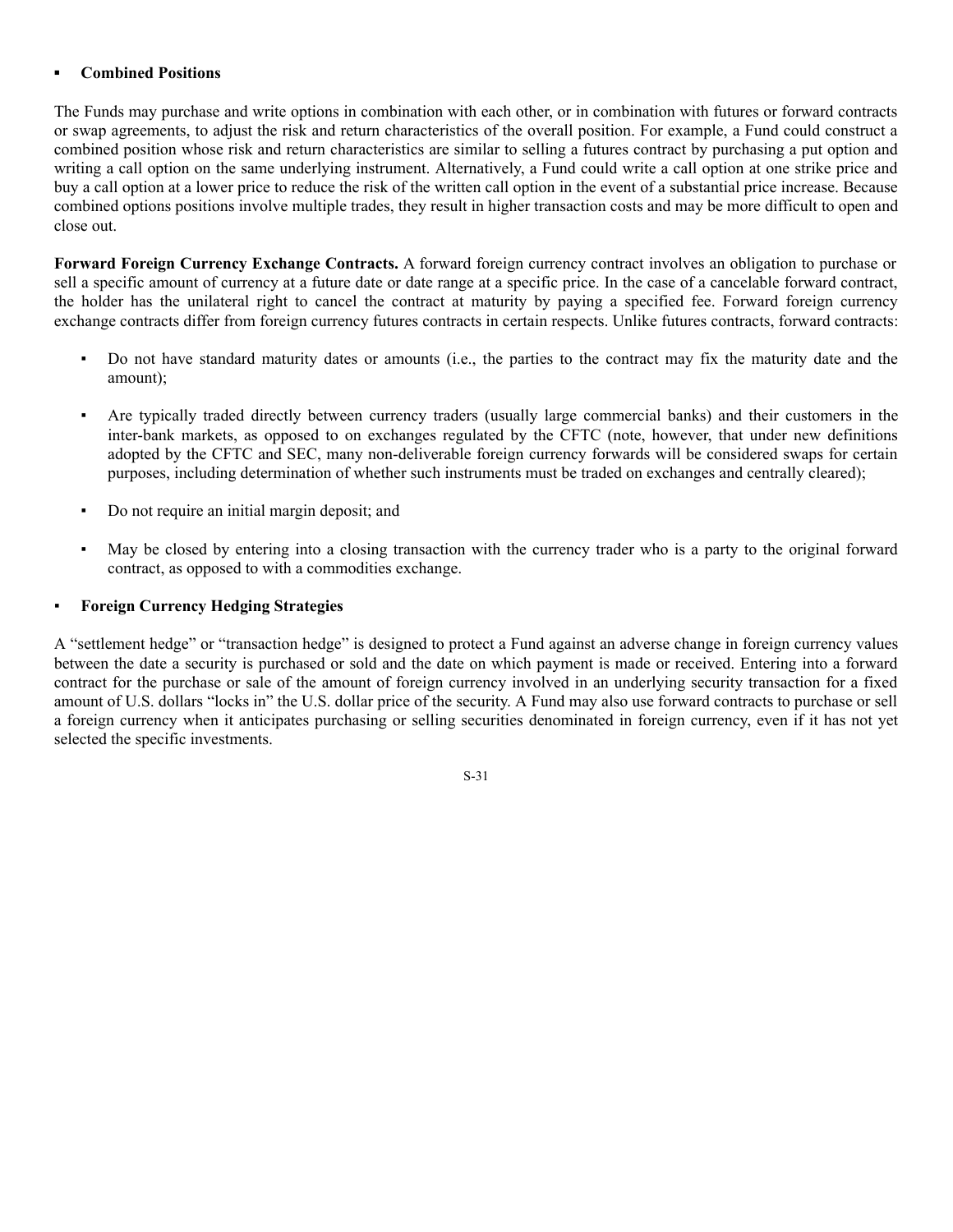A Fund may use forward contracts to hedge against a decline in the value of existing investments denominated in foreign currency. Such a hedge, sometimes referred to as a "position hedge," would tend to offset both positive and negative currency fluctuations, but would not offset changes in security values caused by other factors. The Fund could also hedge the position by selling another currency expected to perform similarly to the currency in which the Fund's investment is denominated. This type of hedge, sometimes referred to as a "proxy hedge," could offer advantages in terms of cost, yield, or efficiency, but generally would not hedge currency exposure as effectively as a direct hedge into U.S. dollars. Proxy hedges may result in losses if the currency used to hedge does not perform similarly to the currency in which the hedged securities are denominated.

Transaction and position hedging do not eliminate fluctuations in the underlying prices of the securities that a Fund owns or intends to purchase or sell. They simply establish a rate of exchange that one can achieve at some future point in time. Additionally, these techniques tend to minimize the risk of loss due to a decline in the value of the hedged currency and to limit any potential gain that might result from the increase in value of such currency.

A Fund may enter into forward contracts to shift its investment exposure from one currency into another. Such transactions may call for the delivery of one foreign currency in exchange for another foreign currency, including currencies in which its securities are not then denominated. This may include shifting exposure from U.S. dollars to a foreign currency, or from one foreign currency to another foreign currency. This type of strategy, sometimes known as a "cross-hedge," will tend to reduce or eliminate exposure to the currency that is sold, and increase exposure to the currency that is purchased. Cross-hedges may protect against losses resulting from a decline in the hedged currency but will cause the Fund to assume the risk of fluctuations in the value of the currency it purchases. Cross-hedging transactions also involve the risk of imperfect correlation between changes in the values of the currencies involved.

It is difficult to forecast with precision the market value of portfolio securities at the expiration or maturity of a forward or futures contract. Accordingly, a Fund may have to purchase additional foreign currency on the spot (cash) market if the market value of a security it is hedging is less than the amount of foreign currency it is obligated to deliver. Conversely, the Fund may have to sell on the spot market some of the foreign currency it received upon the sale of a security if the market value of such security exceeds the amount of foreign currency it is obligated to deliver.

**Participation Notes ("P-Notes").** P-Notes are participation interest notes that are issued by banks or broker-dealers and are designed to offer a return linked to a particular underlying equity, debt, currency or market. When purchasing a P-Note, the posting of margin is not required because the full cost of the P-Note (plus commission) is paid at the time of purchase. When the P-Note matures, the issuer will pay to, or receive from, the purchaser the difference between the nominal value of the underlying instrument at the time of purchase and that instrument's value at maturity. Investments in P-Notes involve the same risks associated with a direct investment in the underlying foreign companies or foreign securities markets that they seek to replicate.

In addition, there can be no assurance that the trading price of P-Notes will equal the underlying value of the foreign companies or foreign securities markets that they seek to replicate. The holder of a P-Note that is linked to a particular underlying security is entitled to receive any dividends paid in connection with an underlying security or instrument. However, the holder of a P-Note does not receive voting rights as it would if it directly owned the underlying security or instrument. P-Notes are generally traded over-the-counter. P-Notes constitute general unsecured contractual obligations of the banks or broker-dealers that issue them. There is also counterparty risk associated with these investments because the Funds are relying on the creditworthiness of such counterparty and have no rights under a P-Note against the issuer of the underlying security. In addition, the Funds will incur transaction costs as a result of investments in P-Notes.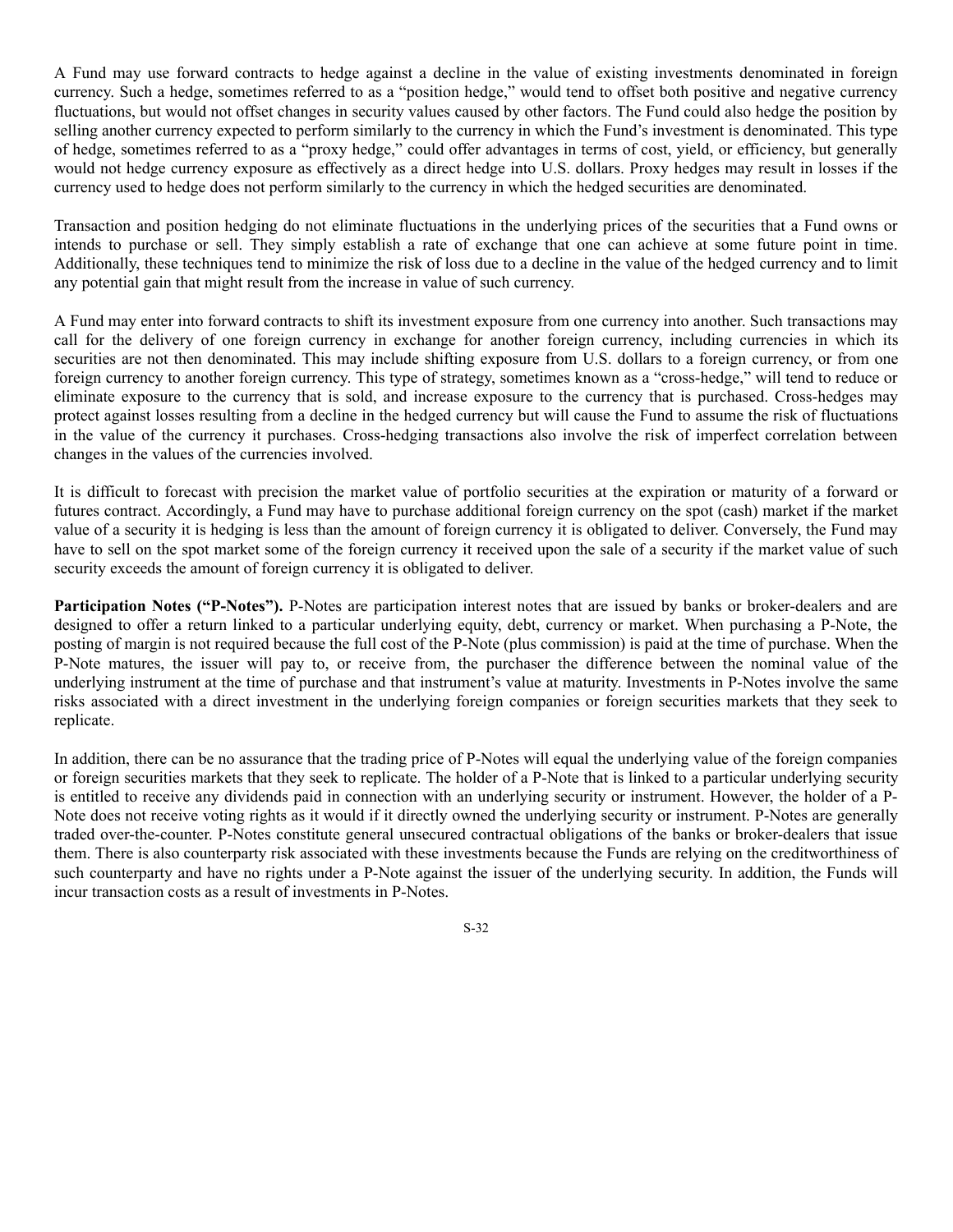**Swap Agreements.** A swap agreement is a financial instrument that typically involves the exchange of cash flows between two parties on specified dates (settlement dates), where the cash flows are based on agreed-upon prices, rates, indices, etc. The nominal amount on which the cash flows are calculated is called the notional amount. Swap agreements are individually negotiated and structured to include exposure to a variety of different types of investments or market factors, such as interest rates, foreign currency rates, mortgage securities, corporate borrowing rates, security prices or inflation rates.

Swap agreements may increase or decrease the overall volatility of the investments of a Fund and its share price. The performance of swap agreements may be affected by a change in the specific interest rate, currency, or other factors that determine the amounts of payments due to and from the Fund. If a swap agreement calls for payments by the Fund, the Fund must be prepared to make such payments when due. In addition, if the counterparty's creditworthiness declined, the value of a swap agreement would be likely to decline, potentially resulting in losses.

Generally, swap agreements have a fixed maturity date that will be agreed upon by the parties. The agreement can be terminated before the maturity date under certain circumstances, such as default by one of the parties or insolvency, among others, and can be transferred by a party only with the prior written consent of the other party. A Fund may be able to eliminate its exposure under a swap agreement either by assignment or by other disposition, or by entering into an offsetting swap agreement with the same party or a similarly creditworthy party. If the counterparty is unable to meet its obligations under the contract, declares bankruptcy, defaults or becomes insolvent, a Fund may not be able to recover the money it expected to receive under the swap agreement. The Funds will not enter into any swap agreement unless the Adviser believes that the counterparty to the transaction is creditworthy.

A swap agreement can be a form of leverage, which can magnify the Funds' gains or losses. In order to reduce the risk associated with leveraging, the Funds may cover their current obligations under swap agreements according to guidelines established by the SEC. If a Fund enters into a swap agreement on a net basis, it will segregate assets with a daily value at least equal to the excess, if any, of the Fund's accrued obligations under the swap agreement over the accrued amount the Fund is entitled to receive under the agreement. If a Fund enters into a swap agreement on other than a net basis, it will segregate assets with a value equal to the full amount of the Fund's accrued obligations under the swap agreement.

# ▪ **Equity Swaps**

In a typical equity swap, one party agrees to pay another party the return on a stock, stock index or basket of stocks in return for a specified interest rate. By entering into an equity index swap, for example, the index receiver can gain exposure to stocks making up the index of securities without actually purchasing those stocks. Equity index swaps involve not only the risk associated with investment in the securities represented in the index, but also the risk that the performance of such securities, including dividends, will not exceed the return on the interest rate that a Fund will be committed to pay.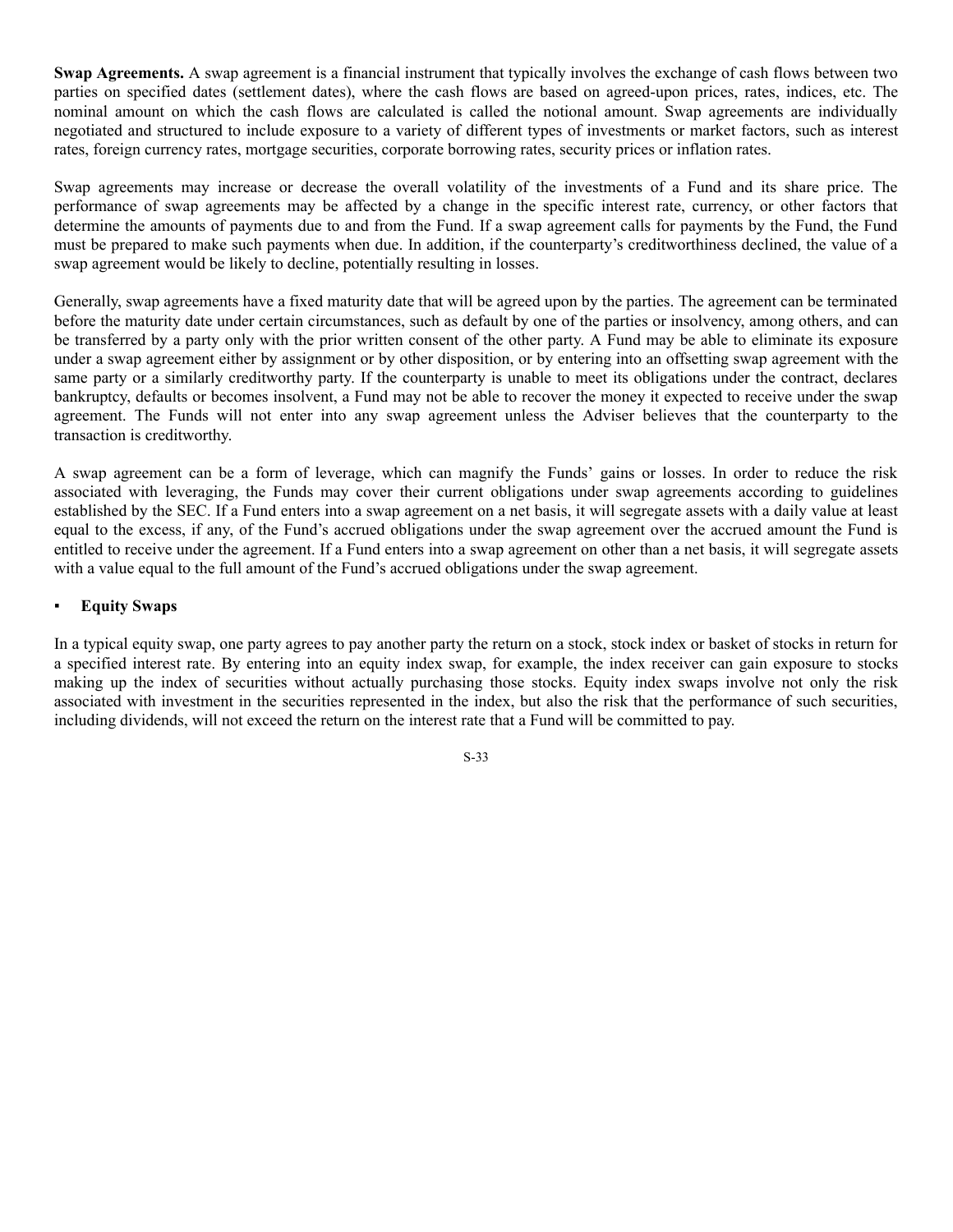## ▪ **Total Return Swaps**

Total return swaps are contracts in which one party agrees to make payments of the total return from a reference instrument which may be a single asset, a pool of assets or an index of assets—during a specified period, in return for payments equal to a fixed or floating rate of interest or the total return from another underlying reference instrument. The total return includes appreciation or depreciation on the underlying asset, plus any interest or dividend payments. Payments under the swap are based upon an agreed upon principal amount but, since the principal amount is not exchanged, it represents neither an asset nor a liability to either counterparty, and is referred to as notional. Total return swaps are marked to market daily using different sources, including quotations from counterparties, pricing services, brokers or market makers. The unrealized appreciation or depreciation related to the change in the valuation of the notional amount of the swap is combined with the amount due to a Fund at termination or settlement. The primary risks associated with total return swaps are credit risks (if the counterparty fails to meet its obligations) and market risk (if there is no liquid market for the swap or unfavorable changes occur to the underlying reference instrument).

# ▪ **Interest Rate Swaps**

Interest rate swaps are financial instruments that involve the exchange of one type of interest rate for another type of interest rate cash flow on specified dates in the future. Some of the different types of interest rate swaps are "fixed-for-floating rate swaps," "termed basis swaps" and "index amortizing swaps." Fixed-for-floating rate swaps involve the exchange of fixed interest rate cash flows for floating rate cash flows. Termed basis swaps entail cash flows to both parties based on floating interest rates, where the interest rate indices are different. Index amortizing swaps are typically fixed-for-floating rate swaps where the notional amount changes if certain conditions are met.

As with a traditional investment in a debt security, a Fund could lose money by investing in an interest rate swap if interest rates change adversely. For example, if a Fund enters into a swap where it agrees to exchange a floating rate of interest for a fixed rate of interest, the Fund may have to pay more money than it receives. Similarly, if a Fund enters into a swap where it agrees to exchange a fixed rate of interest for a floating rate of interest, the Fund may receive less money than it has agreed to pay.

# ▪ **Currency Swaps**

A currency swap is an agreement between two parties in which one party agrees to make interest rate payments in one currency and the other promises to make interest rate payments in another currency. A Fund may enter into a currency swap when it has one currency and desires a different currency. Typically, the interest rates that determine the currency swap payments are fixed, although occasionally one or both parties may pay a floating rate of interest. Unlike an interest rate swap, however, the principal amounts are exchanged at the beginning of the agreement and returned at the end of the agreement. Changes in foreign exchange rates and changes in interest rates, as described above, may negatively affect currency swaps.

#### ▪ **Inflation Swaps**

Inflation swaps are fixed-maturity, over-the-counter derivatives where one party pays a fixed rate in exchange for payments tied to an inflation index, such as the Consumer Price Index. The fixed rate, which is set by the parties at the initiation of the swap, is often referred to as the "breakeven inflation" rate and generally represents the current difference between treasury yields and Treasury Inflation Protected Securities yields of similar maturities at the initiation of the swap agreement. Inflation swaps are typically designated as "zero coupon," where all cash flows are exchanged at maturity. The value of an inflation swap is expected to fluctuate in response to changes in the relationship between nominal interest rates and the rate of inflation. An inflation swap can lose value if the realized rate of inflation over the life of the swap is less than the fixed market implied inflation rate (the breakeven inflation rate) the investor agreed to pay at the initiation of the swap.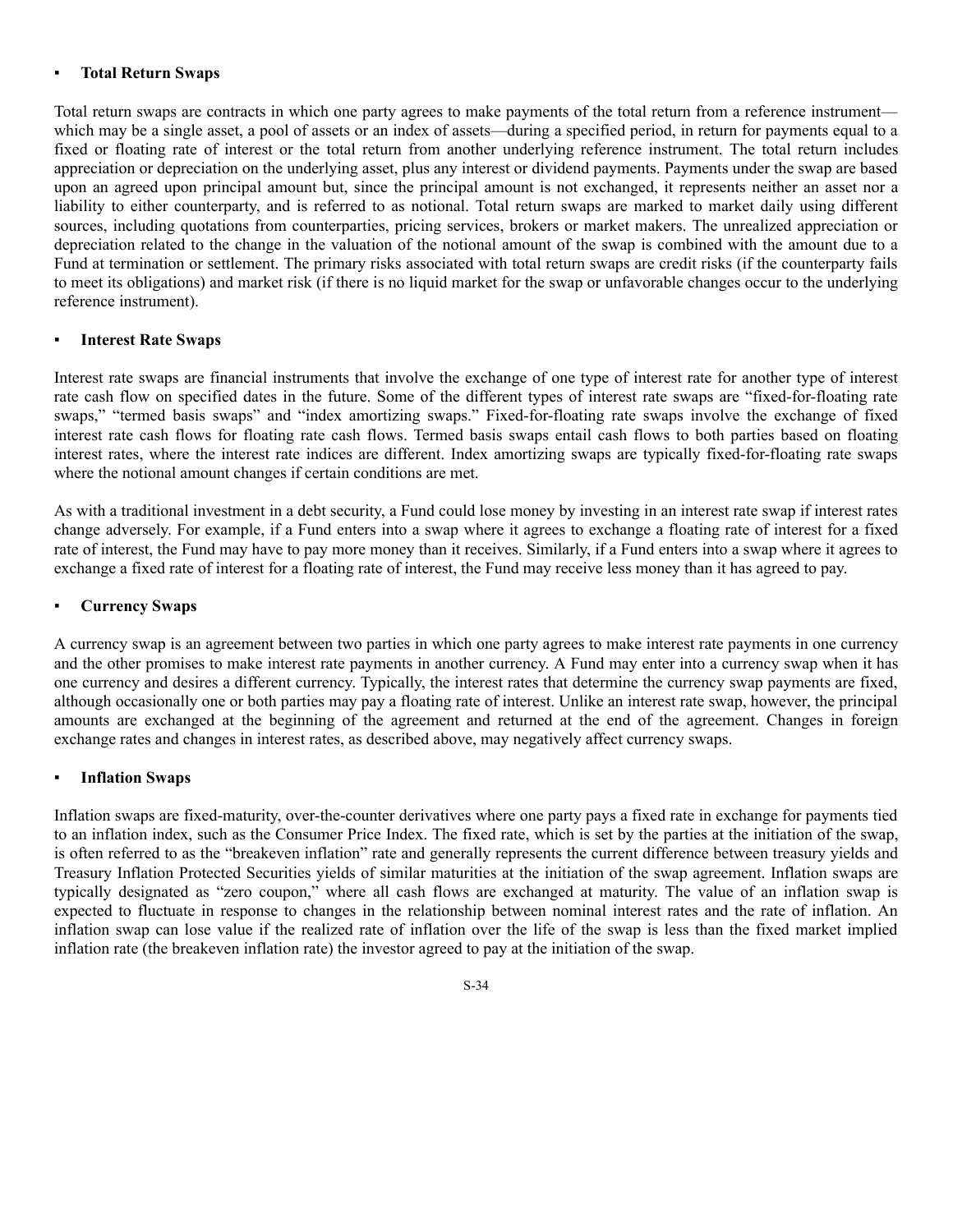### ▪ **Credit Default Swaps**

A credit default swap is an agreement between a "buyer" and a "seller" for credit protection. The credit default swap agreement may have as reference obligations one or more securities that are not then held by a Fund. The protection buyer is generally obligated to pay the protection seller an upfront payment and/or a periodic stream of payments over the term of the agreement until a credit event on a reference obligation has occurred. If no default occurs, the seller would keep the stream of payments and would have no payment obligations. If a credit event occurs, the seller generally must pay the buyer the full notional amount (the "par value") of the swap.

## ▪ **Caps, Collars and Floors**

Caps and floors have an effect similar to buying or writing options. In a typical cap or floor agreement, one party agrees to make payments only under specified circumstances, usually in return for payment of a fee by the other party. For example, the buyer of an interest rate cap obtains the right to receive payments to the extent that a specified interest rate exceeds an agreedupon level. The seller of an interest rate floor is obligated to make payments to the extent that a specified interest rate falls below an agreed-upon level. An interest rate collar combines elements of buying a cap and selling a floor.

## **Risks of Derivatives:**

While transactions in derivatives may reduce certain risks, these transactions themselves entail certain other risks. For example, unanticipated changes in interest rates, securities prices or currency exchange rates may result in a poorer overall performance of the Funds than if they had not entered into any derivatives transactions. Derivatives may magnify the Funds' gains or losses, causing them to make or lose substantially more than they invested.

When used for hedging purposes, increases in the value of the securities a Fund holds or intends to acquire should offset any losses incurred with a derivative. Purchasing derivatives for purposes other than hedging could expose the Fund to greater risks.

Use of derivatives involves transaction costs, which may be significant, and may also increase the amount of taxable income to shareholders.

**Correlation of Prices.** The Funds' ability to hedge their securities through derivatives depends on the degree to which price movements in the underlying index or instrument correlate with price movements in the relevant securities. In the case of poor correlation, the price of the securities a Fund is hedging may not move in the same amount, or even in the same direction as the hedging instrument. The Adviser will try to minimize this risk by investing in only those contracts whose behavior it expects to correlate with the behavior of the portfolio securities it is trying to hedge. However, if the Adviser's prediction of interest and currency rates, market value, volatility or other economic factors is incorrect, a Fund may lose money, or may not make as much money as it expected.

Derivative prices can diverge from the prices of their underlying instruments, even if the characteristics of the underlying instruments are very similar to the derivative. Listed below are some of the factors that may cause such a divergence: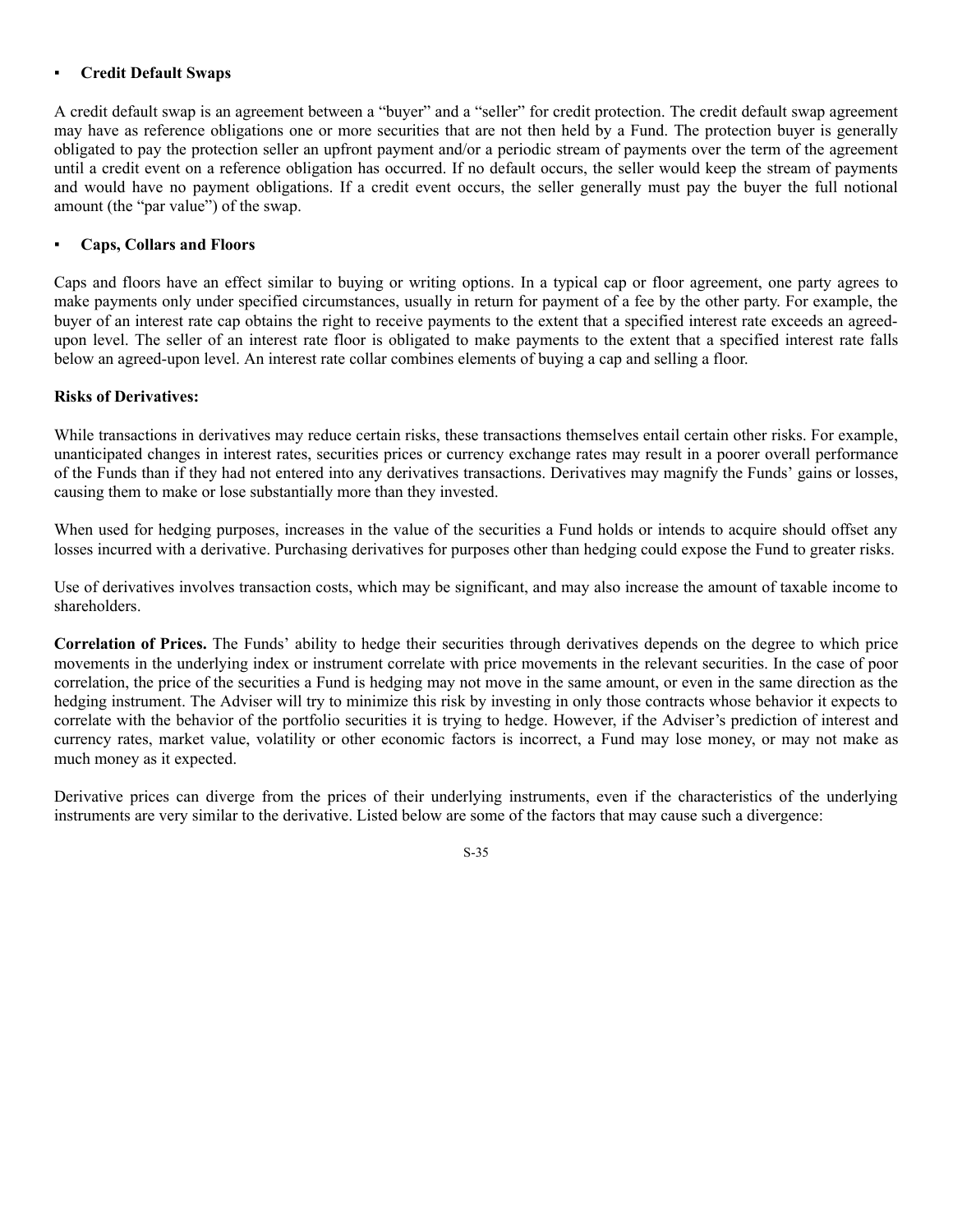- Current and anticipated short-term interest rates, changes in volatility of the underlying instrument, and the time remaining until expiration of the contract;
- A difference between the derivatives and securities markets, including different levels of demand, how the instruments are traded, the imposition of daily price fluctuation limits or discontinued trading of an instrument; and
- Differences between the derivatives, such as different margin requirements, different liquidity of such markets and the participation of speculators in such markets.

Derivatives based upon a narrower index of securities, such as those of a particular industry group, may present greater risk than derivatives based on a broad market index. Since narrower indices are made up of a smaller number of securities, they are more susceptible to rapid and extreme price fluctuations because of changes in the value of those securities.

While currency futures and options values are expected to correlate with exchange rates, they may not reflect other factors that affect the value of the investments of the Funds. A currency hedge, for example, should protect a yen-denominated security from a decline in the yen, but will not protect the Funds against a price decline resulting from deterioration in the issuer's creditworthiness. Because the value of the Funds' foreign-denominated investments changes in response to many factors other than exchange rates, it may not be possible to match the amount of currency options and futures to the value of the Funds' investments precisely over time.

**Lack of Liquidity.** Before a futures contract or option is exercised or expires, a Fund can terminate it only by entering into a closing purchase or sale transaction. Moreover, a Fund may close out a futures contract only on the exchange the contract was initially traded. Although the Funds intend to purchase options and futures only where there appears to be an active market, there is no guarantee that such a liquid market will exist. If there is no secondary market for the contract, or the market is illiquid, a Fund may not be able to close out its position. In an illiquid market, a Fund may:

- Have to sell securities to meet its daily margin requirements at a time when it is disadvantageous to do so;
- Have to purchase or sell the instrument underlying the contract;
- Not be able to hedge its investments; and/or
- Not be able to realize profits or limit its losses.

Derivatives may become illiquid (i.e., difficult to sell at a desired time and price) under a variety of market conditions. For example:

- An exchange may suspend or limit trading in a particular derivative instrument, an entire category of derivatives or all derivatives, which sometimes occurs because of increased market volatility;
- Unusual or unforeseen circumstances may interrupt normal operations of an exchange;
- The facilities of the exchange may not be adequate to handle current trading volume;
- Equipment failures, government intervention, insolvency of a brokerage firm or clearing house or other occurrences may disrupt normal trading activity; or

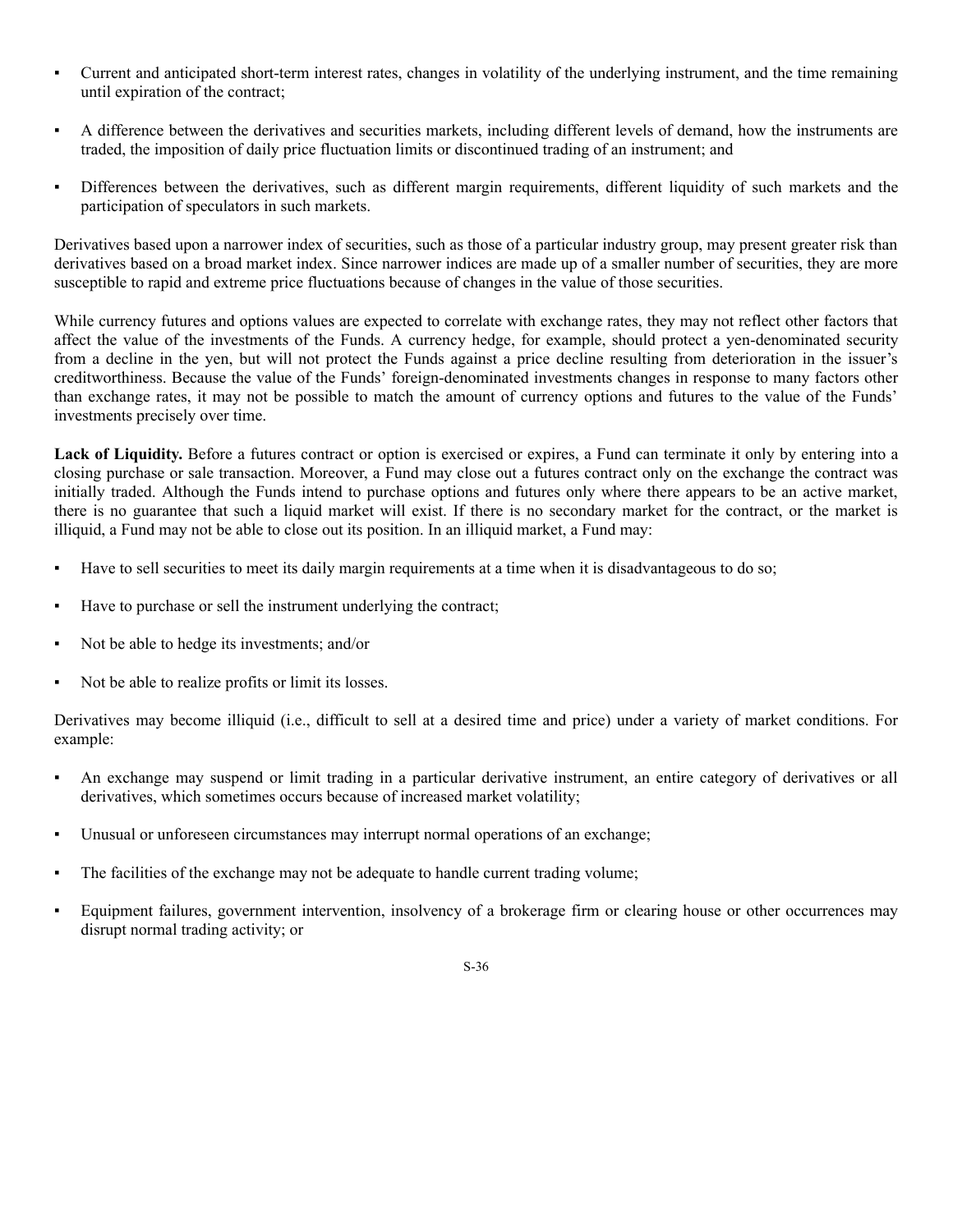▪ Investors may lose interest in a particular derivative or category of derivatives.

**Management Risk.** Successful use of derivatives by the Funds is subject to the ability of the Adviser to forecast stock market and interest rate trends. If the Adviser incorrectly predicts stock market and interest rate trends, the Funds may lose money by investing in derivatives. For example, if a Fund were to write a call option based on the Adviser's expectation that the price of the underlying security would fall, but the price were to rise instead, the Fund could be required to sell the security upon exercise at a price below the current market price. Similarly, if a Fund were to write a put option based on the Adviser's expectation that the price of the underlying security would rise, but the price were to fall instead, the Fund could be required to purchase the security upon exercise at a price higher than the current market price.

**Pricing Risk.** At times, market conditions might make it hard to value some investments. For example, if a Fund has valued its securities too high, shareholders may end up paying too much for Fund shares when they buy into the Fund. If the Fund underestimates its price, shareholders may not receive the full market value for their Fund shares when they sell.

**Margin.** Because of the low margin deposits required upon the opening of a derivative position, such transactions involve an extremely high degree of leverage. Consequently, a relatively small price movement in a derivative may result in an immediate and substantial loss (as well as gain) to a Fund and it may lose more than it originally invested in the derivative.

If the price of a futures contract changes adversely, a Fund may have to sell securities at a time when it is disadvantageous to do so to meet its minimum daily margin requirement. A Fund may lose its margin deposits if a broker-dealer with whom it has an open futures contract or related option becomes insolvent or declares bankruptcy.

**Volatility and Leverage.** The Funds' use of derivatives may have a leveraging effect. Leverage generally magnifies the effect of any increase or decrease in value of an underlying asset and results in increased volatility, which means the Funds will have the potential for greater gains, as well as the potential for greater losses, than if the Funds do not use derivative instruments that have a leveraging effect. The prices of derivatives are volatile (i.e., they may change rapidly, substantially and unpredictably) and are influenced by a variety of factors, including:

- Actual and anticipated changes in interest rates;
- Fiscal and monetary policies; and
- National and international political events.

Most exchanges limit the amount by which the price of a derivative can change during a single trading day. Daily trading limits establish the maximum amount that the price of a derivative may vary from the settlement price of that derivative at the end of trading on the previous day. Once the price of a derivative reaches that value, the Funds may not trade that derivative at a price beyond that limit. The daily limit governs only price movements during a given day and does not limit potential gains or losses. Derivative prices have occasionally moved to the daily limit for several consecutive trading days, preventing prompt liquidation of the derivative.

**Government Regulation.** The regulation of derivatives markets in the U.S. is a rapidly changing area of law and is subject to modification by government and judicial action. In particular, the Dodd-Frank Wall Street Reform and Consumer Protection Act, signed into law in 2010, grants significant new authority to the SEC and the CFTC to impose comprehensive regulations on the over-the-counter and cleared derivatives markets. These regulations include, but are not limited to, mandatory clearing of certain derivatives and requirements relating to disclosure, margin and trade reporting. The new law and regulations may negatively impact the Funds by increasing transaction and/or regulatory compliance costs, limiting the availability of certain derivatives or otherwise adversely affecting the value or performance of the derivatives the Funds trade.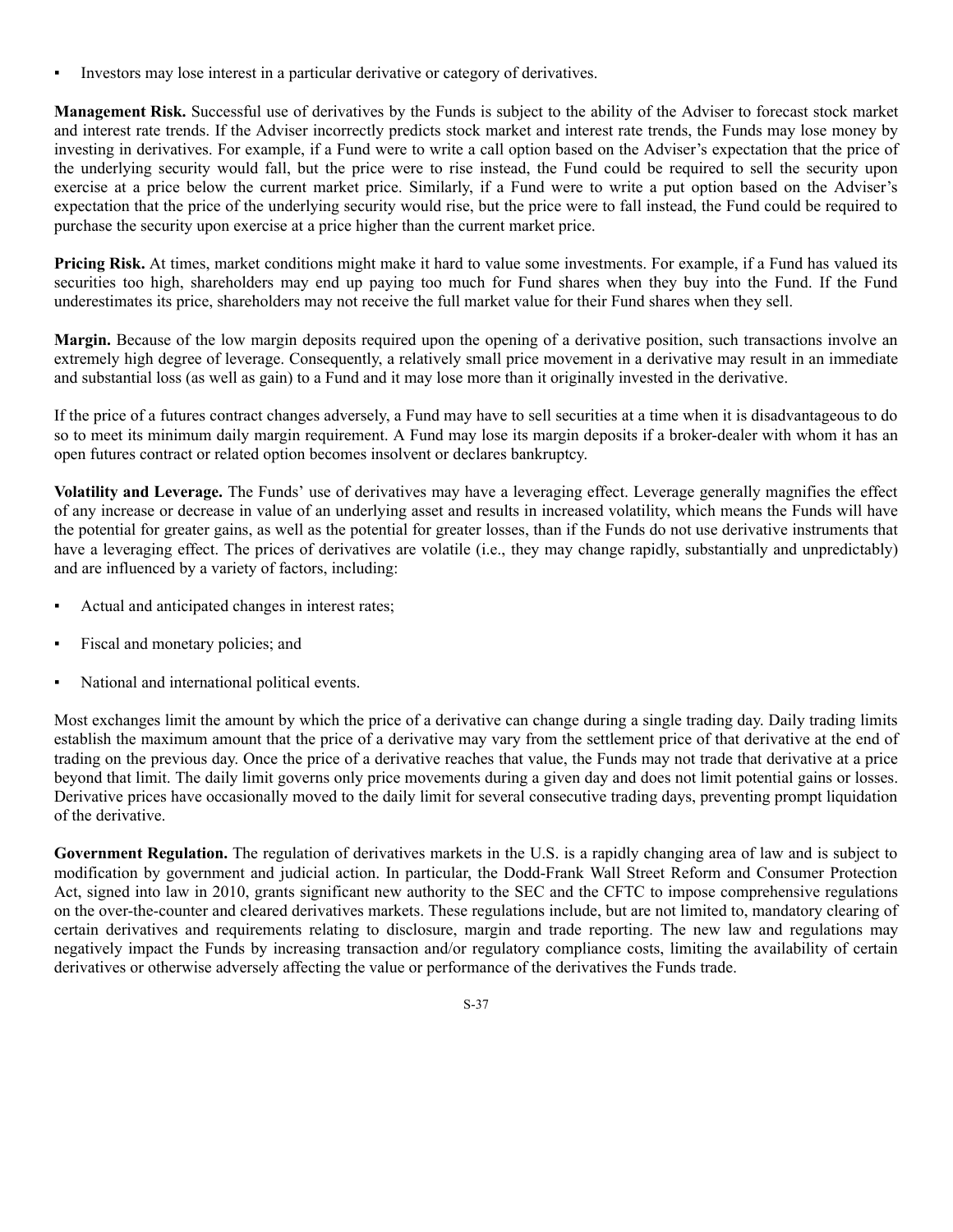On October 28, 2020, the SEC adopted Rule 18f-4 (the "Derivatives Rule") under the 1940 Act which, following an implementation period, will replace existing SEC and staff guidance with an updated, comprehensive framework for registered funds' use of derivatives. Among other changes, the Derivatives Rule will require the Fund to trade derivatives and certain other instruments that create future payment or delivery obligations subject to a value-at-risk ("VaR") leverage limit, develop and implement a derivatives risk management program and new testing requirements, and comply with new requirements related to board and SEC reporting. These new requirements will apply unless the Fund qualifies as a "limited derivatives user," as defined in the Derivatives Rule. Complying with the Derivatives Rule may increase the cost of the Fund's investments and cost of doing business, which could adversely affect investors. Other potentially adverse regulatory obligations can develop suddenly and without notice.

#### **Commodities Investments**

The Funds may seek to provide exposure to the investment returns of physical commodities through investments in commoditybased ETFs, which are designed to provide this exposure for the Funds without direct investment by the Funds in physical commodities. Physical commodities are assets such as oil, gas, industrial and precious metals, livestock, agricultural or meat products or other items that have tangible properties, as compared to stocks or bonds, which are financial instruments. The physical commodities markets may fluctuate widely based on a variety of factors. Price movements may be influenced by, among other things: governmental, agricultural, trade, fiscal, monetary and exchange control programs and policies; changing market and economic conditions; market liquidity; weather and climate conditions, including droughts and floods; livestock disease; changing supply and demand relationships and levels of domestic production and imported commodities; changes in storage costs; the availability of local, intrastate and interstate transportation systems; energy conservation; the success of exploration projects; changes in international balances of payments and trade; domestic and foreign rates of inflation; currency devaluations and revaluations; domestic and foreign political and economic events; domestic and foreign interest rates and/or investor expectations concerning interest rates; foreign currency/exchange rates; domestic and foreign governmental regulation and taxation; war, acts of terrorism and other political upheaval and conflicts; governmental expropriation; investment and trading activities of mutual funds, hedge funds and commodities funds; changes in philosophies and emotions of market participants. The frequency and magnitude of such changes cannot be predicted.

The prices of commodities can also fluctuate due to supply and demand disruptions in major producing or consuming regions. Certain commodities or natural resources may be produced in a limited number of countries and may be controlled by a small number of producers or groups of producers. As a result, political, economic and supply related events in such countries could have a disproportionate impact on the prices of such commodities. Factors that could lead to a decline in demand include economic recession or other adverse economic conditions, higher taxes on commodities or increased governmental regulations, increases in fuel economy, consumer shifts to the use of alternative commodities or fuel sources, changes in commodity prices, or weather. The commodity markets are also subject to temporary distortions and other disruptions due to, among other factors, lack of liquidity, the participation of speculators, and government regulation and other actions.

The prices of commodities may move in different directions than investments in traditional equity and debt securities when the value of those traditional securities is declining due to adverse economic conditions. For example, during periods of rising inflation, debt securities have historically tended to decline in value due to the general increase in prevailing interest rates. Conversely, during those same periods of rising inflation, the prices of certain commodities, such as oil and metals, have historically tended to increase in value. Of course, there can be no guarantee that these investments will perform in the same manner in the future, and at certain times the price movements of commodities have been parallel to those of debt and equity securities. In general, commodities have historically tended to increase and decrease in value during different parts of the business cycle than financial assets. Nevertheless, at various times, commodity prices may move in tandem with the prices of financial assets and thus may not provide overall portfolio diversification benefits.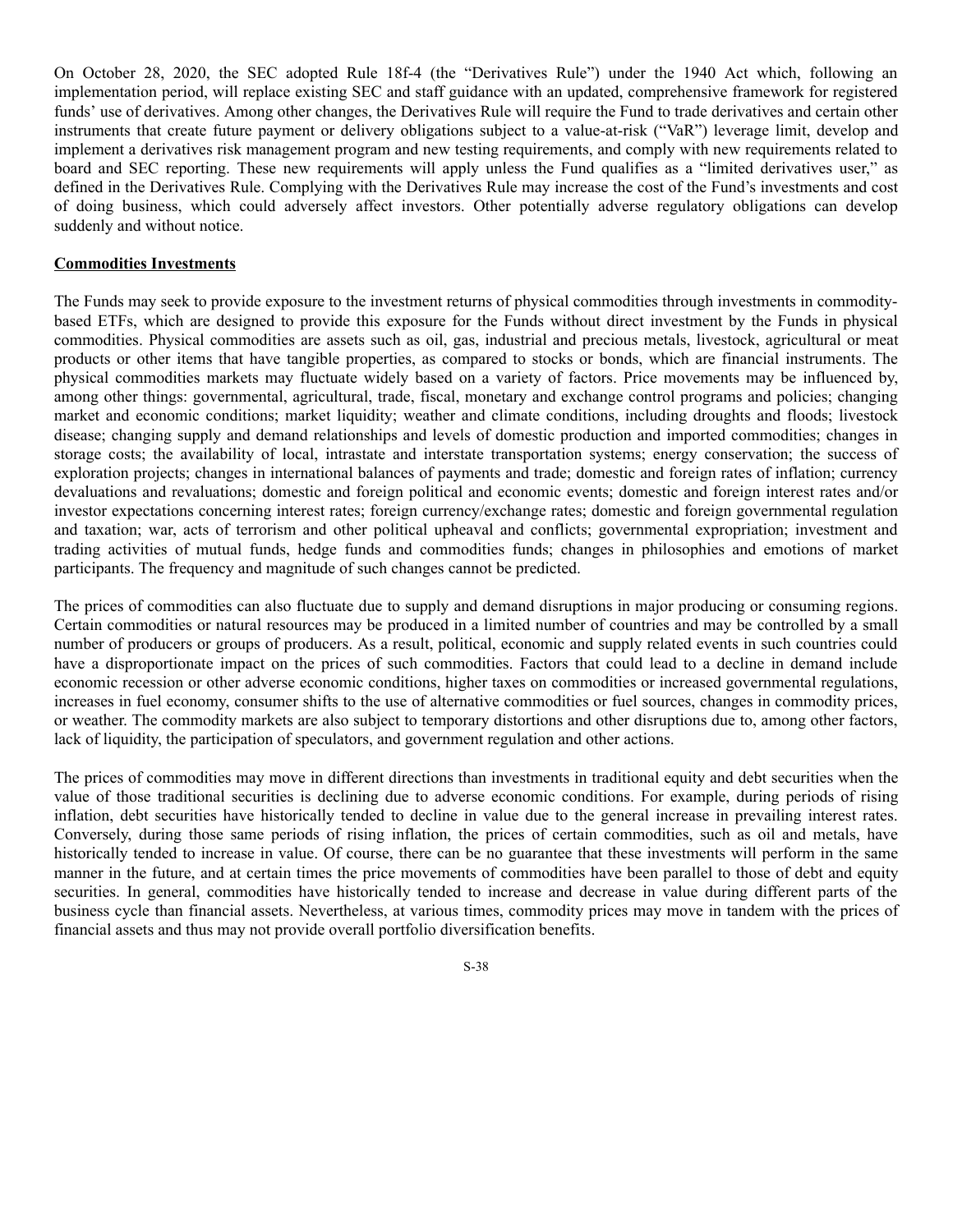Commodity investments generally do not produce qualifying income for purposes of the Qualifying Income Test (as defined below in the section entitled "Taxes"), which must be met in order for a Fund to maintain its status as a regulated investment company ("RIC") under the Code. The Funds intend to monitor such investments to ensure that any non-qualifying income does not exceed permissible limits, but the Funds may not be able to accurately predict the non-qualifying income from these investments (see more information in the "Taxes" section of this SAI).

#### **Illiquid Investments**

Illiquid investments are investments that a Fund reasonably expects cannot be sold or disposed of in current market conditions in seven calendar days or less without the sale or disposition significantly changing the market value of the investment. Because of their illiquid nature, illiquid investments must be priced at fair value as determined in good faith pursuant to procedures approved by the Board. Despite such good faith efforts to determine fair value prices, a Fund's illiquid investments are subject to the risk that the investment's fair value price may differ from the actual price which the Fund may ultimately realize upon its sale or disposition. Difficulty in selling illiquid investments may result in a loss or may be costly to a Fund. Under the supervision of the Board, the Adviser determines the liquidity of a Fund's investments. A Fund may not acquire an illiquid investment if, immediately after the acquisition, the Fund would have invested more than 15% of its net assets in illiquid investments that are assets.

#### **Securities Lending**

A Fund may lend portfolio securities to brokers, dealers and other financial organizations that meet capital and other credit requirements or other criteria established by the Board. These loans, if and when made, may not exceed 33 1/3% of the total asset value of the Fund (including the loan collateral). A Fund will not lend portfolio securities to the Adviser or its affiliates unless permissible under the 1940 Act and the rules and promulgations thereunder. Loans of portfolio securities will be fully collateralized by cash, letters of credit or U.S. government securities, and the collateral will be maintained in an amount equal to at least 100% of the current market value of the loaned securities by marking to market daily. Any gain or loss in the market price of the securities loaned that might occur during the term of the loan would be for the account of a Fund.

A Fund may pay a part of the interest earned from the investment of collateral, or other fee, to an unaffiliated third party for acting as the Fund's securities lending agent, but will bear all of any losses from the investment of collateral.

By lending its securities, a Fund may increase its income by receiving payments from the borrower that reflect the amount of any interest or any dividends payable on the loaned securities as well as by either investing cash collateral received from the borrower in short-term instruments or obtaining a fee from the borrower when U.S. government securities or letters of credit are used as collateral. Investing cash collateral subjects the Fund to market risk. A Fund remains obligated to return all collateral to the borrower under the terms of its securities lending arrangements, even if the value of investments made with the collateral decline. Accordingly, if the value of a security in which the cash collateral has been invested declines, the loss would be borne by a Fund, and the Fund may be required to liquidate other investments in order to return collateral to the borrower at the end of the loan. A Fund will adhere to the following conditions whenever its portfolio securities are loaned: (i) the Fund must receive at least 100% cash collateral or equivalent securities of the type discussed above from the borrower; (ii) the borrower must increase such collateral whenever the market value of the securities rises above the level of such collateral; (iii) the Fund must be able to terminate the loan on demand; (iv) the Fund must receive reasonable interest on the loan, as well as any dividends, interest or other distributions on the loaned securities and any increase in market value; (v) the Fund may pay only reasonable fees in connection with the loan (which fees may include fees payable to the lending agent, the borrower, the Fund's administrator and the custodian); and (vi) voting rights on the loaned securities may pass to the borrower, provided, however, that if a material event adversely affecting the investment occurs, the Fund must terminate the loan and regain the right to vote the securities. In such instances, the Adviser will vote the securities in accordance with its proxy voting policies and procedures. The Board has adopted procedures reasonably designed to ensure that the foregoing criteria will be met. Loan agreements involve certain risks in the event of default or insolvency of the borrower, including possible delays or restrictions upon a Fund's ability to recover the loaned securities or dispose of the collateral for the loan, which could give rise to loss because of adverse market action, expenses and/or delays in connection with the disposition of the underlying securities.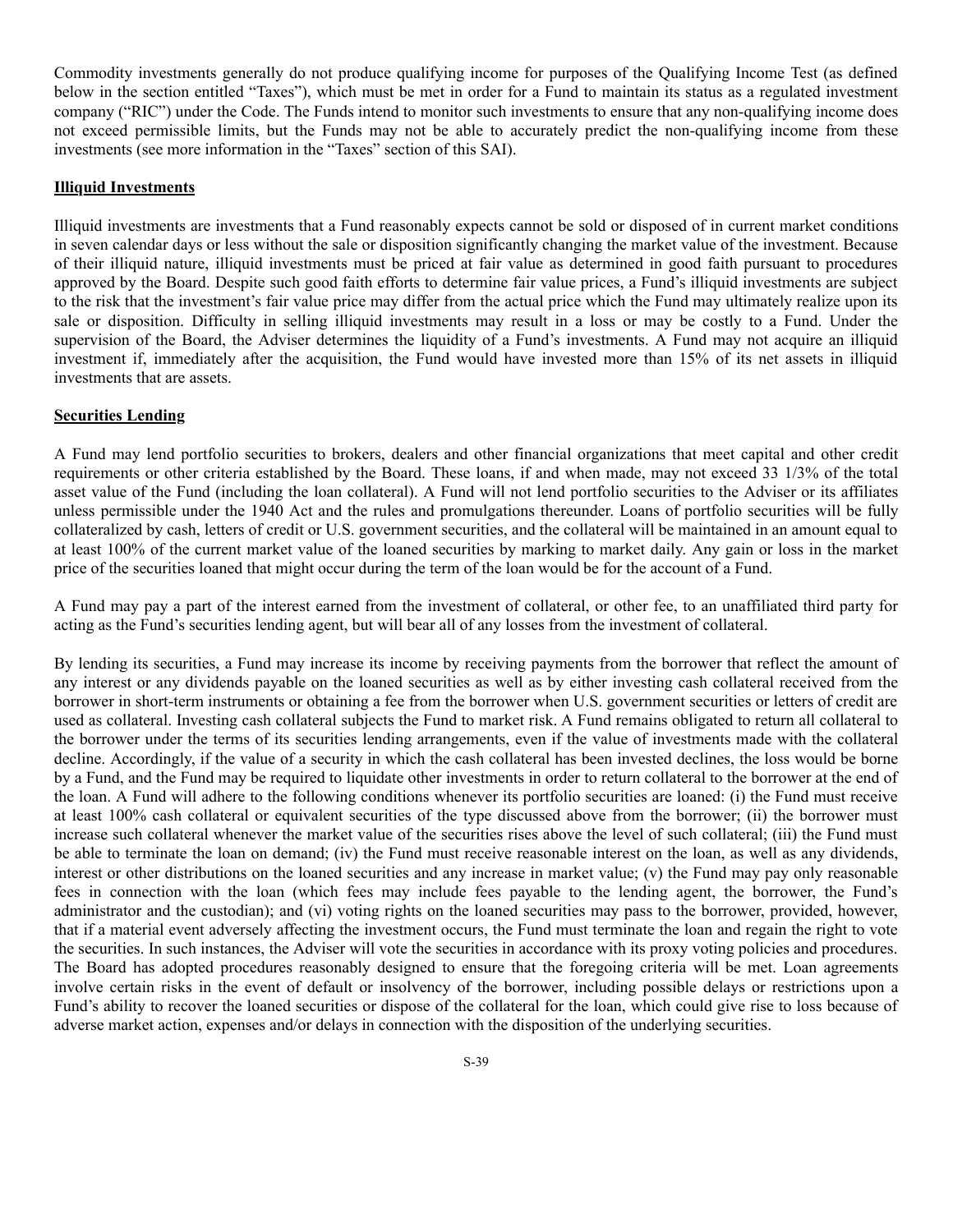### **Restricted Securities**

The Funds may purchase restricted securities. Restricted securities are securities that may not be sold freely to the public absent registration under the Securities Act of 1933, as amended (the "1933 Act") or an exemption from registration. This generally includes securities that are unregistered that can be sold to qualified institutional buyers in accordance with Rule 144A under the 1933 Act or securities that are exempt from registration under the 1933 Act, such as commercial paper. Institutional markets for restricted securities have developed as a result of the promulgation of Rule 144A under the 1933 Act, which provides a "safe harbor" from 1933 Act registration requirements for qualifying sales to institutional investors. When Rule 144A restricted securities present an attractive investment opportunity and meet other selection criteria, a Fund may make such investments whether or not such securities are "illiquid" depending on the market that exists for the particular security. The Board has delegated the responsibility for determining the liquidity of Rule 144A restricted securities that a Fund may invest in to the Adviser.

## **Short Sales**

The Funds may engage in short sales that are either "uncovered" or "against the box." A short sale is "against the box" if at all times during which the short position is open, a Fund owns at least an equal amount of the securities or securities convertible into, or exchangeable without further consideration for, securities of the same issue as the securities that are sold short. A short sale against the box is a taxable transaction to a Fund with respect to the securities that are sold short.

Uncovered short sales are transactions under which the Funds sell a security they do not own. To complete such a transaction, a Fund must borrow the security to make delivery to the buyer. A Fund then is obligated to replace the security borrowed by purchasing the security at the market price at the time of the replacement. The price at such time may be more or less than the price at which the security was sold by the Fund. Until the security is replaced, the Fund is required to pay the lender amounts equal to any dividends or interest that accrue during the period of the loan. To borrow the security, the Fund also may be required to pay a premium, which would increase the cost of the security sold. The proceeds of the short sale will be retained by the broker, to the extent necessary to meet margin requirements, until the short position is closed out.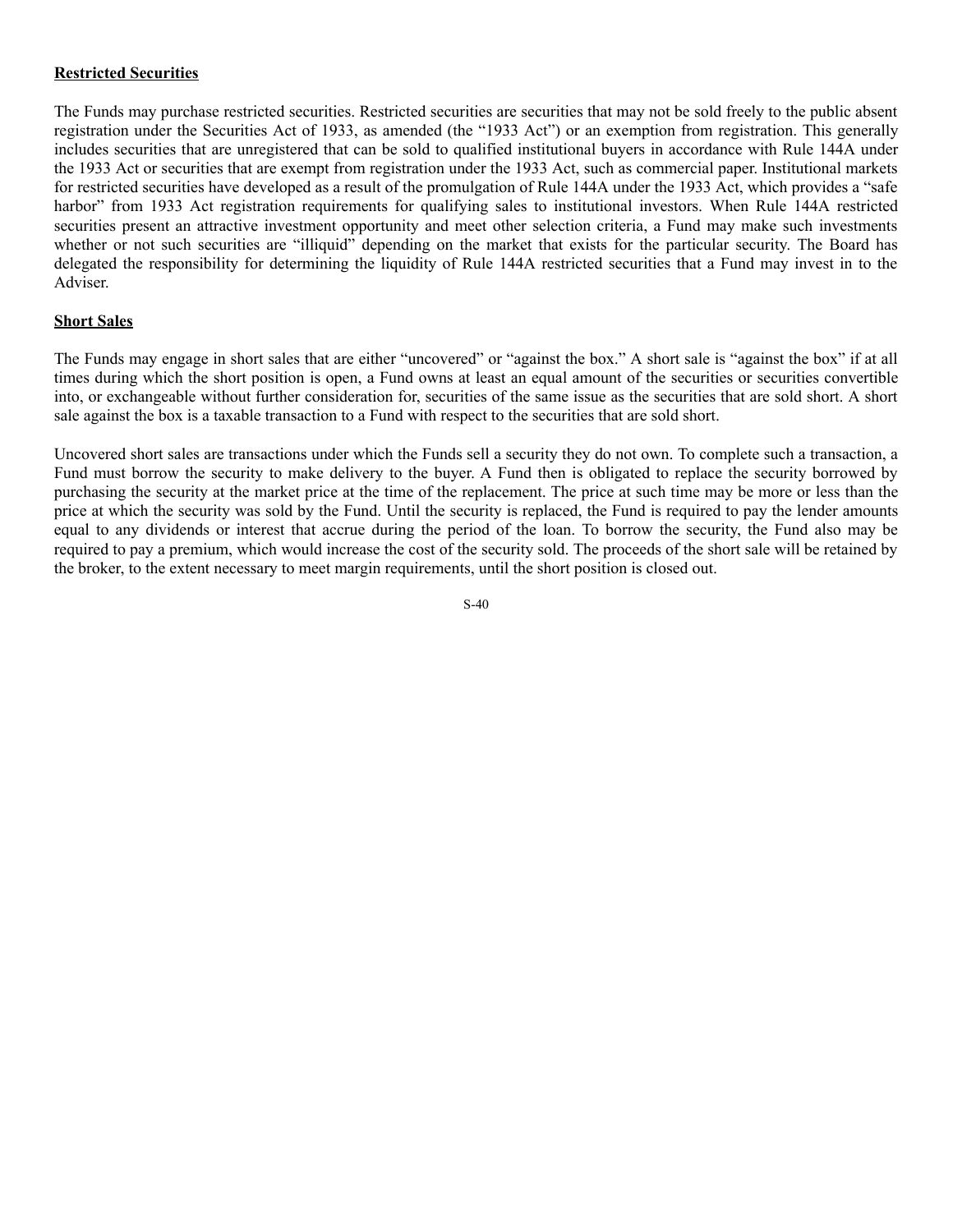Until a Fund closes its short position or replaces the borrowed security, the Fund may: (a) segregate cash or liquid securities at such a level that the amount segregated plus the amount deposited with the broker as collateral will equal the current value of the security sold short; or (b) otherwise cover the Fund's short position.

### **When-Issued, Delayed–Delivery and Forward-Delivery Transactions**

A when-issued security is one whose terms are available and for which a market exists, but which has not been issued. In a forward-delivery transaction, a Fund contracts to purchase securities for a fixed price at a future date beyond customary settlement time. "Delayed-delivery" refers to securities transactions on the secondary market where settlement occurs in the future. In each of these transactions, the parties fix the payment obligation and the interest rate that they will receive on the securities at the time the parties enter the commitment; however, they do not pay money or deliver securities until a later date. Typically, no income accrues on securities a Fund has committed to purchase before the securities are delivered, although the Fund may earn income on securities it has in a segregated account to cover its position. A Fund will only enter into these types of transactions with the intention of actually acquiring the securities, but may sell them before the settlement date.

A Fund may use when-issued, delayed-delivery and forward-delivery transactions to secure what it considers an advantageous price and yield at the time of purchase. When a Fund engages in when-issued, delayed-delivery or forward-delivery transactions, it relies on the other party to consummate the sale. If the other party fails to complete the sale, the Fund may miss the opportunity to obtain the security at a favorable price or yield.

When purchasing a security on a when-issued, delayed-delivery, or forward-delivery basis, a Fund assumes the rights and risks of ownership of the security, including the risk of price and yield changes. At the time of settlement, the market value of the security may be more or less than the purchase price. The yield available in the market when the delivery takes place also may be higher than those obtained in the transaction itself. Because the Fund does not pay for the security until the delivery date, these risks are in addition to the risks associated with its other investments.

The Funds will segregate cash or liquid securities equal in value to commitments for the when-issued, delayed-delivery or forward-delivery transactions. The Funds will segregate additional liquid assets daily so that the value of such assets is equal to the amount of the commitments.

### **Special Risks of Cyber-attacks**

As with any entity that conducts business through electronic means in the modern marketplace, the Funds, and their service providers, may be susceptible to operational and information security risks resulting from cyber-attacks. Cyber-attacks include, among other behaviors, stealing or corrupting data maintained online or digitally, denial of service attacks on websites, the unauthorized monitoring, release, misuse, loss, destruction or corruption of confidential information, unauthorized access to relevant systems, compromises to networks or devices that the Funds and their service providers use to service the Funds' operations, ransomware, operational disruption or failures in the physical infrastructure or operating systems that support the Funds and their service providers, or various other forms of cyber security breaches. Cyber-attacks affecting the Funds or the Adviser, the Funds' distributor, custodian, or any other of the Funds' intermediaries or service providers may adversely impact the Funds and their shareholders, potentially resulting in, among other things, financial losses or the inability of Fund shareholders to transact business. For instance, cyber-attacks may interfere with the processing of shareholder transactions, impact a Fund's ability to calculate its net asset value, cause the release of private shareholder information or confidential business information, impede trading, subject the Fund to regulatory fines or financial losses and/or cause reputational damage. The Funds may also incur additional costs for cyber security risk management purposes designed to mitigate or prevent the risk of cyber-attacks. Such costs may be ongoing because threats of cyber-attacks are constantly evolving as cyber attackers become more sophisticated and their techniques become more complex. Similar types of cyber security risks are also present for issuers of securities in which the Funds may invest, which could result in material adverse consequences for such issuers and may cause the Funds' investments in such companies to lose value. There can be no assurance that the Funds, the Funds' service providers, or the issuers of the securities in which the Funds invest will not suffer losses relating to cyber-attacks or other information security breaches in the future.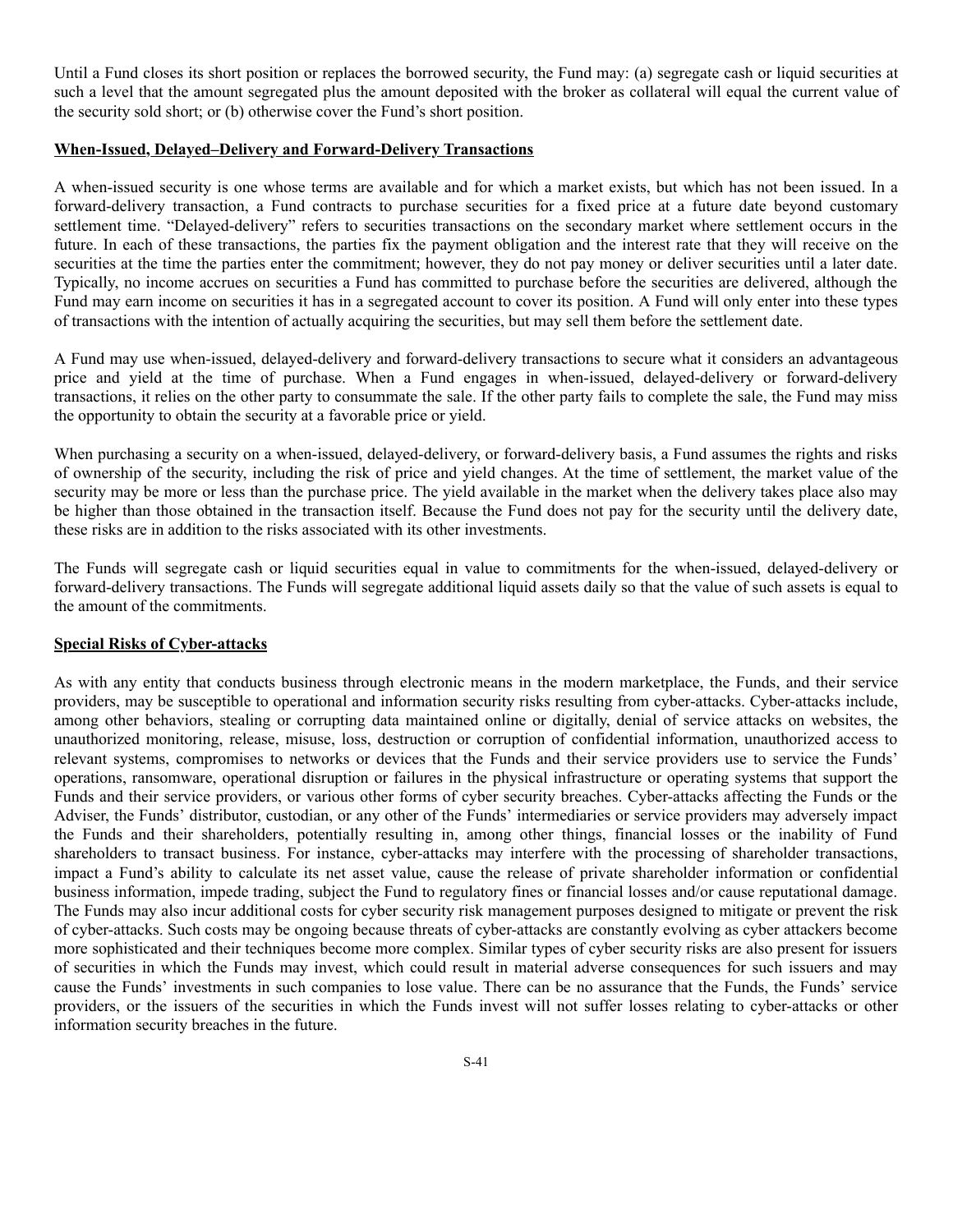#### **LIBOR Replacement Risk**

The London Inter-Bank Offered Rate ("LIBOR"), which is used extensively in the U.S. and globally as a benchmark or reference rate for various commercial and financial contracts, is expected to be discontinued. The elimination of LIBOR may adversely affect the interest rates on, and value of, certain Fund investments for which the value is tied to LIBOR. Such investments may include bank loans, derivatives, floating rate securities, and other assets or liabilities tied to LIBOR. On July 27, 2017, the U.K. Financial Conduct Authority announced that it intends to stop compelling or inducing banks to submit LIBOR rates after 2021. The publication of LIBOR on a representative basis ceased for the one-week and two-month U.S. dollar LIBOR settings immediately after December 31, 2021 and is expected to cease for the remaining U.S. dollar LIBOR settings immediately after June 30, 2023. Actions by regulators have resulted in the establishment of alternative reference rates to LIBOR in most major currencies. The U.S. Federal Reserve, based on the recommendations of the New York Federal Reserve's Alternative Reference Rate Committee (comprised of major derivative market participants and their regulators), has begun publishing a Secured Overnight Financing Rate ("SOFR"), which is intended to replace U.S. dollar LIBOR. Alternative reference rates for other currencies have also been announced or have already begun publication. Markets are slowly developing in response to these new rates. Questions around liquidity impacted by these rates, and how to appropriately adjust these rates at the time of transition, remain a concern for the Funds. The effect of any changes to, or discontinuation of, LIBOR on the Funds will vary depending on, among other things, (1) existing fallback or termination provisions in individual contracts and (2) whether, how, and when industry participants develop and adopt new reference rates and fallbacks for both legacy and new products and instruments. The expected discontinuation of LIBOR could have a significant impact on the financial markets in general and may also present heightened risk to market participants, including public companies, investment advisers, other investment companies, and broker-dealers. The risks associated with this discontinuation and transition will be exacerbated if the work necessary to effect an orderly transition to an alternative reference rate is not completed in a timely manner. Accordingly, it is difficult to predict the full impact of the transition away from LIBOR on the Funds until new reference rates and fallbacks for both legacy and new products, instruments and contracts are commercially accepted.

#### **General Market Risk**

An outbreak of respiratory disease caused by a novel coronavirus designated as COVID-19 was first detected in China in December 2019 and subsequently spread internationally. The transmission of COVID-19 and efforts to contain its spread have resulted in international, national and local border closings and other significant travel restrictions and disruptions, significant disruptions to business operations, supply chains and customer activity, event cancellations and restrictions, service cancellations, reductions and other changes, significant challenges in healthcare service preparation and delivery, and quarantines, as well as general concern and uncertainty that has negatively affected the economic environment. These impacts also have caused significant volatility and declines in global financial markets, which have caused losses for investors. The impact of this COVID-19 pandemic may be short term or may last for an extended period of time, and in either case could result in a substantial economic downturn or recession. Health crises caused by viral or bacterial outbreaks, such as the COVID-19 outbreak, may exacerbate other pre-existing political, social, economic, market and financial risks. The impact of this outbreak, and other epidemics and pandemics that may arise in the future, could negatively affect the global economy, as well as the economies of individual countries, the financial performance of individual companies and sectors, and the markets in general in significant and unforeseen ways. Any such impact could adversely affect the prices and liquidity of the securities and other instruments in which a Fund invests, which in turn could negatively impact the Fund's performance and cause losses on your investment in the Fund.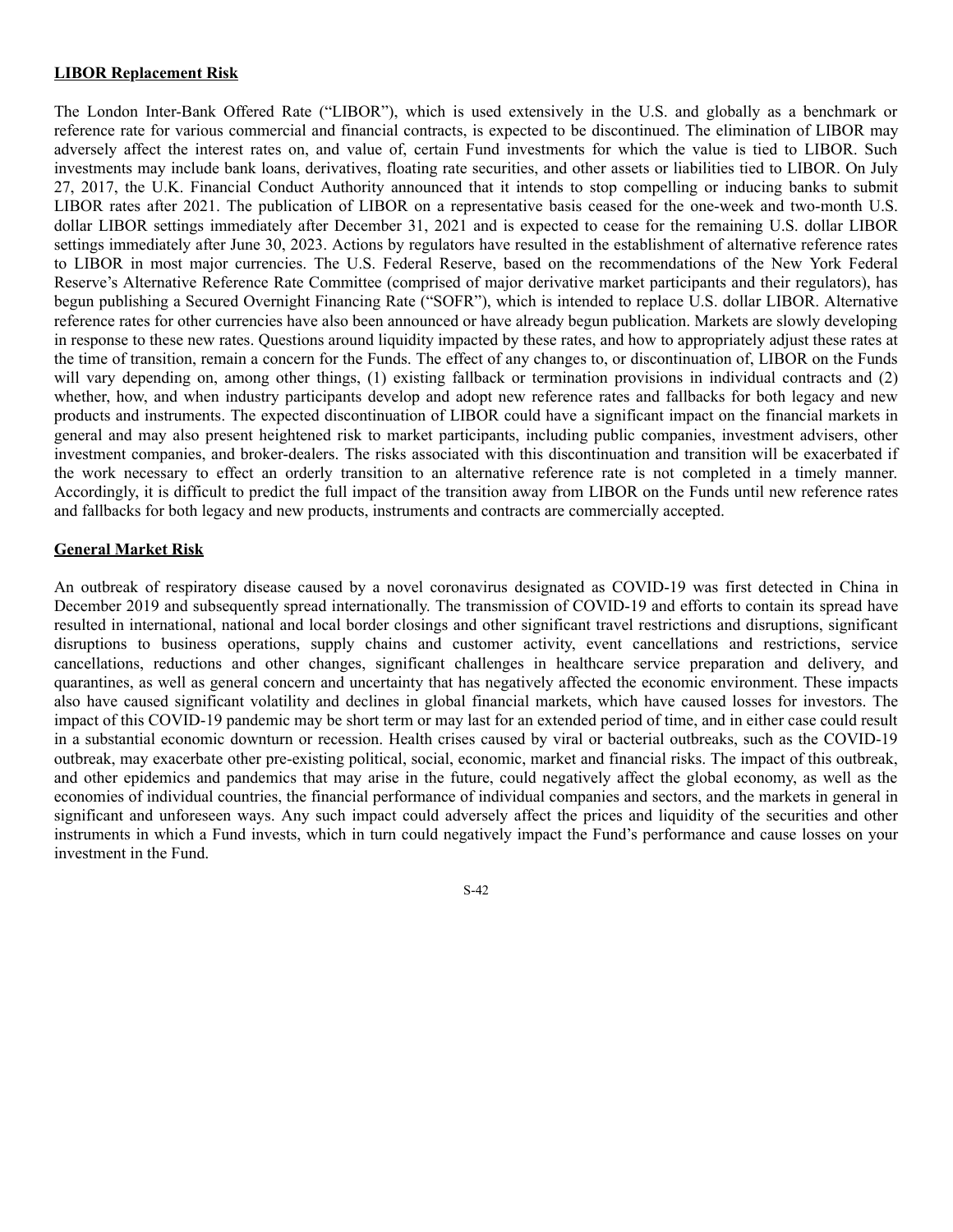## **INVESTMENT LIMITATIONS**

### **Fundamental Policies**

The following investment limitations are fundamental, which means that the Funds cannot change them without approval by the vote of a majority of the outstanding shares of the Funds. The phrase "majority of the outstanding shares" means the vote of (i) 67% or more of a Fund's shares present at a meeting, if more than 50% of the outstanding shares of the Fund are present or represented by proxy, or (ii) more than 50% of the Fund's outstanding shares, whichever is less.

- 1. Each Fund may not purchase securities of an issuer that would cause the Fund to fail to satisfy the diversification requirement for a diversified management company under the 1940 Act, the rules or regulations thereunder or any exemption therefrom, as such statute, rules or regulations may be amended or interpreted from time to time.
- 2. Each Fund may not concentrate investments in a particular industry or group of industries, as concentration is defined under the 1940 Act, the rules and regulations thereunder or any exemption therefrom, as such statute, rules or regulations may be amended or interpreted from time to time, except that a Fund may invest without limitation in securities issued or guaranteed by the U.S. government, its agencies or instrumentalities and repurchase agreements involving such securities or tax-exempt obligations of state or municipal governments and their political subdivisions.
- 3. Each Fund may borrow money or issue senior securities (as defined under the 1940 Act), except as prohibited under the 1940 Act, the rules and regulations thereunder or any exemption therefrom, as such statute, rules or regulations may be amended or interpreted from time to time.
- 4. Each Fund may make loans, except as prohibited under the 1940 Act, the rules and regulations thereunder or any exemption therefrom, as such statute, rules or regulations may be amended or interpreted from time to time.
- 5. Each Fund may purchase or sell commodities or real estate, except as prohibited under the 1940 Act, the rules and regulations thereunder or any exemption therefrom, as such statute, rules or regulations may be amended or interpreted from time to time.
- 6. Each Fund may underwrite securities issued by other persons, except as prohibited under the 1940 Act, the rules and regulations thereunder or any exemption therefrom, as such statute, rules or regulations may be amended or interpreted from time to time.

### **Non-Fundamental Policies**

Each Fund's investment objective as well as the following investment limitations of the Fund are non-fundamental and may be changed by the Board without shareholder approval.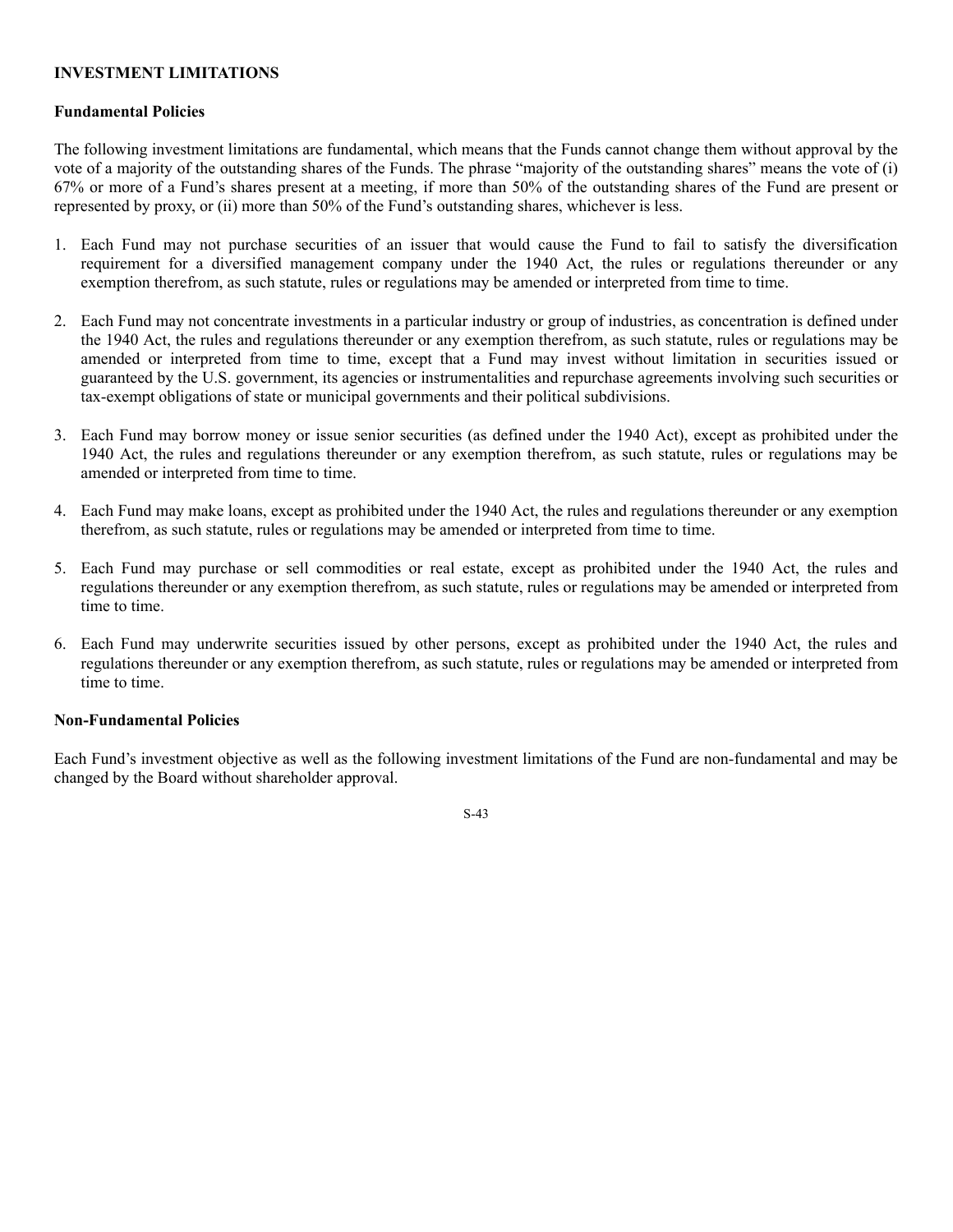- 1. Each Fund may not invest in unmarketable interests in real estate limited partnerships or invest directly in real estate. For the avoidance of doubt, the foregoing policy does not prevent a Fund from, among other things, purchasing marketable securities of companies that deal in real estate or interests therein (including REITs).
- 2. Each Fund may purchase or sell financial and physical commodities, commodity contracts based on (or relating to) physical commodities or financial commodities and securities and derivative instruments whose values are derived from (in whole or in part) physical commodities or financial commodities.

The following descriptions of certain provisions of the 1940 Act may assist investors in understanding the above policies and restrictions:

Diversification. Under the 1940 Act, a diversified investment management company, as to 75% of its total assets, may not purchase securities of any issuer (other than securities issued or guaranteed by the U.S. Government, its agents or instrumentalities or securities of other investment companies) if, as a result, more than 5% of its total assets would be invested in the securities of such issuer, or more than 10% of the issuer's outstanding voting securities would be held by the fund.

Concentration. The 1940 Act requires that every investment company have a fundamental investment policy regarding concentration. The SEC has defined concentration as investing 25% or more of an investment company's total assets in any particular industry or group of industries, with certain exceptions. For purposes of a Fund's concentration policy, the Fund may classify and re-classify companies in a particular industry and define and re-define industries in any reasonable manner, consistent with SEC and SEC staff guidance.

Borrowing. The 1940 Act presently allows an investment company to borrow from any bank in an amount up to 33 1/3% of its total assets (including the amount borrowed) and to borrow for temporary purposes in an amount not exceeding 5% of the value of its total assets.

Lending. Under the 1940 Act, an investment company may only make loans if expressly permitted by its investment policies.

Senior Securities. Senior securities may include any obligation or instrument issued by a fund evidencing indebtedness. The 1940 Act generally prohibits funds from issuing senior securities, although it does not treat certain transactions as senior securities, such as certain derivatives, short sales, reverse repurchase agreements, firm commitment agreements and standby commitments, with appropriate earmarking or segregation of assets to cover such obligation.

Real Estate and Commodities. The 1940 Act does not directly restrict an investment company's ability to invest in real estate or commodities, but does require that every investment company have a fundamental investment policy governing such investments.

Underwriting. Under the 1940 Act, underwriting securities involves an investment company purchasing securities directly from an issuer for the purpose of selling (distributing) them or participating in any such activity either directly or indirectly. Under the 1940 Act, a diversified fund may not make any commitment as underwriter, if immediately thereafter the amount of its outstanding underwriting commitments, plus the value of its investments in securities of issuers (other than investment companies) of which it owns more than 10% of the outstanding voting securities, exceeds 25% of the value of its total assets.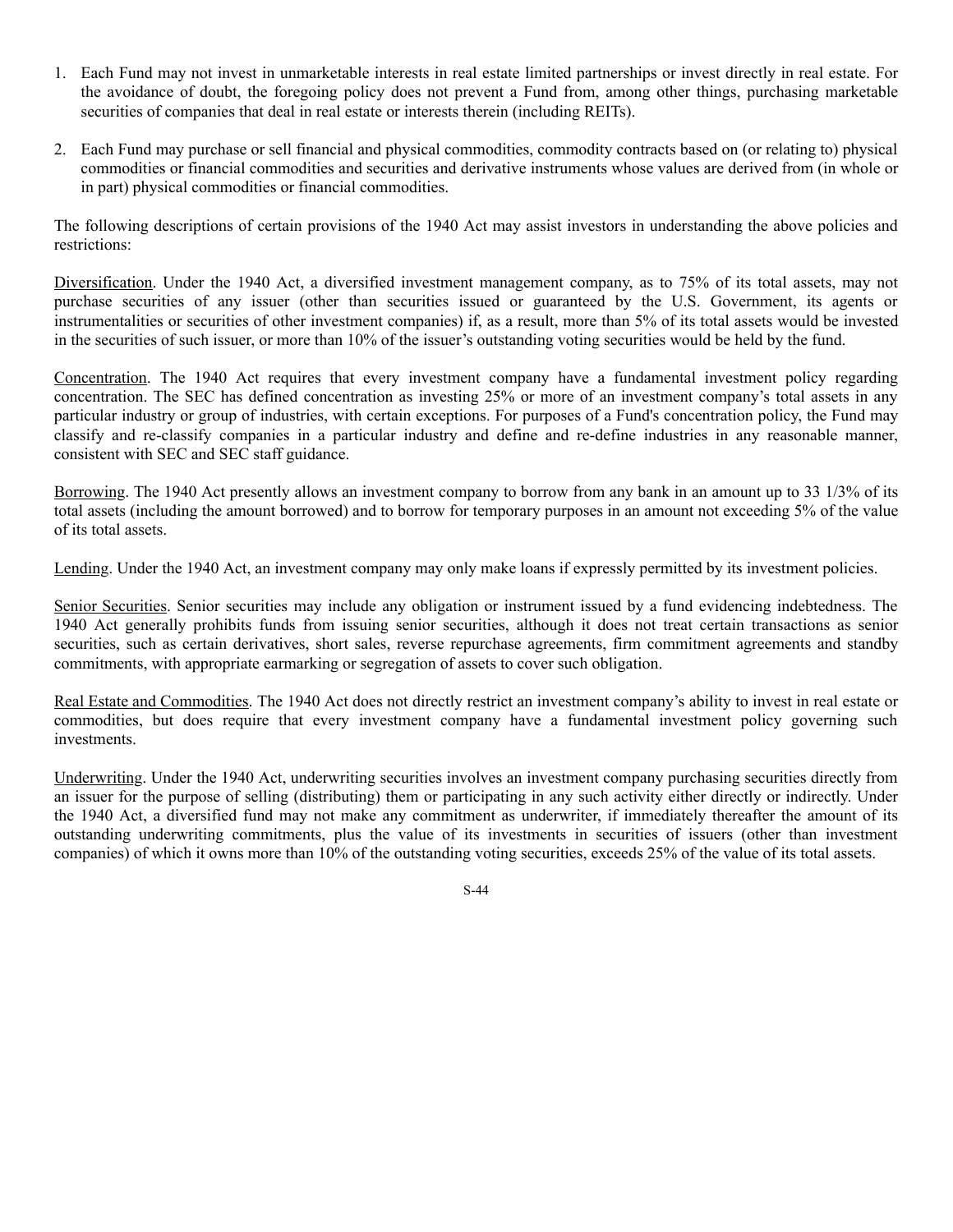Except with respect to a Fund's policy concerning borrowing, if a percentage restriction is adhered to at the time of an investment, a later increase or decrease in percentage resulting from changes in values or assets will not constitute a violation of such restriction. With respect to the limitation on borrowing, in the event that a subsequent change in net assets or other circumstances causes a Fund to exceed its limitation, the Fund will take steps to bring the aggregate amount of borrowing back within the limitation within three days thereafter (not including Sundays and holidays).

## **THE ADVISER**

**General.** ARGA Investment Management, LP ("ARGA" or the "Adviser"), a Delaware limited partnership founded in 2010, is an SEC registered investment adviser that serves as the investment adviser to the Funds. The Adviser's principal place of business is located at 1010 Washington Boulevard, 6th Floor, Stamford, Connecticut 06901. The principal direct owners of the Adviser are A. Rama Krishna and the 2009 Krishna Family Trust. As of March 31, 2022, the Adviser had approximately \$9.3 billion in assets under management.

The Adviser makes investment decisions for the Funds and continuously reviews, supervises and administers the Funds' investment programs. The Board supervises the Adviser and establishes policies that the Adviser must follow in its management activities.

**Advisory Agreement.** The Trust and the Adviser have entered into an investment advisory agreement (the "Advisory Agreement") with respect to the Funds. Under the Advisory Agreement, the Adviser serves as the investment adviser and makes investment decisions for each Fund and continuously reviews, supervises and administers the investment program of each Fund, subject to the supervision of, and policies established by, the Board.

After the initial two-year term for a Fund, the continuance of the Advisory Agreement must be specifically approved for the Fund at least annually: (i) by the vote of the Trustees or by a vote of the majority of the outstanding voting securities of each Fund; and (ii) by the vote of a majority of the Trustees who are not parties to the Advisory Agreement or "interested persons" of any party thereto, cast in person at a meeting called for the purpose of voting on such approval. The Advisory Agreement will terminate automatically in the event of its assignment, and is terminable at any time without penalty by the Trustees or, with respect to a Fund, by a majority of the outstanding voting securities of that Fund, or, by the Adviser, on not less than 30 days' written notice to the Trust. As used in the Advisory Agreement, the terms "majority of the outstanding voting securities," "interested persons" and "assignment" have the same meaning as such terms in the 1940 Act.

**Advisory Fees Paid to the Adviser.** For its services under the Advisory Agreement, the Adviser is entitled to a fee, which is calculated daily and paid monthly, at the following annual rates based on the average daily net assets of each Fund:

| Fund                                    | <b>Advisory Fee Rate</b> |  |  |
|-----------------------------------------|--------------------------|--|--|
| <b>ARGA Emerging Markets Value Fund</b> | 0.70%                    |  |  |
| <b>ARGA</b> International Value Fund    | $0.60\%$                 |  |  |

For each Fund, the Adviser has contractually agreed to waive fees and reimburse expenses to the extent necessary to keep the Fund's total annual Fund operating expenses (excluding distribution and/or service (12b-1) fees, shareholder servicing fees, interest, taxes, brokerage commissions and other costs and expenses relating to the securities that are purchased and sold by the Fund, dividend and interest expenses on securities sold short, acquired fund fees and expenses, fees and expenses incurred in connection with tax reclaim recovery services, other expenditures which are capitalized in accordance with generally accepted accounting principles, and other non-routine expenses (collectively, "excluded expenses")) for Investor Shares and Institutional Shares from exceeding certain levels as set forth below until April 30, 2023 (each, a "contractual expense limit").

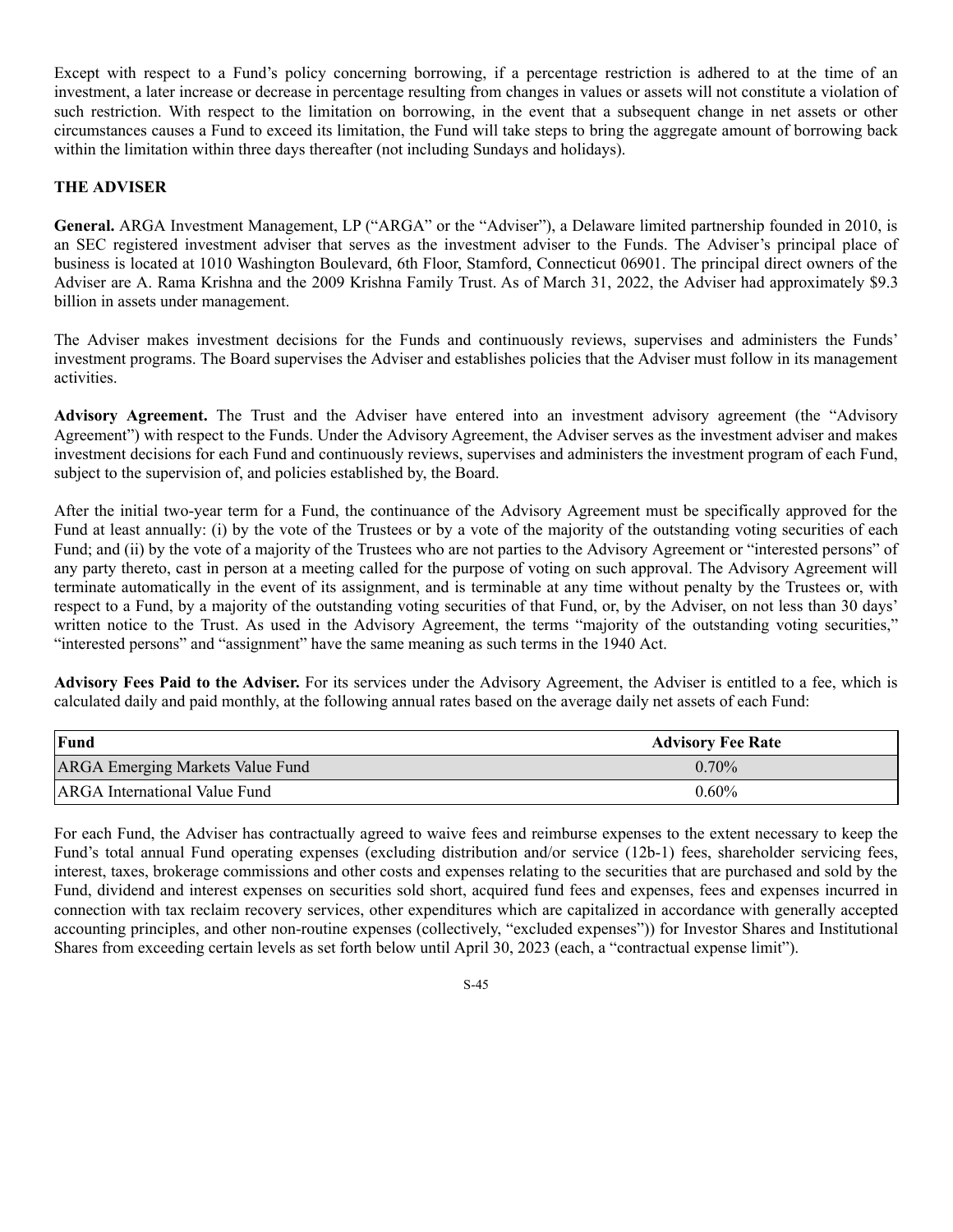| Fund                                    | <b>Contractual Expense Limit</b> |
|-----------------------------------------|----------------------------------|
| <b>ARGA Emerging Markets Value Fund</b> | $0.90\%$                         |
| <b>ARGA</b> International Value Fund    | $0.75\%$                         |

In addition, the Adviser may receive from a Fund the difference between the total annual Fund operating expenses (not including excluded expenses) and the Fund's contractual expense limit to recoup all or a portion of its prior fee waivers or expense reimbursements made during the rolling three-year period preceding the date of the recoupment if at any point total annual Fund operating expenses (not including excluded expenses) are below the contractual expense limit (i) at the time of the fee waiver and/or expense reimbursement and (ii) at the time of the recoupment. This agreement may be terminated: (i) by the Board, for any reason at any time; or (ii) by the Adviser, upon ninety (90) days' prior written notice to the Trust, effective as of the close of business on April 30, 2023.

For the fiscal period beginning June 3, 2021 (commencement of operations) and ending December 31, 2021, the Funds paid the Adviser the following advisory fees:

| Fund                                    | <b>Contractual Advisory</b><br>Fees<br>2021 | <b>Fees Waived by the</b><br>Adviser <sup>1</sup><br>2021 | <b>Total Fees Paid to the</b><br>Adviser (after waivers)<br>2021 |
|-----------------------------------------|---------------------------------------------|-----------------------------------------------------------|------------------------------------------------------------------|
| <b>ARGA Emerging Markets Value Fund</b> | \$358,810                                   | \$151,627                                                 | \$207,183                                                        |
| <b>ARGA</b> International Value Fund    | \$4,811                                     | \$4,811                                                   | \$0                                                              |

1 For the fiscal period from June 3, 2021 (commencement of Fund operations) to December 31, 2021, the Adviser additionally reimbursed fees of \$131,961 for the ARGA International Value Fund to maintain the stated expense cap under its contractual expense limitation agreement.

## **THE PORTFOLIO MANAGERS**

This section includes information about the Funds' portfolio managers, including information about other accounts they manage, the dollar range of Fund shares they own and how they are compensated.

**Compensation.** The goal of the Adviser's compensation structure is to align the interests of investment professionals with those of its clients and the firm. Accordingly, the Adviser rewards behavior by investment professionals that results in long-term success for its clients and the firm.

Mr. Krishna has equity ownership in the Adviser; accordingly, he is entitled to a share of the firm's profits, if and when earned. He does not receive a base salary or performance bonus.

The Adviser compensates the Funds' other portfolio managers through a combination of base salary, performance bonus, and profit sharing. The base salary is a fixed amount that may change based on an annual review or market conditions. The performance bonus is determined by both individual performance and the financial success of the firm. A portion of the profits and value of the firm is shared with the portfolio managers through the Adviser's Commitment Plan. Over the long term, the firm expects bonus and profit sharing to make up the highest proportion of compensation. Where relevant at higher levels of individual compensation, a portion of both the bonus and profit sharing is likely to be deferred, thereby encouraging long-term retention of key employees.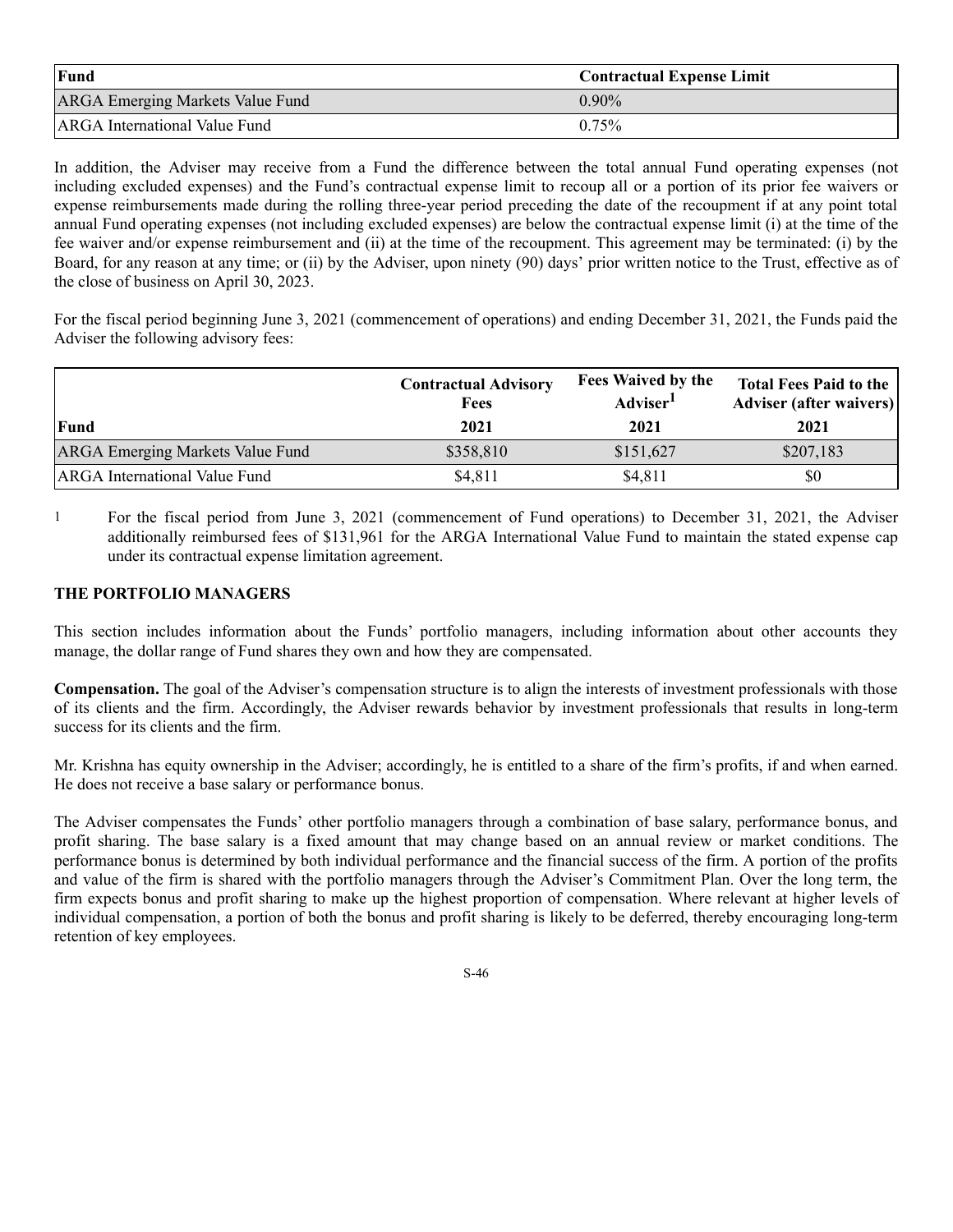The Adviser formally reviews performance by each individual based on a framework that is relevant for the individual's area of responsibility and overall adherence to the firm's values. The Adviser does not tie portfolio manager compensation specifically to the performance of a Fund relative to the Fund's benchmark, as that could cause individuals to stray from the Adviser's longterm, valuation-based investment discipline. For investment professionals, the Adviser reviews both quantitative and fundamental factors. Quantitative factors may include productivity in terms of companies' research coverage and construction of global industry models. Fundamental factors focus on depth of company and industry research, quality of company models and embedded forecasts, contribution to discussions with company management, and ability to identify key business issues and paths to possible resolution. In addition to evaluating individuals on their own contribution, the firm assesses their commitment to the success of other employees of the Adviser and the Adviser as a whole.

**Fund Shares Owned by the Portfolio Managers.** The Funds are required to show the dollar amount range of each portfolio manager's "beneficial ownership" of shares of the Funds as of the end of the most recently completed fiscal year. Dollar amount ranges disclosed are established by the SEC. "Beneficial ownership" is determined in accordance with Rule 16a-1(a)(2) under the Securities Exchange Act of 1934, as amended (the "1934 Act").

| <b>Name</b>               | Dollar Range of Fund Shares Owned <sup>1</sup>                                                                |
|---------------------------|---------------------------------------------------------------------------------------------------------------|
| Takashi Ito, CFA          | None                                                                                                          |
| A. Rama Krishna, CFA      | ARGA Emerging Markets Value Fund \$500,001-\$1,000,000<br>ARGA International Value Fund \$500,001-\$1,000,000 |
| P. Sujith Kumar           | None                                                                                                          |
| Robert J. Mitchell, Ph.D. | None                                                                                                          |
| Steven Morrow, CFA        | None                                                                                                          |

1 Valuation date is December 31, 2021.

**Other Accounts.** In addition to the Funds, the portfolio managers may also be responsible for the day-to-day management of certain other accounts, as indicated by the following table. The information below is provided as of December 31, 2021.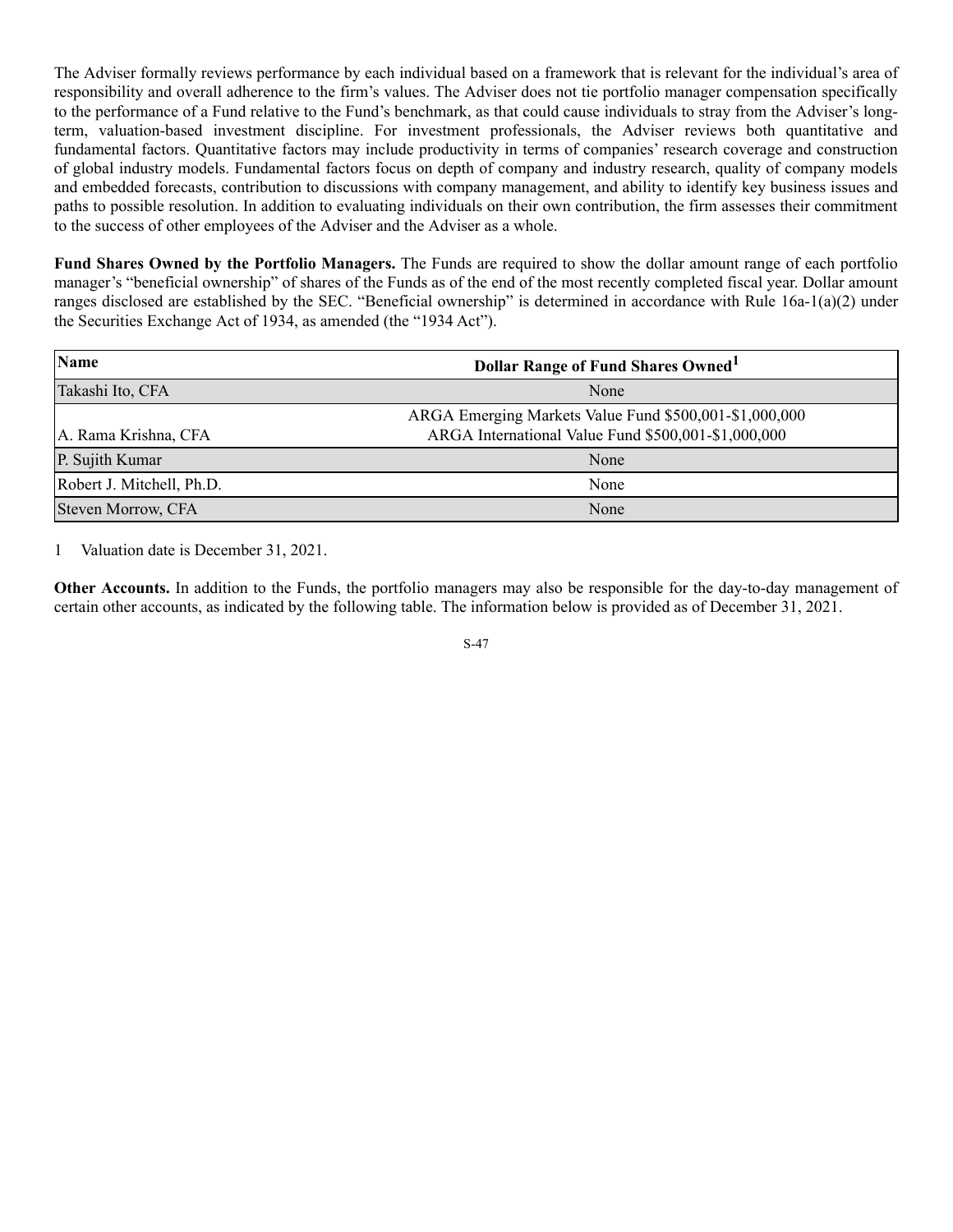|                                |                              | <b>Registered</b><br><b>Investment Companies</b> |                              | <b>Other Pooled</b><br><b>Investment Vehicles</b> |                              | <b>Other Accounts</b>                        |
|--------------------------------|------------------------------|--------------------------------------------------|------------------------------|---------------------------------------------------|------------------------------|----------------------------------------------|
| <b>Name</b>                    | Number of<br><b>Accounts</b> | <b>Total Assets (in</b><br><b>Millions</b> )     | Number of<br><b>Accounts</b> | <b>Total Assets (in</b><br><b>Millions</b> )      | Number of<br><b>Accounts</b> | <b>Total Assets (in</b><br><b>Millions</b> ) |
| Takashi Ito, CFA               |                              | \$94.3                                           | 4 <sup>1</sup>               | \$738.5                                           | 11 <sup>2</sup>              | \$2,120.2                                    |
| A. Rama Krishna,<br><b>CFA</b> | $2^3$                        | \$3,824.9                                        | $8^4$                        | \$808.3                                           | $41^5$                       | \$3,798.0                                    |
| P. Sujith Kumar                |                              | \$94.3                                           | 3 <sup>1</sup>               | \$735.4                                           | $12^{5}$                     | \$2,014.1                                    |
| Robert J. Mitchell,<br>Ph.D.   | 1 <sup>6</sup>               | \$3,730.5                                        | 4 <sup>7</sup>               | \$69.8                                            | 26                           | \$1,599.5                                    |
| Steven Morrow,<br><b>CFA</b>   | 1 <sup>6</sup>               | \$3,730.5                                        | $3^7$                        | \$69.5                                            | 26                           | \$1,676.5                                    |

1 Includes 1 account with assets under management of \$452.7 million that is subject to a performance-based advisory fee.

2 Includes 1 account with assets under management of \$13.4 million that is subject to a performance-based advisory fee.

3 Includes 1 account with assets under management of \$3,730.5 million that is subject to a performance-based advisory fee.

4 Includes 3 accounts with assets under management of \$470.0 million that are subject to a performance-based advisory fee.

5 Includes 1 account with assets under management of \$13.4 million that is subject to a performance-based advisory fee.

6 This account is subject to a performance-based advisory fee.

7 Includes 2 accounts with assets under management of \$17.3 million that are subject to a performance-based advisory fee.

**Conflicts of Interest.** The Adviser's compliance procedures aim to identify and prevent potential conflicts of interest related to client, employee, and proprietary activities. Potential conflicts of interest include instances when the Adviser desires to purchase or sell the same securities for a Fund and other accounts, which could result, if such conflict is not managed properly, in unfair treatment to one account or another. Another potential conflict could occur if the Adviser's employees had knowledge of future trades by a Fund and other accounts managed by the Adviser and, on the basis of such information, made their own personal trades, which could harm the Fund and other accounts managed by the Adviser.

The Adviser manages other accounts on a discretionary basis. Mr. Krishna is one of a number of investors in certain ARGA commingled funds. Mr. Krishna and the Adviser's Non-executive Chairman, Mr. Peter Carman, are investors in certain single investor vehicles that use the valuation-based investment strategy utilized for the Funds. The Adviser expects to manage additional such accounts in the future.

To avoid any incentive to favor one account over another in the allocation of investment opportunities (particularly where there are differing performance fee arrangements), the Adviser has implemented strict fairness policies with respect to trading practices and allocation procedures. The Adviser examines trade allocations among client portfolios regularly and confirms their consistency with the Adviser's fiduciary obligation to allocate investment opportunities fairly.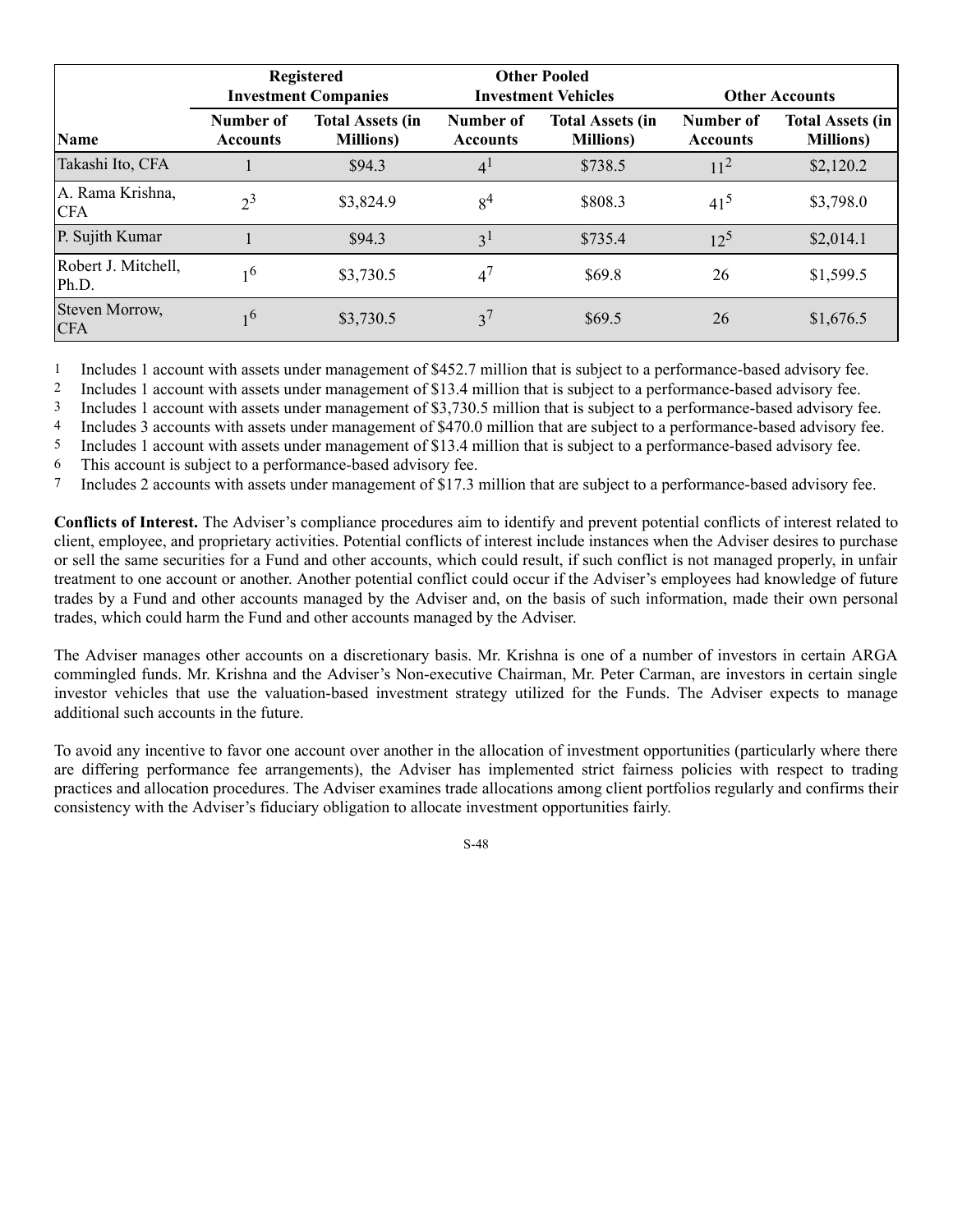The Adviser also regularly monitors dispersion of client account returns within the same investment strategy to verify that no preferential treatment has occurred. As expected, in instances such as clients directing trades through particular brokers, the Adviser may place non-simultaneous trade orders for a Fund and another client, which may affect the execution price of the security to the detriment of one or the other.

To ensure the Adviser's employees do not use knowledge of a Fund's trading for personal gain, firm access persons and their immediate family members living in the same household are subject to initial, quarterly, and annual brokerage account reporting and certification requirements with respect to brokerage or investment accounts over which they have a direct or indirect beneficial interest. Access persons, including their immediate family members living in the same household, contemplating the purchase or sale of any security or an interest in a private placement vehicle must obtain preclearance from the Adviser. Access persons' brokerage statements and emails are reviewed on a quarterly basis to ensure continued compliance with the Adviser's policies on personal securities transactions. While the Adviser follows these procedures to eliminate potential conflicts of interest, there is no guarantee they will detect and prevent every situation where potential conflicts could arise.

A portfolio manager may also face other potential conflicts of interest in managing the Funds, and the description above is not a complete description of every conflict of interest that could arise in managing both the Funds and other accounts listed above.

# **THE ADMINISTRATOR**

**General.** SEI Investments Global Funds Services (the "Administrator"), a Delaware statutory trust, has its principal business offices at One Freedom Valley Drive, Oaks, Pennsylvania 19456. SEI Investments Management Corporation ("SIMC"), a wholly-owned subsidiary of SEI Investments Company ("SEI Investments"), is the owner of all beneficial interest in the Administrator. SEI Investments and its subsidiaries and affiliates, including the Administrator, are leading providers of funds evaluation services, trust accounting systems, and brokerage and information services to financial institutions, institutional investors, and money managers. The Administrator and its affiliates also serve as administrator or sub-administrator to other mutual funds.

**Administration Agreement with the Trust.** The Trust and the Administrator have entered into an amended and restated administration agreement dated November 16, 2018 (the "Administration Agreement"). Under the Administration Agreement, the Administrator provides the Trust with administrative services, including regulatory reporting and all necessary office space, equipment, personnel and facilities.

The Administration Agreement provides that the Administrator shall not be liable for any error of judgment or mistake of law or for any loss suffered by the Trust in connection with the matters to which the Administration Agreement relates, except a loss resulting from willful misfeasance, bad faith or gross negligence on the part of the Administrator in the performance of its duties or from reckless disregard by it of its duties and obligations thereunder.

**Administration Fees Paid to the Administrator.** For its services under the Administration Agreement, the Administrator is paid a fee, which varies based on the average daily net assets of the Funds, subject to certain minimums. For the fiscal period beginning June 3, 2021 (commencement of operations) and ending December 31, 2021, the Funds paid the following amounts for these services:

| Fund                                 | 2021     |
|--------------------------------------|----------|
| ARGA Emerging Markets Value Fund     | \$55,418 |
| <b>ARGA</b> International Value Fund | \$43,562 |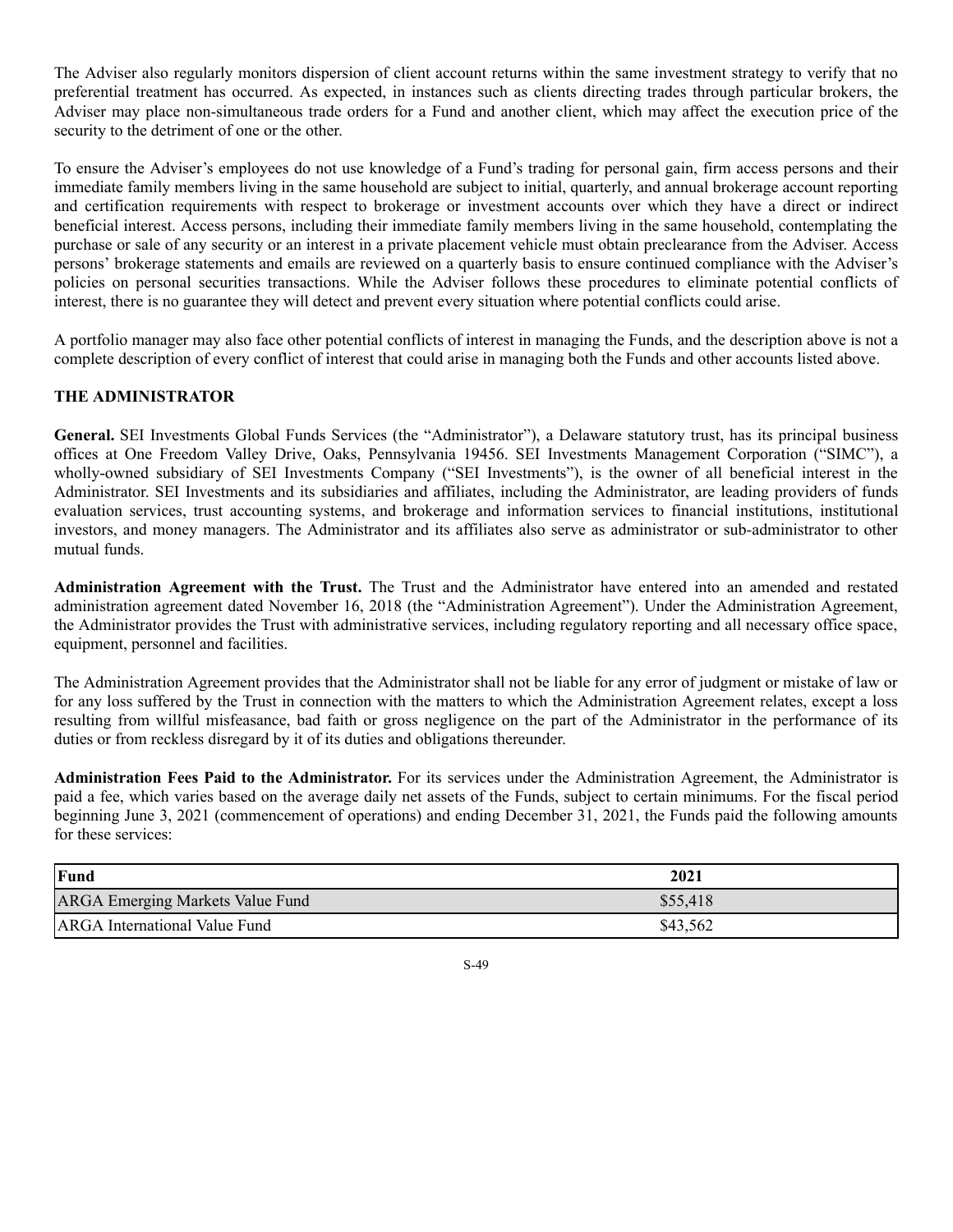#### **THE DISTRIBUTOR**

The Trust and SEI Investments Distribution Co. (the "Distributor"), a wholly-owned subsidiary of SEI Investments, and an affiliate of the Administrator, are parties to a distribution agreement dated February 12, 2014, as amended (the "Distribution Agreement"), whereby the Distributor acts as a principal underwriter for the Trust's shares. The principal business address of the Distributor is One Freedom Valley Drive, Oaks, Pennsylvania 19456.

The continuance of the Distribution Agreement must be specifically approved at least annually (i) by the vote of the Trustees or by a vote of the majority of the outstanding voting securities of the Trust and (ii) by the vote of a majority of the Trustees who are not "interested persons" of the Trust and have no direct or indirect financial interest in the operations of the Distribution Agreement or any related agreement, cast in person at a meeting called for the purpose of voting on such approval. The Distribution Agreement will terminate automatically in the event of its assignment (as such term is defined in the 1940 Act), and is terminable at any time without penalty by the Board or by a majority of the outstanding voting securities of the Trust, or by the Distributor, upon not less than 60 days' written notice to the other party.

## **PAYMENTS TO FINANCIAL INTERMEDIARIES**

**Distribution Plan.** The Trust has adopted a Distribution Plan with respect to the Investor Shares (the "Plan") in accordance with the provisions of Rule 12b-1 under the 1940 Act, which regulates circumstances under which an investment company may directly or indirectly bear expenses relating to the distribution of its shares. Continuance of the Plan must be approved annually by a majority of the Trustees and by a majority of the Trustees who are not interested persons (as defined in the 1940 Act) of the Trust and have no direct or indirect financial interest in the Plan or in any agreements related to the Plan ("Qualified Trustees"). The Plan requires that quarterly written reports of amounts spent under the Plan and the purposes of such expenditures be furnished to and reviewed by the Trustees. The Plan may not be amended to increase materially the amount that may be spent thereunder without approval by a majority of the outstanding shares of the Funds. All material amendments of the Plan will require approval by a majority of the Trustees and of the Qualified Trustees.

The Plan provides a method of paying for distribution and shareholder services, which may help the Funds grow or maintain asset levels to provide operational efficiencies and economies of scale, provided by the Distributor or other financial intermediaries that enter into agreements with the Distributor. The Funds may make payments to financial intermediaries, such as banks, savings and loan associations, insurance companies, investment counselors, broker-dealers, mutual fund "supermarkets" and the Distributor's affiliates and subsidiaries, as compensation for services, reimbursement of expenses incurred in connection with distribution assistance or provision of shareholder services. The Distributor may, at its discretion, retain a portion of such payments to compensate itself for distribution services and distribution related expenses such as the costs of preparation, printing, mailing or otherwise disseminating sales literature, advertising, and prospectuses (other than those furnished to current shareholders of a Fund), promotional and incentive programs, and such other marketing expenses that the Distributor may incur.

Under the Plan, the Distributor or financial intermediaries may receive up to 0.25% of the average daily net assets of the Investor Shares as compensation for distribution and shareholder services. The Plan is characterized as a compensation plan since the distribution fee will be paid to the Distributor without regard to the distribution or shareholder service expenses incurred by the Distributor or the amount of payments made to financial intermediaries. The Trust intends to operate the Plan in accordance with its terms and with Financial Industry Regulatory Authority ("FINRA") rules concerning sales charges.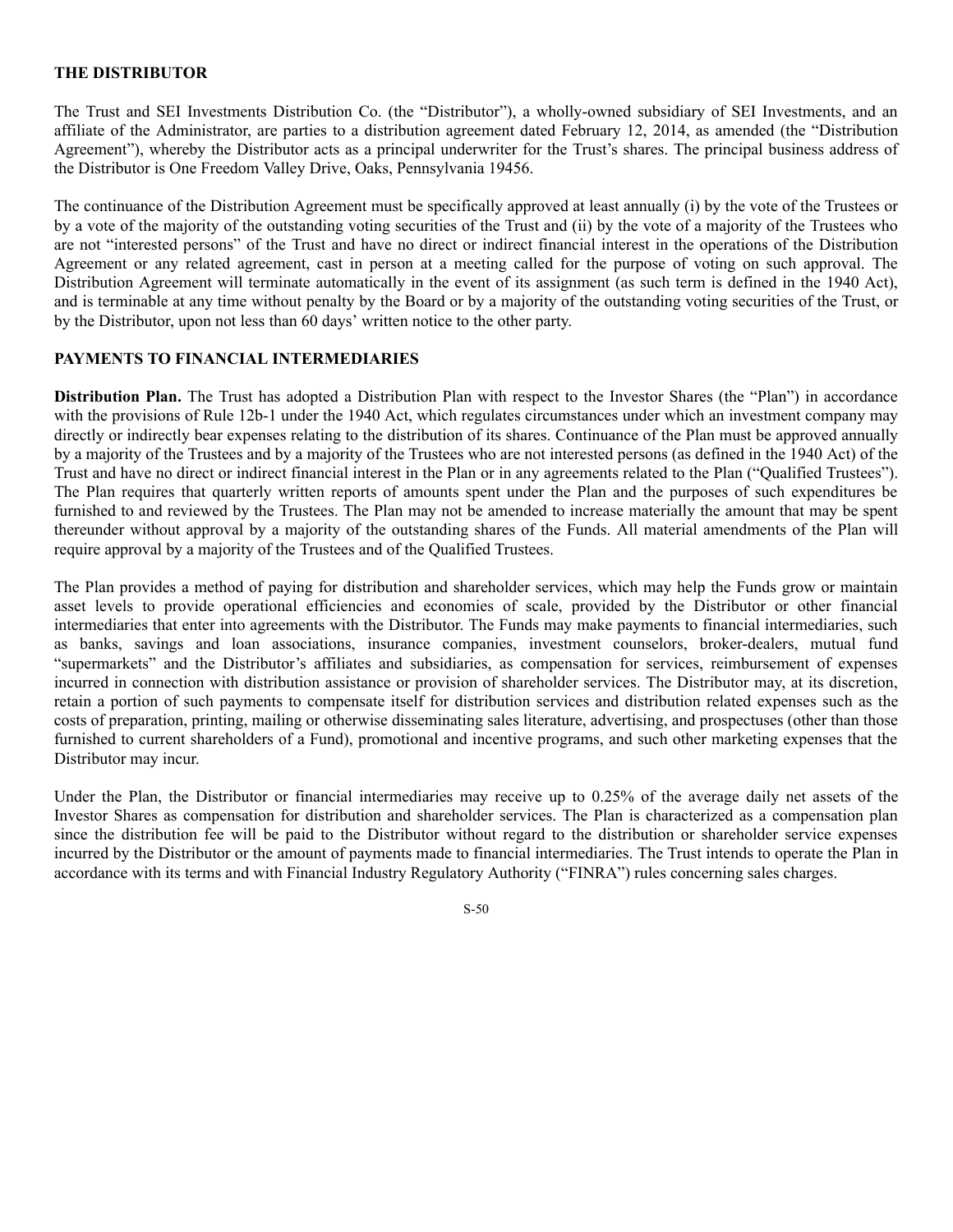**Payments under the Distribution Plan.** For the fiscal period beginning June 3, 2021 (commencement of operations) and ending December 31, 2021, the Funds did not pay the Distributor any fees pursuant to the Plan.

**Shareholder Servicing Plan.** Each Fund has adopted a shareholder servicing plan under which a shareholder servicing fee of up to 0.15% of the average daily net assets of Investor Shares of the Fund will be paid to financial intermediaries. Under the plan, financial intermediaries may perform, or may compensate other financial intermediaries for performing, certain shareholder and/or administrative services or similar non-distribution services, including: (i) maintaining shareholder accounts; (ii) arranging for bank wires; (iii) responding to shareholder inquiries relating to the services performed by the financial intermediaries; (iv) responding to inquiries from shareholders concerning their investment in the Funds; (v) assisting shareholders in changing dividend options, account designations and addresses; (vi) providing information periodically to shareholders showing their position in the Funds; (vii) forwarding shareholder communications from the Funds such as proxies, shareholder reports, annual reports, and dividend and capital gain distribution and tax notices to shareholders; (viii) processing purchase, exchange and redemption requests from shareholders and placing orders with the Funds or their service providers; (ix) providing sub-accounting services; (x) processing dividend and capital gain payments from the Funds on behalf of shareholders; (xi) preparing tax reports; and (xii) providing such other similar non-distribution services as the Funds may reasonably request to the extent that the financial intermediary is permitted to do so under applicable laws or regulations.

**Payments by the Adviser.** The Adviser and/or its affiliates, in their discretion, may make payments from their own resources and not from Fund assets to affiliated or unaffiliated brokers, dealers, banks (including bank trust departments), trust companies, registered investment advisers, financial planners, retirement plan administrators, insurance companies, and any other institution having a service, administration, or any similar arrangement with the Funds, their service providers or their respective affiliates, as incentives to help market and promote the Funds and/or in recognition of their distribution, marketing, administrative services, and/or processing support.

These additional payments may be made to financial intermediaries that sell Fund shares or provide services to the Funds, the Distributor or shareholders of the Funds through the financial intermediary's retail distribution channel and/or fund supermarkets. Payments may also be made through the financial intermediary's retirement, qualified tuition, fee-based advisory, wrap fee bank trust, or insurance (e.g., individual or group annuity) programs. These payments may include, but are not limited to, placing the Funds in a financial intermediary's retail distribution channel or on a preferred or recommended fund list; providing business or shareholder financial planning assistance; educating financial intermediary personnel about the Funds; providing access to sales and management representatives of the financial intermediary; promoting sales of Fund shares; providing marketing and educational support; maintaining share balances and/or for sub-accounting, administrative or shareholder transaction processing services. A financial intermediary may perform the services itself or may arrange with a third party to perform the services.

The Adviser and/or its affiliates may also make payments from their own resources to financial intermediaries for costs associated with the purchase of products or services used in connection with sales and marketing, participation in and/or presentation at conferences or seminars, sales or training programs, client and investor entertainment and other sponsored events. The costs and expenses associated with these efforts may include travel, lodging, sponsorship at educational seminars and conferences, entertainment and meals to the extent permitted by law.

Revenue sharing payments by the Adviser and/or its affiliates may be negotiated based on a variety of factors, including the level of sales, the amount of Fund assets attributable to investments in the Funds by financial intermediaries' customers, a flat fee or other measures as determined from time to time by the Adviser and/or its affiliates. A significant purpose of these payments is to increase the sales of Fund shares, which in turn may benefit the Adviser through increased fees as Fund assets grow.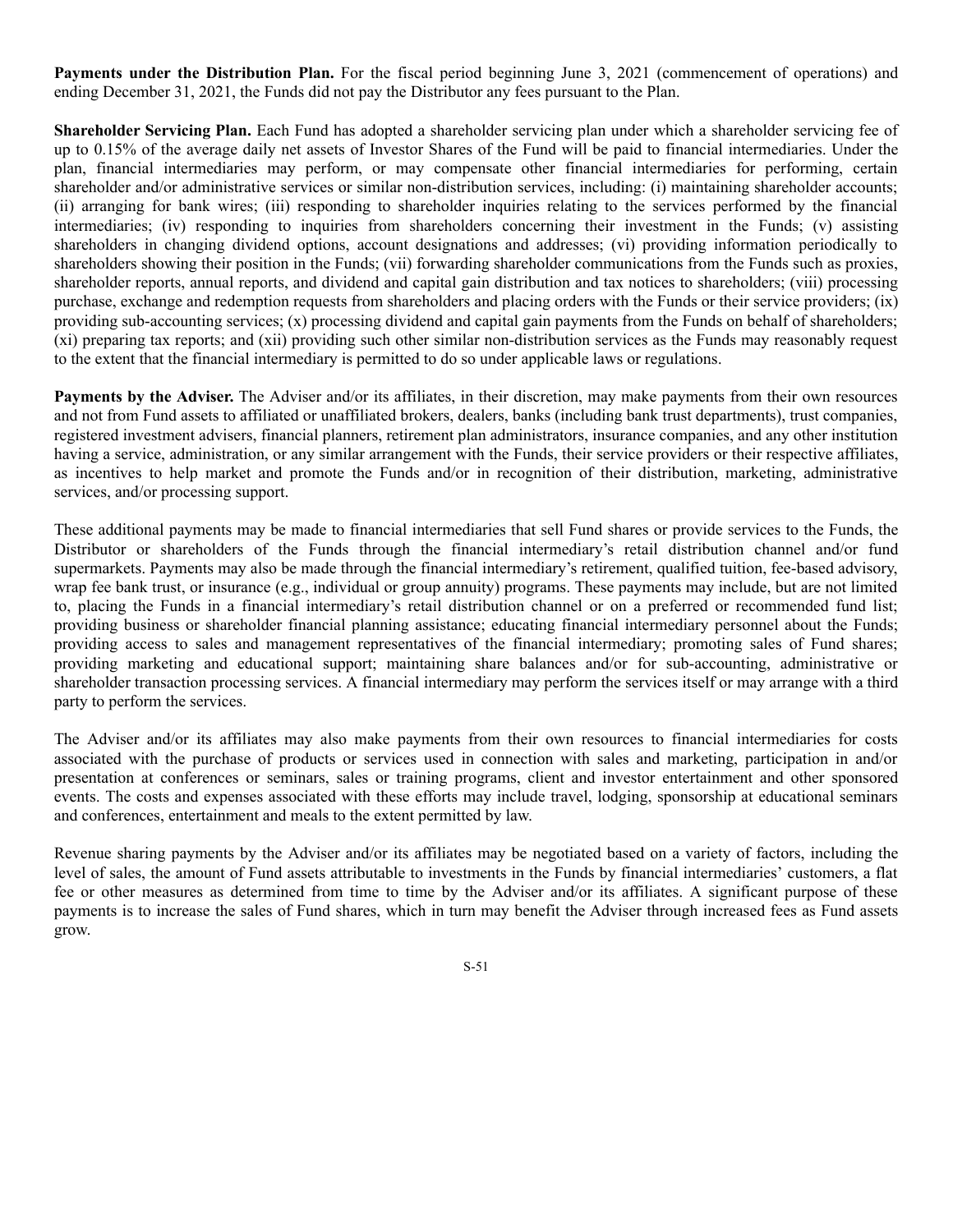Investors should understand that some financial intermediaries may also charge their clients fees in connection with purchases of shares or the provision of shareholder services.

## **THE TRANSFER AGENT**

Atlantic Shareholder Services, LLC (the "Transfer Agent"), Three Canal Plaza, Ground Floor, Portland, Maine 04101, serves as the Funds' transfer agent.

## **THE CUSTODIAN**

Brown Brothers Harriman & Co., 50 Post Office Square, Boston, Massachusetts 02110 (the "Custodian"), acts as custodian of the Funds. The Custodian holds cash, securities and other assets of the Funds as required by the 1940 Act.

## **INDEPENDENT REGISTERED PUBLIC ACCOUNTING FIRM**

Ernst & Young LLP, One Commerce Square, 2005 Market Street, Suite 700, Philadelphia, Pennsylvania 19103, serves as the independent registered public accounting firm for the Funds. The financial statements and notes thereto incorporated by reference for the Funds have been audited by Ernst & Young LLP, as indicated in their report with respect thereto, and are incorporated by reference in reliance on the authority of their report as experts in accounting and auditing.

## **LEGAL COUNSEL**

Morgan, Lewis & Bockius LLP, 1701 Market Street, Philadelphia, Pennsylvania 19103-2921, serves as legal counsel to the Trust.

## **SECURITIES LENDING**

The Funds did not engage in securities lending activities during the fiscal period beginning June 3, 2021 (commencement of operations) and ending December 31, 2021.

### **TRUSTEES AND OFFICERS OF THE TRUST**

**Board Responsibilities.** The management and affairs of the Trust and its series, including the Funds described in this SAI, are overseen by the Trustees. The Board has approved contracts, as described above, under which certain companies provide essential management services to the Trust.

Like most mutual funds, the day-to-day business of the Trust, including the management of risk, is performed by third party service providers, such as the Adviser, the Distributor and the Administrator. The Trustees are responsible for overseeing the Trust's service providers and, thus, have oversight responsibility with respect to risk management performed by those service providers. Risk management seeks to identify and address risks, i.e., events or circumstances that could have material adverse effects on the business, operations, shareholder services, investment performance or reputation of the funds. The funds and their service providers employ a variety of processes, procedures and controls to identify various possible events or circumstances, to lessen the probability of their occurrence and/or to mitigate the effects of such events or circumstances if they do occur. Each service provider is responsible for one or more discrete aspects of the Trust's business (e.g., the Adviser is responsible for the day-to-day management of each Fund's portfolio investments) and, consequently, for managing the risks associated with that business. The Board has emphasized to the Funds' service providers the importance of maintaining vigorous risk management.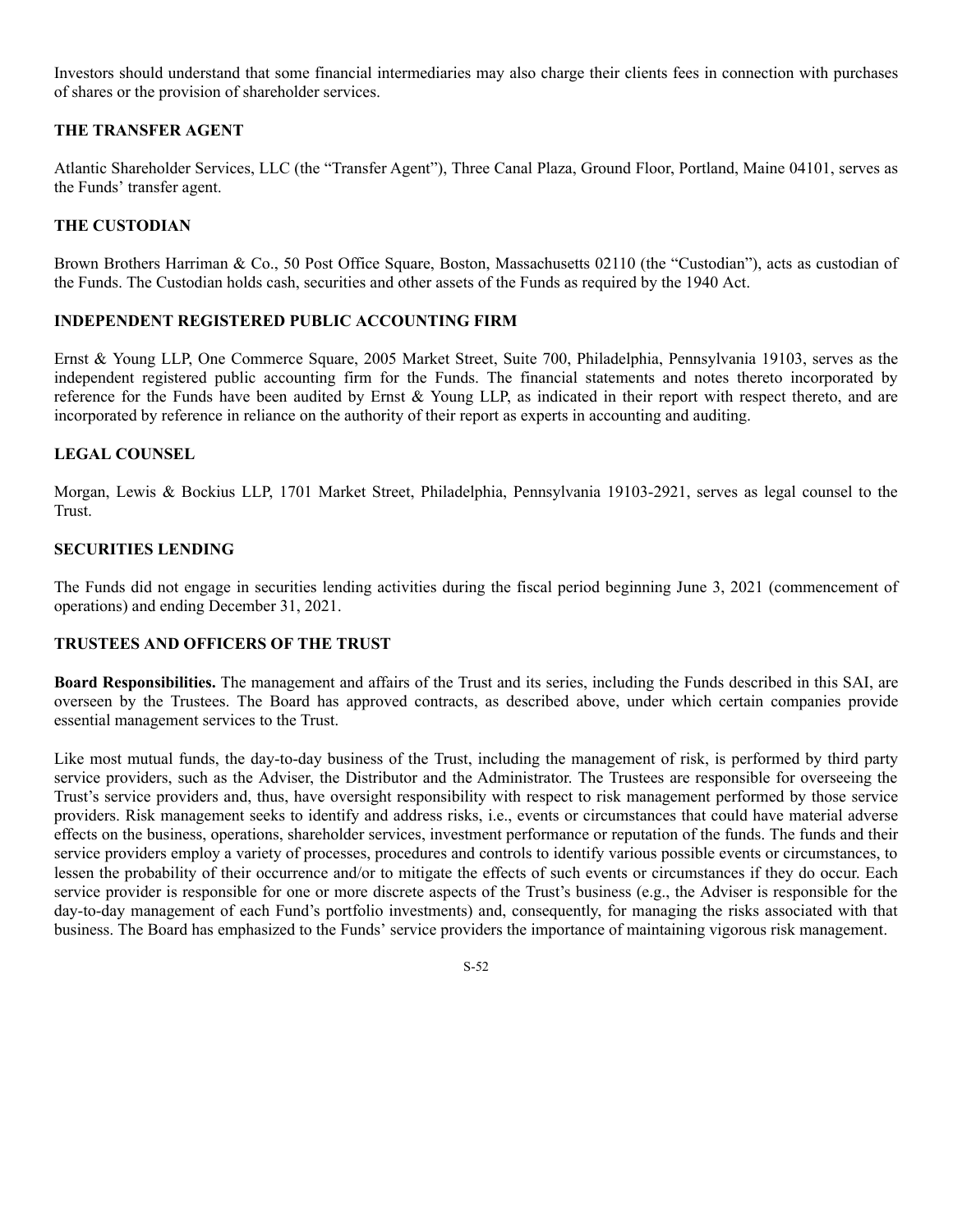The Trustees' role in risk oversight begins before the inception of a fund, at which time certain of the fund's service providers present the Board with information concerning the investment objectives, strategies and risks of the fund as well as proposed investment limitations for the fund. Additionally, the fund's adviser provides the Board with an overview of, among other things, its investment philosophy, brokerage practices and compliance infrastructure. Thereafter, the Board continues its oversight function as various personnel, including the Trust's Chief Compliance Officer, as well as personnel of the adviser and other service providers, such as the fund's independent accountants, make periodic reports to the Audit Committee or to the Board with respect to various aspects of risk management. The Board and the Audit Committee oversee efforts by management and service providers to manage risks to which the funds may be exposed.

The Board is responsible for overseeing the nature, extent and quality of the services provided to the funds by the adviser and receives information about those services at its regular meetings. In addition, on an annual basis, in connection with its consideration of whether to renew the advisory agreement with the adviser, the Board meets with the adviser to review such services. Among other things, the Board regularly considers the adviser's adherence to the funds' investment restrictions and compliance with various fund policies and procedures and with applicable securities regulations. The Board also reviews information about the funds' investments, including, for example, reports on the adviser's use of derivatives in managing the funds, if any, as well as reports on the funds' investments in other investment companies, if any.

The Trust's Chief Compliance Officer reports regularly to the Board to review and discuss compliance issues and fund and adviser risk assessments. At least annually, the Trust's Chief Compliance Officer provides the Board with a report reviewing the adequacy and effectiveness of the Trust's policies and procedures and those of its service providers, including the adviser. The report addresses the operation of the policies and procedures of the Trust and each service provider since the date of the last report; any material changes to the policies and procedures since the date of the last report; any recommendations for material changes to the policies and procedures; and any material compliance matters since the date of the last report.

The Board receives reports from the funds' service providers regarding operational risks and risks related to the valuation and liquidity of portfolio securities. The Trust's Fair Value Pricing Committee makes regular reports to the Board concerning investments for which market quotations are not readily available. Annually, the independent registered public accounting firm reviews with the Audit Committee its audit of the funds' financial statements, focusing on major areas of risk encountered by the funds and noting any significant deficiencies or material weaknesses in the funds' internal controls. Additionally, in connection with its oversight function, the Board oversees fund management's implementation of disclosure controls and procedures, which are designed to ensure that information required to be disclosed by the Trust in its periodic reports with the SEC are recorded, processed, summarized, and reported within the required time periods. The Board also oversees the Trust's internal controls over financial reporting, which comprise policies and procedures designed to provide reasonable assurance regarding the reliability of the Trust's financial reporting and the preparation of the Trust's financial statements.

From their review of these reports and discussions with the adviser, the Chief Compliance Officer, the independent registered public accounting firm and other service providers, the Board and the Audit Committee learn in detail about the material risks of the funds, thereby facilitating a dialogue about how management and service providers identify and mitigate those risks.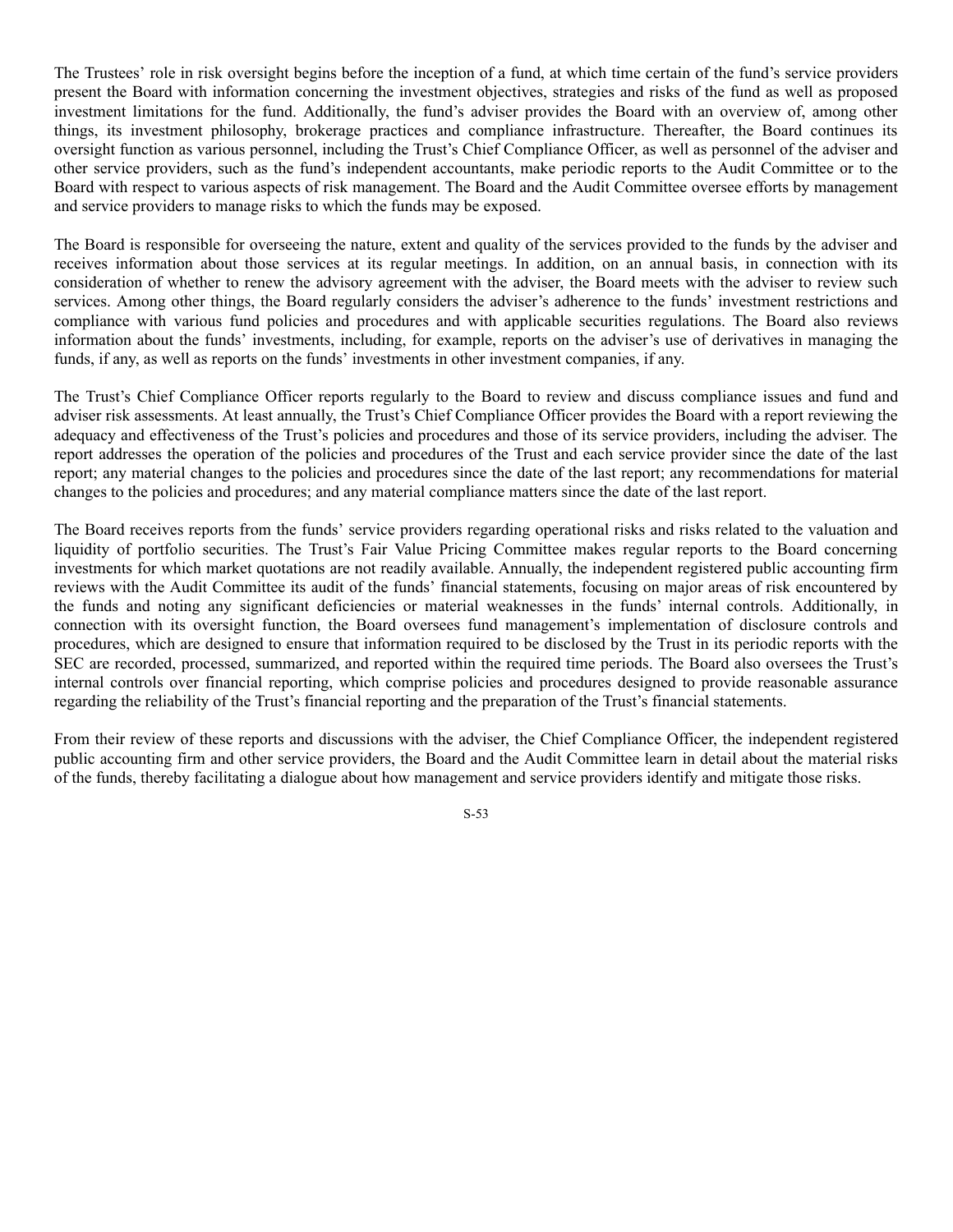The Board recognizes that not all risks that may affect the funds can be identified and/or quantified, that it may not be practical or cost-effective to eliminate or mitigate certain risks, that it may be necessary to bear certain risks (such as investment-related risks) to achieve the funds' goals, and that the processes, procedures and controls employed to address certain risks may be limited in their effectiveness. Moreover, reports received by the Trustees as to risk management matters are typically summaries of the relevant information. Most of the funds' investment management and business affairs are carried out by or through the funds' advisers and other service providers, each of which has an independent interest in risk management but whose policies and the methods by which one or more risk management functions are carried out may differ from the funds' and each other's in the setting of priorities, the resources available or the effectiveness of relevant controls. As a result of the foregoing and other factors, the Board's ability to monitor and manage risk, as a practical matter, is subject to limitations.

**Members of the Board.** There are six members of the Board, five of whom are not interested persons of the Trust, as that term is defined in the 1940 Act ("independent Trustees"). Mr. Doran, an interested person of the Trust, serves as Chairman of the Board. Mr. Hunt, an independent Trustee, serves as the lead independent Trustee. The Trust has determined its leadership structure is appropriate given the specific characteristics and circumstances of the Trust. The Trust made this determination in consideration of, among other things, the fact that the independent Trustees constitute more than three-quarters of the Board, the fact that the chairperson of each Committee of the Board is an independent Trustee, the amount of assets under management in the Trust, and the number of funds (and classes of shares) overseen by the Board. The Board also believes that its leadership structure facilitates the orderly and efficient flow of information to the independent Trustees from fund management.

The Board has two standing committees: the Audit Committee and the Governance Committee. The Audit Committee and the Governance Committee are chaired by an independent Trustee and composed of all of the independent Trustees. In addition, the Board has a lead independent Trustee.

In his role as lead independent Trustee, Mr. Hunt, among other things: (i) presides over Board meetings in the absence of the Chairman of the Board; (ii) presides over executive sessions of the independent Trustees; (iii) along with the Chairman of the Board, oversees the development of agendas for Board meetings; (iv) facilitates communication between the independent Trustees and management, and among the independent Trustees; (v) serves as a key point person for dealings between the independent Trustees and management; and (vi) has such other responsibilities as the Board or independent Trustees determine from time to time.

Set forth below are the names, years of birth, position with the Trust and length of time served, and the principal occupations and other directorships held during at least the last five years of each of the persons currently serving as a Trustee. There is no stated term of office for the Trustees. Nevertheless, an independent Trustee must retire from the Board as of the end of the calendar year in which such independent Trustee first attains the age of seventy-five years; provided, however, that, an independent Trustee may continue to serve for one or more additional one calendar year terms after attaining the age of seventyfive years (each calendar year a "Waiver Term") if, and only if, prior to the beginning of such Waiver Term: (1) the Governance Committee (a) meets to review the performance of the independent Trustee; (b) finds that the continued service of such independent Trustee is in the best interests of the Trust; and (c) unanimously approves excepting the independent Trustee from the general retirement policy set out above; and (2) a majority of the Trustees approves excepting the independent Trustee from the general retirement policy set out above. Unless otherwise noted, the business address of each Trustee is SEI Investments, One Freedom Valley Drive, Oaks, Pennsylvania 19456.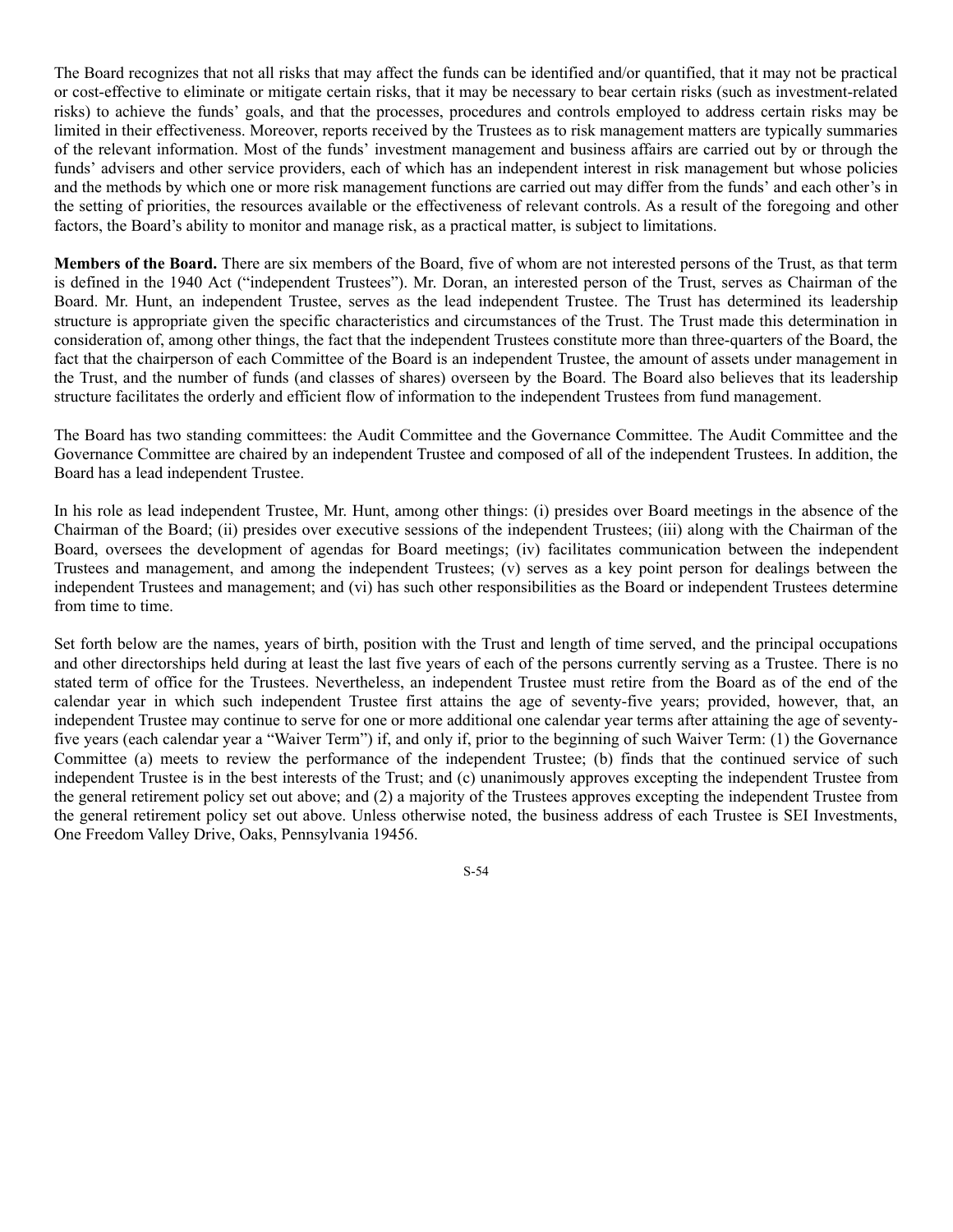| <b>Name and Year of Birth</b>    | <b>Position with Trust</b><br>and Length of Time<br><b>Served</b> | <b>Principal Occupations</b><br>in the Past 5 Years                                                                                                                                                                                                                 | Other Directorships Held in the Past 5<br><b>Years</b>                                                                                                                                                                                                                                                                                                                                                                                                                                                                                                                                                                                                                                                                                                                                                                                                                    |
|----------------------------------|-------------------------------------------------------------------|---------------------------------------------------------------------------------------------------------------------------------------------------------------------------------------------------------------------------------------------------------------------|---------------------------------------------------------------------------------------------------------------------------------------------------------------------------------------------------------------------------------------------------------------------------------------------------------------------------------------------------------------------------------------------------------------------------------------------------------------------------------------------------------------------------------------------------------------------------------------------------------------------------------------------------------------------------------------------------------------------------------------------------------------------------------------------------------------------------------------------------------------------------|
| <b>Interested Trustee</b>        |                                                                   |                                                                                                                                                                                                                                                                     |                                                                                                                                                                                                                                                                                                                                                                                                                                                                                                                                                                                                                                                                                                                                                                                                                                                                           |
| William M. Doran<br>(Born: 1940) | Chairman of the Board<br>of Trustees <sup>1</sup><br>(since 2014) | Self-Employed Consultant<br>since 2003. Partner at<br>Morgan, Lewis & Bockius<br>LLP (law firm) from $1976$<br>to 2003. Counsel to the<br>Trust, SEI Investments,<br>SIMC, the Administrator<br>and the Distributor.<br>Secretary of SEI<br>Investments since 1978. | Current Directorships: Trustee of Gallery<br>Trust, Delaware Wilshire Private Markets<br>Master Fund, Delaware Wilshire Private<br>Markets Fund, Delaware Wilshire Private<br>Markets Tender Fund, SEI Daily Income<br>Trust, SEI Institutional International Trust,<br>SEI Institutional Investments Trust, SEI<br><b>Institutional Managed Trust, SEI Asset</b><br>Allocation Trust, SEI Tax Exempt Trust,<br>Adviser Managed Trust, New Covenant<br>Funds, SEI Insurance Products Trust and<br>SEI Catholic Values Trust. Director of SEI<br>Investments, SEI Investments (Europe),<br>Limited, SEI Investments-Global Funds<br>Services, Limited, SEI Investments Global,<br>Limited, SEI Investments (Asia), Limited,<br>SEI Global Nominee Ltd., SEI Investments<br>- Unit Trust Management (UK) Limited<br>and SEI Investments Co. Director of the<br>Distributor. |
|                                  |                                                                   |                                                                                                                                                                                                                                                                     | Former Directorships: Trustee of Winton<br>Series Trust to 2017. Trustee of The<br>Advisors' Inner Circle Fund, The Advisors'<br>Inner Circle Fund II, Bishop Street Funds,<br>The KP Funds and Winton Diversified<br>Opportunities Fund (closed-end investment<br>company) to 2018. Trustee of Schroder<br>Global Series Trust to 2021. Trustee of<br>Schroder Series Trust to 2022.                                                                                                                                                                                                                                                                                                                                                                                                                                                                                     |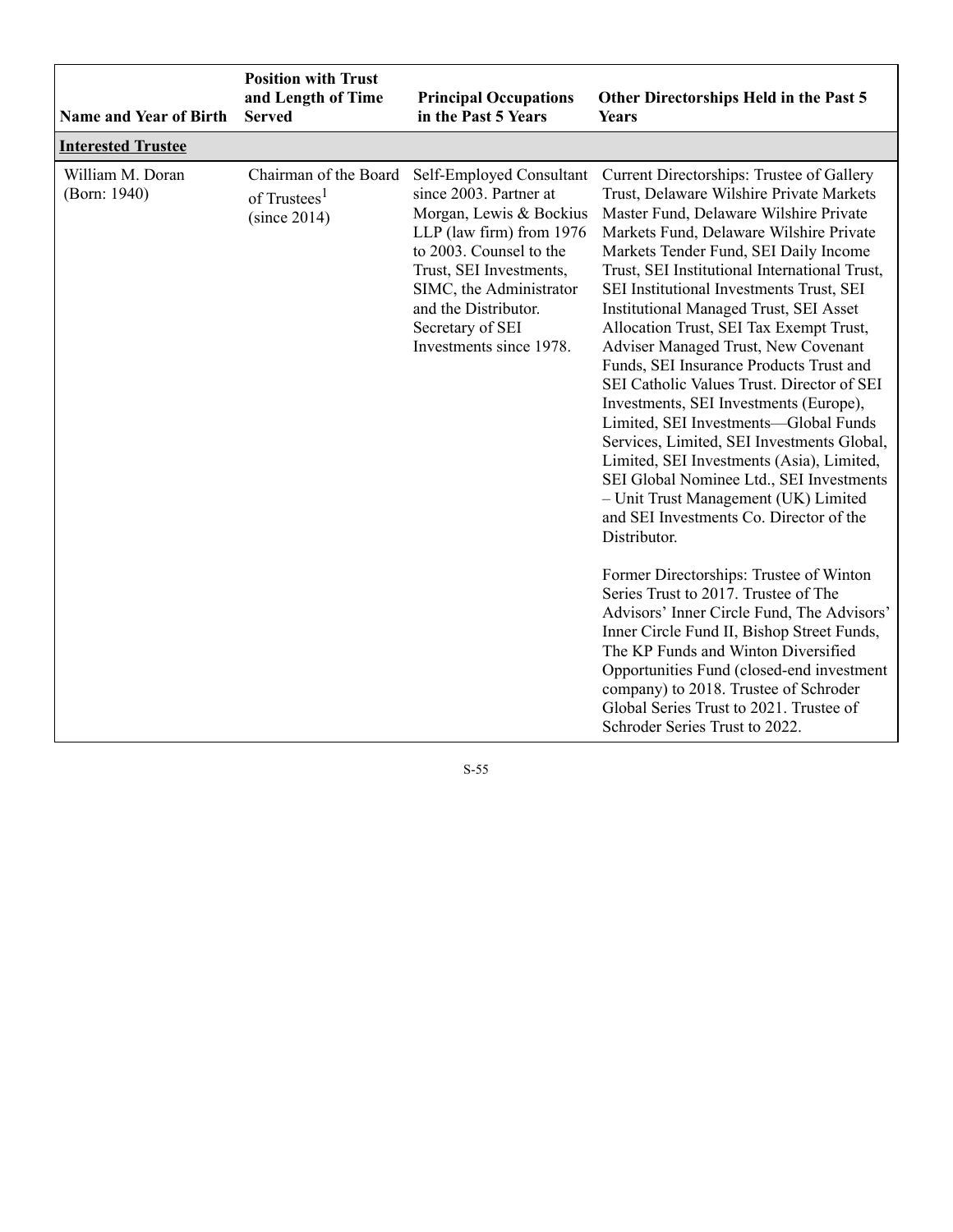| <b>Independent Trustees</b>     |                                                              |                                                                                                                                                                                                                |                                                                                                                                                                                                                                                                                                                                                                                                                                                                                                                                                                                                                                                |
|---------------------------------|--------------------------------------------------------------|----------------------------------------------------------------------------------------------------------------------------------------------------------------------------------------------------------------|------------------------------------------------------------------------------------------------------------------------------------------------------------------------------------------------------------------------------------------------------------------------------------------------------------------------------------------------------------------------------------------------------------------------------------------------------------------------------------------------------------------------------------------------------------------------------------------------------------------------------------------------|
| Jon C. Hunt<br>(Born: 1951)     | Trustee<br>and<br><b>Independent Trustee</b><br>(since 2014) | Lead Retired since 2013.<br>Consultant to<br>Management, Convergent<br>Capital Management,<br>LLC ("CCM") from 2012<br>to 2013. Managing<br>Director and Chief<br>Operating Officer, CCM<br>from 1998 to 2012. | Current Directorships: Trustee of City<br>National Rochdale Funds, Gallery Trust,<br>Delaware Wilshire Private Markets Master<br>Fund, Delaware Wilshire Private Markets<br>Fund and Delaware Wilshire Private<br>Markets Tender Fund. Director of Chiron<br>Capital Allocation Fund Ltd.<br>Former Directorships: Trustee of Winton<br>Series Trust to 2017. Trustee of Winton<br>Diversified Opportunities Fund (closed-end<br>investment company) to 2018. Trustee of<br>Schroder Global Series Trust to 2021.<br>Trustee of Schroder Series Trust to 2022.                                                                                 |
| Thomas P. Lemke<br>(Born: 1954) | Trustee<br>(since 2014)                                      | Retired since 2013.<br><b>Executive Vice President</b><br>and General Counsel,<br>Legg Mason, Inc. from<br>2005 to 2013.                                                                                       | Current Directorships: Trustee of Gallery<br>Trust, Delaware Wilshire Private Markets<br>Master Fund, Delaware Wilshire Private<br>Markets Fund, Delaware Wilshire Private<br>Markets Tender Fund, J.P. Morgan Funds<br>(171 Portfolios) and Symmetry Panoramic<br>Trust (16 Portfolios). Director of Chiron<br>Capital Allocation Fund Ltd.<br>Former Directorships: Trustee of Winton<br>Series Trust and AXA Premier VIP Trust to<br>2017. Trustee of Winton Diversified<br>Opportunities Fund (closed-end investment<br>company) to 2018. Trustee of Schroder<br>Global Series Trust to 2021. Trustee of<br>Schroder Series Trust to 2022. |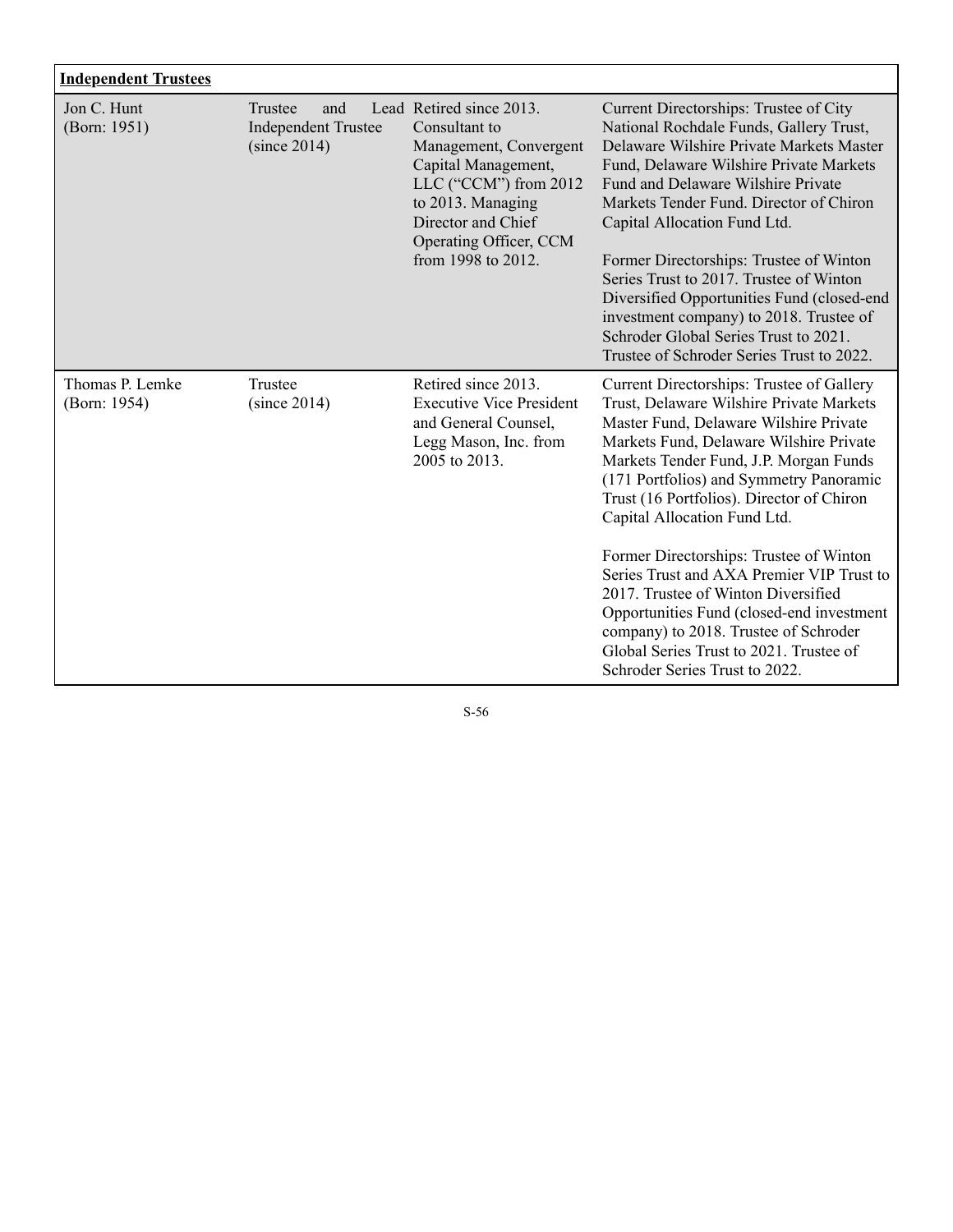| Nichelle Maynard-Elliott<br>(Born: 1968) | Trustee<br>(since 2021) | <b>Independent Director</b><br>since 2018. Executive<br>Director, M&A at Praxair<br>Inc. from 2011-2019.                                                                                                         | Current Directorships: Trustee of Gallery<br>Trust, Delaware Wilshire Private Markets<br>Master Fund, Delaware Wilshire Private<br>Markets Fund, Delaware Wilshire Private<br>Markets Tender Fund. Director of Chiron<br>Capital Allocation Fund Ltd. Director of<br>Element Solutions Inc., Director of Xerox<br>Holdings Corporation, and Director of<br>Lucid Group, Inc.<br>Former Directorships: Trustee of Schroder<br>Global Series Trust to 2021. Trustee of<br>Schroder Series Trust to 2022.                                                                                                                                                  |
|------------------------------------------|-------------------------|------------------------------------------------------------------------------------------------------------------------------------------------------------------------------------------------------------------|---------------------------------------------------------------------------------------------------------------------------------------------------------------------------------------------------------------------------------------------------------------------------------------------------------------------------------------------------------------------------------------------------------------------------------------------------------------------------------------------------------------------------------------------------------------------------------------------------------------------------------------------------------|
| Jay C. Nadel<br>(Born: 1958)             | Trustee<br>(since 2016) | Self-Employed Consultant<br>since 2004. Executive<br>Vice President, Bank of<br>New York Broker Dealer<br>from 2002 to 2004.<br>Partner/Managing<br>Director, Weiss Peck &<br>Greer/Robeco from 1986<br>to 2001. | Current Directorships: Chairman of the<br>Board of Trustees of City National<br>Rochdale Funds. Trustee of Gallery Trust,<br>Delaware Wilshire Private Markets Master<br>Fund, Delaware Wilshire Private Markets<br>Fund and Delaware Wilshire Private<br>Markets Tender Fund. Director of Chiron<br>Capital Allocation Fund Ltd.<br>Former Directorships: Trustee of Winton<br>Series Trust to 2017. Director of Lapolla<br>Industries, Inc. to 2017. Trustee of Winton<br>Diversified Opportunities Fund (closed-end<br>investment company) to 2018. Trustee of<br>Schroder Global Series Trust to 2021.<br>Trustee of Schroder Series Trust to 2022. |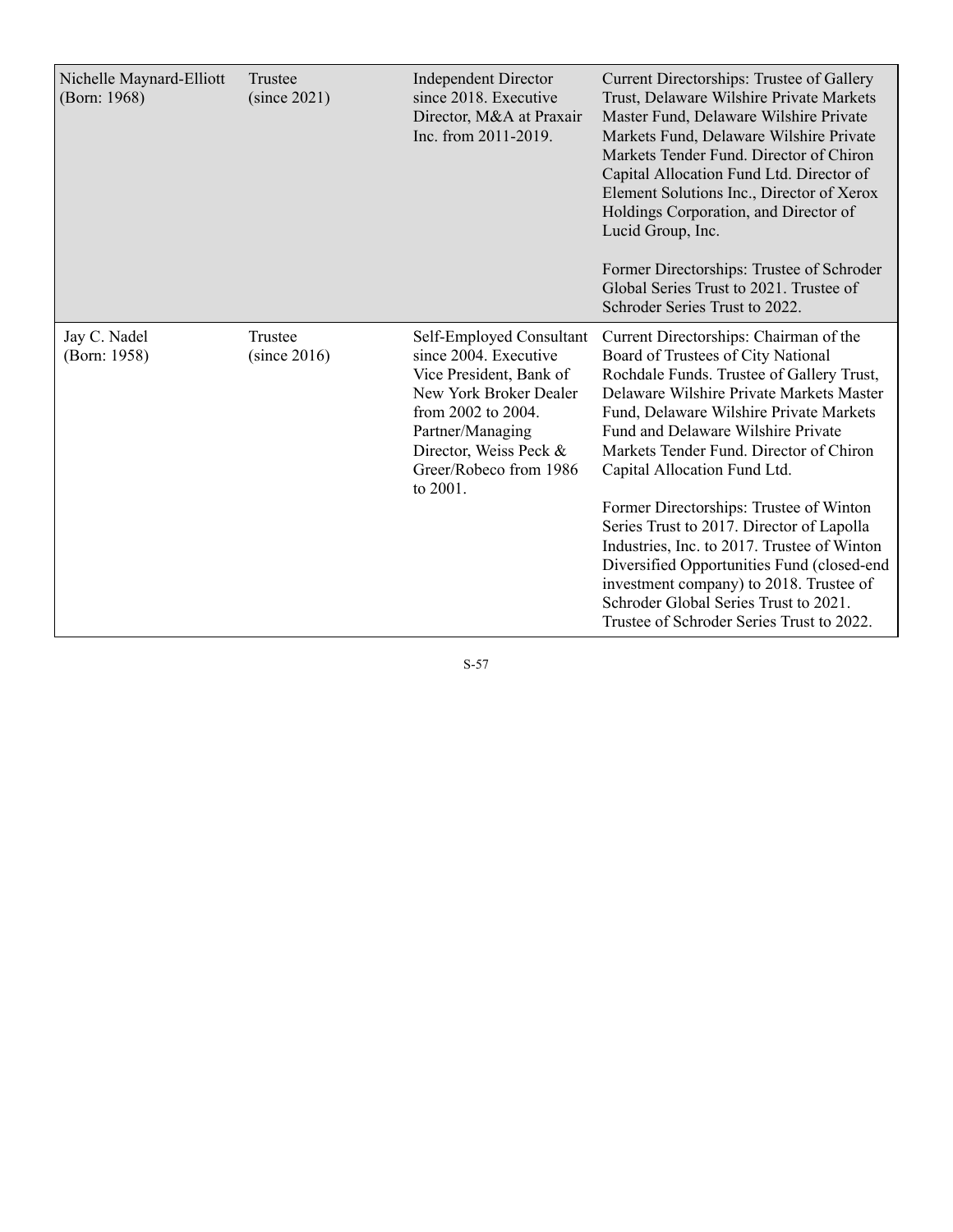| Randall S. Yanker<br>(Born: $1960$ ) | Co-Founder and Senior<br>Trustee<br>(since 2014)<br>Partner, Alternative Asset<br>Managers, L.P. since<br>2004. |  | Current Directorships: Trustee of Gallery<br>Trust, Delaware Wilshire Private Markets<br>Master Fund, Delaware Wilshire Private<br>Markets Fund and Delaware Wilshire<br>Private Markets Tender Fund. Independent<br>Non-Executive Director of HFA Holdings<br>Limited. Director of Chiron Capital<br>Allocation Fund Ltd. |
|--------------------------------------|-----------------------------------------------------------------------------------------------------------------|--|----------------------------------------------------------------------------------------------------------------------------------------------------------------------------------------------------------------------------------------------------------------------------------------------------------------------------|
|                                      |                                                                                                                 |  | Former Directorships: Trustee of Winton<br>Series Trust to 2017. Trustee of Winton<br>Diversified Opportunities Fund (closed-end)<br>investment company) to 2018. Trustee of<br>Schroder Global Series Trust to 2021.<br>Trustee of Schroder Series Trust to 2022.                                                         |

1 Mr. Doran may be deemed to be an "interested" person of the Funds as that term is defined in the 1940 Act by virtue of his affiliation with the Distributor and/or its affiliates.

## Individual Trustee Qualifications

The Trust has concluded that each of the Trustees should serve on the Board because of their ability to review and understand information about the Funds provided to them by management, to identify and request other information they may deem relevant to the performance of their duties, to question management and other service providers regarding material factors bearing on the management and administration of the Funds, and to exercise their business judgment in a manner that serves the best interests of the Funds' shareholders. The Trust has concluded that each of the Trustees should serve as a Trustee based on their own experience, qualifications, attributes and skills as described below.

The Trust has concluded that Mr. Doran should serve as Trustee because of the experience he gained serving as a Partner in the Investment Management and Securities Industry Practice of a large law firm, his experience in and knowledge of the financial services industry, and the experience he has gained serving on other mutual fund boards.

The Trust has concluded that Mr. Hunt should serve as Trustee because of the experience he gained in a variety of leadership roles with different investment management institutions, his experience in and knowledge of the financial services industry, and the experience he has gained as a board member of open-end, closed-end and private funds investing in a broad range of asset classes, including alternative asset classes.

The Trust has concluded that Mr. Lemke should serve as Trustee because of the extensive experience he gained in the financial services industry, including experience in various senior management positions with financial services firms and multiple years of service with a regulatory agency, his background in controls, including legal, compliance and risk management, and his service as general counsel for several financial services firms.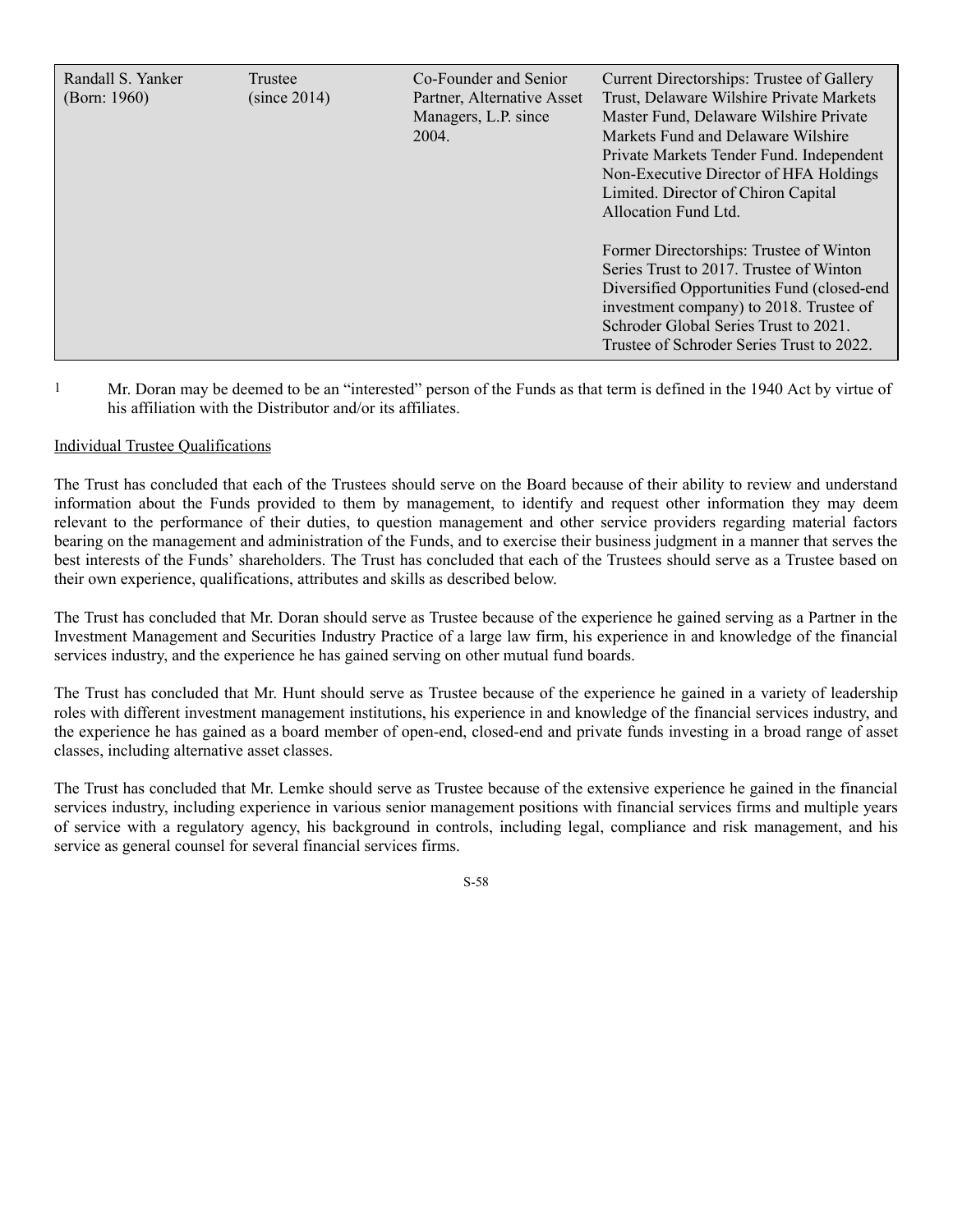The Trust has concluded that Ms. Maynard-Elliott should serve as Trustee because of the experience she gained in a variety of leadership roles at a leading industrial company, the experience she has gained as a board member of several prominent companies, and her legal and financial management expertise.

The Trust has concluded that Mr. Nadel should serve as Trustee because of the experience he gained in a variety of leadership roles with an audit firm and various financial services firms, his experience in and knowledge of the financial services industry, and the experience he has gained serving on other mutual fund and operating company boards.

The Trust has concluded that Mr. Yanker should serve as Trustee because of the experience he gained in a variety of leadership roles with the alternative asset management divisions of various financial services firms, his experience in and knowledge of the financial services industry, and the experience he has gained advising institutions on alternative asset management.

In its periodic assessment of the effectiveness of the Board, the Board considers the complementary individual skills and experience of the individual Trustees primarily in the broader context of the Board's overall composition so that the Board, as a body, possesses the appropriate (and appropriately diverse) skills and experience to oversee the business of the funds.

**Board Committees.** The Board has established the following standing committees:

• **Audit Committee.** The Board has a standing Audit Committee that is composed of each of the independent Trustees. The Audit Committee operates under a written charter approved by the Board. The principal responsibilities of the Audit Committee include: (i) recommending which firm to engage as each fund's independent registered public accounting firm and whether to terminate this relationship; (ii) reviewing the independent registered public accounting firm's compensation, the proposed scope and terms of its engagement, and the firm's independence; (iii) pre-approving audit and non-audit services provided by each fund's independent registered public accounting firm to the Trust and certain other affiliated entities; (iv) serving as a channel of communication between the independent registered public accounting firm and the Trustees; (v) reviewing the results of each external audit, including any qualifications in the independent registered public accounting firm's opinion, any related management letter, management's responses to recommendations made by the independent registered public accounting firm in connection with the audit, reports submitted to the Committee by the internal auditing department of the Administrator that are material to the Trust as a whole, if any, and management's responses to any such reports; (vi) reviewing each fund's audited financial statements and considering any significant disputes between the Trust's management and the independent registered public accounting firm that arose in connection with the preparation of those financial statements; (vii) considering, in consultation with the independent registered public accounting firm and the Trust's senior internal accounting executive, if any, the independent registered public accounting firms' reports on the adequacy of the Trust's internal financial controls; (viii) reviewing, in consultation with each fund's independent registered public accounting firm, major changes regarding auditing and accounting principles and practices to be followed when preparing each fund's financial statements; and (ix) other audit related matters. Mr. Hunt, Mr. Lemke, Ms. Maynard-Elliott, Mr. Nadel and Mr. Yanker currently serve as members of the Audit Committee. Mr. Nadel serves as the Chairman of the Audit Committee. The Audit Committee meets periodically, as necessary, and met four (4) times during the most recently completed fiscal year.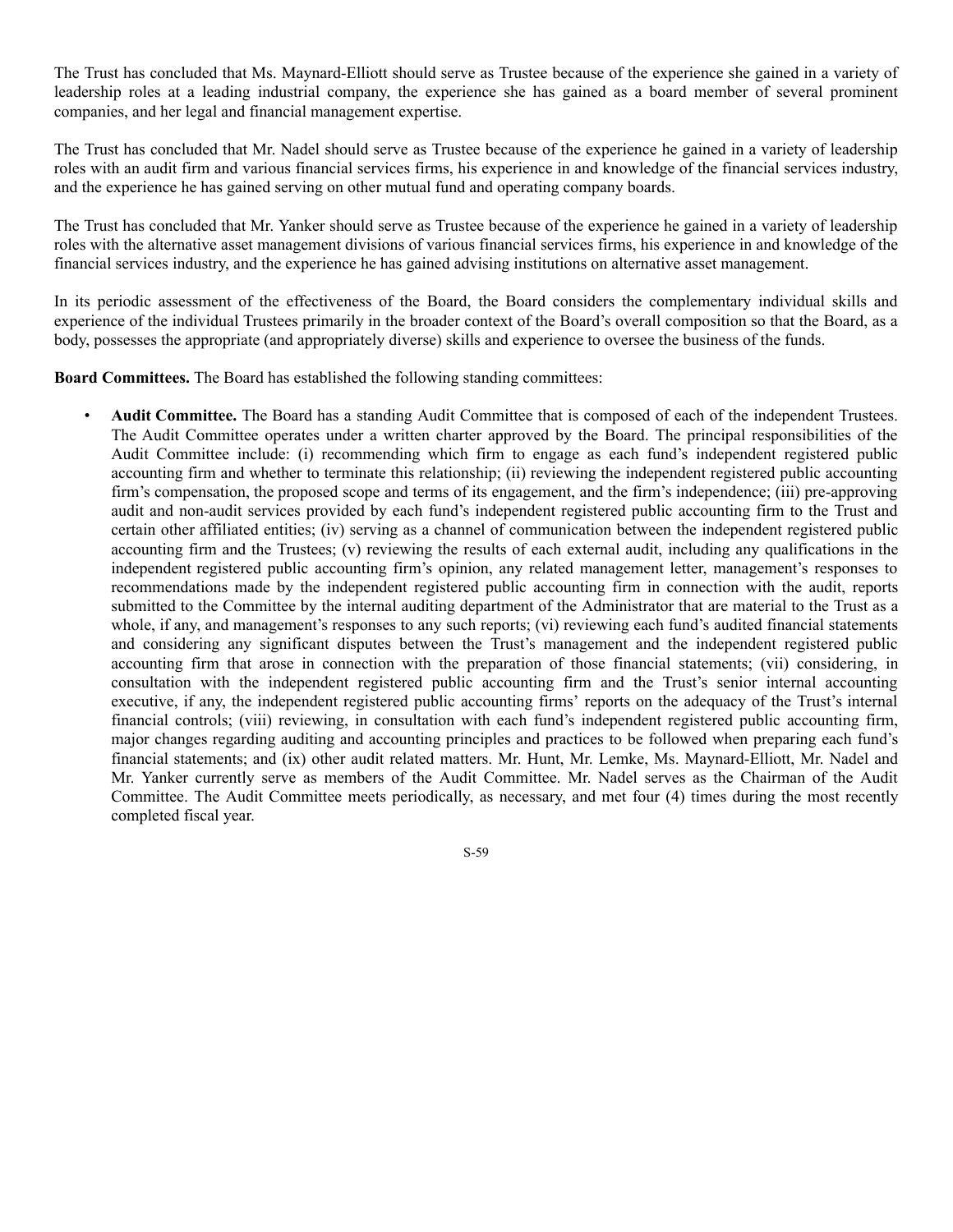• **Governance Committee.** The Board has a standing Governance Committee that is composed of each of the independent Trustees. The Governance Committee operates under a written charter approved by the Board. The principal responsibilities of the Governance Committee include: (i) considering and reviewing Board governance and compensation issues; (ii) conducting a self-assessment of the Board's operations; (iii) selecting and nominating all persons to serve as independent Trustees and considering proposals of and making recommendations for "interested" Trustee candidates to the Board; and (iv) reviewing shareholder recommendations for nominations to fill vacancies on the Board if such recommendations are submitted in writing and addressed to the Committee at the Trust's office. Mr. Hunt, Mr. Lemke, Ms. Maynard-Elliott, Mr. Nadel and Mr. Yanker currently serve as members of the Governance Committee. Mr. Lemke serves as the Chairman of the Governance Committee. The Governance Committee meets periodically, as necessary, and met three (3) times during the most recently completed fiscal year.

**Fair Value Pricing Committee.** The Board has also established a standing Fair Value Pricing Committee that is composed of various representatives of the Trust's service providers, as appointed by the Board. The Fair Value Pricing Committee operates under procedures approved by the Board. The principal responsibility of the Fair Value Pricing Committee is to determine the fair value of securities for which current market quotations are not readily available. The Fair Value Pricing Committee's determinations are reviewed by the Board.

**Fund Shares Owned by Board Members.** The following table shows the dollar amount range of each Trustee's "beneficial ownership" of shares of each of the Funds as of the end of the most recently completed calendar year. Dollar amount ranges disclosed are established by the SEC. "Beneficial ownership" is determined in accordance with Rule 16a-1(a)(2) under the 1934 Act. The Trustees and officers of the Trust own less than 1% of the outstanding shares of the Trust.

|                                  | <b>Dollar Range of Fund Shares</b> | <b>Aggregate Dollar Range of Shares</b>                          |
|----------------------------------|------------------------------------|------------------------------------------------------------------|
| <b>Name</b>                      | (Fund) <sup>1</sup>                | (All Funds in the Family of Investment Companies) <sup>1,2</sup> |
| <b>Interested Trustee</b>        |                                    |                                                                  |
| William M. Doran                 | None                               | None                                                             |
| <b>Independent Trustees</b>      |                                    |                                                                  |
| Jon C. Hunt                      | None                               | None                                                             |
| Thomas P. Lemke                  | None                               | None                                                             |
| Nichelle Maynard-<br>$Elliott^3$ | None                               | None                                                             |
| Jay C. Nadel                     | None                               | None                                                             |
| Randall S. Yanker                | None                               | None                                                             |

1 Valuation date is December 31, 2021.

2 The Funds are the only funds in the family of investment companies.

3 Ms. Maynard-Elliott was appointed to the Board on June 23, 2021.

**Board Compensation.** The Trust paid the following fees to the Trustees during the fiscal year ended December 31, 2021.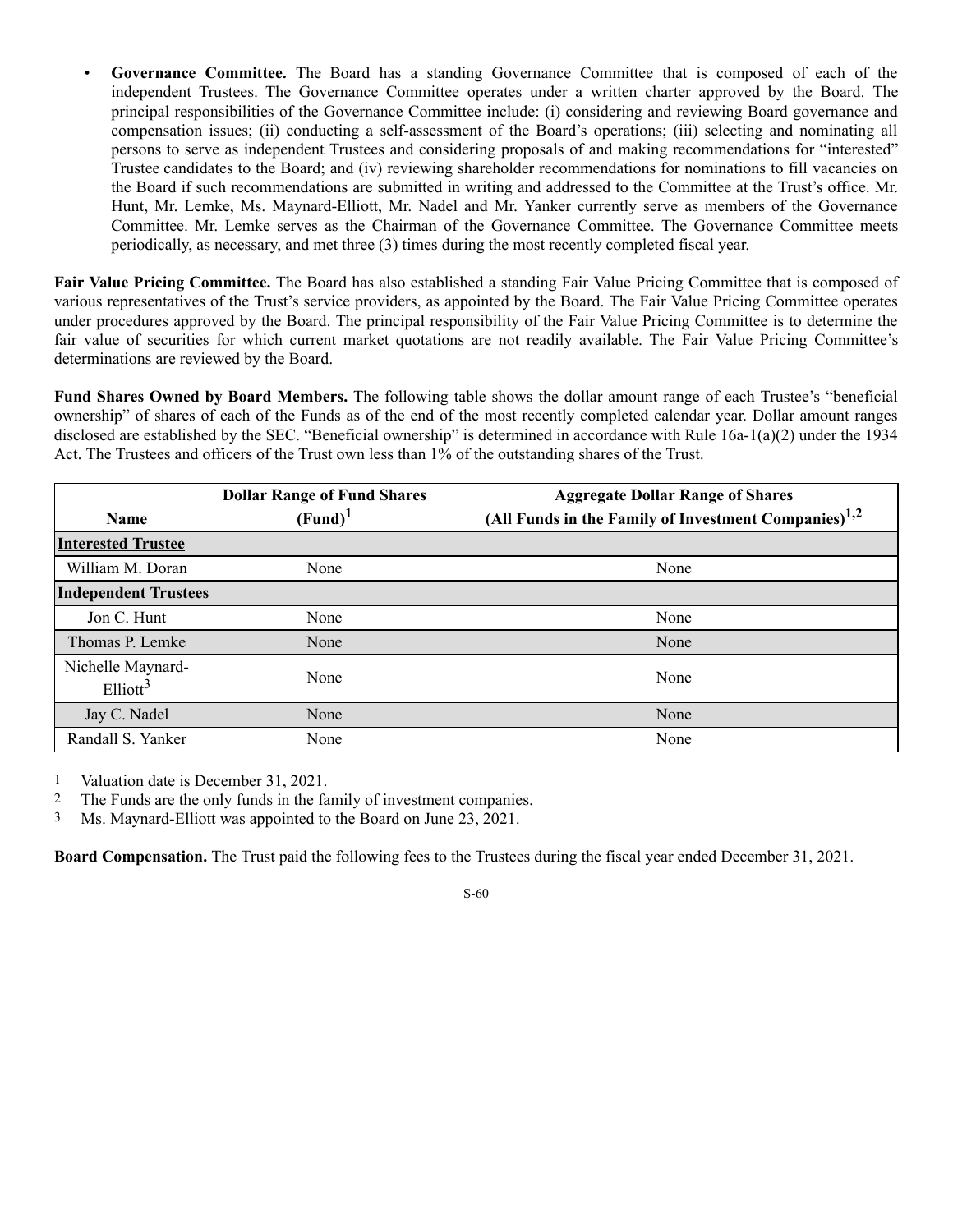| <b>Name</b>                                  | <b>Aggregate Compensation</b><br>from the Trust | <b>Pension or Retirement</b><br><b>Benefits Accrued as</b><br><b>Part of Fund Expenses</b> | <b>Annual Benefits</b><br><b>Upon Retirement</b> | <b>Total Compensation</b><br>from the Trust and<br>Fund Complex <sup>1</sup> |
|----------------------------------------------|-------------------------------------------------|--------------------------------------------------------------------------------------------|--------------------------------------------------|------------------------------------------------------------------------------|
| <b>Interested Trustee</b>                    |                                                 |                                                                                            |                                                  |                                                                              |
| William M. Doran                             | \$0                                             | N/A                                                                                        | N/A                                              | \$0 for service on one<br>$(1)$ board                                        |
| <b>Independent Trustees</b>                  |                                                 |                                                                                            |                                                  |                                                                              |
| Jon C. Hunt                                  | \$110,090.59                                    | N/A                                                                                        | N/A                                              | \$110,090.59 for service<br>on one $(1)$ board                               |
| Thomas P. Lemke                              | \$110,090.59                                    | N/A                                                                                        | N/A                                              | \$110,090.59 for service<br>on one $(1)$ board                               |
| Nichelle<br>Maynard-<br>Elliott <sup>2</sup> | \$86,339.69                                     | N/A                                                                                        | N/A                                              | \$86,339.69 for service<br>on one $(1)$ board                                |
| Jay C. Nadel                                 | \$110,090.59                                    | N/A                                                                                        | N/A                                              | \$110,090.59 for service<br>on one $(1)$ board                               |
| Randall S. Yanker                            | \$110,090.59                                    | N/A                                                                                        | N/A                                              | \$110,090.59 for service<br>on one $(1)$ board                               |

1 All funds in the Fund Complex are series of the Trust.

2 Ms. Maynard-Elliott was appointed to the Board on June 23, 2021.

**Trust Officers.** Set forth below are the names, years of birth, position with the Trust and length of time served, and the principal occupations for the last five years of each of the persons currently serving as executive officers of the Trust. There is no stated term of office for the officers of the Trust. Unless otherwise noted, the business address of each officer is SEI Investments, One Freedom Valley Drive, Oaks, Pennsylvania 19456. The Chief Compliance Officer is the only officer who receives compensation from the Trust for his services.

Certain officers of the Trust also serve as officers of one or more mutual funds for which SEI Investments or its affiliates act as investment manager, administrator or distributor.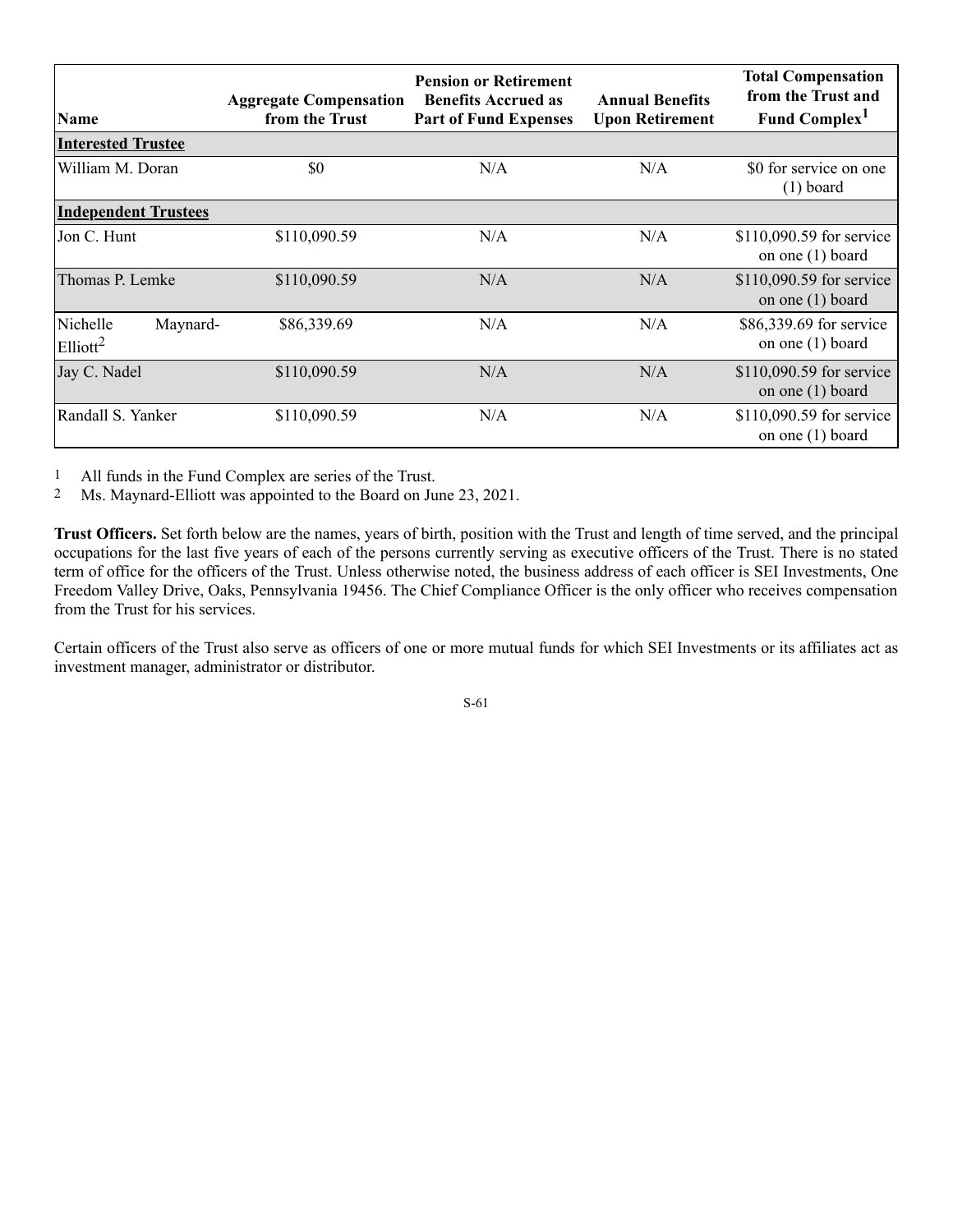| <b>Name and Year of</b><br><b>Birth</b> | <b>Position with Trust and Length of Time</b><br><b>Served</b>       | <b>Principal Occupations in Past 5 Years</b>                                                                                                                                                                                                                                                                                                                                                                                                                                                                                                                                                                                                                                                                                                                                                                                                                                                                                                                                                                                                                                                                                   |
|-----------------------------------------|----------------------------------------------------------------------|--------------------------------------------------------------------------------------------------------------------------------------------------------------------------------------------------------------------------------------------------------------------------------------------------------------------------------------------------------------------------------------------------------------------------------------------------------------------------------------------------------------------------------------------------------------------------------------------------------------------------------------------------------------------------------------------------------------------------------------------------------------------------------------------------------------------------------------------------------------------------------------------------------------------------------------------------------------------------------------------------------------------------------------------------------------------------------------------------------------------------------|
| Michael Beattie<br>(Born: 1965)         | President<br>(since 2014)                                            | Director of Client Service, SEI Investments, since 2004.                                                                                                                                                                                                                                                                                                                                                                                                                                                                                                                                                                                                                                                                                                                                                                                                                                                                                                                                                                                                                                                                       |
| James Bernstein<br>(Born: 1962)         | Vice President<br>(since 2017)                                       | Attorney, SEI Investments, since 2017.                                                                                                                                                                                                                                                                                                                                                                                                                                                                                                                                                                                                                                                                                                                                                                                                                                                                                                                                                                                                                                                                                         |
|                                         | Secretary<br>(since 2020)                                            | Prior Positions: Self-employed consultant, 2017.<br>Associate General Counsel & Vice President, Nationwide<br>Funds Group and Nationwide Mutual Insurance<br>Company, from 2002 to 2016. Assistant General Counsel<br>& Vice President, Market Street Funds and Provident<br>Mutual Insurance Company, from 1999 to 2002.                                                                                                                                                                                                                                                                                                                                                                                                                                                                                                                                                                                                                                                                                                                                                                                                      |
| John Bourgeois<br>(Born: 1973)          | <b>Assistant Treasurer</b><br>(since 2017)                           | Fund Accounting Manager, SEI Investments, since 2000.                                                                                                                                                                                                                                                                                                                                                                                                                                                                                                                                                                                                                                                                                                                                                                                                                                                                                                                                                                                                                                                                          |
| <b>Russell Emery</b><br>(Born: 1962)    | Chief Compliance Officer<br>(since 2014)                             | Chief Compliance Officer of SEI Structured Credit Fund,<br>LP since 2007. Chief Compliance Officer of The<br>Advisors' Inner Circle Fund, The Advisors' Inner Circle<br>Fund II, Bishop Street Funds, Frost Family of Funds,<br>Catholic Responsible Investments Funds, The Advisors'<br>Inner Circle Fund III, Gallery Trust, Delaware Wilshire<br>Private Markets Master Fund, Delaware Wilshire Private<br>Markets Fund, Delaware Wilshire Private Markets Tender<br>Fund, SEI Institutional Managed Trust, SEI Asset<br>Allocation Trust, SEI Institutional International Trust, SEI<br>Institutional Investments Trust, SEI Daily Income Trust,<br>SEI Tax Exempt Trust, Adviser Managed Trust, New<br>Covenant Funds, SEI Insurance Products Trust and SEI<br>Catholic Values Trust. Chief Compliance Officer of<br>Winton Series Trust to 2017. Chief Compliance Officer of<br>Winton Diversified Opportunities Fund (closed-end<br>investment company) to 2018. Chief Compliance Officer<br>of Schroder Global Series Trust to 2021. Chief<br>Compliance Officer of Schroder Series Trust and The KP<br>Funds to 2022. |
| Eric C. Griffith<br>(Born: 1969)        | Vice President and Assistant Secretary<br>(since 2020)               | Counsel at SEI Investments since 2019. Vice President<br>and Assistant General Counsel, JPMorgan Chase & Co.,<br>from 2012 to 2018.                                                                                                                                                                                                                                                                                                                                                                                                                                                                                                                                                                                                                                                                                                                                                                                                                                                                                                                                                                                            |
| Matthew M. Maher<br>(Born: 1975)        | Vice President and Assistant Secretary<br>(since 2018)               | Counsel at SEI Investments since 2018. Attorney, Blank<br>Rome LLP, from 2015 to 2018. Assistant Counsel & Vice<br>President, Bank of New York Mellon, from 2013 to 2014.<br>Attorney, Dilworth Paxson LLP, from 2006 to 2013.                                                                                                                                                                                                                                                                                                                                                                                                                                                                                                                                                                                                                                                                                                                                                                                                                                                                                                 |
| Andrew Metzger<br>(Born: 1980)          | Treasurer, Controller and Chief Financial<br>Officer<br>(since 2021) | Director of Fund Accounting, SEI Investments, since<br>2020. Senior Director, Embark, from 2019 to 2020. Senior<br>Manager, PricewaterhouseCoopers LLP, from 2002 to<br>2019.                                                                                                                                                                                                                                                                                                                                                                                                                                                                                                                                                                                                                                                                                                                                                                                                                                                                                                                                                  |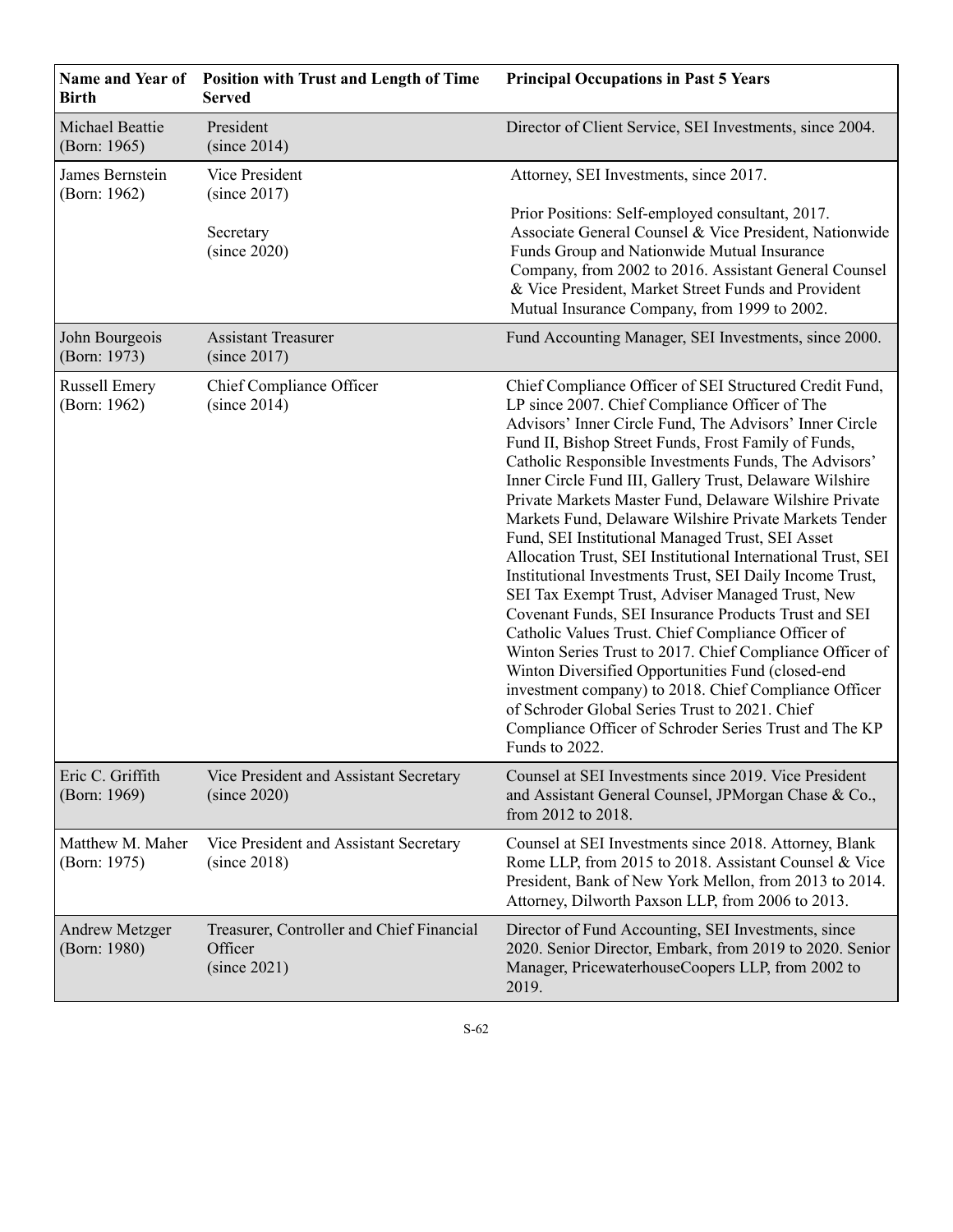| Robert Morrow<br>(Born: 1968)      | Vice President<br>(since 2017)                                                   | Account Manager, SEI Investments, since 2007.                                                                                                                                                                 |
|------------------------------------|----------------------------------------------------------------------------------|---------------------------------------------------------------------------------------------------------------------------------------------------------------------------------------------------------------|
| Alexander F. Smith<br>(Born: 1977) | Vice President and Assistant Secretary<br>(since 2020)                           | Counsel at SEI Investments since 2020. Associate Counsel<br>& Manager, Vanguard, 2012 to 2020. Attorney, Stradley<br>Ronon Stevens & Young, LLP, 2008 to 2012.                                                |
| Bridget E. Sudall<br>(Born: 1980)  | Privacy Officer<br>(since 2015)<br>Anti-Money Laundering Officer<br>(since 2015) | Senior Associate and AML Officer, Morgan Stanley<br>Alternative Investment Partners, from 2011 to 2015.<br>Investor Services Team Lead, Morgan Stanley Alternative<br>Investment Partners, from 2007 to 2011. |

## **PURCHASING AND REDEEMING SHARES**

Purchases and redemptions may be made through the Transfer Agent on any day the New York Stock Exchange (the "NYSE") is open for business. Shares of the Funds are offered and redeemed on a continuous basis. Currently, the NYSE is closed for business when the following holidays are observed: New Year's Day, Martin Luther King Jr. Day, Presidents' Day, Good Friday, Memorial Day, Juneteenth National Independence Day, Independence Day, Labor Day, Thanksgiving and Christmas.

It is currently the Trust's policy to pay all redemptions in cash. The Trust retains the right, however, to alter this policy to provide for redemptions in whole or in part by a distribution in-kind of securities held by the Funds in lieu of cash. Shareholders may incur brokerage charges on the sale of any such securities so received in payment of redemptions.

The Trust reserves the right to suspend the right of redemption and/or to postpone the date of payment upon redemption for more than seven days during times when the NYSE is closed, other than during customary weekends or holidays, for any period on which trading on the NYSE is restricted (as determined by the SEC by rule or regulation), or during the existence of an emergency (as determined by the SEC by rule or regulation) as a result of which disposal or valuation of the Funds' securities is not reasonably practicable, or for such other periods as the SEC has by order permitted. The Trust also reserves the right to suspend sales of shares of the Funds for any period during which the NYSE, the Adviser, the Administrator, the Transfer Agent and/or the Custodian are not open for business.

## **DETERMINATION OF NET ASSET VALUE**

**General Policy.** The Funds adhere to Section 2(a)(41), and Rule 2a-4 thereunder, of the 1940 Act with respect to the valuation of portfolio securities. In general, securities for which market quotations are readily available are valued at current market value, and all other securities are valued at fair value in accordance with procedures adopted by the Board. In complying with the 1940 Act, the Trust relies on guidance provided by the SEC and by the SEC staff in various interpretive letters and other guidance.

**Equity Securities.** Securities listed on a securities exchange, market or automated quotation system for which quotations are readily available (except for securities traded on NASDAQ), including securities traded over the counter, are valued at the last quoted sale price on an exchange or market (foreign or domestic) on which they are traded on the valuation date (or at approximately 4:00 p.m. Eastern Time if such exchange is normally open at that time), or, if there is no such reported sale on the valuation date, at the most recent quoted bid price. For securities traded on NASDAQ, the NASDAQ Official Closing Price will be used. If such prices are not available or determined to not represent the fair value of the security as of the Funds' pricing time, the security will be valued at fair value as determined in good faith using methods approved by the Board.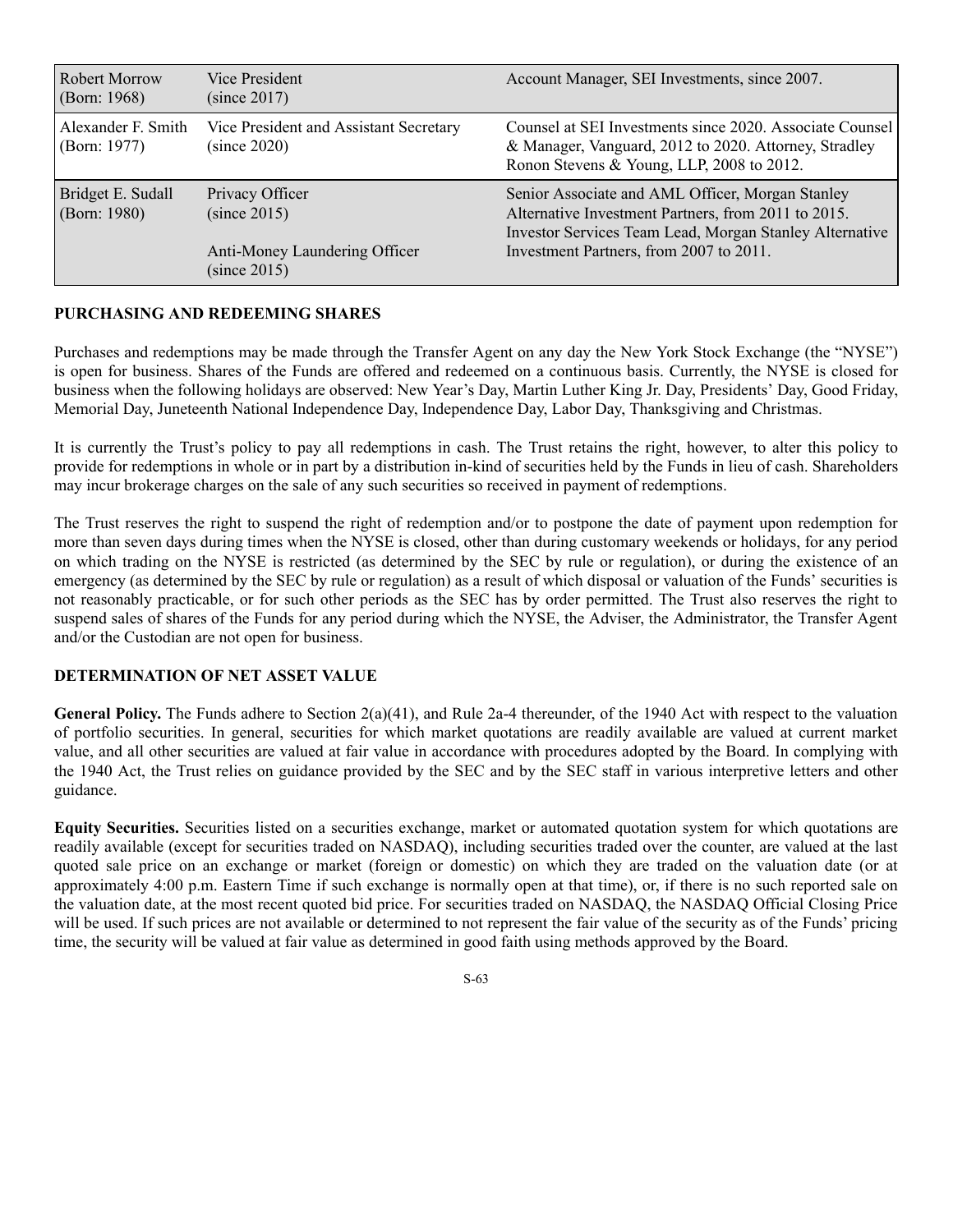**Money Market Securities and other Debt Securities.** If available, money market securities and other debt securities are priced based upon valuations provided by recognized independent, third-party pricing agents. Such values generally reflect the last reported sales price if the security is actively traded. The third-party pricing agents may also value debt securities by employing methodologies that utilize actual market transactions, broker-supplied valuations, or other methodologies designed to identify the market value for such securities. Such methodologies generally consider such factors as security prices, yields, maturities, call features, ratings and developments relating to specific securities in arriving at valuations. Money market securities and other debt securities with remaining maturities of sixty days or less may be valued at their amortized cost, which approximates market value. If such prices are not available or determined to not represent the fair value of the security as of each Fund's pricing time, the security will be valued at fair value as determined in good faith using methods approved by the Board.

**Foreign Securities.** The prices for foreign securities are reported in local currency and converted to U.S. dollars using currency exchange rates. Exchange rates are provided daily by recognized independent pricing agents.

**Derivatives and Other Complex Securities.** Exchange traded options on securities and indices purchased by the Funds generally are valued at their last trade price or, if there is no last trade price, the last bid price. Exchange traded options on securities and indices written by the Funds generally are valued at their last trade price or, if there is no last trade price, the last asked price. In the case of options traded in the over-the-counter market, if the OTC option is also an exchange traded option, the Funds will follow the rules regarding the valuation of exchange traded options. If the OTC option is not also an exchange traded option, the Funds will value the option at fair value in accordance with procedures adopted by the Board.

Futures and swaps cleared through a central clearing house ("centrally cleared swaps") are valued at the settlement price established each day by the board of the exchange on which they are traded. The daily settlement prices for financial futures are provided by an independent source. On days when there is excessive volume or market volatility, or the future or centrally cleared swap does not end trading by the time the Funds calculate net asset value, the settlement price may not be available at the time at which each Fund calculates its net asset value. On such days, the best available price (which is typically the last sales price) may be used to value a Fund's futures or centrally cleared swaps position.

Foreign currency forward contracts are valued at the current day's interpolated foreign exchange rate, as calculated using the current day's spot rate, and the thirty, sixty, ninety and one-hundred eighty day forward rates provided by an independent source.

If available, non-centrally cleared swaps, collateralized debt obligations, collateralized loan obligations and bank loans are priced based on valuations provided by an independent third party pricing agent. If a price is not available from an independent third party pricing agent, the security will be valued at fair value as determined in good faith using methods approved by the Board.

**Use of Third-Party Independent Pricing Agents and Independent Brokers.** Pursuant to contracts with the Administrator, prices for most securities held by the Funds are provided daily by third-party independent pricing agents that are approved by the Board. The valuations provided by third-party independent pricing agents are reviewed daily by the Administrator.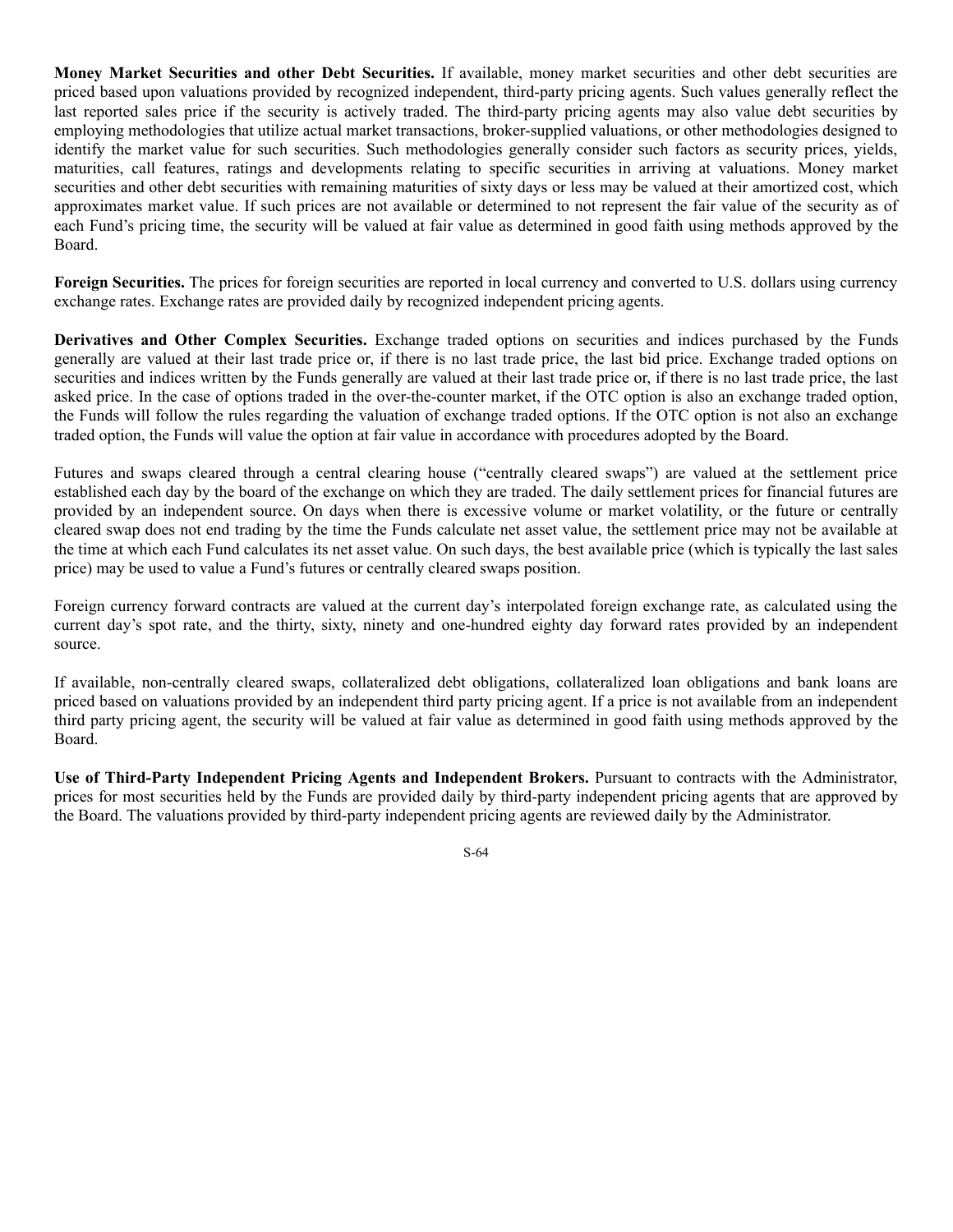If a security price cannot be obtained from an independent, third-party pricing agent, the Administrator shall seek to obtain a bid price from at least one independent broker.

**Fair Value Procedures.** Securities for which market prices are not "readily available" or which cannot be valued using the methodologies described above are valued in accordance with Fair Value Procedures established by the Board and implemented through the Fair Value Pricing Committee. The members of the Fair Value Pricing Committee report, as necessary, to the Board regarding portfolio valuation determinations. The Board, from time to time, will review these methods of valuation and will recommend changes which may be necessary to assure that the investments of the Funds are valued at fair value.

Some of the more common reasons that may necessitate a security being valued using Fair Value Procedures include: the security's trading has been halted or suspended; the security has been de-listed from a national exchange; the security's primary trading market is temporarily closed at a time when under normal conditions it would be open; the security has not been traded for an extended period of time; the security's primary pricing source is not able or willing to provide a price; trading of the security is subject to local government-imposed restrictions; or a significant event with respect to a security has occurred after the close of the market or exchange on which the security principally trades and before the time the Funds calculate net asset value. When a security is valued in accordance with the Fair Value Procedures, the Fair Value Pricing Committee will determine the value after taking into consideration relevant information reasonably available to the Fair Value Pricing Committee.

## **TAXES**

The following is only a summary of certain additional U.S. federal income tax considerations generally affecting the Funds and their shareholders that is intended to supplement the discussion contained in the Prospectus. No attempt is made to present a detailed explanation of the tax treatment of the Funds or their shareholders, and the discussion here and in the Prospectus is not intended as a substitute for careful tax planning. Shareholders are urged to consult their tax advisors with specific reference to their own tax situations, including their state, local, and foreign tax liabilities.

The following general discussion of certain federal income tax consequences is based on the Code and the regulations issued thereunder as in effect on the date of this SAI. New legislation, as well as administrative changes or court decisions, may significantly change the conclusions expressed herein, and may have a retroactive effect with respect to the transactions contemplated herein.

**Qualification as a Regulated Investment Company.** Each Fund intends to qualify and elect to be treated as a RIC. By following such a policy, each Fund expects to eliminate or reduce to a nominal amount the federal taxes to which it may be subject. If a Fund qualifies as a RIC, it will generally not be subject to federal income taxes on the net investment income and net realized capital gains that it timely distributes to its shareholders. The Board reserves the right not to maintain the qualification of a Fund as a RIC if it determines such course of action to be beneficial to shareholders.

In order to qualify as a RIC under the Code, each Fund must distribute annually to its shareholders at least 90% of its net investment income (which, includes dividends, taxable interest, and the excess of net short-term capital gains over net long-term capital losses, less operating expenses) and at least 90% of its net tax exempt interest income, for each tax year, if any (the "Distribution Requirement") and also must meet certain additional requirements. Among these requirements are the following: (i) at least 90% of each Fund's gross income each taxable year must be derived from dividends, interest, payments with respect to certain securities loans, and gains from the sale or other disposition of stock, securities, or foreign currencies, or other income (including but not limited to gains from options, futures or forward contracts) derived with respect to its business of investing in such stock, securities, or currencies, and net income derived from an interest in a qualified publicly traded partnership (the "Qualifying Income Test"); and (ii) at the close of each quarter of each Fund's taxable year: (A) at least 50% of the value of each Fund's total assets must be represented by cash and cash items, U.S. government securities, securities of other RICs and other securities, with such other securities limited, in respect to any one issuer, to an amount not greater than 5% of the value of each Fund's total assets and that does not represent more than 10% of the outstanding voting securities of such issuer, including the equity securities of a qualified publicly traded partnership, and (B) not more than 25% of the value of each Fund's total assets is invested, including through corporations in which the Fund owns a 20% or more voting stock interest, in the securities (other than U.S. government securities or the securities of other RICs) of any one issuer or the securities (other than the securities of another RIC) of two or more issuers that a Fund controls and which are engaged in the same or similar trades or businesses or related trades or businesses, or the securities of one or more qualified publicly traded partnerships (the "Asset Test").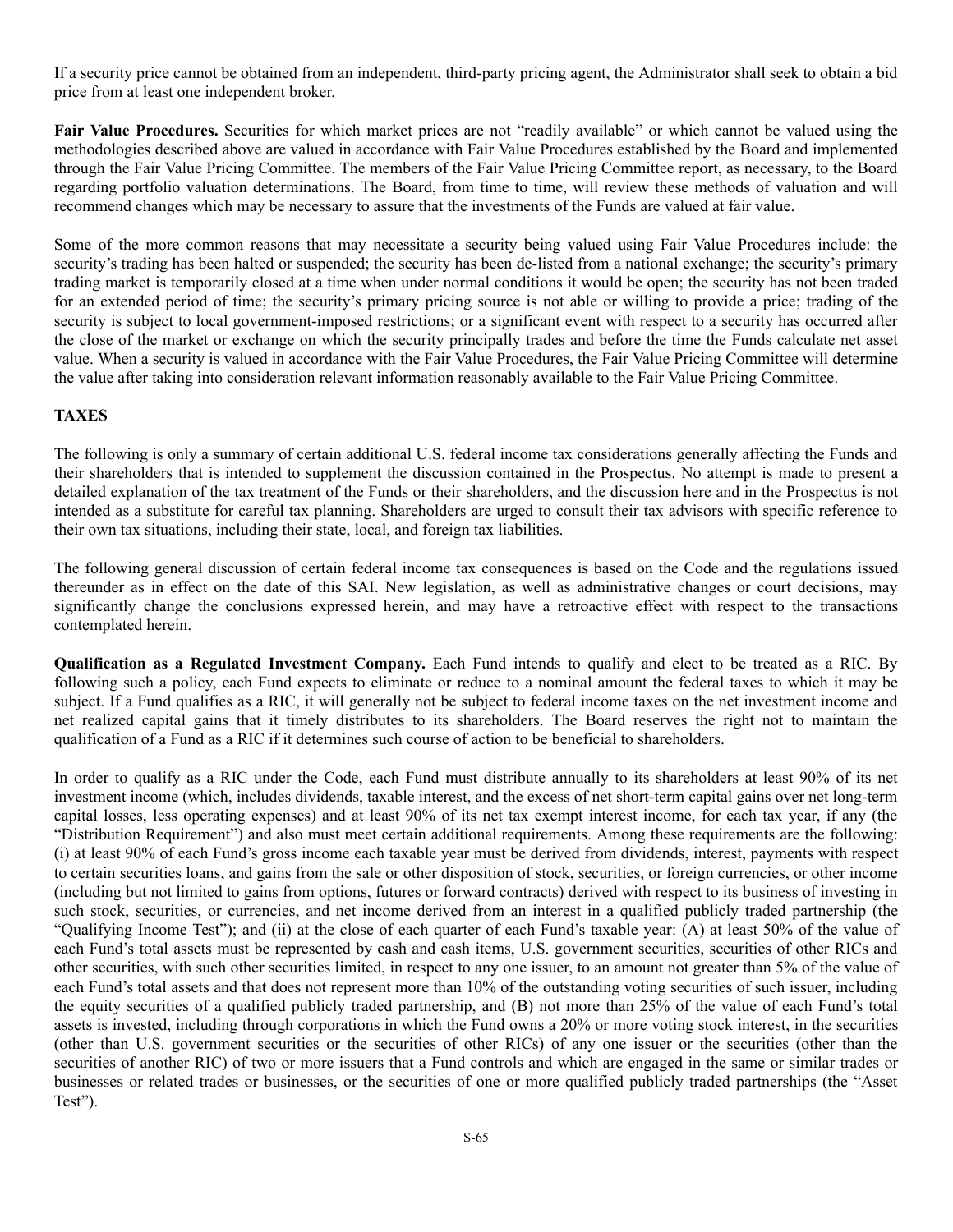Although the Funds intend to distribute substantially all of their net investment income and may distribute their capital gains for any taxable year, the Funds will be subject to federal income taxation to the extent any such income or gains are not distributed. Each Fund is treated as a separate corporation for federal income tax purposes. A Fund therefore is considered to be a separate entity in determining its treatment under the rules for RICs described herein. Losses in one Fund do not offset gains in another and the requirements (other than certain organizational requirements) for qualifying RIC status are determined at the Fund level rather than at the Trust level.

If a Fund fails to satisfy the Qualifying Income or Asset Tests in any taxable year, such Fund may be eligible for relief provisions if the failures are due to reasonable cause and not willful neglect and if a penalty tax is paid with respect to each failure to satisfy the applicable requirements. Additionally, relief is provided for certain de minimis failures of the diversification requirements where the Fund corrects the failure within a specified period. If a Fund fails to maintain qualification as a RIC for a tax year, and the relief provisions are not available, such Fund will be subject to federal income tax at the regular corporate rate (currently 21%) without any deduction for distributions to shareholders. In such case, its shareholders would be taxed as if they received ordinary dividends, although corporate shareholders could be eligible for the dividends received deduction (subject to certain limitations) and individuals may be able to benefit from the lower tax rates available to qualified dividend income. In addition, a Fund could be required to recognize unrealized gains, pay substantial taxes and interest, and make substantial distributions before requalifying as a RIC.

A Fund may elect to treat part or all of any "qualified late year loss" as if it had been incurred in the succeeding taxable year in determining the Fund's taxable income, net capital gain, net short-term capital gain, and earnings and profits. The effect of this election is to treat any such "qualified late year loss" as if it had been incurred in the succeeding taxable year in characterizing Fund distributions for any calendar year. A "qualified late year loss" generally includes net capital loss, net long-term capital loss, or net short-term capital loss incurred after October 31 of the current taxable year (commonly referred to as "post-October losses") and certain other late-year losses.

The treatment of capital loss carryovers for the Funds is similar to the rules that apply to capital loss carryovers of individuals, which provide that such losses are carried over indefinitely. If a Fund has a "net capital loss" (that is, capital losses in excess of capital gains), the excess of the Fund's net short-term capital losses over its net long-term capital gains is treated as a short-term capital loss arising on the first day of the Fund's next taxable year, and the excess (if any) of the Fund's net long-term capital losses over its net short-term capital gains is treated as a long-term capital loss arising on the first day of the Fund's next taxable year. The carryover of capital losses may be limited under the general loss limitation rules if a Fund experiences an ownership change as defined in the Code.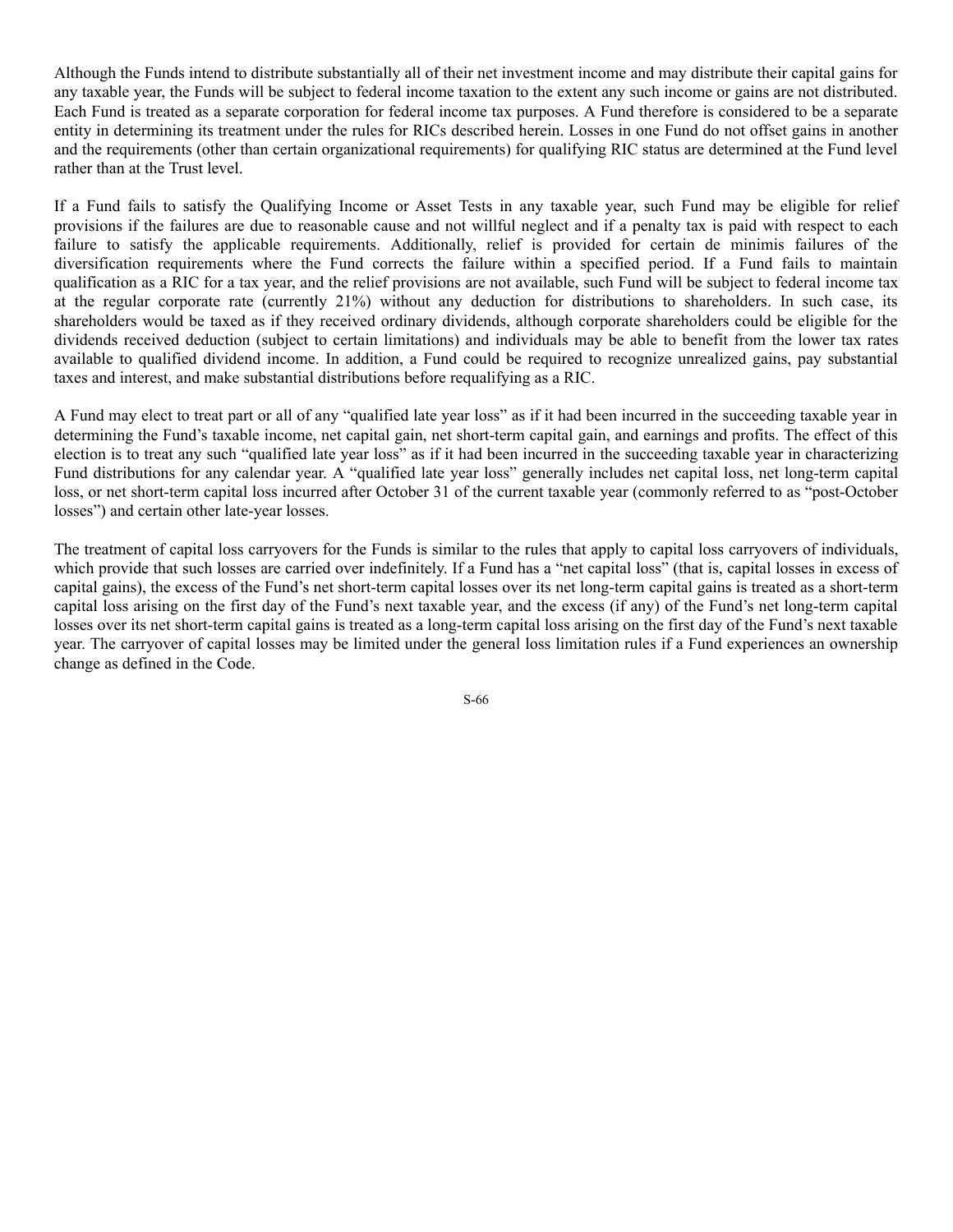**Federal Excise Tax.** Notwithstanding the Distribution Requirement described above, which generally requires a Fund to distribute at least 90% of its annual investment company taxable income and the excess of its exempt interest income (but does not require any minimum distribution of net capital gain), a Fund will be subject to a nondeductible 4% federal excise tax to the extent it fails to distribute, by the end of the calendar year at least 98% of its ordinary income and 98.2% of its capital gain net income (the excess of short- and long-term capital gains over short- and long-term capital losses) for the one-year period ending on October 31 of such year (including any retained amount from the prior calendar year on which a Fund paid no federal income tax). The Funds intend to make sufficient distributions to avoid liability for federal excise tax, but can make no assurances that such tax will be completely eliminated. A Fund may in certain circumstances be required to liquidate its investments in order to make sufficient distributions to avoid federal excise tax liability at a time when the Adviser might not otherwise have chosen to do so, and liquidation of investments in such circumstances may affect the ability of such Fund to satisfy the requirement for qualification as a RIC.

**Distributions to Shareholders.** The Funds receive income generally in the form of dividends and interest on investments. This income, plus net short-term capital gains, if any, less expenses incurred in the operation of a Fund, constitutes the Fund's net investment income from which dividends may be paid to you. Any distributions by a Fund from such income will be taxable to you as ordinary income or at the lower capital gains rates that apply to individuals receiving qualified dividend income, whether you take them in cash or in additional shares.

Distributions by the Funds are currently eligible for the reduced maximum tax rate to individuals of 20% (lower rates apply to individuals in lower tax brackets) to the extent that the Funds receive qualified dividend income on the securities they hold and the Funds report the distributions as qualified dividend income. Qualified dividend income is, in general, dividend income from taxable domestic corporations and certain foreign corporations (e.g., foreign corporations incorporated in a possession of the United States or in certain countries with a comprehensive tax treaty with the United States, or the stock of which is readily tradable on an established securities market in the United States). A dividend will not be treated as qualified dividend income to the extent that: (i) the shareholder has not held the shares on which the dividend was paid for more than 60 days during the 121 day period that begins on the date that is 60 days before the date on which the shares become "ex-dividend" (which is the day on which declared distributions (dividends or capital gains) are deducted from each Fund's assets before it calculates the net asset value) with respect to such dividend, (ii) each Fund has not satisfied similar holding period requirements with respect to the securities it holds that paid the dividends distributed to the shareholder, (iii) the shareholder is under an obligation (whether pursuant to a short sale or otherwise) to make related payments with respect to substantially similar or related property, or (iv) the shareholder elects to treat such dividend as investment income under section 163(d)(4)(B) of the Code. Therefore, if you lend your shares in a Fund, such as pursuant to a securities lending arrangement, you may lose the ability to treat dividends (paid while the shares are held by the borrower) as qualified dividend income. Distributions that a Fund receives from an ETF, an underlying fund taxable as a RIC or a REIT will be treated as qualified dividend income only to the extent so reported by such ETF, underlying fund or REIT. The Funds' investment strategies may limit their ability to make distributions eligible for the reduced rates applicable to qualified dividend income.

Distributions by the Funds of their net short-term capital gains will be taxable as ordinary income. Capital gain distributions consisting of a Fund's net capital gains will be taxable as long-term capital gains for individual shareholders currently set at a maximum rate of 20% regardless of how long you have held your shares in such Fund. Distributions from capital gains are generally made after applying any available capital loss carryforwards.

In the case of corporate shareholders, Fund distributions (other than capital gain distributions) generally qualify for the dividends received deduction to the extent such distributions are so reported and do not exceed the gross amount of qualifying dividends received by a Fund for the year. Generally, and subject to certain limitations (including certain holding period limitations), a dividend will be treated as a qualifying dividend if it has been received from a domestic corporation. The Funds' investment strategies may limit their ability to make distributions eligible for the dividends received deduction for corporate shareholders.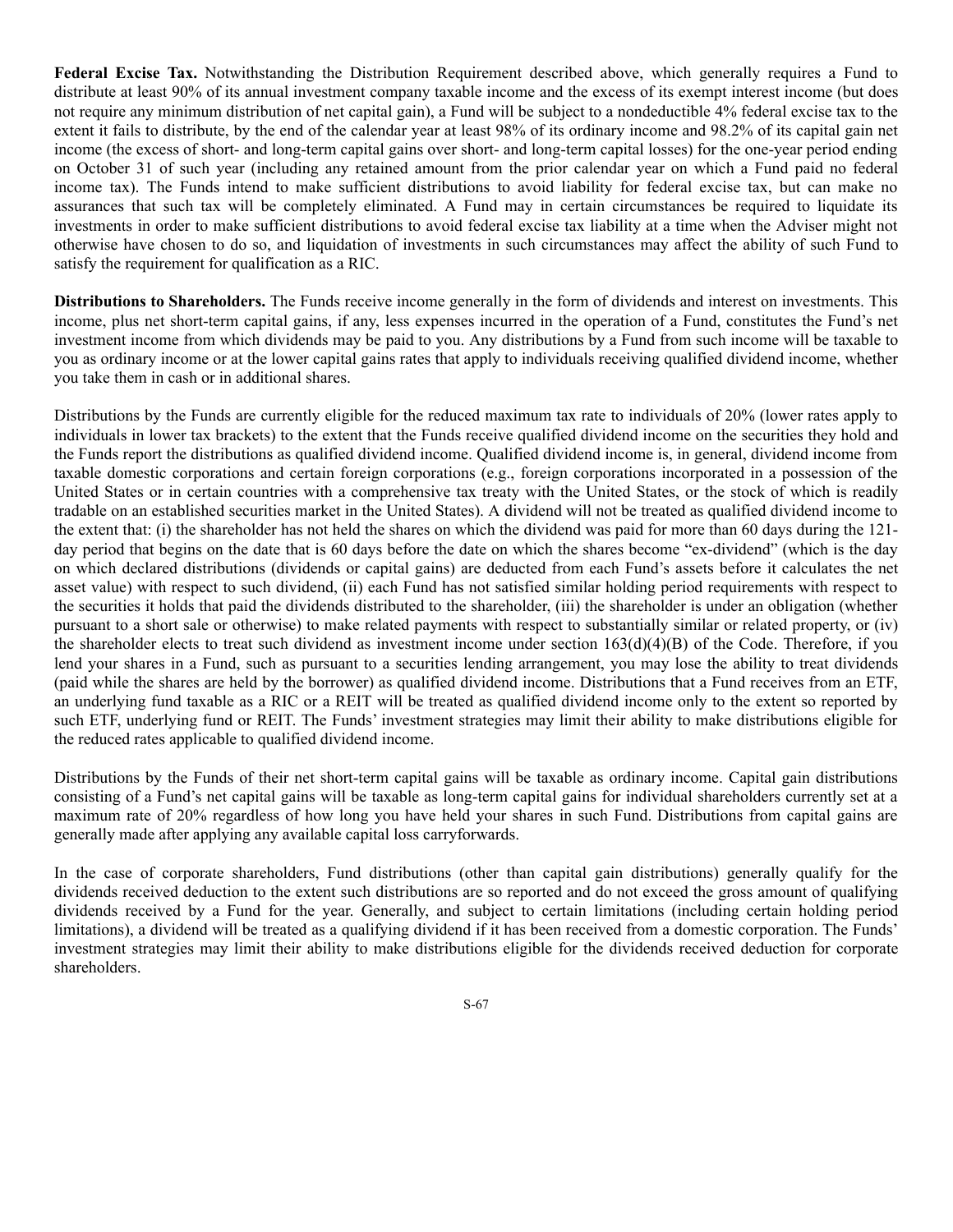To the extent that a Fund makes a distribution of income received by such Fund in lieu of dividends (a "substitute payment") with respect to securities on loan pursuant to a securities lending transaction, such income will not constitute qualified dividend income to individual shareholders and will not be eligible for the dividends received deduction for corporate shareholders.

If a Fund's distributions exceed its taxable income and capital gains realized during a taxable year, all or a portion of the distributions made in the same taxable year may be recharacterized as a return of capital to shareholders. A return of capital distribution will generally not be taxable, but will reduce each shareholder's cost basis in a Fund and result in a higher reported capital gain or lower reported capital loss when those shares on which the distribution was received are sold.

A dividend or distribution received shortly after the purchase of shares reduces the net asset value of the shares by the amount of the dividend or distribution and, although in effect a return of capital, will be taxable to the shareholder. If the net asset value of shares were reduced below the shareholder's cost by dividends or distributions representing gains realized on sales of securities, such dividends or distributions would be a return of investment though taxable to the shareholder in the same manner as other dividends or distributions.

The Funds (or their administrative agent) will inform you of the amount of your ordinary income dividends, qualified dividend income and capital gain distributions, if any, and will advise you of their tax status for federal income tax purposes shortly after the close of each calendar year. If you have not held Fund shares for a full year, the Funds may designate and distribute to you, as ordinary income, qualified dividend income or capital gain, a percentage of income that is not equal to the actual amount of such income earned during the period of your investment in the Funds.

Dividends declared to shareholders of record in October, November or December and actually paid in January of the following year will be treated as having been received by shareholders on December 31 of the calendar year in which declared. Under this rule, therefore, a shareholder may be taxed in one year on dividends or distributions actually received in January of the following year.

**Sales, Exchanges or Redemptions.** Any gain or loss recognized on a sale, exchange or redemption of shares of a Fund by a shareholder who is not a dealer in securities will generally, for individual shareholders, be treated as a long-term capital gain or loss if the shares have been held for more than twelve months and otherwise will be treated as a short-term capital gain or loss. However, if shares on which a shareholder has received a net capital gain distribution are subsequently sold, exchanged or redeemed and such shares have been held for six months or less, any loss recognized will be treated as a long-term capital loss to the extent of the net capital gain distribution. In addition, the loss realized on a sale or other disposition of shares will be disallowed to the extent a shareholder repurchases (or enters into a contract to or option to repurchase) shares within a period of 61 days (beginning 30 days before and ending 30 days after the disposition of the shares). This loss disallowance rule will apply to shares received through the reinvestment of dividends during the 61-day period. For tax purposes, an exchange of your Fund shares for shares of a different fund is the same as a sale.

The Funds (or their administrative agent) must report to the Internal Revenue Service ("IRS") and furnish to Fund shareholders the cost basis information for purchases of Fund shares. In addition to the requirement to report the gross proceeds from the sale of Fund shares, a Fund (or its administrative agent) is also required to report the cost basis information for such shares and indicate whether these shares had a short-term or long-term holding period. For each sale of Fund shares, a Fund will permit shareholders to elect from among several IRS-accepted cost basis methods, including the highest-in, first-out cost basis method. In the absence of an election, a Fund will use the highest-in, first-out cost basis method as its default cost basis method. The cost basis method elected by a Fund shareholder (or the cost basis method applied by default) for each sale of Fund shares may not be changed after the settlement date of each such sale of Fund shares. Fund shareholders should consult their tax advisors to determine the best IRS-accepted cost basis method for their tax situation and to obtain more information about how cost basis reporting applies to them. Shareholders also should carefully review the cost basis information provided to them and make any additional basis, holding period or other adjustments that are required when reporting these amounts on their federal income tax returns.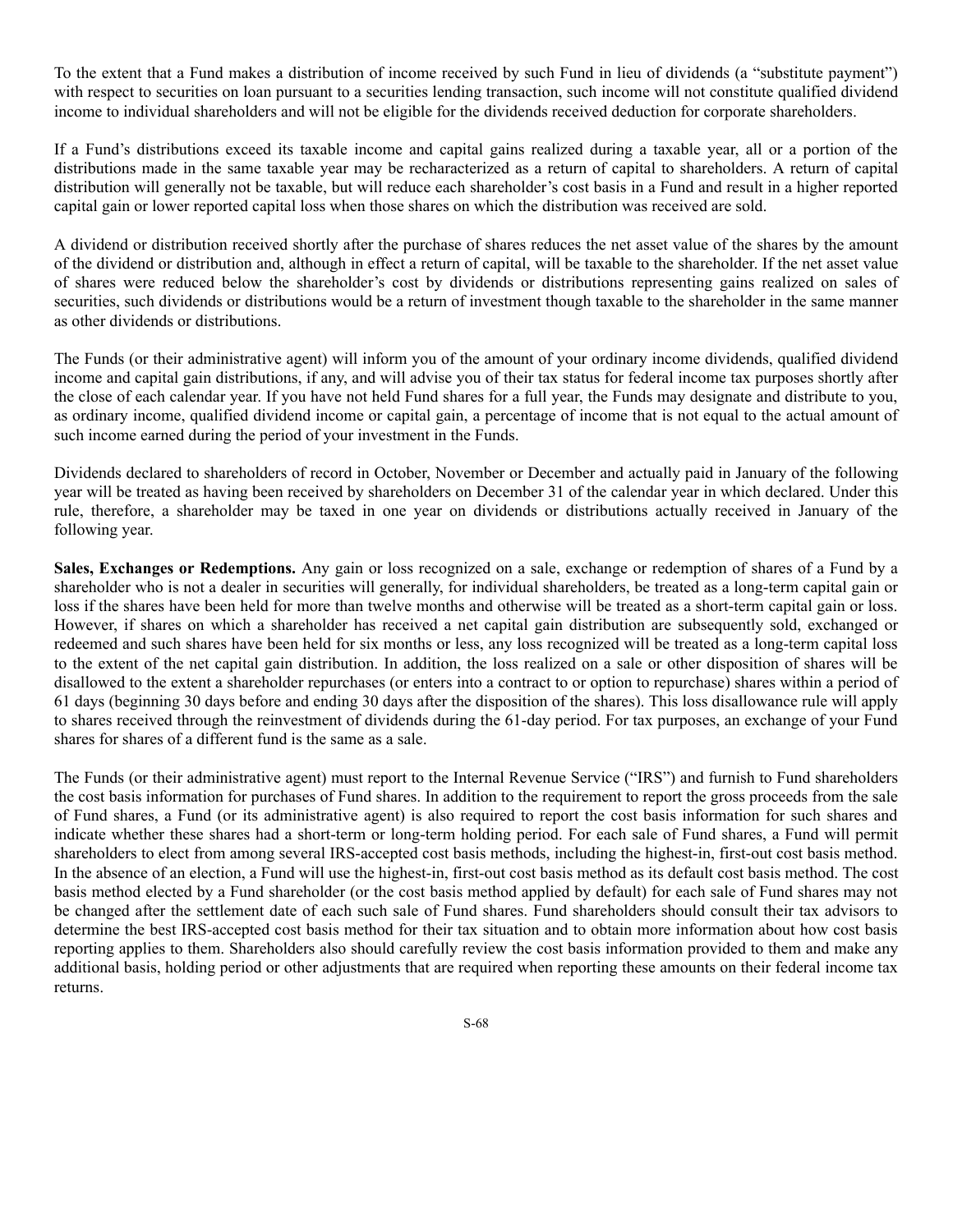**Net Investment Income Tax.** U.S. individuals with income exceeding \$200,000 (\$250,000 if married and filing jointly) are subject to a 3.8% tax on their "net investment income," including interest, dividends, and capital gains (including any capital gains realized on the sale or exchange of shares of a Fund).

**Tax Treatment of Complex Securities.** The Funds may invest in complex securities and these investments may be subject to numerous special and complex tax rules. These rules could affect a Fund's ability to qualify as a RIC, affect whether gains and losses recognized by the Funds are treated as ordinary income or capital gain, accelerate the recognition of income to the Funds and/or defer the Funds' ability to recognize losses, and, in limited cases, subject the Funds to U.S. federal income tax on income from certain of their foreign securities. In turn, these rules may affect the amount, timing or character of the income distributed to you by the Funds and may require the Funds to sell securities to mitigate the effect of these rules and prevent disqualification of the Funds as RICs at a time when the Adviser might not otherwise have chosen to do so.

Each Fund is required for federal income tax purposes to mark-to-market and recognize as income for each taxable year its net unrealized gains and losses on certain futures and options contracts subject to section 1256 of the Code ("Section 1256 Contracts") as of the end of the year as well as those actually realized during the year. Gain or loss from Section 1256 Contracts on broad-based indexes required to be marked to market will be 60% long-term and 40% short-term capital gain or loss. Application of this rule may alter the timing and character of distributions to shareholders. A Fund may be required to defer the recognition of losses on Section 1256 Contracts to the extent of any unrecognized gains on offsetting positions held by the Fund. These provisions may also require a Fund to mark-to-market certain types of positions in its portfolio (i.e., treat them as if they were closed out), which may cause the Fund to recognize income without receiving cash with which to make distributions in amounts necessary to satisfy the Distribution Requirement and for avoiding the excise tax discussed above. Accordingly, in order to avoid certain income and excise taxes, a Fund may be required to liquidate its investments at a time when the Adviser might not otherwise have chosen to do so.

A Fund may invest in REITs. Investments in REIT equity securities may require a Fund to accrue and distribute income not yet received. To generate sufficient cash to make the requisite distributions, such Fund may be required to sell securities in its portfolio (including when it is not advantageous to do so) that it otherwise would have continued to hold. The Fund's investments in REIT equity securities may at other times result in the Fund's receipt of cash in excess of the REIT's earnings; if the Fund distributes these amounts, these distributions could constitute a return of capital to the Fund's shareholders for federal income tax purposes. Dividends paid by a REIT, other than capital gain distributions, will be taxable as ordinary income up to the amount of the REIT's current and accumulated earnings and profits. Capital gain dividends paid by a REIT to the Fund will be treated as long-term capital gains by the Fund and, in turn, may be distributed by the Fund to its shareholders as a capital gain distribution. Dividends received by the Fund from a REIT generally will not constitute qualified dividend income or qualify for the dividends received deduction. If a REIT is operated in a manner such that it fails to qualify as a REIT, an investment in the REIT would become subject to double taxation, meaning the taxable income of the REIT would be subject to federal income tax at the regular corporate rate without any deduction for dividends paid to shareholders and the dividends would be taxable to shareholders as ordinary income (or possibly as qualified dividend income) to the extent of the REIT's current and accumulated earnings and profits.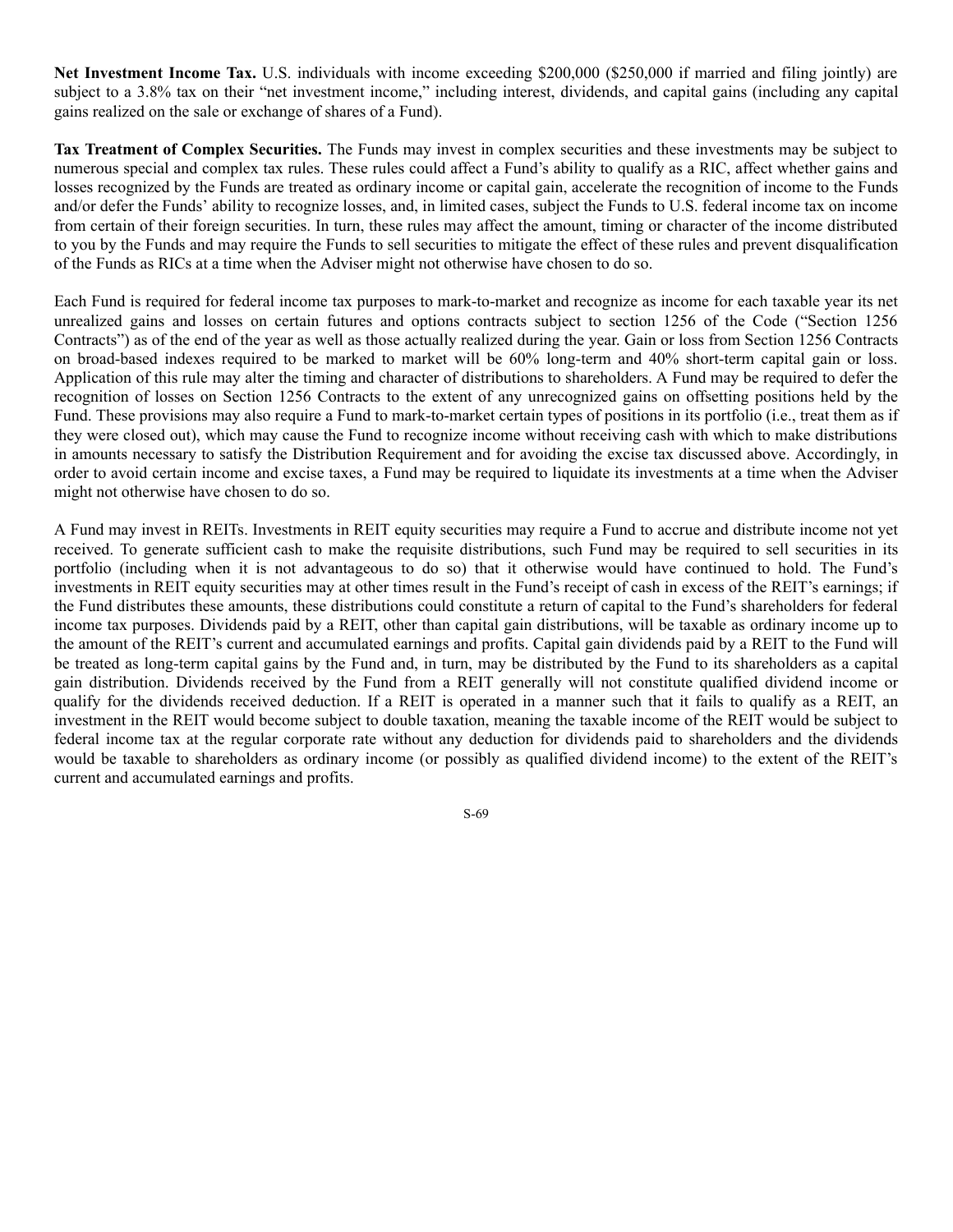REITs in which a Fund invests often do not provide complete and final tax information to the Fund until after the time that the Fund issues a tax reporting statement. As a result, a Fund may at times find it necessary to reclassify the amount and character of its distributions to you after it issues your tax reporting statement. When such reclassification is necessary, a Fund (or its administrative agent) will send you a corrected, final Form 1099-DIV to reflect the reclassified information. If you receive a corrected Form 1099-DIV, use the information on this corrected form, and not the information on the previously issued tax reporting statement, in completing your tax returns.

"Qualified REIT dividends" (i.e., ordinary REIT dividends other than capital gain dividends and portions of REIT dividends designated as qualified dividend income eligible for capital gain tax rates) are eligible for a 20% deduction by non-corporate taxpayers. This deduction, if allowed in full, equates to a maximum effective tax rate of 29.6% (37% top rate applied to income after 20% deduction). Distributions by a Fund to its shareholders that are attributable to qualified REIT dividends received by the Fund and which the Fund properly reports as "section 199A dividends," are treated as "qualified REIT dividends" in the hands of non-corporate shareholders. A section 199A dividend is treated as a qualified REIT dividend only if the shareholder receiving such dividend holds the dividend-paying RIC shares for at least 46 days of the 91-day period beginning 45 days before the shares become ex-dividend, and is not under an obligation to make related payments with respect to a position in substantially similar or related property. A Fund is permitted to report such part of its dividends as section 199A dividends as are eligible, but is not required to do so.

If a Fund owns shares in certain foreign investment entities, referred to as "passive foreign investment companies" or "PFICs," the Fund will generally be subject to one of the following special tax regimes: (i) the Fund may be liable for U.S. federal income tax, and an additional interest charge, on a portion of any "excess distribution" from such foreign entity or any gain from the disposition of such shares, even if the entire distribution or gain is paid out by the Fund as a dividend to its shareholders; (ii) if the Fund were able and elected to treat a PFIC as a "qualified electing fund" or "QEF," the Fund would be required each year to include in income, and distribute to shareholders in accordance with the distribution requirements set forth above, the Fund's pro rata share of the ordinary earnings and net capital gains of the PFIC, whether or not such earnings or gains are distributed to the Fund; or (iii) the Fund may be entitled to mark-to-market annually shares of the PFIC, and in such event would be required to distribute to shareholders any such mark-to-market gains in accordance with the distribution requirements set forth above. Such Fund intends to make the appropriate tax elections, if possible, and take any additional steps that are necessary to mitigate the effect of these rules. Amounts included in income each year by a Fund arising from a QEF election, will be "qualifying income" under the Qualifying Income Test (as described above) even if not distributed to the Fund, if the Fund derives such income from its business of investing in stock, securities or currencies.

**Certain Foreign Currency Tax Issues.** A Fund's transactions in foreign currencies and forward foreign currency contracts will generally be subject to special provisions of the Code that, among other things, may affect the character of gains and losses realized by the Fund (i.e., may affect whether gains or losses are ordinary or capital), accelerate recognition of income to the Fund and defer losses. These rules could therefore affect the character, amount and timing of distributions to shareholders. These provisions also may require a Fund to mark-to-market certain types of positions in its portfolio (i.e., treat them as if they were closed out) which may cause the Fund to recognize income without receiving cash with which to make distributions in amounts necessary to satisfy the Distribution Requirements and for avoiding the excise tax described above. Each Fund intends to monitor its transactions, intends to make the appropriate tax elections, and intends to make the appropriate entries in its books and records when it acquires any foreign currency or forward foreign currency contract in order to mitigate the effect of these rules so as to prevent disqualification of the Fund as a RIC and minimize the imposition of income and excise taxes.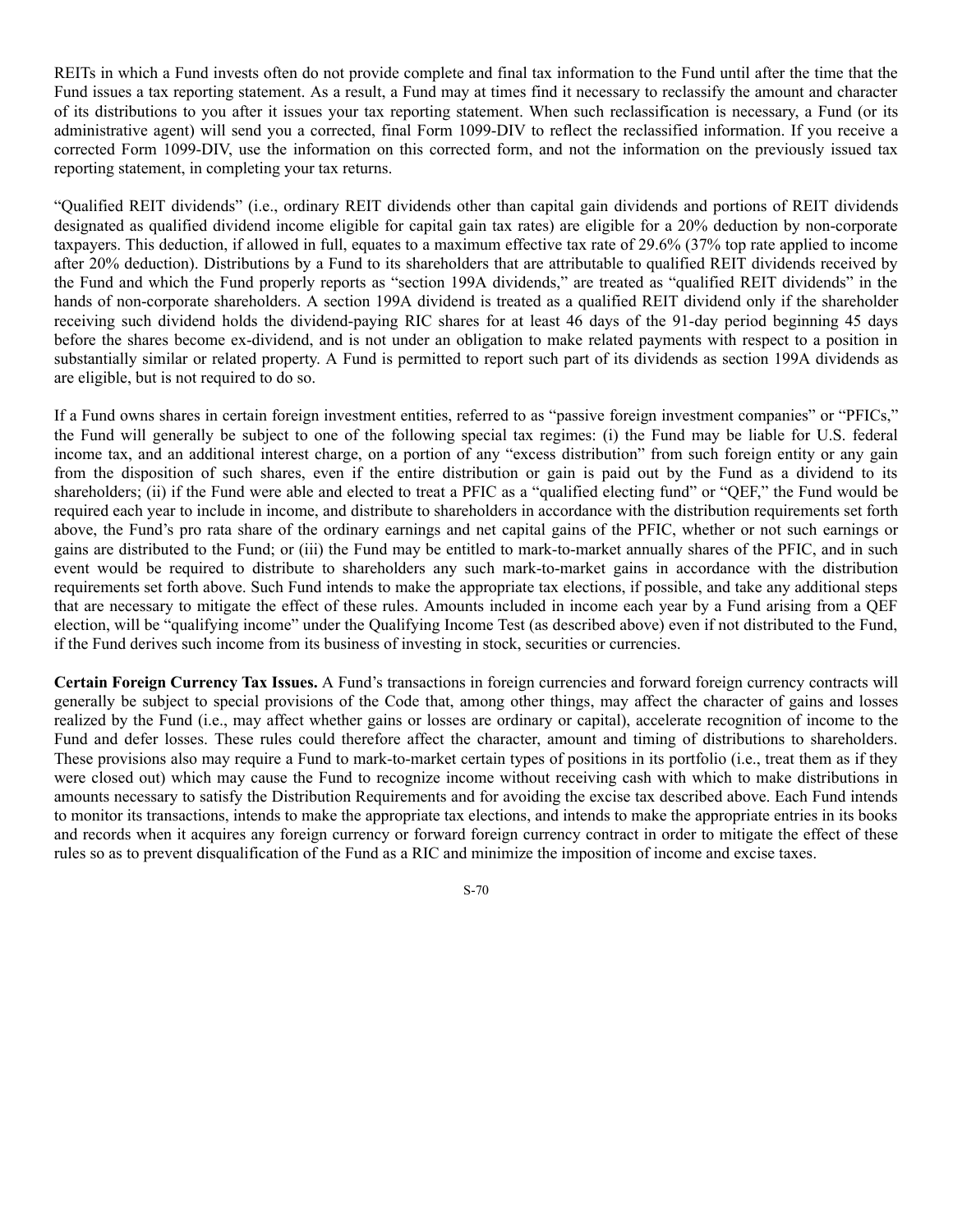The U.S. Treasury Department has authority to issue regulations that would exclude foreign currency gains from the Qualifying Income Test described above if such gains are not directly related to a Fund's business of investing in stock or securities (or options and futures with respect to stock or securities). Accordingly, regulations may be issued in the future that could treat some or all of a Fund's non-U.S. currency gains as non-qualifying income, thereby potentially jeopardizing the Fund's status as a RIC for all years to which the regulations are applicable.

**Foreign Taxes.** Dividends and interest received by a Fund may be subject to income, withholding or other taxes imposed by foreign countries and U.S. possessions that would reduce the yield on the Fund's stocks or securities. Tax conventions between certain countries and the United States may reduce or eliminate these taxes. Foreign countries generally do not impose taxes on capital gains with respect to investments by foreign investors.

If more than 50% of the value of a Fund's total assets at the close of its taxable year consists of stocks or securities of foreign corporations, the Fund will be eligible to and intends to file an election with the IRS that may enable shareholders, in effect, to receive either the benefit of a foreign tax credit, or a deduction from such taxes, with respect to any foreign and U.S. possessions income taxes paid by the Fund, subject to certain limitations. Pursuant to the election, a Fund will treat those taxes as dividends paid to its shareholders. Each such shareholder will be required to include a proportionate share of those taxes in gross income as income received from a foreign source and must treat the amount so included as if the shareholder had paid the foreign tax directly. The shareholder may then either deduct the taxes deemed paid by him or her in computing his or her taxable income or, alternatively, use the foregoing information in calculating any foreign tax credit they may be entitled to use against the shareholders' federal income tax. If a Fund makes the election, the Fund (or its administrative agent) will report annually to its shareholders the respective amounts per share of the Fund's income from sources within, and taxes paid to, foreign countries and U.S. possessions. If a Fund does not hold sufficient foreign securities to meet the above threshold, then shareholders will not be entitled to claim a credit or further deduction with respect to foreign taxes paid by the Fund.

A shareholder's ability to claim a foreign tax credit or deduction in respect of foreign taxes paid by a Fund may be subject to certain limitations imposed by the Code, which may result in a shareholder not receiving a full credit or deduction (if any) for the amount of such taxes. In particular, shareholders must hold their Fund shares (without protection from risk of loss) on the ex-dividend date and for at least 15 additional days during the 30-day period surrounding the ex-dividend date to be eligible to claim a foreign tax credit with respect to a given dividend. Shareholders who do not itemize on their federal income tax returns may claim a credit (but no deduction) for such foreign taxes. Even if a Fund were eligible to make such an election for a given year, it may determine not to do so. Shareholders that are not subject to U.S. federal income tax, and those who invest in a Fund through tax-advantaged accounts (including those who invest through individual retirement accounts or other tax-advantaged retirement plans), generally will receive no benefit from any tax credit or deduction passed through by the Fund.

Under certain circumstances, if a Fund receives a refund of foreign taxes paid in respect of a prior year, the value of Fund shares could be affected or any foreign tax credits or deductions passed through to shareholders in respect of the Fund's foreign taxes for the current year could be reduced.

**Tax-Exempt Shareholders.** Certain tax-exempt shareholders, including qualified pension plans, individual retirement accounts, salary deferral arrangements, 401(k)s, and other tax-exempt entities, generally are exempt from federal income taxation except with respect to their unrelated business taxable income ("UBTI"). Tax-exempt entities are not permitted to offset losses from one trade or business against the income or gain of another trade or business. Certain net losses incurred prior to January 1, 2018 are permitted to offset gain and income created by an unrelated trade or business, if otherwise available. Under current law, the Funds generally serve to block UBTI from being realized by their tax-exempt shareholders. However, notwithstanding the foregoing, the tax-exempt shareholder could realize UBTI by virtue of an investment in a Fund where, for example: (i) the Fund invests in residual interests of Real Estate Mortgage Investment Conduits ("REMICs"), (ii) the Fund invests in a REIT that is a taxable mortgage pool ("TMP") or that has a subsidiary that is a TMP or that invests in the residual interest of a REMIC, or (iii) shares in the Fund constitute debt-financed property in the hands of the tax-exempt shareholder within the meaning of section 514(b) of the Code. Charitable remainder trusts are subject to special rules and should consult their tax advisor. The IRS has issued guidance with respect to these issues and prospective shareholders, especially charitable remainder trusts, are strongly encouraged to consult their tax advisors regarding these issues.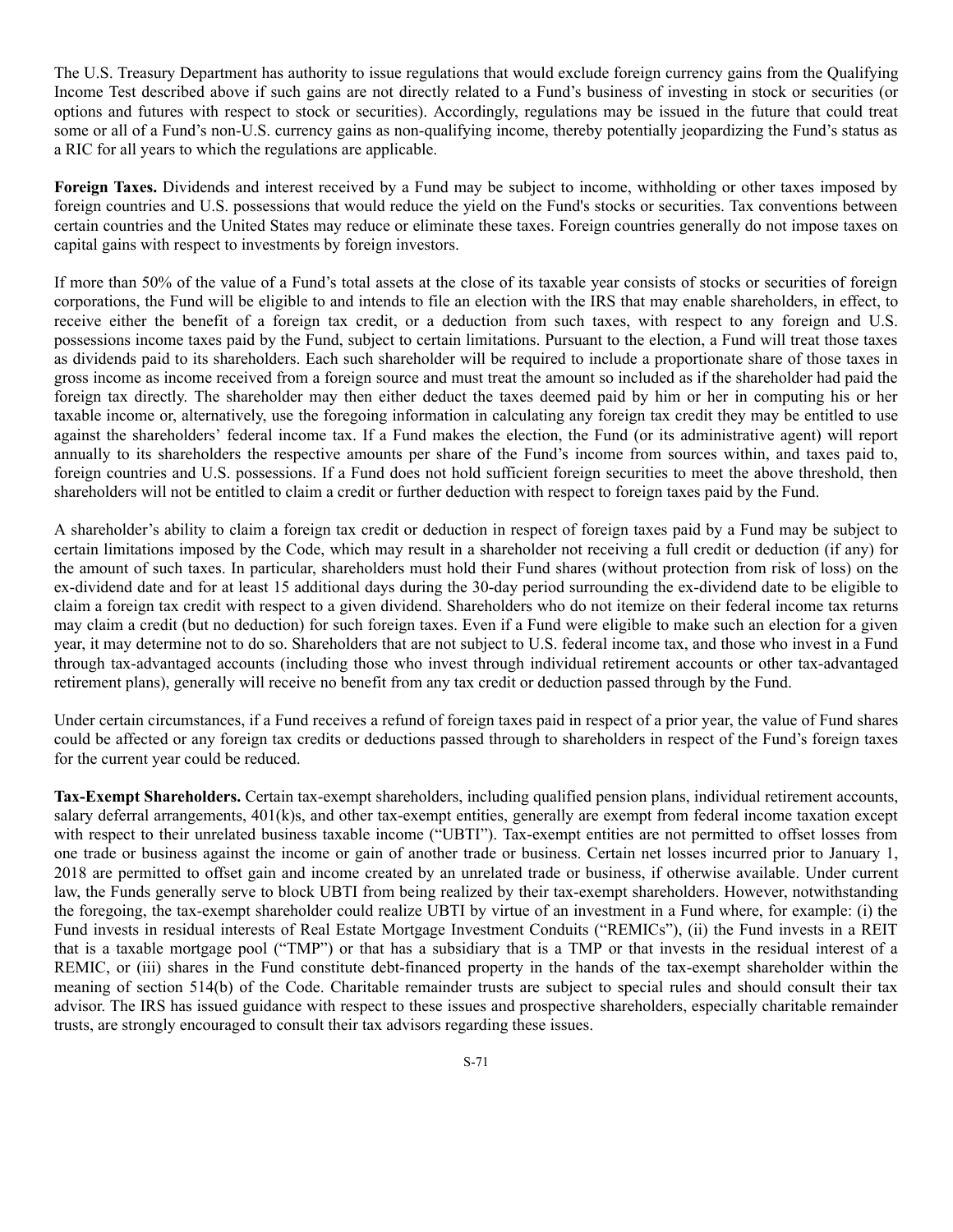A Fund's shares held in a tax-qualified retirement account will generally not be subject to federal taxation on income and capital gains distributions from the Fund until a shareholder begins receiving payments from their retirement account.

**Backup Withholding.** A Fund will be required in certain cases to withhold at a 24% withholding rate and remit to the U.S. Treasury the amount withheld on amounts payable to any shareholder who: (i) has provided the Fund either an incorrect tax identification number or no number at all; (ii) is subject to backup withholding by the IRS for failure to properly report payments of interest or dividends; (iii) has failed to certify to the Fund that such shareholder is not subject to backup withholding; or (iv) has failed to certify to the Fund that the shareholder is a U.S. person (including a resident alien).

**Non-U.S. Investors.** Any non-U.S. investors in the Funds may be subject to U.S. withholding and estate tax and are encouraged to consult their tax advisors prior to investing in the Funds. Foreign shareholders (i.e., nonresident alien individuals and foreign corporations, partnerships, trusts and estates) are generally subject to U.S. withholding tax at the rate of 30% (or a lower tax treaty rate) on distributions derived from taxable ordinary income. A Fund may, under certain circumstances, report all or a portion of a dividend as an "interest-related dividend" or a "short-term capital gain dividend," which would generally be exempt from this 30% U.S. withholding tax, provided certain other requirements are met. Short-term capital gain dividends received by a nonresident alien individual who is present in the U.S. for a period or periods aggregating 183 days or more during the taxable year are not exempt from this 30% withholding tax. Gains realized by foreign shareholders from the sale or other disposition of shares of a Fund generally are not subject to U.S. taxation, unless the recipient is an individual who is physically present in the U.S. for 183 days or more per year. Foreign shareholders who fail to provide an applicable IRS form may be subject to backup withholding on certain payments from a Fund. Backup withholding will not be applied to payments that are subject to the 30% (or lower applicable treaty rate) withholding tax described above. Different tax consequences may result if the foreign shareholder is engaged in a trade or business within the United States. In addition, the tax consequences to a foreign shareholder entitled to claim the benefits of a tax treaty may be different than those described above.

A beneficial holder of shares who is a foreign person may be subject to foreign, state and local income tax and to the U.S. federal estate tax in addition to the U.S. federal income tax consequences referred to above. If a shareholder is eligible for the benefits of a tax treaty, any effectively connected income or gain will generally be subject to U.S. federal income tax on a net basis only if it is also attributable to a permanent establishment or fixed base maintained by the shareholder in the United States.

Under legislation generally known as "FATCA" (the Foreign Account Tax Compliance Act), the Funds are required to withhold 30% of certain ordinary dividends they pay to shareholders that fail to meet prescribed information reporting or certification requirements. In general, no such withholding will be required with respect to a U.S. person or non-U.S. person that timely provides the certifications required by the Funds or their agent on a valid IRS Form W-9 or applicable series of IRS Form W-8, respectively. Shareholders potentially subject to withholding include foreign financial institutions ("FFIs"), such as non-U.S. investment funds, and non-financial foreign entities ("NFFEs"). To avoid withholding under FATCA, an FFI generally must enter into an information sharing agreement with the IRS in which it agrees to report certain identifying information (including name, address, and taxpayer identification number) with respect to its U.S. account holders (which, in the case of an entity shareholder, may include its direct and indirect U.S. owners), and an NFFE generally must identify and provide other required information to the Funds or other withholding agent regarding its U.S. owners, if any. Such non-U.S. shareholders also may fall into certain exempt, excepted or deemed compliant categories as established by regulations and other guidance. A non-U.S. shareholder resident or doing business in a country that has entered into an intergovernmental agreement with the U.S. to implement FATCA will be exempt from FATCA withholding provided that the shareholder and the applicable foreign government comply with the terms of the agreement.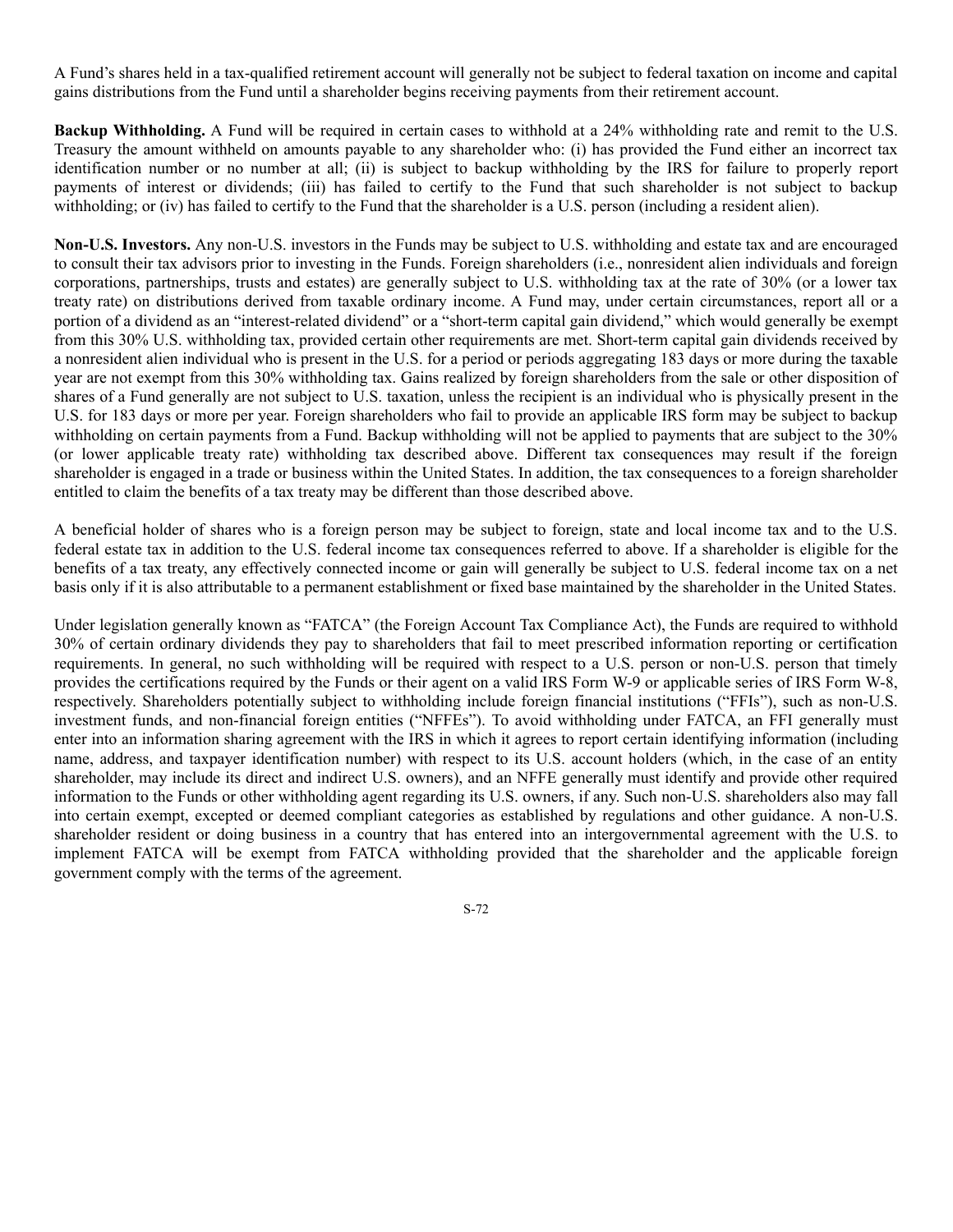**Tax Shelter Reporting Regulations.** Under U.S. Treasury regulations, generally, if a shareholder recognizes a loss of \$2 million or more for an individual shareholder or \$10 million or more for a corporate shareholder, the shareholder must file with the IRS a disclosure statement on Form 8886. Direct shareholders of portfolio securities are in many cases excepted from this reporting requirement, but under current guidance, shareholders of a RIC such as a Fund are not excepted. Future guidance may extend the current exception from this reporting requirement to shareholders of most or all RICs. The fact that a loss is reportable under these regulations does not affect the legal determination of whether the taxpayer's treatment of the loss is proper. Shareholders should consult their tax advisors to determine the applicability of these regulations in light of their individual circumstances.

**State Taxes.** Depending upon state and local law, distributions by a Fund to its shareholders and the ownership of such shares may be subject to state and local taxes. Rules of state and local taxation of dividend and capital gains distributions from RICs often differ from the rules for federal income taxation described above. It is expected that a Fund will not be liable for any corporate excise, income or franchise tax in Delaware if it qualifies as a RIC for federal income tax purposes.

Many states grant tax-free status to dividends paid to you from interest earned on direct obligations of the U.S. government, subject in some states to minimum investment requirements that must be met by a Fund. Investment in Ginnie Mae or Fannie Mae securities, banker's acceptances, commercial paper, and repurchase agreements collateralized by U.S. government securities do not generally qualify for such tax-free treatment. The rules on exclusion of this income are different for corporate shareholders. Shareholders are urged to consult their tax advisors regarding state and local taxes applicable to an investment in a Fund.

Because each shareholder's tax situation is different, shareholders should consult their tax advisor about the tax implications of an investment in the Funds.

### **FUND TRANSACTIONS**

**Brokerage Transactions.** Generally, equity securities, both listed and over-the-counter, are bought and sold through brokerage transactions for which commissions are payable. Purchases from underwriters will include the underwriting commission or concession, and purchases from dealers serving as market makers will include a dealer's mark-up or reflect a dealer's markdown. Money market securities and other debt securities are usually bought and sold directly from the issuer or an underwriter or market maker for the securities. Generally, the Funds will not pay brokerage commissions for such purchases. When a debt security is bought from an underwriter, the purchase price will usually include an underwriting commission or concession. The purchase price for securities bought from dealers serving as market makers will similarly include the dealer's mark up or reflect a dealer's mark down. When the Funds execute transactions in the over-the-counter market, they will generally deal with primary market makers unless prices that are more favorable are otherwise obtainable.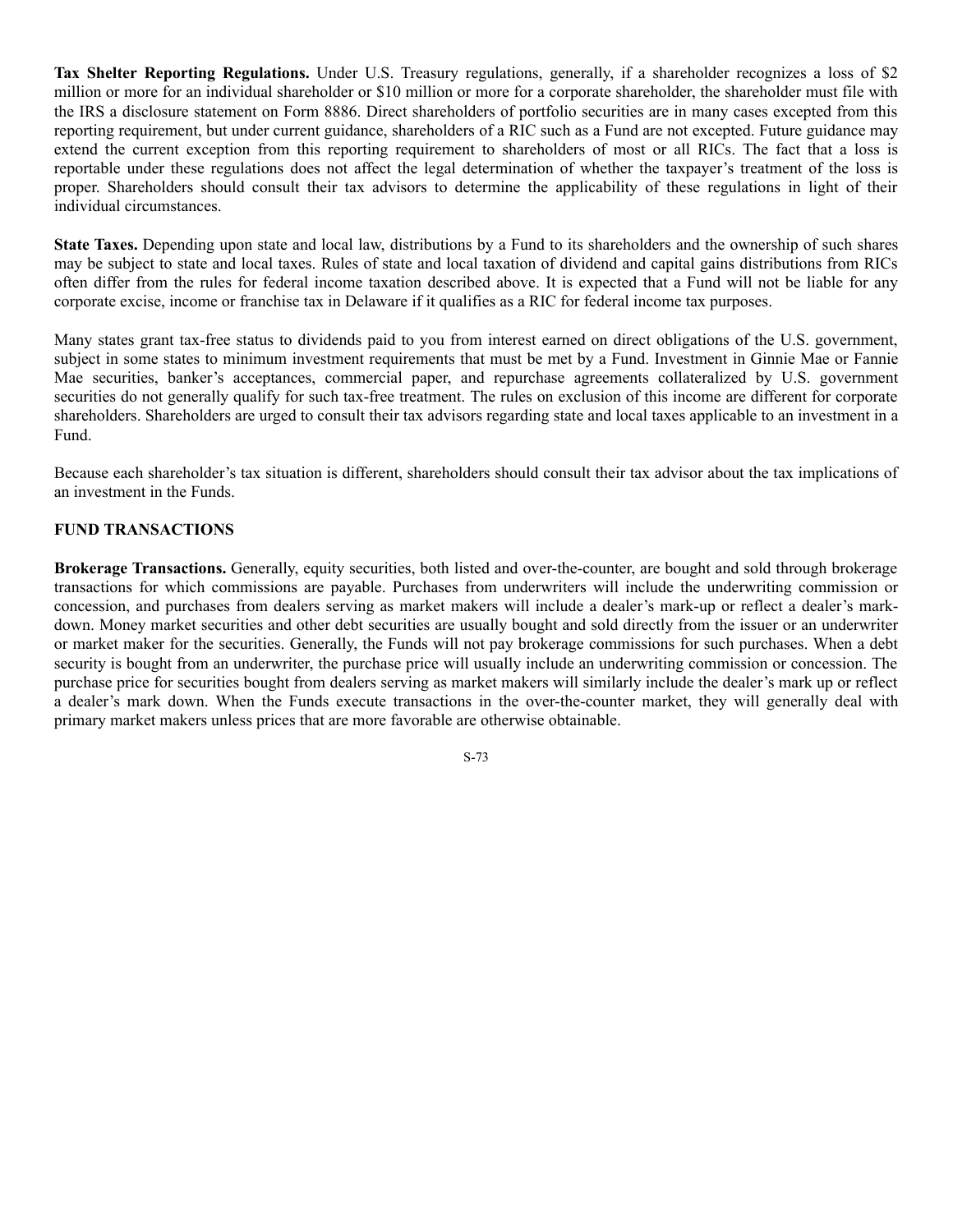In addition, the Adviser may place a combined order for two or more accounts it manages, including the Funds, engaged in the purchase or sale of the same security if, in its judgment, joint execution is in the best interest of each participant and will result in best price and execution. Transactions involving commingled orders are allocated in a manner deemed equitable to each account or fund. Although it is recognized that, in some cases, the joint execution of orders could adversely affect the price or volume of the security that a particular account or the Funds may obtain, it is the opinion of the Adviser that the advantages of combined orders outweigh the possible disadvantages of combined orders.

For the fiscal period beginning June 3, 2021 (commencement of operations) and ending December 31, 2021, the Funds paid the following aggregate brokerage commissions on portfolio transactions:

|                                         | <b>Aggregate Dollar Amount of Brokerage Commissions Paid</b> |  |
|-----------------------------------------|--------------------------------------------------------------|--|
| Fund                                    | 2021                                                         |  |
| <b>ARGA Emerging Markets Value Fund</b> | \$129,413                                                    |  |
| <b>ARGA</b> International Value Fund    | \$1,663                                                      |  |

**Brokerage Selection.** The Trust does not expect to use one particular broker or dealer, and when one or more brokers is believed capable of providing the best combination of price and execution, the Adviser may select a broker based upon brokerage or research services provided to the Adviser. The Adviser may pay a higher commission than otherwise obtainable from other brokers in return for such services only if a good faith determination is made that the commission is reasonable in relation to the services provided.

Section 28(e) of the 1934 Act permits the Adviser, under certain circumstances, to cause the Funds to pay a broker or dealer a commission for effecting a transaction in excess of the amount of commission another broker or dealer would have charged for effecting the transaction in recognition of the value of brokerage and research services provided by the broker or dealer. In addition to agency transactions, the Adviser may receive brokerage and research services in connection with certain riskless principal transactions, in accordance with applicable SEC guidance. Brokerage and research services include: (1) furnishing advice as to the value of securities, the advisability of investing in, purchasing or selling securities, and the availability of securities or purchasers or sellers of securities; (2) furnishing analyses and reports concerning issuers, industries, securities, economic factors and trends, portfolio strategy, and the performance of accounts; and (3) effecting securities transactions and performing functions incidental thereto (such as clearance, settlement, and custody). In the case of research services, the Adviser believes that access to independent investment research is beneficial to its investment decision-making processes and, therefore, to the Funds.

To the extent that research services may be a factor in selecting brokers, such services may be in written form or through direct contact with individuals and may include information as to particular companies and securities as well as market, economic, or institutional areas and information which assists in the valuation and pricing of investments. Examples of research-oriented services for which the Adviser might utilize Fund commissions include research reports and other information on the economy, industries, sectors, groups of securities, individual companies, statistical information, political developments, technical market action, pricing and appraisal services, credit analysis, risk measurement analysis, performance and other analysis. The Adviser may use research services furnished by brokers in servicing all client accounts and not all services may necessarily be used by the Adviser in connection with the Funds or any other specific client account that paid commissions to the broker providing such services. Information so received by the Adviser will be in addition to and not in lieu of the services required to be performed by the Adviser under the Advisory Agreement. Any advisory or other fees paid to the Adviser are not reduced as a result of the receipt of research services.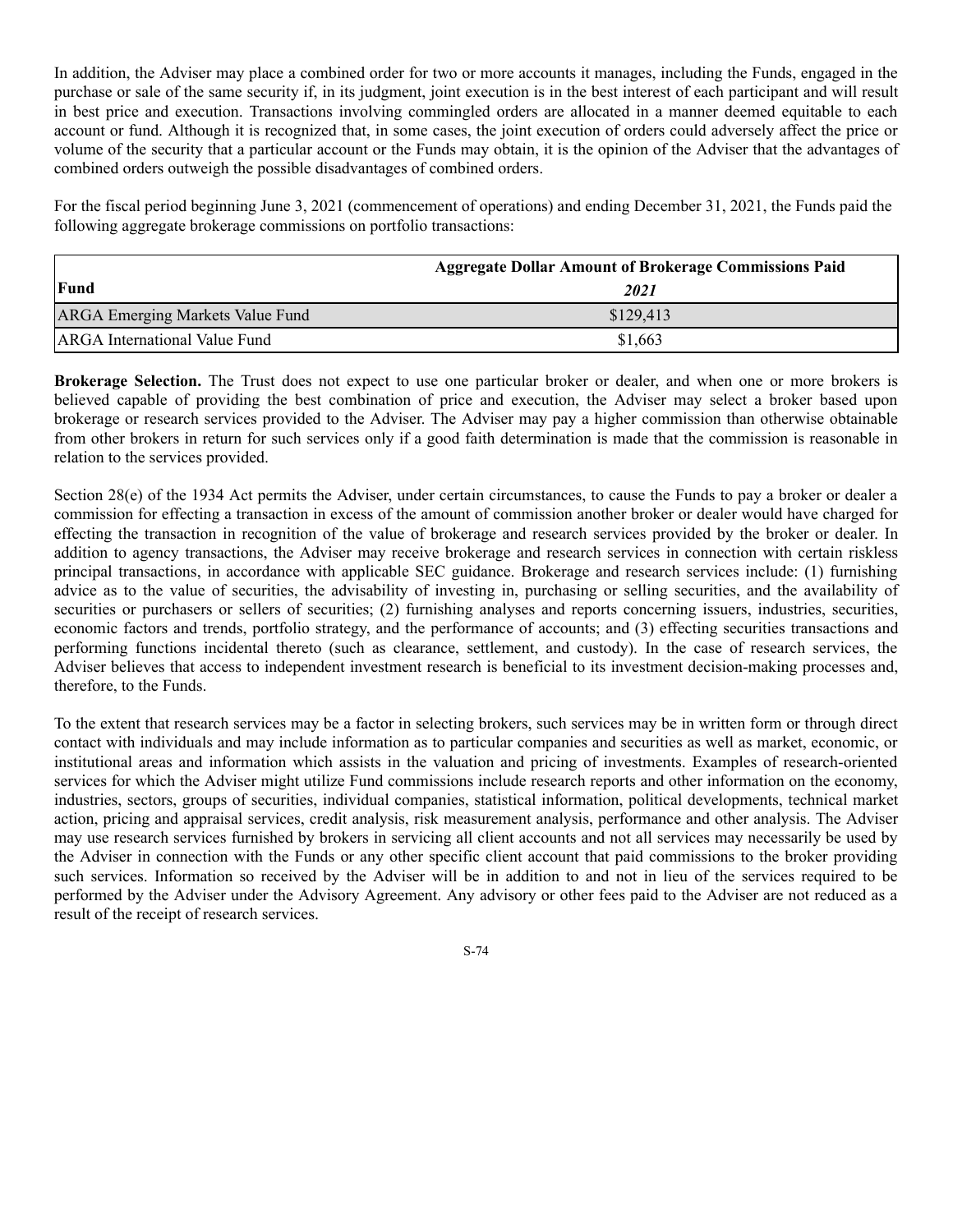In some cases the Adviser may receive a service from a broker that has both a "research" and a "non-research" use. When this occurs, the Adviser makes a good faith allocation, under all the circumstances, between the research and non-research uses of the service. The percentage of the service that is used for research purposes may be paid for with client commissions, while the Adviser will use its own funds to pay for the percentage of the service that is used for non-research purposes. In making this good faith allocation, the Adviser faces a potential conflict of interest, but the Adviser believes that its allocation procedures are reasonably designed to ensure that it appropriately allocates the anticipated use of such services to their research and nonresearch uses.

From time to time, the Adviser may purchase new issues of securities for clients, including the Funds, in a fixed price offering. In these situations, the seller may be a member of the selling group that will, in addition to selling securities, provide the Adviser with research services. Financial Industry Regulatory Authority ("FINRA") has adopted rules expressly permitting these types of arrangements under certain circumstances. Generally, the seller will provide research "credits" in these situations at a rate that is higher than that which is available for typical secondary market transactions. These arrangements may not fall within the safe harbor of Section 28(e).

For the fiscal period beginning June 3, 2021 (commencement of operations) and ending December 31, 2021, the Funds paid the following commissions on brokerage transactions directed to brokers pursuant to an agreement or understanding whereby the broker provides research services to the Adviser:

|                                         | <b>Total Dollar Amount of Transactions</b> |                                        |  |
|-----------------------------------------|--------------------------------------------|----------------------------------------|--|
|                                         | <b>Total Dollar Amount of Brokerage</b>    | <b>Involving Brokerage Commissions</b> |  |
| Fund                                    | <b>Commissions for Research Services</b>   | for Research Services                  |  |
| <b>ARGA Emerging Markets Value Fund</b> | \$21,466                                   | \$58,449,596                           |  |
| <b>ARGA</b> International Value Fund    | \$431                                      | \$1,391,434                            |  |

**Brokerage with Fund Affiliates.** The Funds may execute brokerage or other agency transactions through registered brokerdealer affiliates of either the Funds or the Adviser for a commission in conformity with the 1940 Act and rules promulgated by the SEC. The 1940 Act requires that commissions paid to the affiliate by the Funds for exchange transactions not exceed "usual and customary" brokerage commissions. The rules define "usual and customary" commissions to include amounts which are "reasonable and fair compared to the commission, fee or other remuneration received or to be received by other brokers in connection with comparable transactions involving similar securities being purchased or sold on a securities exchange during a comparable period of time." The Trustees, including those who are not "interested persons" of the Funds, have adopted procedures for evaluating the reasonableness of commissions paid to affiliates and review these procedures periodically.

For the fiscal period beginning June 3, 2021 (commencement of operations) and ending December 31, 2021, the Funds did not pay any brokerage commissions on portfolio transactions effected by affiliated brokers.

**Securities of "Regular Broker-Dealers."** The Funds are required to identify any securities of their "regular brokers and dealers" (as such term is defined in the 1940 Act) that each Fund held during its most recent fiscal year. For the fiscal period beginning June 3, 2021 (commencement of operations) and ending December 31, 2021, the Funds did not hold any securities of their "regular brokers or dealers."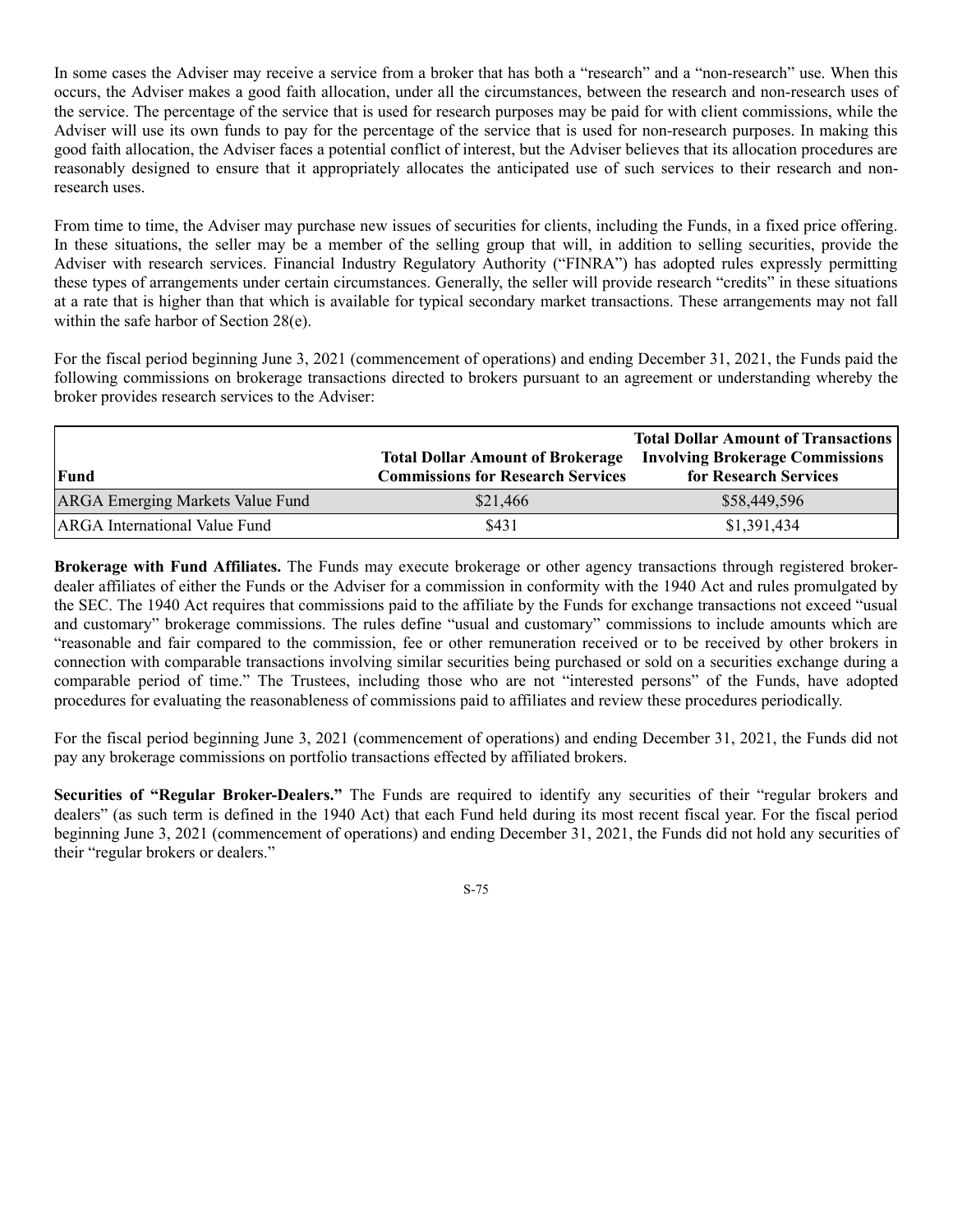**Portfolio Turnover Rates.** Portfolio turnover is calculated by dividing the lesser of total purchases or sales of portfolio securities for the fiscal year by the monthly average value of portfolio securities owned during the fiscal year. Excluded from both the numerator and denominator are amounts relating to securities whose maturities at the time of acquisition were one year or less. Instruments excluded from the calculation of portfolio turnover generally would include the futures contracts in which the Funds may invest since such contracts generally have remaining maturities of less than one-year. The Funds may at times hold investments in other short-term instruments, such as repurchase agreements, which are excluded for purposes of computing portfolio turnover. For the fiscal period beginning June 3, 2021 (commencement of operations) and ending December 31, 2021, the Funds' portfolio turnover rates were as follows:

|                                         | <b>Portfolio Turnover Rates</b> |  |
|-----------------------------------------|---------------------------------|--|
| Fund                                    | 2021                            |  |
| <b>ARGA Emerging Markets Value Fund</b> | 17%                             |  |
| <b>ARGA</b> International Value Fund    | 10%                             |  |

#### **PORTFOLIO HOLDINGS**

The Board has approved policies and procedures that govern the timing and circumstances regarding the disclosure of Fund portfolio holdings information to shareholders and third parties. These policies and procedures are designed to ensure that disclosure of information regarding the Funds' portfolio securities is in the best interests of the Funds' shareholders, and include procedures to address conflicts between the interests of the Funds' shareholders, on the one hand, and those of the Adviser, principal underwriter or any affiliated person of the Funds, the Adviser, or the Funds' principal underwriter, on the other. Pursuant to such procedures, the Board has authorized the Adviser's Chief Compliance Officer (the "Authorized Person") to authorize the release of the Funds' portfolio holdings, as necessary, in conformity with the foregoing principles. The Authorized Person, either directly or through reports by the Trust's Chief Compliance Officer, reports quarterly to the Board regarding the operation and administration of such policies and procedures.

Pursuant to applicable law, the Funds are required to disclose their complete portfolio holdings quarterly, within 60 days of the end of each fiscal quarter (currently, each March 31, June 30, September 30 and December 31). Each Fund will disclose a complete or summary schedule of investments (which includes the Fund's 50 largest holdings in unaffiliated issuers and each investment in unaffiliated issuers that exceeds one percent of the Fund's net asset value ("Summary Schedule")) in its Semi-Annual and Annual Reports which are distributed to Fund shareholders. Each Fund's complete schedule of investments following the first and third fiscal quarters will be available in quarterly holdings reports filed with the SEC as exhibits to Form N-PORT, and each Fund's complete schedule of investments following the second and fourth fiscal quarters will be available in shareholder reports filed with the SEC on Form N-CSR.

Complete schedules of investments filed with the SEC on Form N-CSR and as exhibits to Form N-PORT are not distributed to Fund shareholders but are available, free of charge, on the SEC's website at www.sec.gov. Should a Fund include only a Summary Schedule rather than a complete schedule of investments in its Semi-Annual and Annual Reports, its complete schedule of investments will be available without charge, upon request, by calling 866-234-ARGA (866-234-2742).

In addition to information provided to shareholders and the general public, portfolio holdings information may be disclosed as frequently as daily to the Funds' Adviser, Administrator, Custodian, Transfer Agent, financial printer, pricing vendors, liquidity analytics vendors, class action reclaim vendors and foreign tax reclaim vendors and other vendors that provide the Adviser with various middle office, back office, client reporting and portfolio analytics services in connection with their services to the Funds. From time to time rating and ranking organizations, such as S&P, Lipper, FactSet and Morningstar, Inc., may request non-public portfolio holdings information in connection with rating the Funds. Similarly, institutional investors, financial planners, pension plan sponsors and/or their consultants or other third-parties may request portfolio holdings information in order to assess the risks of the Funds' portfolios along with related performance attribution statistics. The lag time for such disclosures will vary. The Funds believe that these third parties have legitimate objectives in requesting such portfolio holdings information.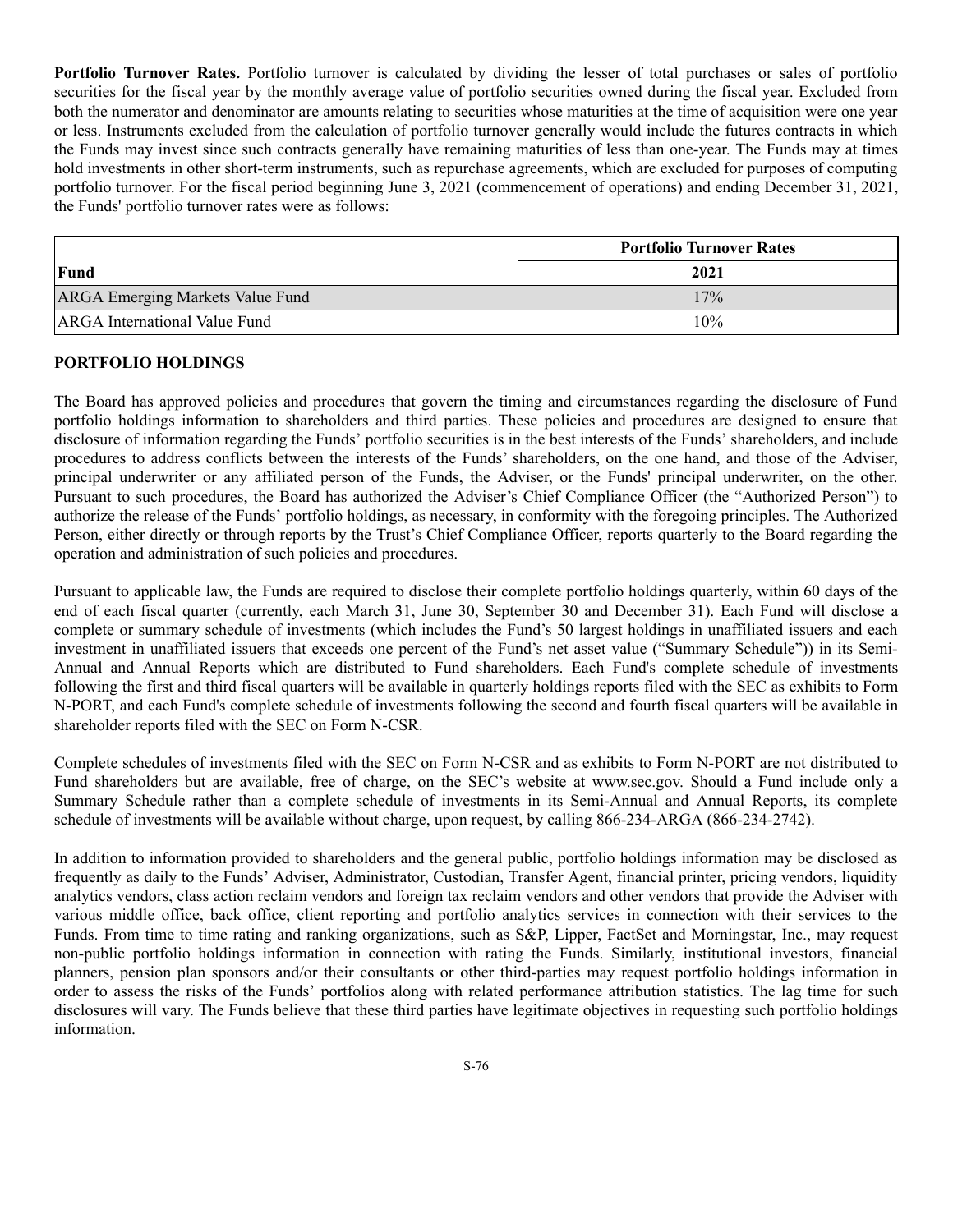The Funds' policies and procedures provide that the Authorized Person may authorize disclosure of non-public portfolio holdings information to such parties at differing times and/or with different lag times. Prior to making any disclosure to a third party, the Authorized Person must determine that such disclosure serves a reasonable business purpose, is in the best interests of a Fund's shareholders and that to the extent conflicts between the interests of a Fund's shareholders and those of the Adviser, principal underwriter, or any affiliated person of the Funds exist, such conflicts are addressed. Portfolio holdings information may be disclosed no more frequently than monthly to ratings agencies, consultants and other qualified financial professionals or individuals. The disclosures will not be made sooner than three days after the date of the information. The Trust's Chief Compliance Officer will regularly review these arrangements and will make periodic reports to the Board regarding disclosure pursuant to such arrangements.

With the exception of disclosures to rating and ranking organizations as described above, the Funds require any third party receiving non-public holdings information to enter into a confidentiality agreement with the Adviser. The confidentiality agreement provides, among other things, that non-public portfolio holdings information will be kept confidential and that the recipient has a duty not to trade on the non-public information and will use such information solely to analyze and rank the Funds, or to perform due diligence and asset allocation, depending on the recipient of the information.

The Trust's policies and procedures prohibit any compensation or other consideration from being paid to or received by any party in connection with the disclosure of portfolio holdings information, including the Funds, the Adviser and their affiliates or recipients of the Funds' portfolio holdings information.

The Adviser may manage other accounts that are not subject to these policies and procedures with investment objectives and strategies that are substantially similar to those of a Fund. Because the portfolio holdings of such accounts may be substantially similar, and in some cases nearly identical, to those of a Fund, an investor in such an account may be able to infer the portfolio holdings of a Fund from the portfolio holdings of the account.

# **DESCRIPTION OF SHARES**

The Declaration of Trust authorizes the issuance of an unlimited number of funds and shares of each fund, each of which represents an equal proportionate interest in that fund with each other share. Shares are entitled upon liquidation to a pro rata share in the net assets of the fund. Shareholders have no preemptive rights. The Declaration of Trust provides that the Trustees may create additional series or classes of shares. All consideration received by the Trust for shares of any additional fund and all assets in which such consideration is invested would belong to that fund and would be subject to the liabilities related thereto. Share certificates representing shares will not be issued. The Funds' shares, when issued, are fully paid and non-assessable.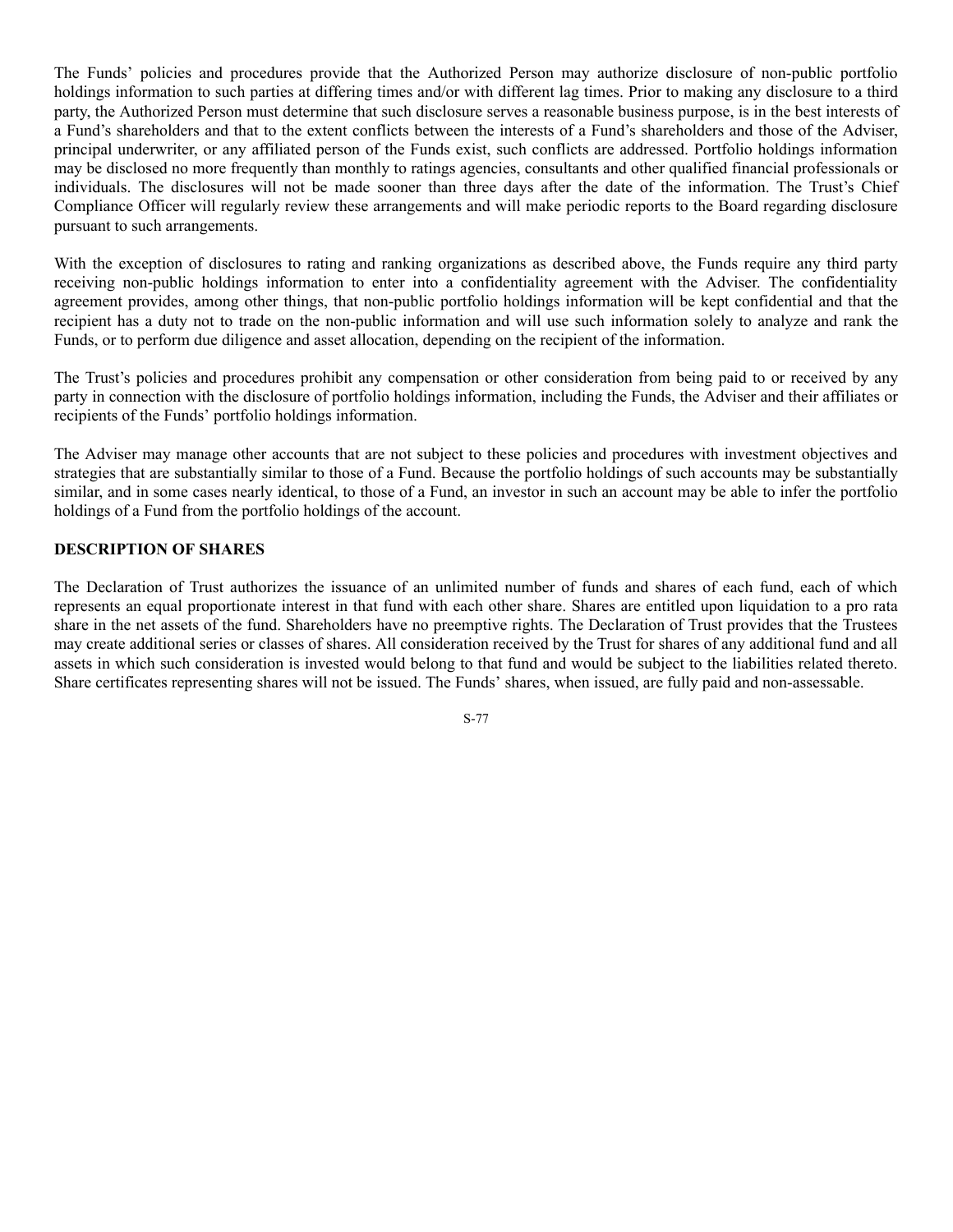# **LIMITATION OF TRUSTEES' LIABILITY**

The Declaration of Trust provides that a Trustee shall be liable only for his or her own willful misfeasance, bad faith, gross negligence or reckless disregard of the duties involved in the conduct of the office of Trustee, and shall not be liable for errors of judgment or mistakes of fact or law. The Trustees shall not be responsible or liable in any event for any neglect or wrongdoing of any officer, agent, employee, investment adviser or principal underwriter of the Trust, nor shall any Trustee be responsible for the act or omission of any other Trustee. The Declaration of Trust also provides that the Trust shall indemnify each person who is, or has been, a Trustee, officer, employee or agent of the Trust, and any person who is serving or has served at the Trust's request as a Trustee, officer, employee or agent of another organization in which the Trust has any interest as a shareholder, creditor or otherwise to the extent and in the manner provided in the By-Laws. However, nothing in the Declaration of Trust shall protect or indemnify a Trustee against any liability for his or her willful misfeasance, bad faith, gross negligence or reckless disregard of the duties involved in the conduct of the office of Trustee. Nothing contained in this section attempts to disclaim a Trustee's individual liability in any manner inconsistent with the federal securities laws.

# **PROXY VOTING**

The Board has delegated the responsibility for decisions regarding proxy voting for securities held by the Funds to the Adviser. The Adviser will vote such proxies in accordance with its proxy voting policies and procedures, which are included in Appendix B to this SAI.

The Trust is required to disclose annually the Funds' complete proxy voting record during the most recent 12-month period ended June 30 on Form N-PX. This voting record is available: (i) without charge, upon request, by calling 866-234-ARGA (866-234-2742); and (ii) on the SEC's website at https://www.sec.gov.

# **CODES OF ETHICS**

The Board, on behalf of the Trust, has adopted a Code of Ethics pursuant to Rule 17j-1 under the 1940 Act. In addition, the Adviser, the Administrator and the Distributor have adopted Codes of Ethics pursuant to Rule 17j-1. These Codes of Ethics apply to the personal investing activities of trustees, officers and certain employees ("Access Persons"). Rule 17j-1 and the Codes of Ethics are designed to prevent unlawful practices in connection with the purchase or sale of securities by Access Persons. Under each Code of Ethics, Access Persons are permitted to invest in securities, including securities that may be purchased or held by the Funds, but are required to report their personal securities transactions for monitoring purposes. In addition, certain Access Persons are required to obtain approval before investing in initial public offerings or private placements or are prohibited from making such investments. Copies of these Codes of Ethics are on file with the SEC, and are available to the public.

#### **PRINCIPAL SHAREHOLDERS AND CONTROL PERSONS**

As of April 5, 2022, the following persons were record owners (or to the knowledge of the Trust, beneficial owners) of 5% or more of any class of the shares of the Funds. The Trust believes that most of the shares referred to below were held by the below persons in accounts for their fiduciary, agency or custodial customers. Persons beneficially owning more than 25% of a Fund's outstanding shares may be deemed to "control" the Fund within the meaning of the 1940 Act. Shareholders controlling a Fund may have a significant impact on any shareholder vote of the Fund.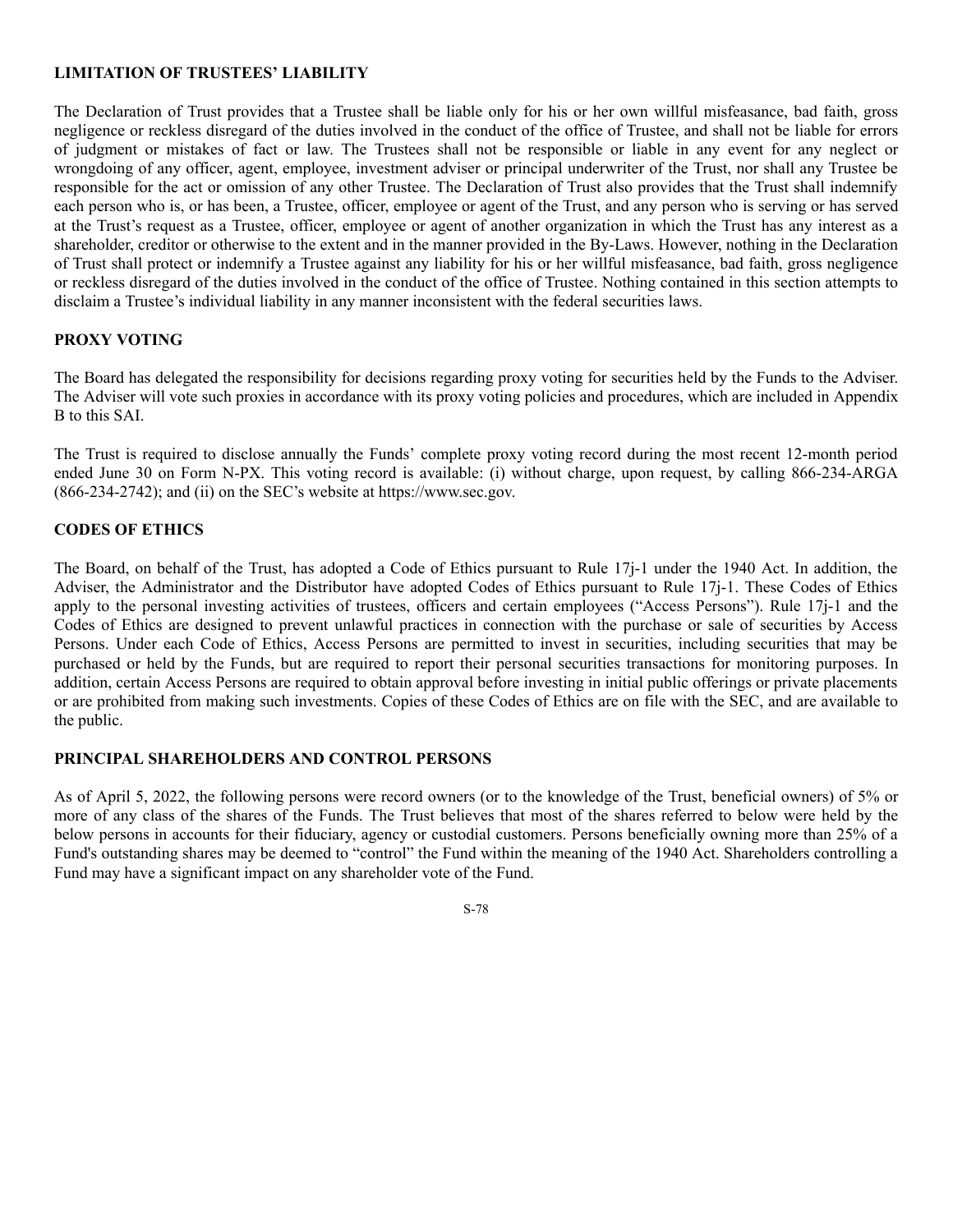| <b>ARGA Emerging Markets Value Fund</b>                                                                                                                             |                        |            |  |  |
|---------------------------------------------------------------------------------------------------------------------------------------------------------------------|------------------------|------------|--|--|
| <b>Name and Address</b>                                                                                                                                             | <b>Class of Shares</b> | % of Class |  |  |
| NATIONAL FINANCIAL SERVICES LLC<br>FOR THE EXCLUSIVE BENEFIT OF OUR CUSTOME<br>ATTN MUTUAL FUNDS DEPT 4TH FL<br><b>499 WASHINGTON BLVD</b><br>JERSEY CITY, NJ 07310 | Institutional          | 44.70%     |  |  |
| CHARLES SCHWAB & CO INC<br>SPECIAL CUSTODY AC FBO CUSTOMERS<br>211 MAIN ST<br>SAN FRANCISCO, CA 94105                                                               | Institutional          | 39.14%     |  |  |
| <b>ARGA International Value Fund</b>                                                                                                                                |                        |            |  |  |
| <b>Name and Address</b>                                                                                                                                             | <b>Class of Shares</b> | % of Class |  |  |
| SEI PRIVATE TRUST COMPANY<br><b>ATTN MUTUAL FUNDS</b><br>ONE FREEDOM VALLEY DRIVE<br>OAKS, PA 19456                                                                 | Institutional          | 73.27%     |  |  |
| KRISHNA FAMILY TRUST<br>FRANKLIN ISRAEL DAVID TTEE<br>UAD 10/11/2005<br><b>18 SIDNEY LANIER LN</b><br>GREENWICH, CT 06831                                           | Institutional          | 26.73%     |  |  |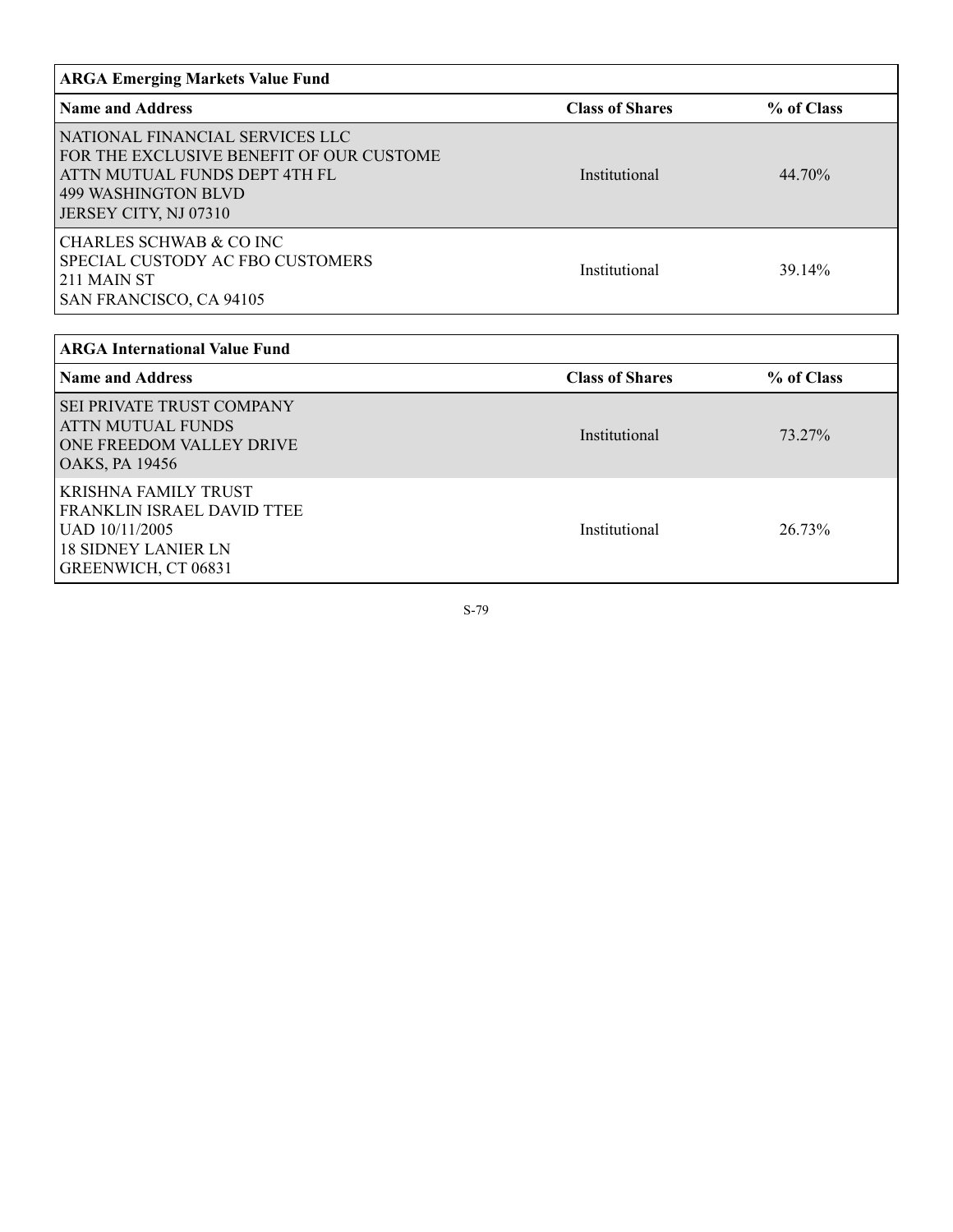#### **APPENDIX A**

#### **DESCRIPTION OF RATINGS**

#### **Description of Ratings**

The following descriptions of securities ratings have been published by Moody's Investors Services, Inc. ("Moody's"), S&P Global Ratings ("S&P"), and Fitch Ratings ("Fitch"), respectively.

#### **Description of Moody's Global Ratings**

Ratings assigned on Moody's global long-term and short-term rating scales are forward-looking opinions of the relative credit risks of financial obligations issued by non-financial corporates, financial institutions, structured finance vehicles, project finance vehicles, and public sector entities. Long-term ratings are assigned to issuers or obligations with an original maturity of one year or more and reflect both on the likelihood of a default or impairment on contractual financial obligations and the expected financial loss suffered in the event of default or impairment. Short-term ratings are assigned for obligations with an original maturity of thirteen months or less and reflect both on the likelihood of a default or impairment on contractual financial obligations and the expected financial loss suffered in the event of default or impairment.

#### **Description of Moody's Global Long-Term Ratings**

**Aaa** Obligations rated Aaa are judged to be of the highest quality, subject to the lowest level of credit risk.

**Aa** Obligations rated Aa are judged to be of high quality and are subject to very low credit risk.

**A** Obligations rated A are judged to be upper-medium grade and are subject to low credit risk.

**Baa** Obligations rated Baa are judged to be medium-grade and subject to moderate credit risk and as such may possess certain speculative characteristics.

**Ba** Obligations rated Ba are judged to be speculative and are subject to substantial credit risk.

**B** Obligations rated B are considered speculative and are subject to high credit risk.

**Caa** Obligations rated Caa are judged to be speculative of poor standing and are subject to very high credit risk.

**Ca** Obligations rated Ca are highly speculative and are likely in, or very near, default, with some prospect of recovery of principal and interest.

**C** Obligations rated C are the lowest rated and are typically in default, with little prospect for recovery of principal or interest.

*Note*: Moody's appends numerical modifiers 1, 2, and 3 to each generic rating classification from Aa through Caa. The modifier 1 indicates that the obligation ranks in the higher end of its generic rating category; the modifier 2 indicates a mid-range ranking; and the modifier 3 indicates a ranking in the lower end of that generic rating category.

#### **Hybrid Indicator (hyb)**

The hybrid indicator (hyb) is appended to all ratings of hybrid securities issued by banks, insurers, finance companies, and securities firms. By their terms, hybrid securities allow for the omission of scheduled dividends, interest, or principal payments, which can potentially result in impairment if such an omission occurs. Hybrid securities may also be subject to contractually allowable write-downs of principal that could result in impairment. Together with the hybrid indicator, the long-term obligation rating assigned to a hybrid security is an expression of the relative credit risk associated with that security.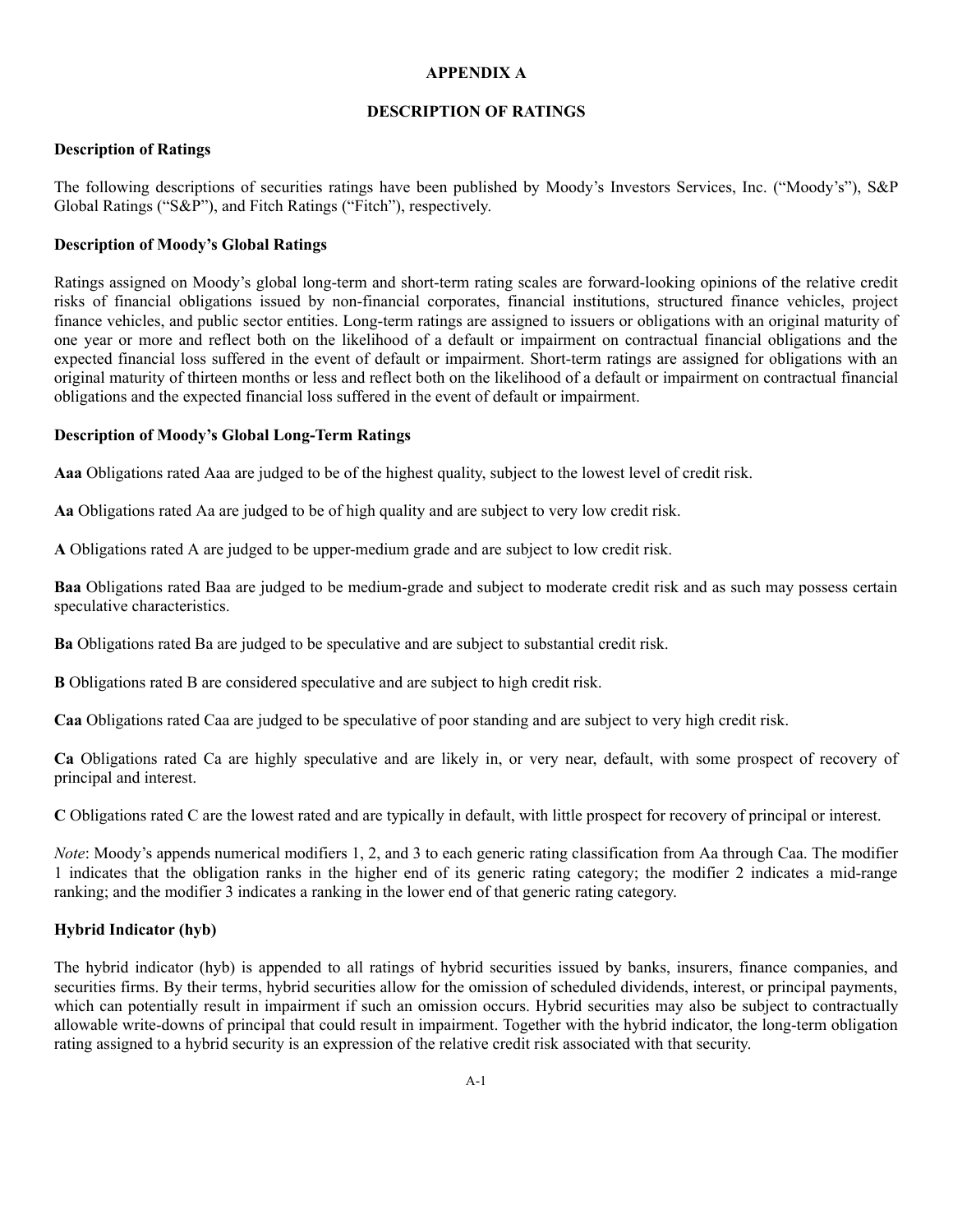# **Description of Moody's Global Short-Term Ratings**

**P-1** Issuers (or supporting institutions) rated Prime-1 have a superior ability to repay short-term debt obligations.

**P-2** Issuers (or supporting institutions) rated Prime-2 have a strong ability to repay short-term debt obligations.

**P-3** Issuers (or supporting institutions) rated Prime-3 have an acceptable ability to repay short-term obligations.

**NP** Issuers (or supporting institutions) rated Not Prime do not fall within any of the Prime rating categories.

### **Description of Moody's U.S. Municipal Short-Term Obligation Ratings**

The Municipal Investment Grade ("MIG") scale is used to rate U.S. municipal cash flow notes, bond anticipation notes and certain other short-term obligations, which typically mature in three years or less. Under certain circumstances, the MIG scale is used to rate bond anticipation notes with maturities of up to five years.

Moody's U.S. municipal short-term obligation ratings are as follows:

**MIG 1** This designation denotes superior credit quality. Excellent protection is afforded by established cash flows, highly reliable liquidity support, or demonstrated broad-based access to the market for refinancing.

**MIG 2** This designation denotes strong credit quality. Margins of protection are ample, although not as large as in the preceding group.

**MIG 3** This designation denotes acceptable credit quality. Liquidity and cash-flow protection may be narrow, and market access for refinancing is likely to be less well-established.

**SG** This designation denotes speculative-grade credit quality. Debt instruments in this category may lack sufficient margins of protection.

#### **Description of Moody's Demand Obligation Ratings**

In the case of variable rate demand obligations ("VRDOs"), a two-component rating is assigned. The components are a longterm rating and a short-term demand obligation rating. The long-term rating addresses the issuer's ability to meet scheduled principal and interest payments. The short-term demand obligation rating addresses the ability of the issuer or the liquidity provider to make payments associated with the purchase-price-upon-demand feature ("demand feature") of the VRDO. The short-term demand obligation rating uses the Variable Municipal Investment Grade ("VMIG") scale. VMIG ratings with liquidity support use as an input the short-term counterparty risk assessment of the support provider, or the long-term rating of the underlying obligor in the absence of third party liquidity support. Transitions of VMIG ratings of demand obligations with conditional liquidity support differ from transitions on the Prime scale to reflect the risk that external liquidity support will terminate if the issuer's long-term rating drops below investment grade. The VMIG short-term demand obligation rating is typically assigned if the frequency of the demand feature is less than every three years. If the frequency of the demand feature is less than three years but the purchase price is payable only with remarketing proceeds, the short-term demand obligation rating is "NR".

Moody's demand obligation ratings are as follows:

**VMIG 1** This designation denotes superior credit quality. Excellent protection is afforded by the superior short-term credit strength of the liquidity provider and structural and legal protections that ensure the timely payment of purchase price upon demand.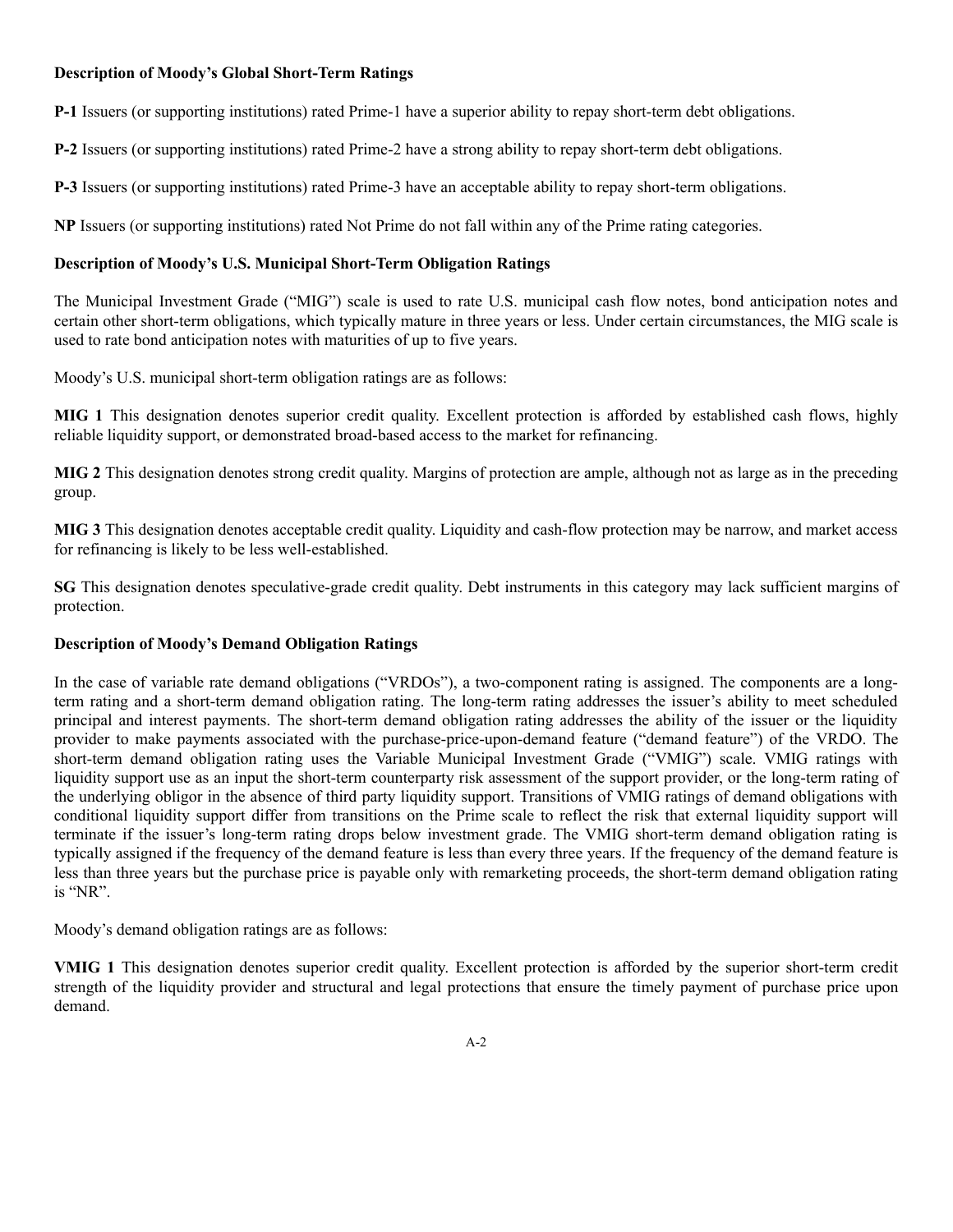**VMIG 2** This designation denotes strong credit quality. Good protection is afforded by the strong short-term credit strength of the liquidity provider and structural and legal protections that ensure the timely payment of purchase price upon demand.

**VMIG 3** This designation denotes acceptable credit quality. Adequate protection is afforded by the satisfactory short-term credit strength of the liquidity provider and structural and legal protections that ensure the timely payment of purchase price upon demand.

**SG** This designation denotes speculative-grade credit quality. Demand features rated in this category may be supported by a liquidity provider that does not have a sufficiently strong short-term rating or may lack the structural or legal protections necessary to ensure the timely payment of purchase price upon demand.

#### **Description of S&P's Issue Credit Ratings**

An S&P issue credit rating is a forward-looking opinion about the creditworthiness of an obligor with respect to a specific financial obligation, a specific class of financial obligations, or a specific financial program (including ratings on medium-term note programs and commercial paper programs). It takes into consideration the creditworthiness of guarantors, insurers, or other forms of credit enhancement on the obligation and takes into account the currency in which the obligation is denominated. The opinion reflects S&P's view of the obligor's capacity and willingness to meet its financial commitments as they come due, and this opinion may assess terms, such as collateral security and subordination, which could affect ultimate payment in the event of default.

Issue credit ratings can be either long-term or short-term. Short-term issue credit ratings are generally assigned to those obligations considered short-term in the relevant market, typically with an original maturity of no more than 365 days. Shortterm issue credit ratings are also used to indicate the creditworthiness of an obligor with respect to put features on long-term obligations. S&P would typically assign a long-term issue credit rating to an obligation with an original maturity of greater than 365 days. However, the ratings S&P assigns to certain instruments may diverge from these guidelines based on market practices. Medium-term notes are assigned long-term ratings.

Issue credit ratings are based, in varying degrees, on S&P's analysis of the following considerations:

- The likelihood of payment—the capacity and willingness of the obligor to meet its financial commitments on an obligation in accordance with the terms of the obligation;
- The nature and provisions of the financial obligation, and the promise S&P imputes; and
- The protection afforded by, and relative position of, the financial obligation in the event of a bankruptcy, reorganization, or other arrangement under the laws of bankruptcy and other laws affecting creditors' rights.

An issue rating is an assessment of default risk but may incorporate an assessment of relative seniority or ultimate recovery in the event of default. Junior obligations are typically rated lower than senior obligations, to reflect lower priority in bankruptcy, as noted above. (Such differentiation may apply when an entity has both senior and subordinated obligations, secured and unsecured obligations, or operating company and holding company obligations.)

NR indicates that a rating has not been assigned or is no longer assigned.

#### **Description of S&P's Long-Term Issue Credit Ratings\***

**AAA** An obligation rated 'AAA' has the highest rating assigned by S&P. The obligor's capacity to meet its financial commitments on the obligation is extremely strong.

**AA** An obligation rated 'AA' differs from the highest-rated obligations only to a small degree. The obligor's capacity to meet its financial commitments on the obligation is very strong.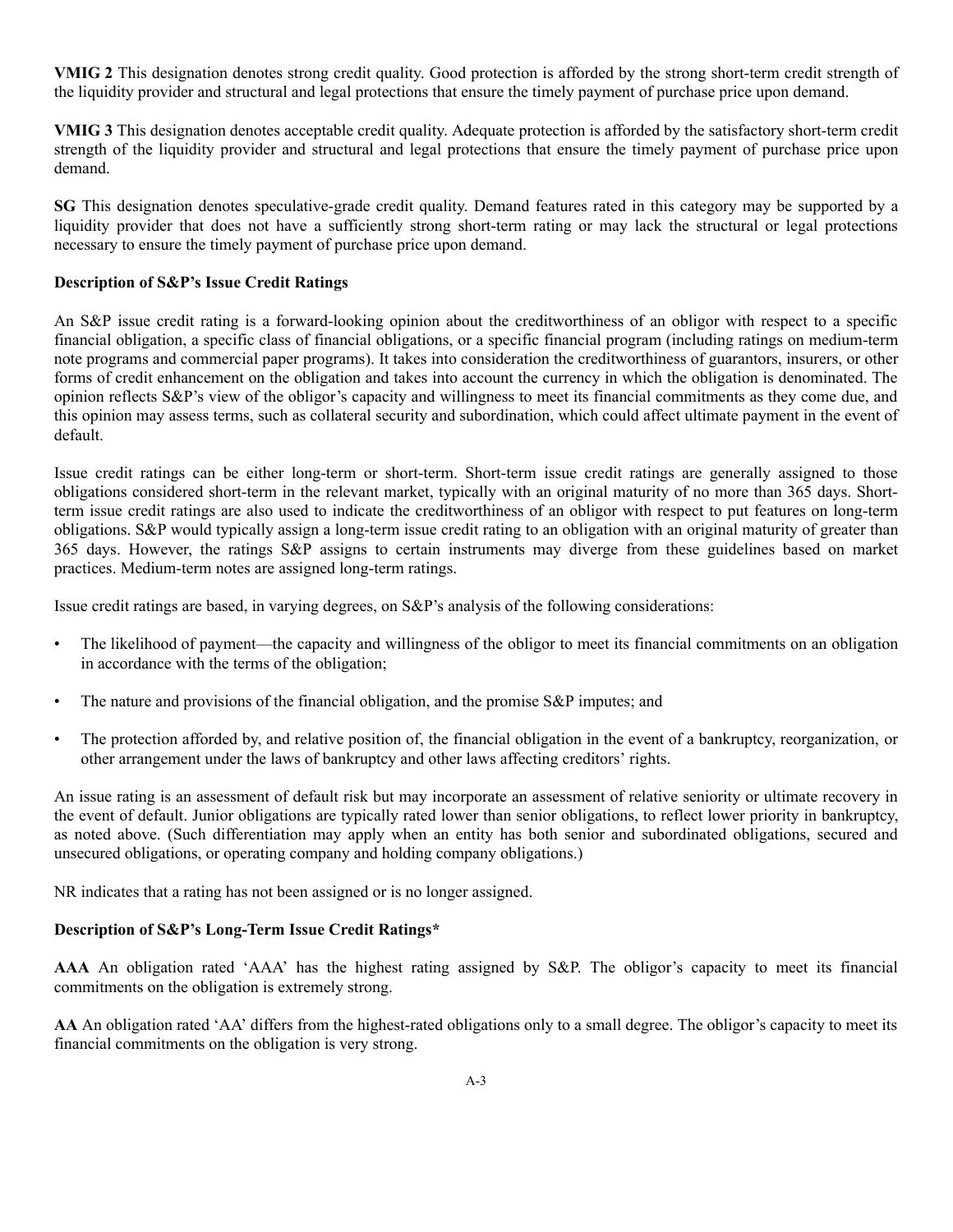**A** An obligation rated 'A' is somewhat more susceptible to the adverse effects of changes in circumstances and economic conditions than obligations in higher-rated categories. However, the obligor's capacity to meet its financial commitments on the obligation is still strong.

**BBB** An obligation rated 'BBB' exhibits adequate protection parameters. However, adverse economic conditions or changing circumstances are more likely to weaken the obligor's capacity to meet its financial commitments on the obligation.

**BB; B; CCC; CC; and C** Obligations rated 'BB', 'B', 'CCC', 'CC', and 'C' are regarded as having significant speculative characteristics. 'BB' indicates the least degree of speculation and 'C' the highest. While such obligations will likely have some quality and protective characteristics, these may be outweighed by large uncertainties or major exposure to adverse conditions.

**BB** An obligation rated 'BB' is less vulnerable to nonpayment than other speculative issues. However, it faces major ongoing uncertainties or exposure to adverse business, financial, or economic conditions that could lead to the obligor's inadequate capacity to meet its financial commitments on the obligation.

**B** An obligation rated 'B' is more vulnerable to nonpayment than obligations rated 'BB', but the obligor currently has the capacity to meet its financial commitments on the obligation. Adverse business, financial, or economic conditions will likely impair the obligor's capacity or willingness to meet its financial commitments on the obligation.

**CCC** An obligation rated 'CCC' is currently vulnerable to nonpayment and is dependent upon favorable business, financial, and economic conditions for the obligor to meet its financial commitments on the obligation. In the event of adverse business, financial, or economic conditions, the obligor is not likely to have the capacity to meet its financial commitments on the obligation.

**CC** An obligation rated 'CC' is currently highly vulnerable to nonpayment. The 'CC' rating is used when a default has not yet occurred but S&P expects default to be a virtual certainty, regardless of the anticipated time to default.

**C** An obligation rated 'C' is currently highly vulnerable to nonpayment, and the obligation is expected to have lower relative seniority or lower ultimate recovery compared with obligations that are rated higher.

**D** An obligation rated 'D' is in default or in breach of an imputed promise. For non-hybrid capital instruments, the 'D' rating category is used when payments on an obligation are not made on the date due, unless S&P believes that such payments will be made within five business days in the absence of a stated grace period or within the earlier of the stated grace period or 30 calendar days. The 'D' rating also will be used upon the filing of a bankruptcy petition or the taking of similar action and where default on an obligation is a virtual certainty, for example due to automatic stay provisions. A rating on an obligation is lowered to 'D' if it is subject to a distressed debt restructuring.

\* Ratings from 'AA' to 'CCC' may be modified by the addition of a plus (+) or minus (-) sign to show relative standing within the rating categories.

# **Description of S&P's Short-Term Issue Credit Ratings**

**A-1** A short-term obligation rated 'A-1' is rated in the highest category by S&P. The obligor's capacity to meet its financial commitments on the obligation is strong. Within this category, certain obligations are designated with a plus sign (+). This indicates that the obligor's capacity to meet its financial commitments on these obligations is extremely strong.

**A-2** A short-term obligation rated 'A-2' is somewhat more susceptible to the adverse effects of changes in circumstances and economic conditions than obligations in higher rating categories. However, the obligor's capacity to meet its financial commitments on the obligation is satisfactory.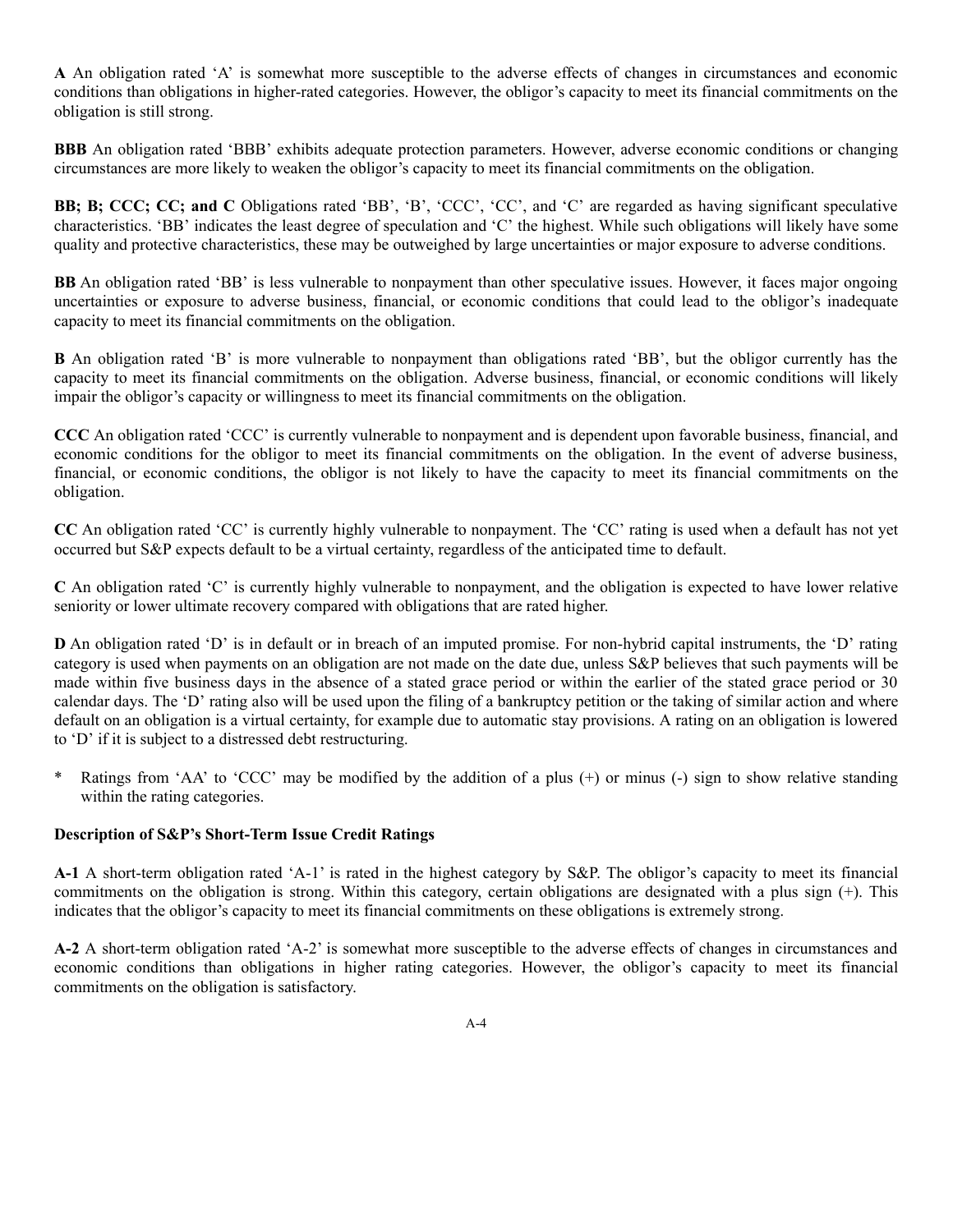**A-3** A short-term obligation rated 'A-3' exhibits adequate protection parameters. However, adverse economic conditions or changing circumstances are more likely to weaken an obligor's capacity to meet its financial commitments on the obligation.

**B** A short-term obligation rated 'B' is regarded as vulnerable and has significant speculative characteristics. The obligor currently has the capacity to meet its financial commitments; however, it faces major ongoing uncertainties that could lead to the obligor's inadequate capacity to meet its financial commitments.

**C** A short-term obligation rated 'C' is currently vulnerable to nonpayment and is dependent upon favorable business, financial, and economic conditions for the obligor to meet its financial commitments on the obligation.

**D** A short-term obligation rated 'D' is in default or in breach of an imputed promise. For non-hybrid capital instruments, the 'D' rating category is used when payments on an obligation are not made on the date due, unless S&P believes that such payments will be made within any stated grace period. However, any stated grace period longer than five business days will be treated as five business days. The 'D' rating also will be used upon the filing of a bankruptcy petition or the taking of a similar action and where default on an obligation is a virtual certainty, for example due to automatic stay provisions. A rating on an obligation is lowered to 'D' if it is subject to a distressed debt restructuring.

#### **Description of S&P's Municipal Short-Term Note Ratings**

An S&P U.S. municipal note rating reflects S&P's opinion about the liquidity factors and market access risks unique to the notes. Notes due in three years or less will likely receive a note rating. Notes with an original maturity of more than three years will most likely receive a long-term debt rating. In determining which type of rating, if any, to assign, S&P's analysis will review the following considerations:

- Amortization schedule—the larger the final maturity relative to other maturities, the more likely it will be treated as a note; and
- Source of payment—the more dependent the issue is on the market for its refinancing, the more likely it will be treated as a note.

S&P's municipal short-term note ratings are as follows:

**SP-1** Strong capacity to pay principal and interest. An issue determined to possess a very strong capacity to pay debt service is given a plus (+) designation.

**SP-2** Satisfactory capacity to pay principal and interest, with some vulnerability to adverse financial and economic changes over the term of the notes.

**SP-3** Speculative capacity to pay principal and interest.

**D** 'D' is assigned upon failure to pay the note when due, completion of a distressed debt restructuring, or the filing of a bankruptcy petition or the taking of similar action and where default on an obligation is a virtual certainty, for example due to automatic stay provisions.

#### **Description of Fitch's Credit Ratings**

Fitch's credit ratings relating to issuers are an opinion on the relative ability of an entity to meet financial commitments, such as interest, preferred dividends, repayment of principal, insurance claims or counterparty obligations. Credit ratings relating to securities and obligations of an issuer can include a recovery expectation. Credit ratings are used by investors as indications of the likelihood of receiving the money owed to them in accordance with the terms on which they invested.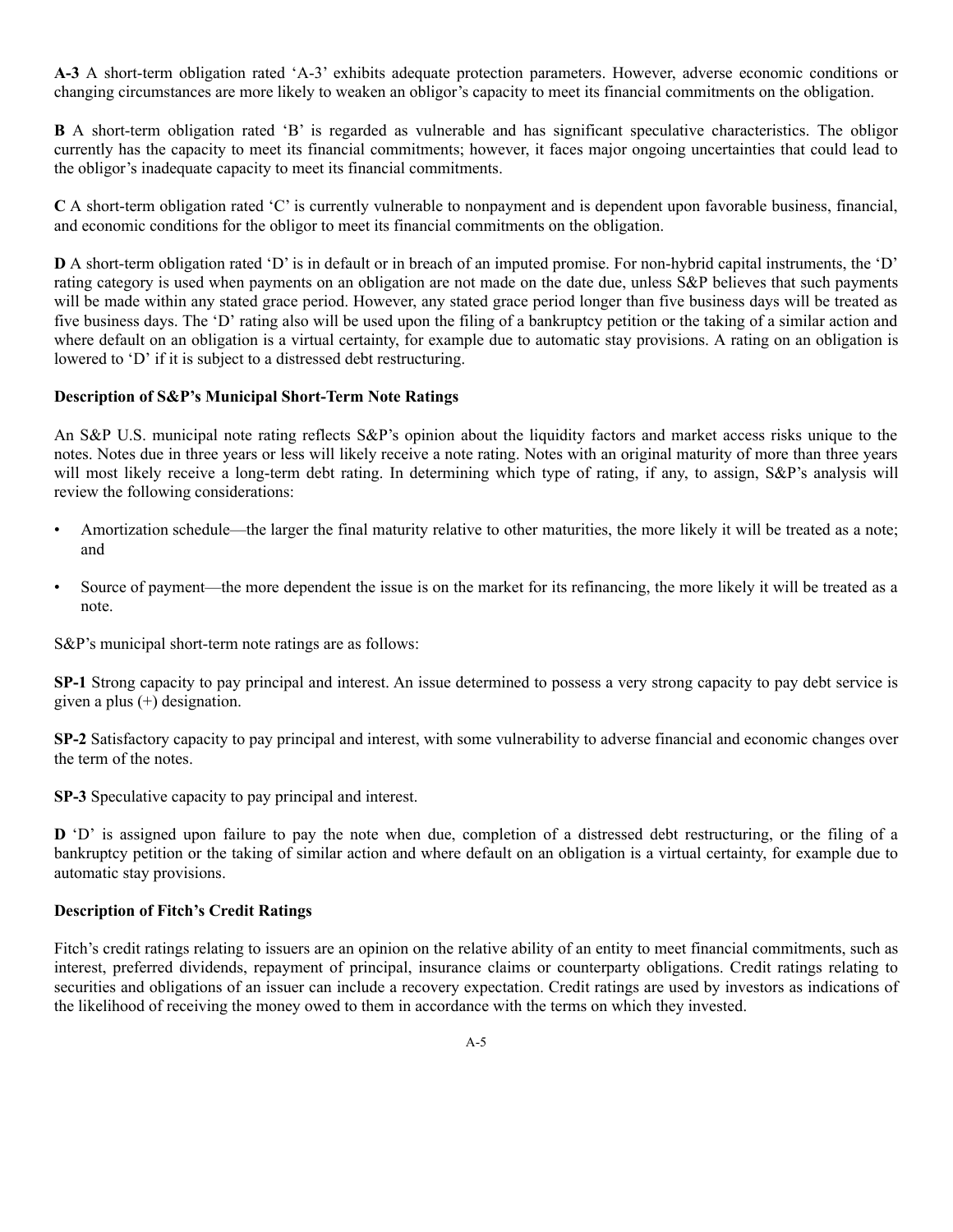The terms "investment grade" and "speculative grade" have established themselves over time as shorthand to describe the categories 'AAA' to 'BBB' (investment grade) and 'BB' to 'D' (speculative grade). The terms investment grade and speculative grade are market conventions and do not imply any recommendation or endorsement of a specific security for investment purposes. Investment grade categories indicate relatively low to moderate credit risk, while ratings in the speculative categories either signal a higher level of credit risk or that a default has already occurred.

For the convenience of investors, Fitch may also include issues relating to a rated issuer that are not and have not been rated on its web page. Such issues are also denoted as 'NR'.

Fitch's credit ratings do not directly address any risk other than credit risk. In particular, ratings do not deal with the risk of a market value loss on a rated security due to changes in interest rates, liquidity and other market considerations. However, in terms of payment obligation on the rated liability, market risk may be considered to the extent that it influences the ability of an issuer to pay upon a commitment.

Ratings nonetheless do not reflect market risk to the extent that they influence the size or other conditionality of the obligation to pay upon a commitment (for example, in the case of index-linked bonds).

In the default components of ratings assigned to individual obligations or instruments, the agency typically rates to the likelihood of non-payment or default in accordance with the terms of that instrument's documentation. In limited cases, Fitch may include additional considerations (i.e. rate to a higher or lower standard than that implied in the obligation's documentation).

Note: The modifiers "+" or "-" may be appended to a rating to denote relative status within major rating categories. Such suffixes are not added to the 'AAA' ratings and ratings below the 'CCC' category. For the short-term rating category of 'F1', a '+' may be appended.

#### **Description of Fitch's Long-Term Corporate Finance Obligations Ratings**

**AAA** Highest credit quality. 'AAA' ratings denote the lowest expectation of credit risk. They are assigned only in cases of exceptionally strong capacity for payment of financial commitments. This capacity is highly unlikely to be adversely affected by foreseeable events.

**AA** Very high credit quality. 'AA' ratings denote expectations of very low credit risk. They indicate very strong capacity for payment of financial commitments. This capacity is not significantly vulnerable to foreseeable events.

**A** High credit quality. 'A' ratings denote expectations of low credit risk. The capacity for payment of financial commitments is considered strong. This capacity may, nevertheless, be more vulnerable to adverse business or economic conditions than is the case for higher ratings.

**BBB** Good credit quality. 'BBB' ratings indicate that expectations of credit risk are currently low. The capacity for payment of financial commitments is considered adequate, but adverse business or economic conditions are more likely to impair this capacity.

**BB** Speculative. 'BB' ratings indicate an elevated vulnerability to credit risk, particularly in the event of adverse changes in business or economic conditions over time; however, business or financial alternatives may be available to allow financial commitments to be met.

**B** Highly speculative. 'B' ratings indicate that material credit risk is present.

**CCC** Substantial credit risk. 'CCC' ratings indicate that substantial credit risk is present.

**CC** Very high levels of credit risk. 'CC' ratings indicate very high levels of credit risk.

**C** Exceptionally high levels of credit risk. 'C' ratings indicate exceptionally high levels of credit risk.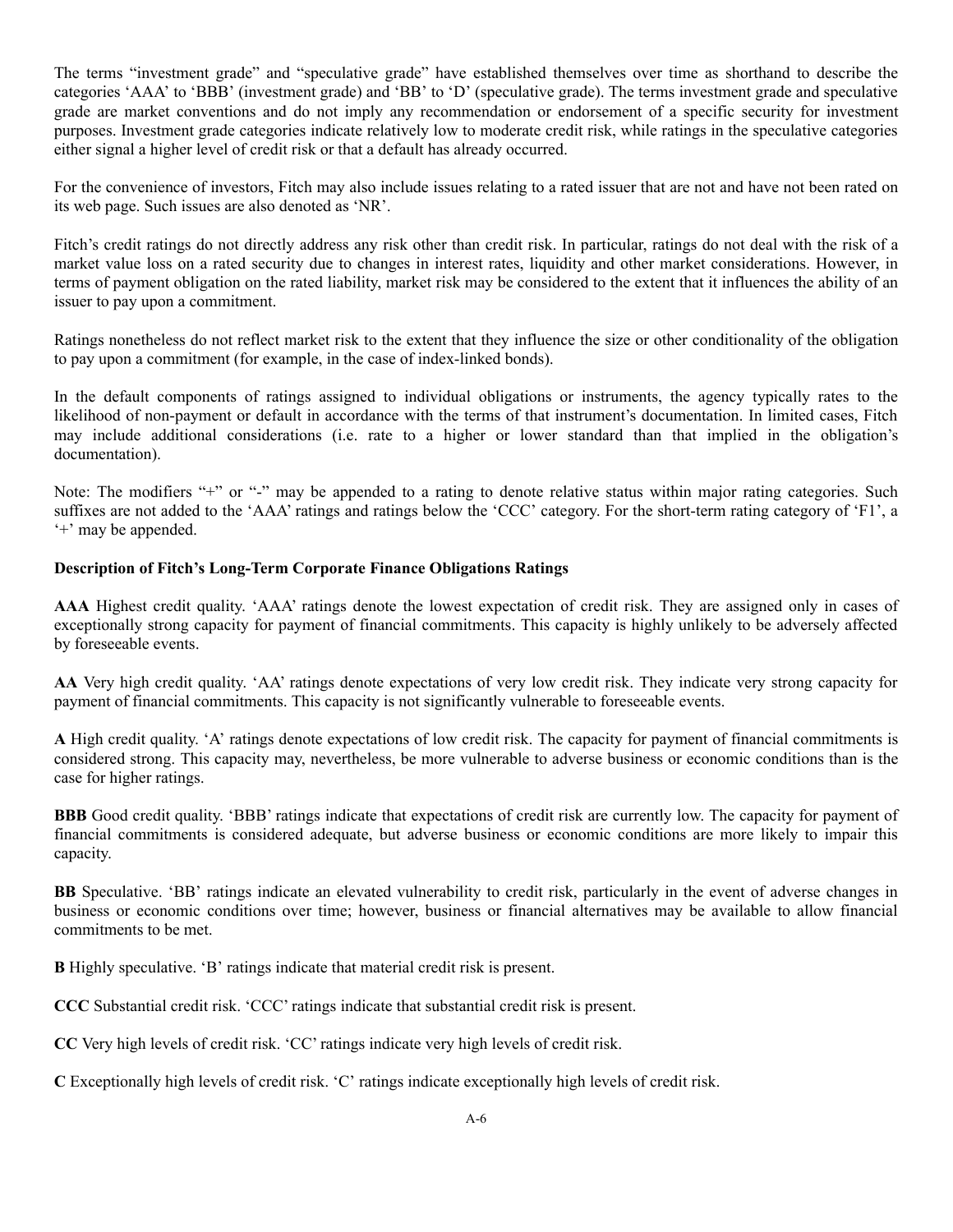Ratings in the categories of 'CCC', 'CC' and 'C' can also relate to obligations or issuers that are in default. In this case, the rating does not opine on default risk but reflects the recovery expectation only.

Defaulted obligations typically are not assigned 'RD' or 'D' ratings, but are instead rated in the 'CCC' to 'C' rating categories, depending on their recovery prospects and other relevant characteristics. This approach better aligns obligations that have comparable overall expected loss but varying vulnerability to default and loss.

#### **Description of Fitch's Short-Term Ratings**

A short-term issuer or obligation rating is based in all cases on the short-term vulnerability to default of the rated entity and relates to the capacity to meet financial obligations in accordance with the documentation governing the relevant obligation. Short-term deposit ratings may be adjusted for loss severity. Short-Term Ratings are assigned to obligations whose initial maturity is viewed as "short term" based on market convention. A long-term rating can also be used to rate an issue with short maturity. Typically, this means up to 13 months for corporate, sovereign, and structured obligations, and up to 36 months for obligations in U.S. public finance markets.

Fitch's short-term ratings are as follows:

**F1** Highest short-term credit quality. Indicates the strongest intrinsic capacity for timely payment of financial commitments; may have an added "+" to denote any exceptionally strong credit feature.

**F2** Good short-term credit quality. Good intrinsic capacity for timely payment of financial commitments.

**F3** Fair short-term credit quality. The intrinsic capacity for timely payment of financial commitments is adequate.

**B** Speculative short-term credit quality. Minimal capacity for timely payment of financial commitments, plus heightened vulnerability to near term adverse changes in financial and economic conditions.

**C** High short-term default risk. Default is a real possibility.

**RD** Restricted default. Indicates an entity that has defaulted on one or more of its financial commitments, although it continues to meet other financial obligations. Typically applicable to entity ratings only.

**D** Default. Indicates a broad-based default event for an entity, or the default of a short-term obligation.

A-7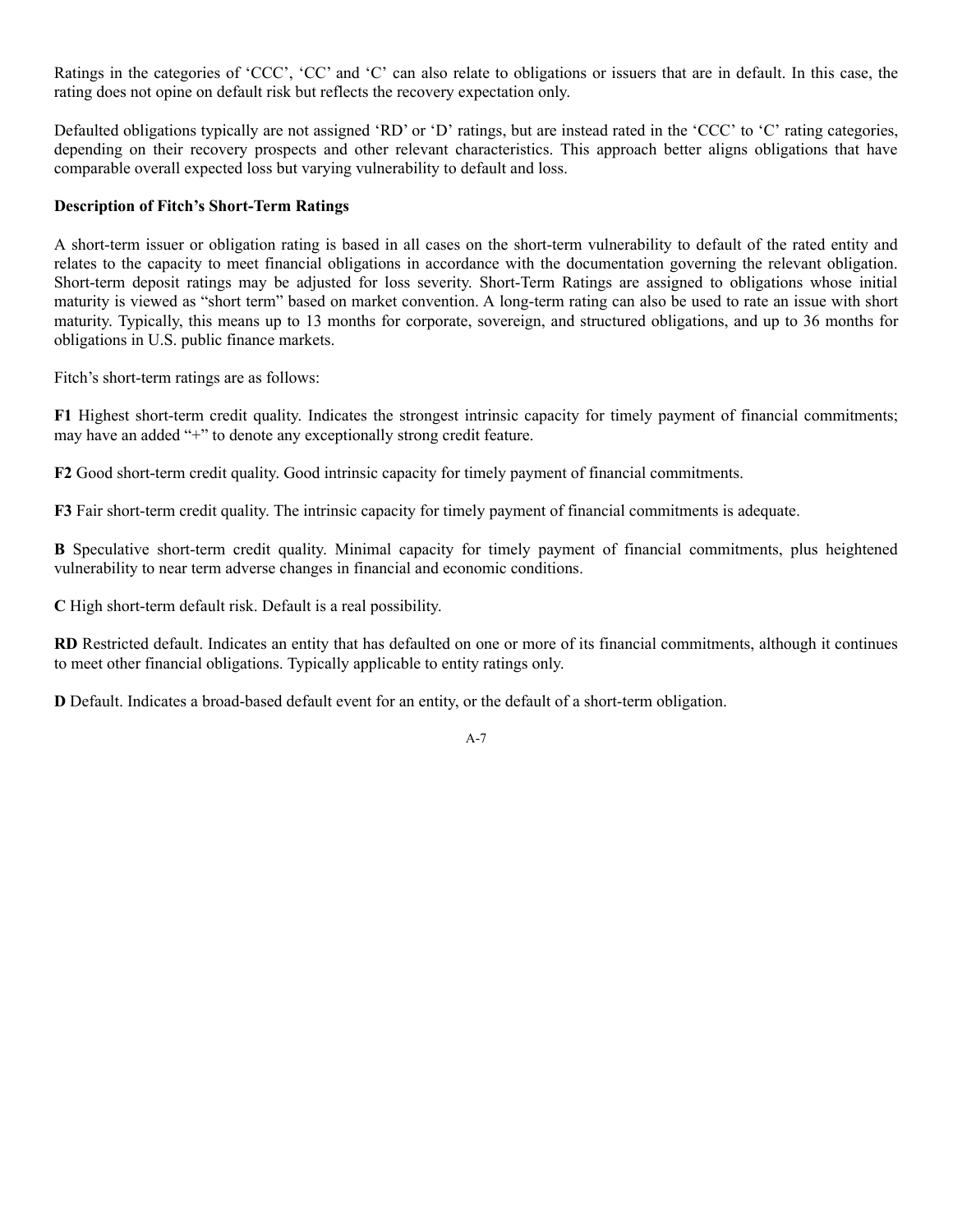# **APPENDIX B**

# **Proxy Voting Policies and Procedures**

B-1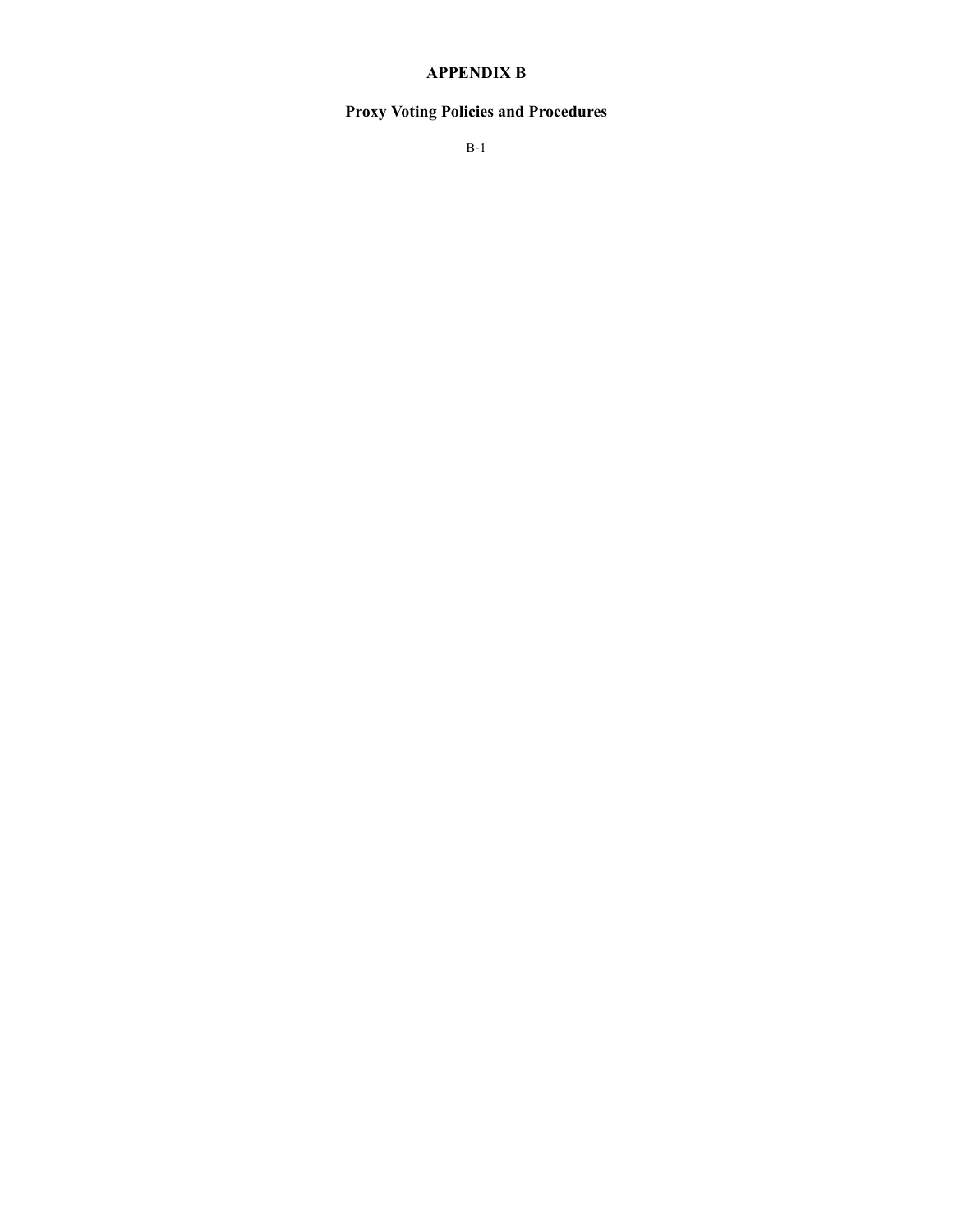

# **ARGA Investment Management, LP**

**Proxy Voting Policy**

Revised: December 2021

**For Internal Use Only**

B-2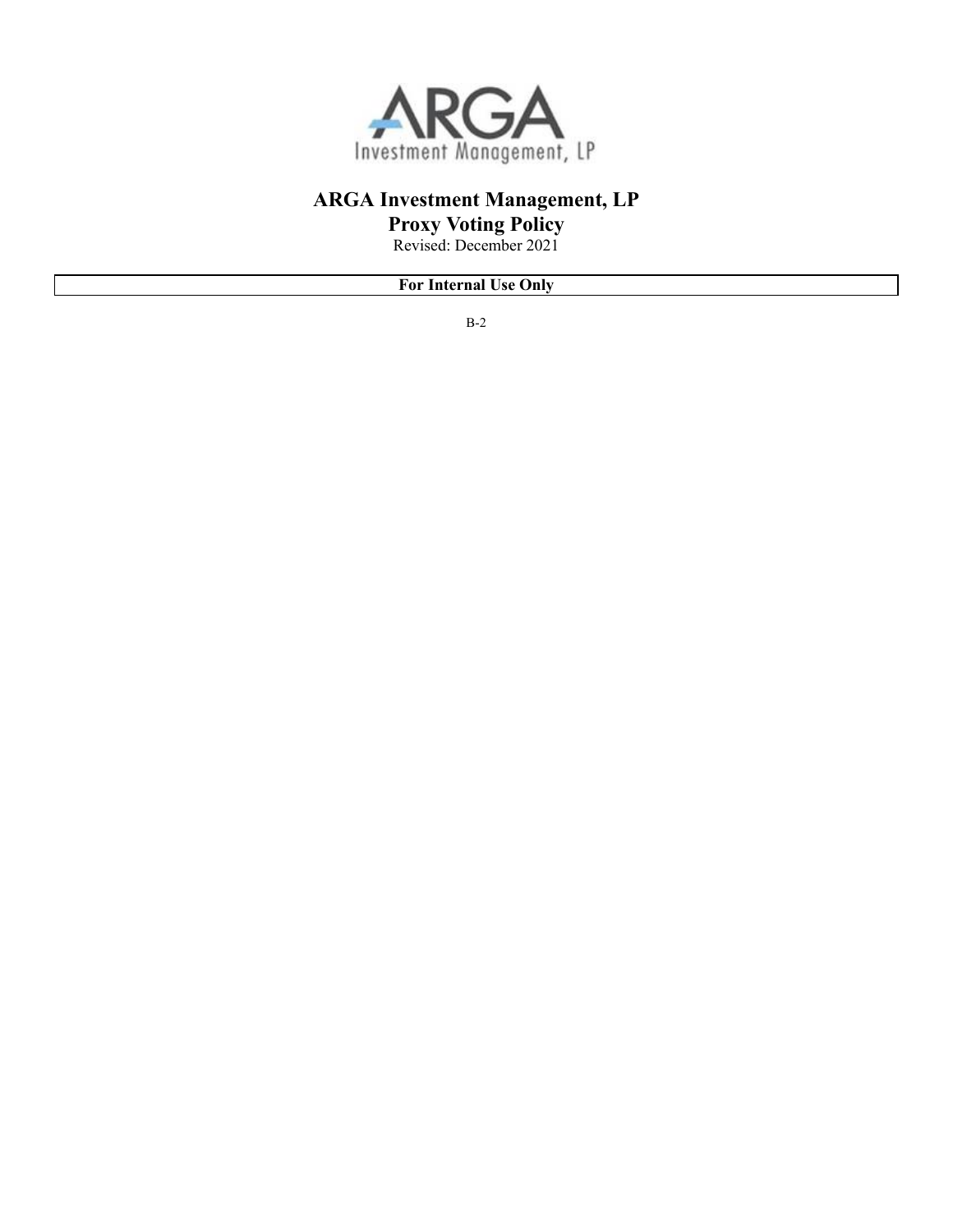# **Policy**

As a fiduciary, ARGA Investment Management, LP ("ARGA") owes each of our clients the duty of care and loyalty with respect to all services undertaken on behalf of them. This includes the obligation to monitor corporate events and vote clients securities in a manner that is in each client's best economic interest as a shareholder. In accordance with this fiduciary obligation and consistent with Rule 206(4)-6 of the Investment Advisers Act<sup>1</sup>, ARGA has implemented this Proxy Voting Policy (Policy) to provide guidance on how ARGA votes securities and corporate actions, and how material conflicts that may arise between ARGA's interests and the interests of our clients should be addressed.

#### **Responsibility for Voting**

For all accounts that ARGA provides ongoing management and trade execution services, ARGA will vote proxies on behalf of the client upon written authorization from the client and in accordance with this Policy unless, in the judgment of ARGA, the cost or disadvantages of voting the proxy would exceed the anticipated benefit to the client.

### **Client Guidelines**

ARGA will also follow any voting guidelines issued by a client, provided the client guidelines are consistent with ARGA's duties under applicable law, including ERISA.

### **ARGA's Voting Guidelines**

The guidelines below shall be used for voting proxies on behalf of Clients for which ARGA has voting authority, except in circumstances where a client has issued its own proxy voting guidelines (see Client Guidelines, above). These guidelines are not exhaustive and do not include all potential voting issues. Proxy issues and the circumstances of individual companies are often varied and there may be instances when ARGA may vote differently than indicated in these guidelines. In addition, due to varying regulations in non-U.S. countries, ARGA may vote contrary to the guidelines in circumstances where following the guidelines would be inconsistent with local laws.

### **Routine Matters**

Generally, ARGA expects to vote "for" proposals that are determined to improve the management of a company, increase the rights or preferences of the voted securities, improve transparency and integrity of the company's financial reporting and/or increase the chance that a premium offer would be made for the company or for the voted securities. ARGA's decision to vote in support or opposition of a proposal will be based on the specific circumstances described in the proxy statement and other available information.

Routine matters generally do not substantially impact the rights and privileges of shareholders. As such, ARGA generally expects to vote proxies in favor of routine proposals, unless there is specific information indicating that approval of the proposal would adversely affect the value of the investment or would not be in the best interest of clients. Routine matters include, among others:

- Appointment/ratification of independent auditors;
- Date and place of the annual meeting
- Ratification of directors' actions on routine matters; and
- Indemnification of directors and/or officers.

# **Social Conscience/Moral Issues**

ARGA will vote on a moral or social issue based on the economic impact of the proposal. In cases where the economic impact is not clear, a vote to "abstain" may be appropriate.

<sup>1</sup> Under the *Investment Advisers Act of 1940 ("the Advisers Act")*, an investment adviser who votes proxies on behalf of clients must: (i) Adopt and implement written proxy voting policies and procedures reasonably designed to ensure that the fund manager votes client and fund securities in the best interests of the clients and fund investors and addressing how conflicts of interest are handled; (ii) Disclose its proxy voting policies and procedures to clients and fund investors and furnish clients and fund investors with a copy of these policies and procedures upon request; (iii) Inform clients and fund investors as to how they can obtain information from the manager on how their securities were voted; and (iv) Retain required proxy records.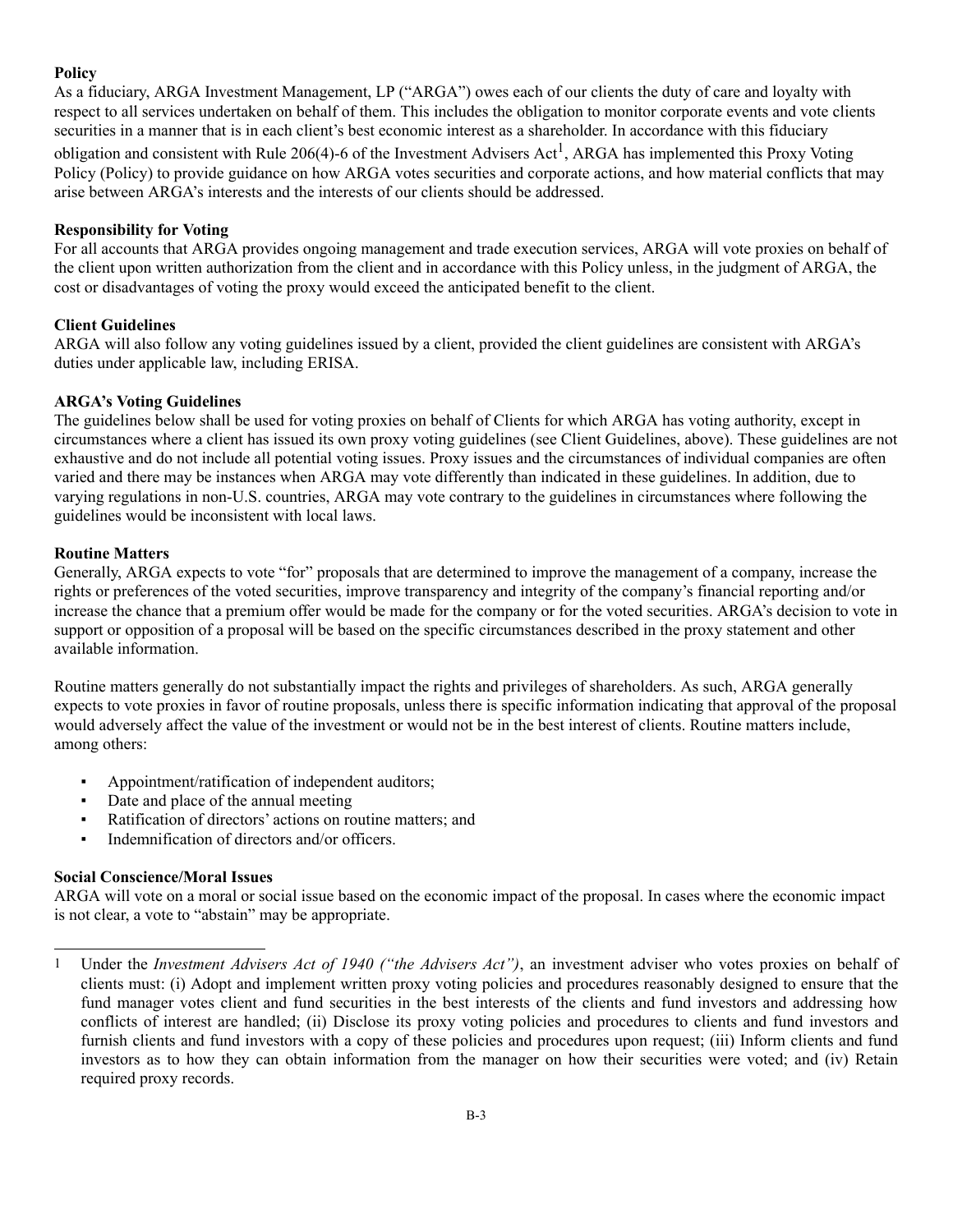# **Financial or Corporate Governance Questions**

Financial and corporate governance issues can be complex and may be additionally complicated by activities such as hostile takeovers and mergers.

# The Board of Directors

ARGA will generally vote for the following types of proposals:

- Election of competent, qualified directors that support the board's independence and ensures its diversity. ARGA generally believes that two thirds of the board should be independent. Elections should be held as part of a formal and transparent process, the details of which should be fully disclosed;
- Mandatory retirement age for directors:
- Appointment of external auditors that provide qualified, competent advice, avoid conflicts of interest and uphold the transparency and integrity of financial reporting;
- Reasonable incentive compensation plans for executives and directors that encourage long-term alignment, for example share ownership and/or variable performance-based components with long-term assessment horizons; and
- Compensation plans that align executives and directors with long-term sustainability targets.

ARGA will generally vote against the following types of proposals:

Compensation plans that are not aligned with shareholder interests such as short-term performance-based incentives; stock options that form a significant part of compensation, a large component of guarantees or discretionary component and target pay above industry/peers median.

### Governance Structure

ARGA will generally vote in favor of the following types of proposals:

- Confidential voting, cumulative voting, "bundled" elections or proposals to lower barriers to shareholder action; and
- Proposals to restore shareholder ability to remove directors with or without cause.

ARGA will generally vote against the following types of proposals:

- Board entrenchment proposals and anti-takeover measures, such as "poison pill" and "golden parachute" provisions;
- Related party transactions, where insufficient disclosures have been furnished for a fully informed vote; and
- Limitations on shareholder ability to act, blank check preferred stock authorizations, eliminating cumulative voting rights, and proposals to adopt classified boards.

# **Environmental and Social Considerations**

ARGA will generally vote "for" proposals that increase the level of oversight and improve environmental and social practices. For example:

- Appointments of directors/board level committees charged with oversight of environmental and social issues;
- Increased disclosure and documentation of environmental and social policies; and
- Implementation of ESG targets that are deemed to have a positive long-term impact on company sustainability.

ARGA will generally vote "against" the following types of proposals:

- Policies that directly contravene industry environmental and social standards and that put a company at risk of litigation:
- Policies that violate human rights legislation or are likely to have a detrimental implact on the safety of employees; and
- Decreased transparency and reporting.

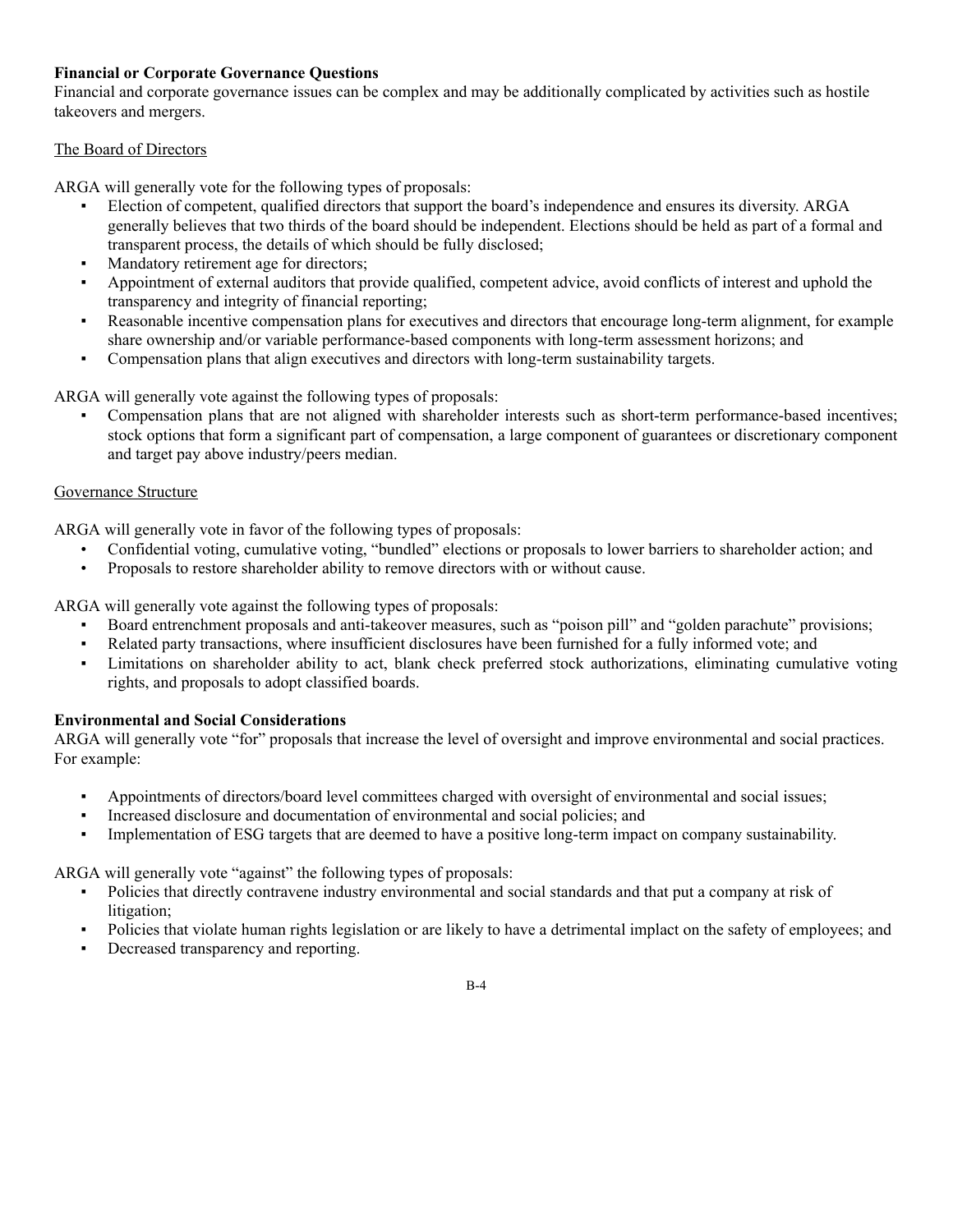### **Shareholder proposals**

ARGA will consider all proposals and vote "for" those that promote greater accountability and enhanced governance structures.

### **Dividend and share buybacks**

Dividend and share buyback programs will generally be assessed on a case by case basis in the context of the most efficient use of capital. We endeavor to engage with companies to understand in-depth their rationale for such programs.

## **Issue not Covered by Policy**

In the unlikely event a proxy issue is not addressed by the guidelines, ARGA will vote such proxy in the best financial interest of our clients.

# **Corporate Actions: Class Actions, Litigation, Bankruptcy**

Other than with respect to its private funds for which ARGA acts as investment manager, ARGA will not have any responsibility to initiate, consider or participate in any bankruptcy, class action or other litigation against, or involving any issue of securities held in, or formerly held, in a client account or to advise or take any action on behalf of a client or former client with respect to any such actions or litigation. ARGA will provide assistance with trading related data as requested by a client to help facilitate the client's filing of a proof of claim.

# **Third Party Proxy Advisory Firm**

ARGA has retained the proxy advisory firm of Glass Lewis & Co. ("Glass Lewis") to assist with, and facilitate, the proxy voting process. Glass Lewis is an independent proxy voting firm that specializes in providing a variety of fiduciary-level proxy advisory and voting services. Based on Glass Lewis's policies and procedures as well as reasonable due diligence, ARGA has determined that Glass Lewis has (i) the capacity and competency to adequately analyze proxy issues based on current and accurate information; (ii) robust policies and procedures which enable it to offer research in an impartial manner and in the best interest of our clients.

Under the written agreement between ARGA and Glass Lewis, Glass Lewis provides objective in-depth research, analysis and voting recommendations for each shareholder meeting of the companies in our client portfolios. Glass Lewis also votes, records and generates a voting activity report and offers environmental, social and governance (ESG) investment research service that enables ARGA to identify companies for specific issues.

Glass Lewis's research, analysis and voting recommendations supplement and enhance ARGA's research and investment decision-making process, including assisting ARGA analysts in making more informed decisions on behalf of our clients.

ARGA retains responsibility for instructing Glass Lewis how to vote, and ARGA analysts will still apply ARGA's proxy voting guidelines described above, when voting proxies on behalf of clients. This includes rejecting the advice of Glass Lewis in circumstances where the ARGA analyst determines doing so is in the best interest of our clients.

#### **Deviation from Proxy Voting Guidelines**

An ARGA analyst who desires to vote contrary to our written proxy voting guidelines, against the recommendation of Glass Lewis must provide a written explanation of the rationale for such deviation.

Analyst exceptions are reviewed quarterly by ARGA's Chief Compliance Officer ("CCO").

# **Conflicts of Interest**

We have identified the below areas which pose potential conflicts of interest. This is not an exhaustive list of potential conflicts that may arise in the area of proxy voting.

- ARGA may manage assets affiliated with a publicly traded company and also hold that company's or an affiliated company's securities in one or more client portfolios.
- ARGA may manage the assets of a proponent of a shareholder proposal for a company whose securities are in one or more client portfolios.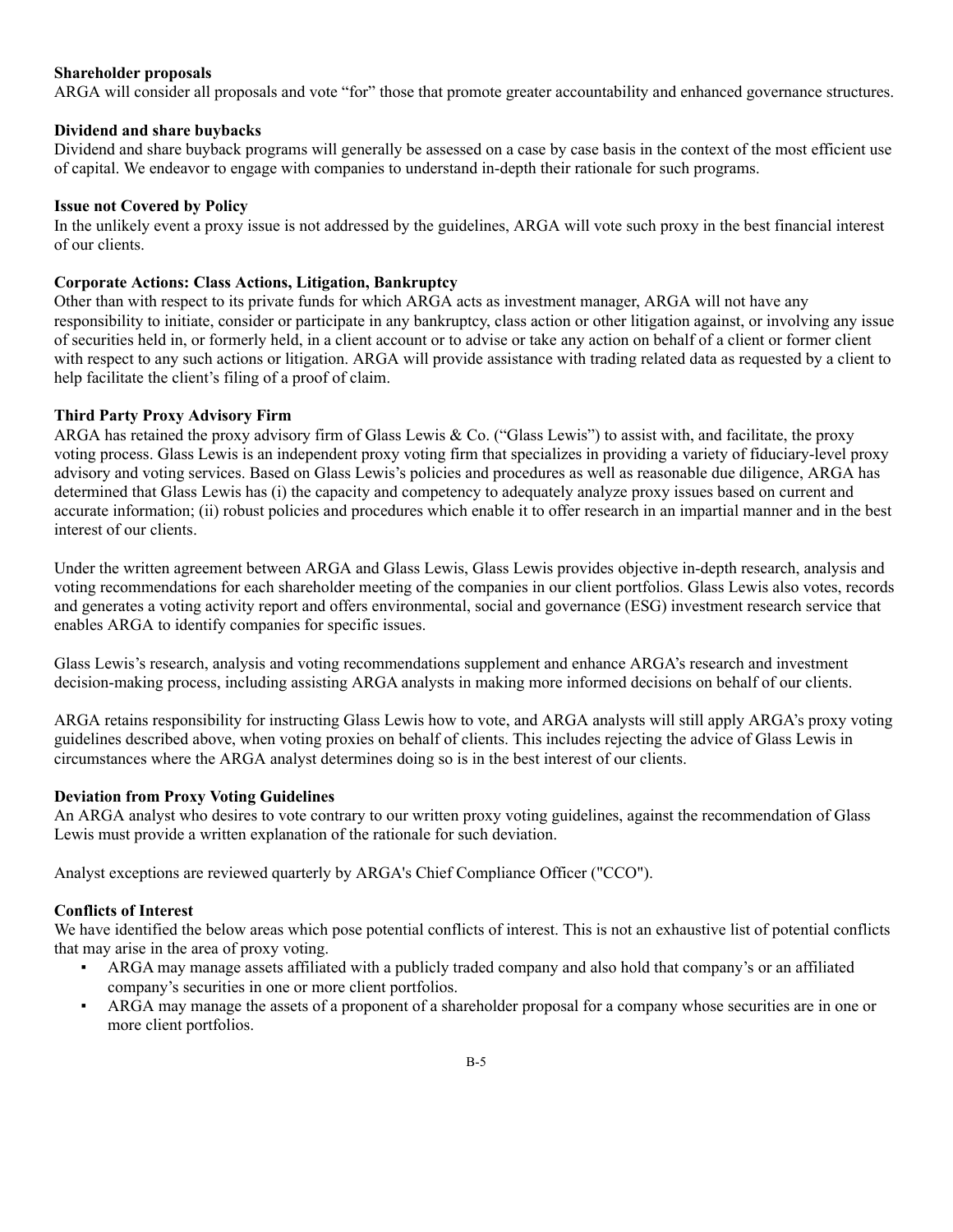- ARGA may have a client relationship with an individual who is a corporate director, or a candidate for a corporate directorship of a public company whose securities are in one or more client portfolios.
- An ARGA officer, director or employee, or an immediate family member living in the same household of any such individual may be a corporate director, or a candidate for a corporate directorship of a public company whose securities are in one or more client portfolios.

ARGA's *Code of Ethics* requires that all ARGA employees avoid actual and potential conflicts of interest with respect to their personal activities and those of ARGA's clients. If an employee, including a Global Business Analyst, identifies an actual or potential conflict of interest with respect to any voting decision (including ownership of securities in his/her individual portfolio or ownership of securities in the portfolio of an immediate family member living in the same household), that employee must not take any part in the voting process for that particular decision and must refer the matter to the CCO as well as the Chief Investment Officer ("CIO") and/or Director of Research. These individuals, determining that a material conflict of interest exists or may be perceived to exist, will decide whether it is appropriate to disclose the conflict to the affected client and receive the client's consent to vote the proxy, or to address the voting issue through other objective means, such as, but not limited to, voting in a manner consistent with a predetermined voting policy or deferring to the recommendation of Glass Lewis where a conflict exists.

To the extent there is even a *perceived* conflict of interest between the best interests of any client and those of ARGA as the investment adviser, the matter must be referred to the CCO, CIO and/or Director of Research .

### **Proxy Adviser's Conflict of Interest**

Proxy advisory firms such as Glass Lewis may have significant business relationships with subjects of their research and voting recommendations. For example, a Glass Lewis board member may also sit on the board of a public company for which Glass Lewis may have published a research report or a Glass Lewis client may be a public company with an upcoming shareholder's meeting and Glass Lewis may have published a report with voting recommendations. These and similar situations give rise to an actual or potential conflict of interest.

Glass Lewis has implemented Conflict Management Procedures to avoid and manage (if unavoidable) conflicts of interest arising between an issuer and Glass Lewis. For example, Glass Lewis requires any employee who serves as an executive or director of a public company to disclose the conflicts and abstain from any involvement in the research, analysis or making of any vote recommendations for such company.

ARGA will review, on an annual basis, Glass Lewis's policies and procedures to ensure Glass Lewis's controls continue to provide reasonable assurance that their voting recommendations are not influenced by the business relationships they have with the subjects of their research. When reviewing Glass Lewis's conflict management procedures, we will assess, among other things, whether Glass Lewis (i) continues to have the capacity and competency to adequately analyze proxy issues; and (ii) can continue to offer research in an impartial manner and in the best interest of our clients.

#### **Limitations on ARGA's Proxy Voting Obligations**

There are certain situations where ARGA reserves the right not to vote client proxies or abstain from voting. These include:

#### **Client Maintains Proxy Voting Authority**

ARGA will not vote proxies on behalf of a client where the client has specified in writing that it will maintain the authority to vote proxies itself or has delegated the right to vote proxies to a third party.

#### **Terminated Account**

ARGA will not vote proxies on behalf of a client after the effective termination date of the investment advisory agreement with such client.

### **Limited Value to Client**

ARGA may abstain from voting proxies in circumstances where it concludes that to do so would have no identifiable economic benefit to the client, such as when the security is no longer held in the client's portfolio or when the value of the portfolio holdings is insignificant.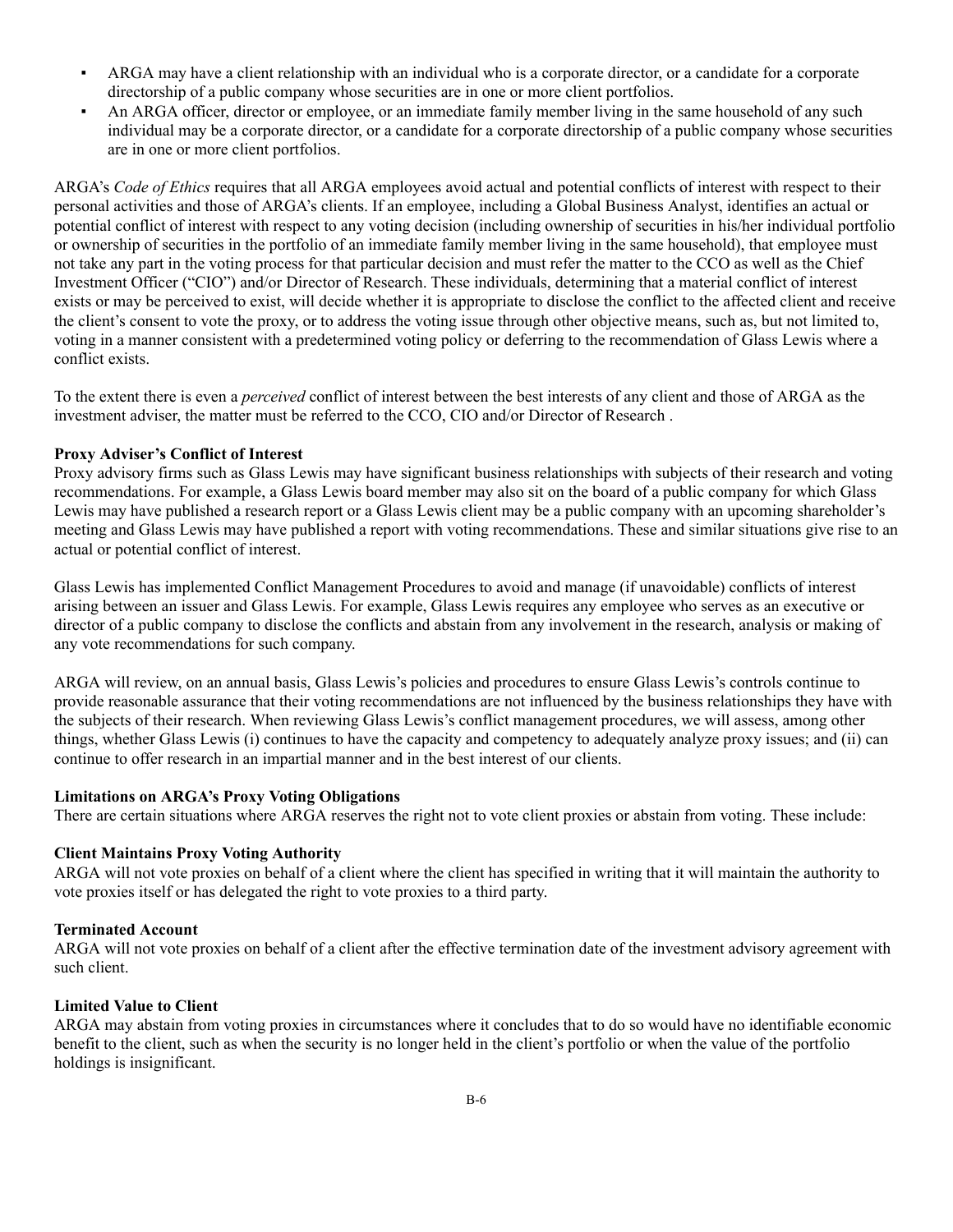# **Unjustifiable Costs or Disadvantages**

ARGA may abstain from voting a client's proxy when the cost or disadvantage resulting from voting, in ARGA's judgment, outweighs the economic benefits of voting. For example, in some non-U.S. jurisdictions, the sale of securities voted may be prohibited for some period of time, usually between the record date and meeting date ("share blocking"). In general, ARGA believes that the loss of investment flexibility resulting from share blocking generally outweighs the benefit to be gained by voting.

### **Securities Lending**

ARGA does not offer a securities lending service. However, some clients may engage in securities lending programs with third parties to enhance the return on their investment assets. In these circumstances, shares of an issuer could be on loan while that issuer is conducting a proxy solicitation. Such participation is entirely at the discretion of the client and is not monitored or supervised by ARGA. Since ARGA generally is not aware of when a security may be on loan, it will not have an opportunity to recall the security prior to the record date. Therefore, proxies for securities on loan through securities lending programs will generally not be voted, as ARGA's clients (not ARGA) control these securities lending decisions.

### **Circumstances Beyond ARGA's Control**

ARGA may not be able to vote proxies due to circumstances beyond its control such as a regional disaster, business continuity or cyber event involving Glass Lewis, which may prevent proxies from being voted on time, or errors on the part of Glass Lewis or client custodians which are not attributable to, and beyond ARGA's control.

Such situations will be appropriately documented in ARGA's Proxy Voting Log.

# **Proxy Administration**

### **Proxy Authority**

Generally, the delegation of proxy voting authority to ARGA can be found in each client's investment advisory agreement with ARGA.

ARGA's Head of Operations is responsible for establishing in the records for each client whether the Client has:

- Vested ARGA with proxy voting authority or has reserved or delegated that responsibility to another person/entity; or
	- Adopted a proxy voting policy that ARGA is required to follow.

# **Administrative Functions**

ARGA's Operations Team is responsible for all administrative functions relating to proxies, corporate reorganizations and other corporate actions on behalf of clients. This includes, but is not limited to:

- Collecting all votes by ARGA's Global Business Analysts and ensuring the votes adhere to this Policy or to the proxy voting guidelines provided by the client, where applicable;
- Ensuring that all votes by analysts in the Chennai office are approved by an analyst in the US office before the votes are cast;
- Submitting all votes in a timely manner;
- Seeking clarification regarding proxy notices, if needed;
- Informing the CCO of any known or perceived conflicts, deviations from ARGA's Proxy Voting Policy or the proxy voting guidelines provided by a client;
- Providing proxy information to clients as requested by such clients; and
- Ensuring all proxy records are retained.

# **Records / Disclosures**

#### **Records**

ARGA retains the following records:

- Copies of all proxy voting policies and procedures
- A copy of each proxy statement that ARGA receives regarding client securities. ARGA may satisfy this requirement by relying on a third party to make and retain, on its behalf, a copy of a proxy statement (provided that ARGA has obtained an undertaking from the third party to provide a copy of the proxy statement promptly upon request)